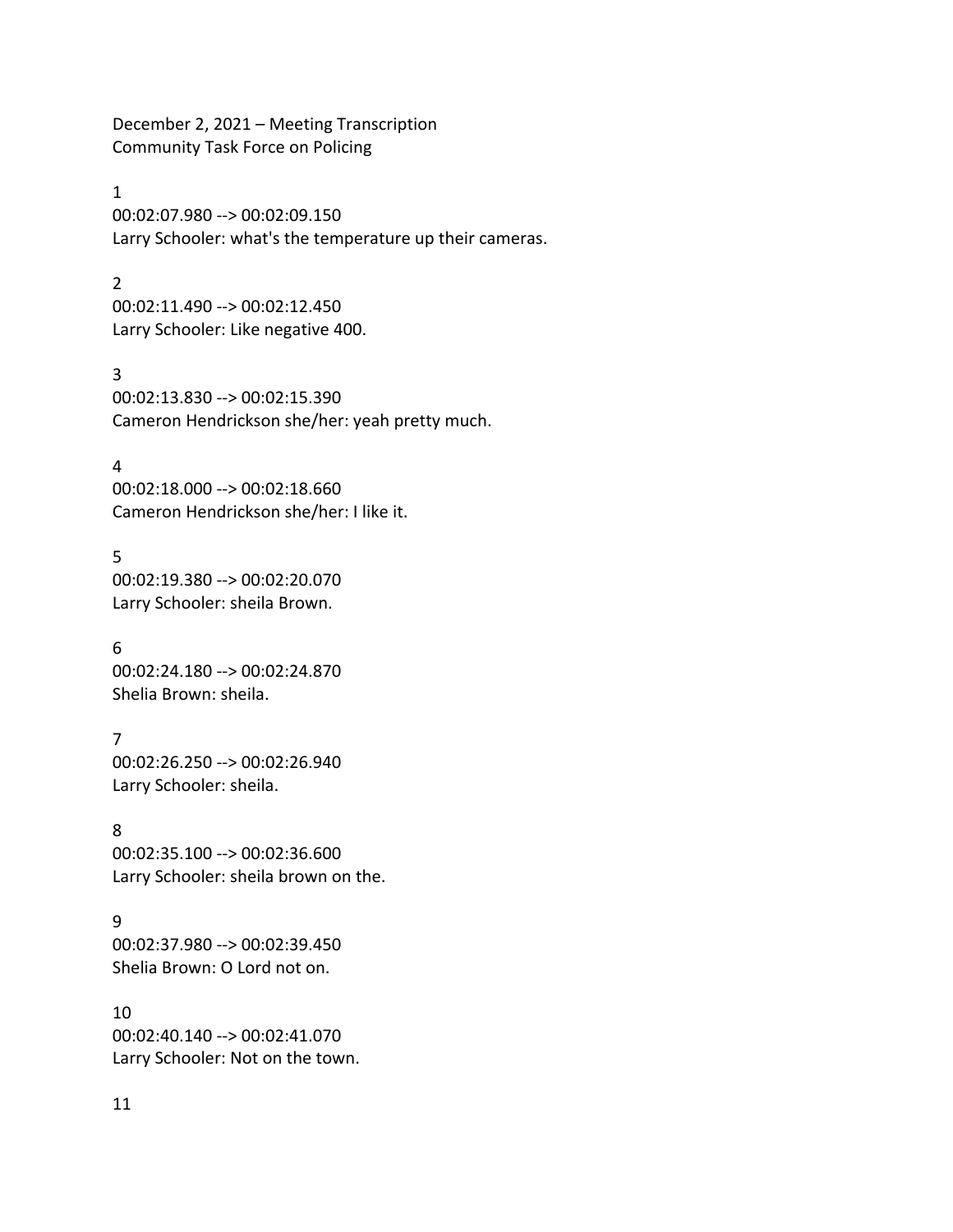00:02:41.520 --> 00:02:42.900 Larry Schooler: and not on a bus, not in a.

### 12 00:02:43.380 --> 00:02:44.310 Larry Schooler: deus not enough.

13 00:02:44.910 --> 00:02:45.360 Not enough.

14 00:02:46.590 --> 00:02:47.490 Shelia Brown: yeah.

15 00:02:48.000 --> 00:02:49.530 Larry Schooler: How, how are you doing.

16 00:02:50.190 --> 00:02:52.140 Shelia Brown: i'm good, how are you had them.

17 00:02:54.360 --> 00:02:55.950 Larry Schooler: She looks like oh good Lord.

18 00:03:00.870 --> 00:03:03.960 Larry Schooler: it's Mr Hall, Mr City Hall joining us let's get.

19 00:03:11.280 --> 00:03:14.670 Larry Schooler: A normal he Ramos a miss haven.

20 00:03:15.840 --> 00:03:16.530 Larry Schooler: good to see you.

21 00:03:19.170 --> 00:03:22.890 Larry Schooler: sorry that I was a little delayed, I guess, I didn't realize, I was holding anybody up.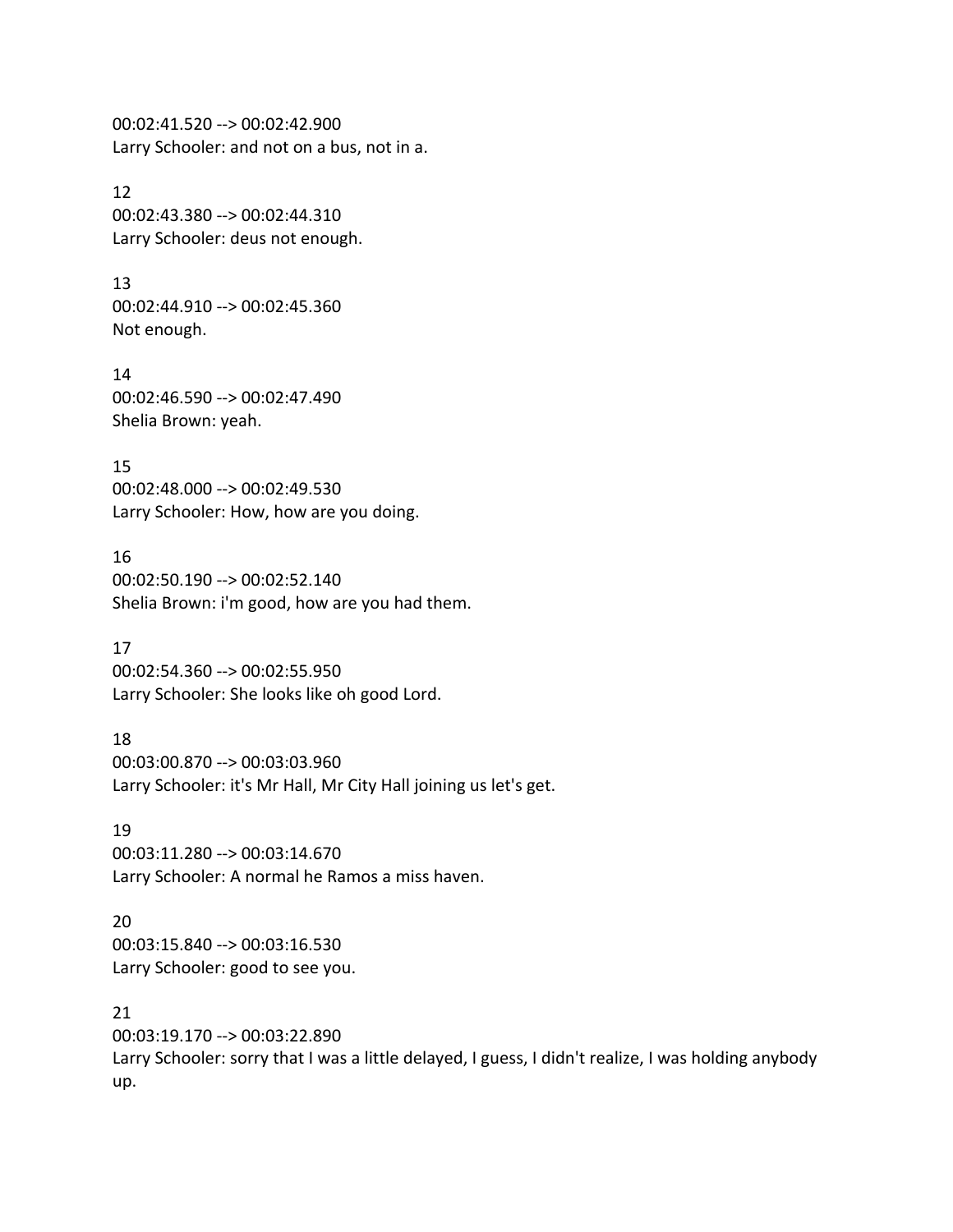22 00:03:55.980 --> 00:03:57.030 Larry Schooler: Do that right now.

# 23

00:04:00.210 --> 00:04:05.160 Larry Schooler: let's see Cameron, the presentation is that on the Google drive.

24 00:04:12.180 --> 00:04:12.660 Larry Schooler: carrier.

25 00:04:57.750 --> 00:04:58.920 Larry Schooler: Every presentation looks good.

26 00:05:00.720 --> 00:05:03.240 Larry Schooler: My lighting, on the other hand, looks not so good, but.

#### 27

00:05:04.350 --> 00:05:09.300 Larry Schooler: i'll just pretend to be the guy in the frosted flakes commercials does anybody remember those.

28

00:05:11.070 --> 00:05:11.580 Larry Schooler: Oh, and here.

#### 29

00:05:13.020 --> 00:05:20.520 Larry Schooler: I bet I bet the Nice remembers number, like the person that was embarrassed to say they ate frosted flakes they would Silhouette the.

#### 30

00:05:21.450 --> 00:05:22.740 Danise Habun: narrative remember that one.

31

00:05:23.190 --> 00:05:25.470 Larry Schooler: I guess I watch too much televisions child.

32 00:05:25.530 --> 00:05:26.430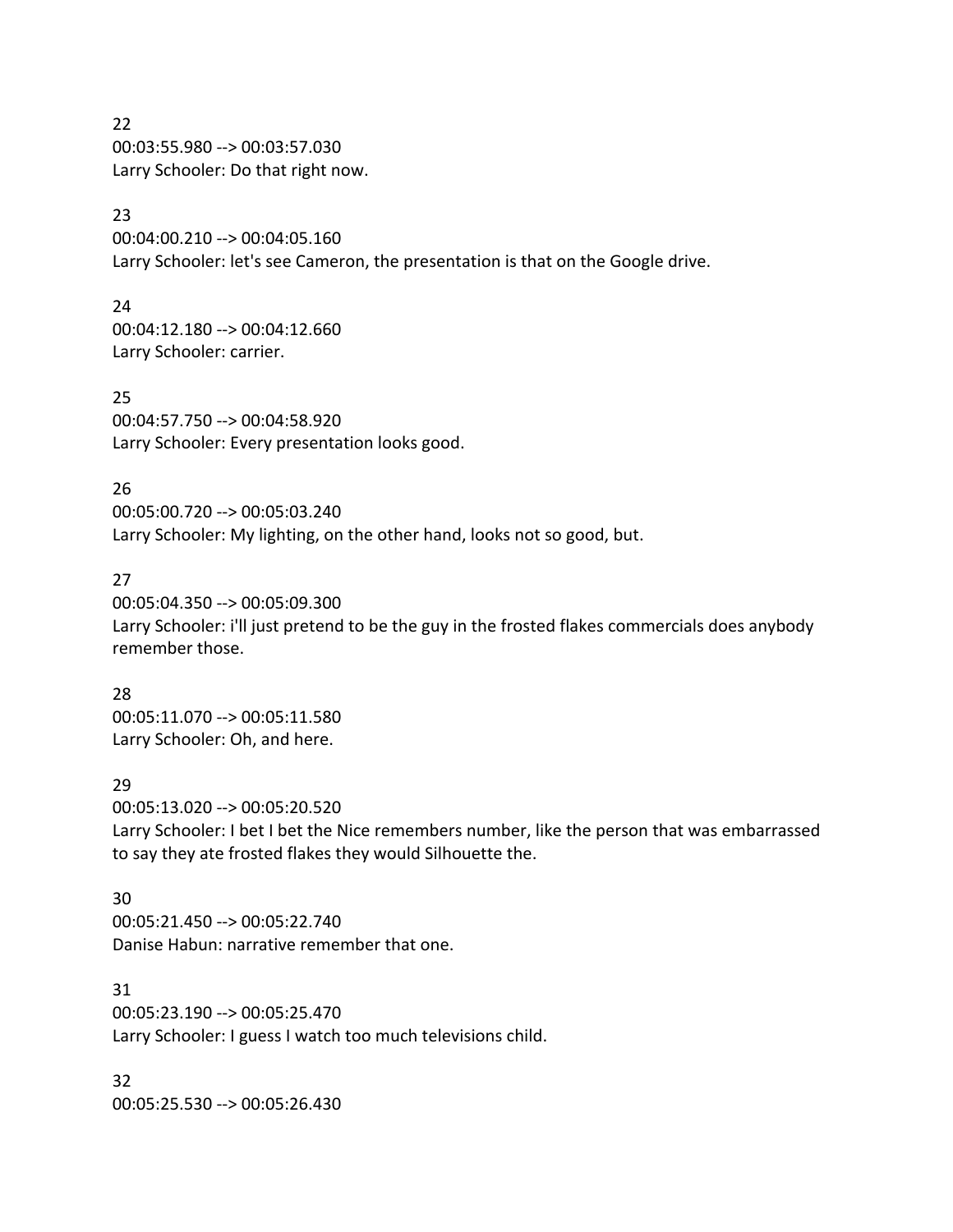Danise Habun: Yes, so.

33 00:05:28.050 --> 00:05:32.160 Larry Schooler: He was Pedro Shimon test for summer blanchard.

#### 34

00:05:40.920 --> 00:05:41.220 Larry Schooler: sure.

#### 35

00:05:42.750 --> 00:05:44.040 Larry Schooler: you're worthless gentleman Joe.

### 36

00:05:46.290 --> 00:05:48.720 Larry Schooler: Cameron and sheila just noting that Charles.

### 37

00:05:50.220 --> 00:05:53.220 Larry Schooler: has tried to connect a few times and oh no there is.

#### 38

00:05:54.240 --> 00:05:55.140 Larry Schooler: restored, and can you hear us.

# 39

00:05:59.880 --> 00:06:00.990 Larry Schooler: Mr Gordon can you hear us.

#### 40

00:06:08.070 --> 00:06:10.920 Larry Schooler: So i'm get connected to audio, but I just want to make sure he's.

#### 41

00:06:15.960 --> 00:06:20.010 Danise Habun: In Cory battles want to be with us tonight.

# 42

00:06:20.790 --> 00:06:21.570 Larry Schooler: Thank you for.

43 00:06:22.920 --> 00:06:24.390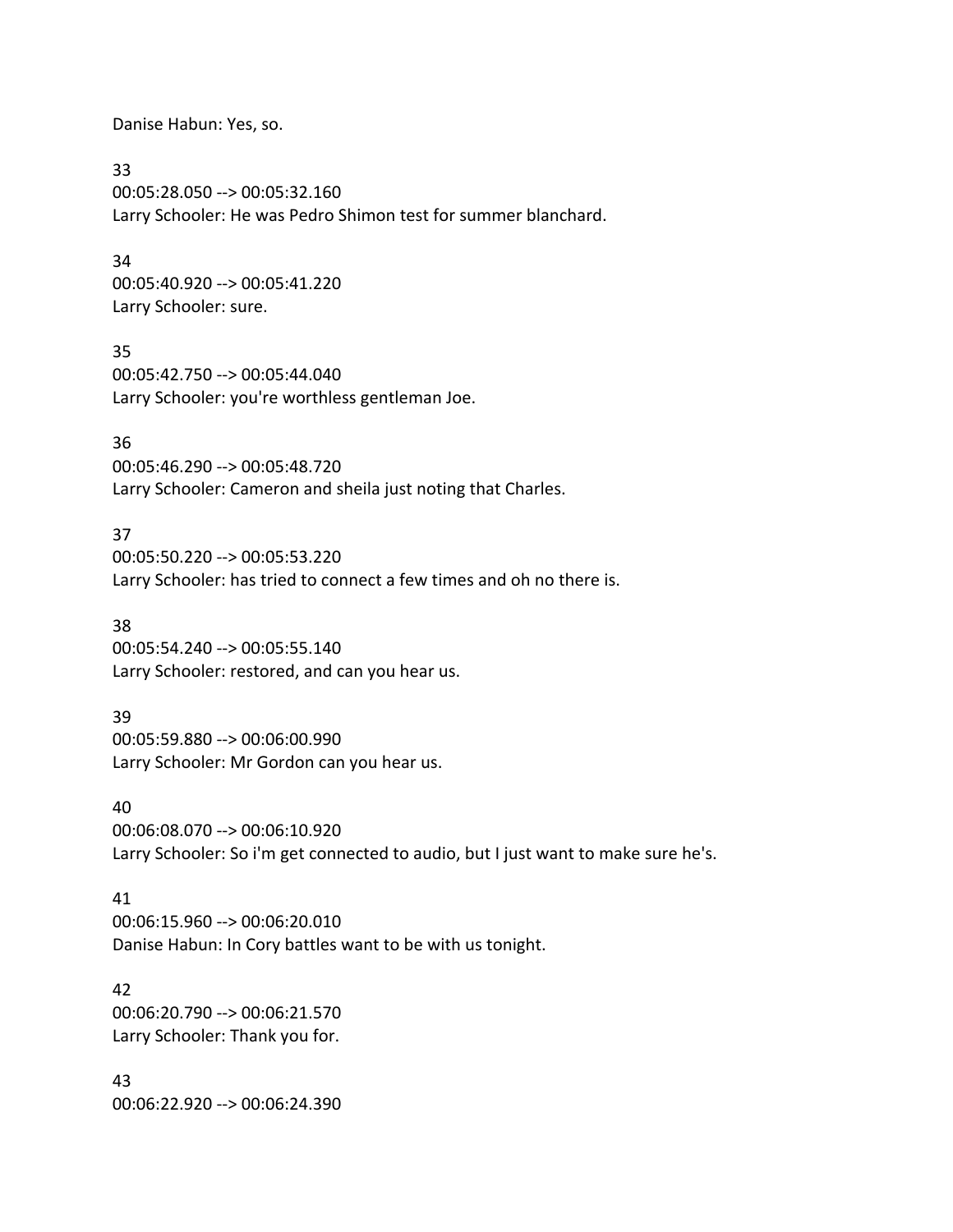Larry Schooler: thanks for that heads up you.

### 44

00:06:27.180 --> 00:06:29.910 Larry Schooler: know we have at least one other Task Force, remember that said they'd be.

# 45

00:06:32.910 --> 00:06:36.030 Larry Schooler: Okay, so I just need to, can I ask.

# 46

00:06:37.410 --> 00:06:43.830 Larry Schooler: Can I make Cameron and sheila co hosts just to admit folks from the waiting room that'd be okay.

# 47

00:06:45.510 --> 00:06:47.520 Larry Schooler: that's okay with you sure okay.

# 48

00:06:50.010 --> 00:06:53.850 Larry Schooler: All right, so we will i'm just going to get the live stream queued up.

# 49

00:07:17.610 --> 00:07:21.240 Larry Schooler: See chair curricular councilmember Shaw good to see both for you.

# 50

00:07:22.020 --> 00:07:24.330 Toby Shaw: hey good evening love your background there.

# 51

00:07:24.570 --> 00:07:27.660 Larry Schooler: Well, thank you, this is entirely inappropriate for this meeting.

# 52

00:07:28.200 --> 00:07:29.940 Larry Schooler: So we're going to put that to rest.

### 53

00:07:30.150 --> 00:07:30.330 But.

#### 54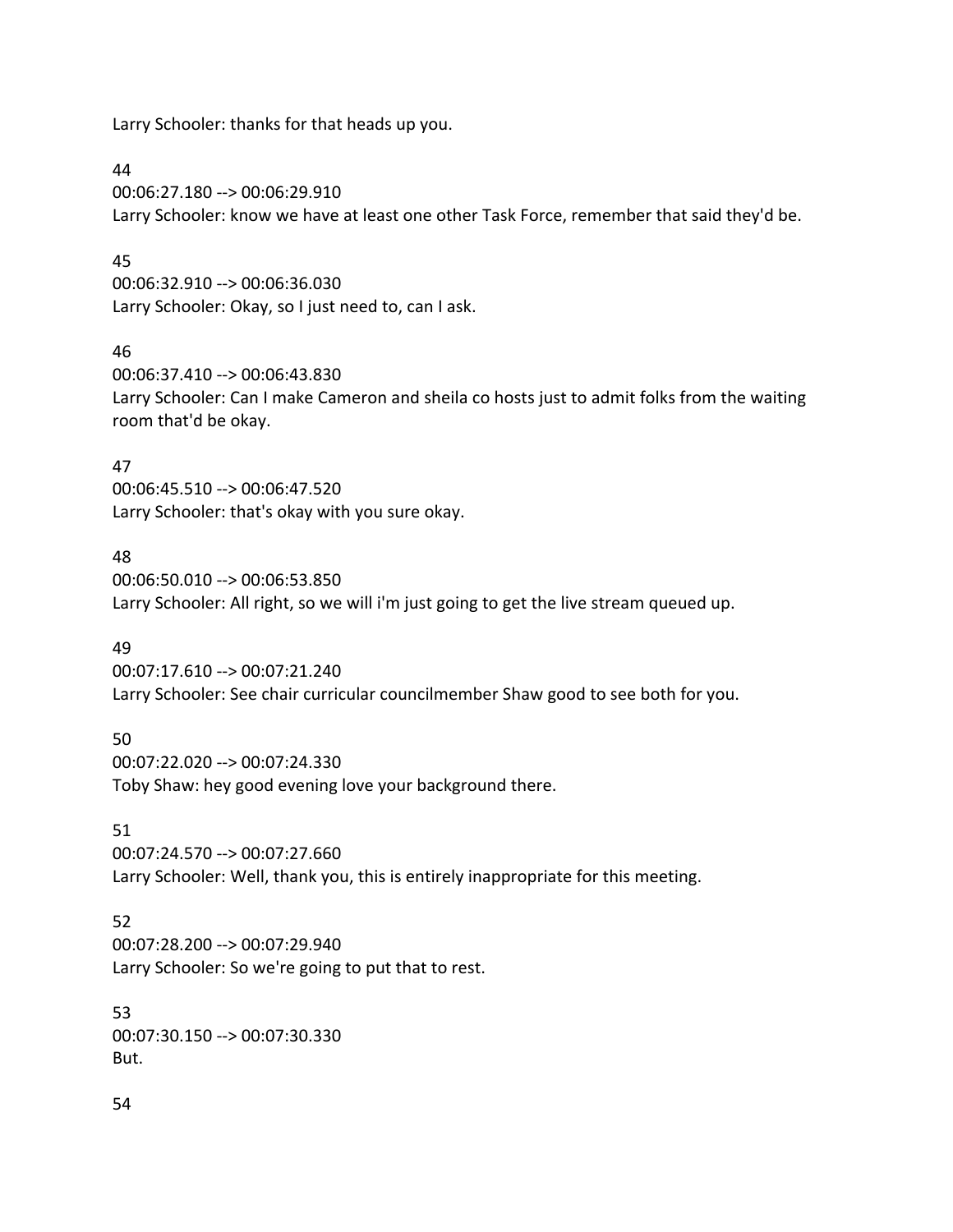00:07:31.860 --> 00:07:40.500

Larry Schooler: that's what happens is councilmember I sometimes take calls with students in the same zoom room, so I get the trouble there were like mix and match.

55 00:07:43.050 --> 00:07:44.730 Toby Shaw: He had more questions and answers when.

56 00:07:46.890 --> 00:07:48.540 Larry Schooler: Is he full of bowl is he.

#### 57

00:07:50.670 --> 00:08:06.420

Larry Schooler: If y'all are okay i'm going to go ahead and get the live stream going just for folks to mind their p's and q's since we're getting close to the top of the hour, so unless I hear any objection cool do that so folks want to turn off video they can but we're gonna.

58 00:08:07.710 --> 00:08:08.070 Larry Schooler: get good.

59 00:08:09.120 --> 00:08:09.660 Toby Shaw: And, good evening.

60 00:08:17.940 --> 00:08:19.950 LeJewel Kelly Crigler: Hello sorry that.

#### 61

00:08:22.260 --> 00:08:29.460 LeJewel Kelly Crigler: Walter is a meeting link is anyone able to from the facilitation team able to send him a link.

62 00:08:32.040 --> 00:08:32.610 Sara Omar: As well good.

63 00:08:34.740 --> 00:08:35.310 LeJewel Kelly Crigler: Thank you.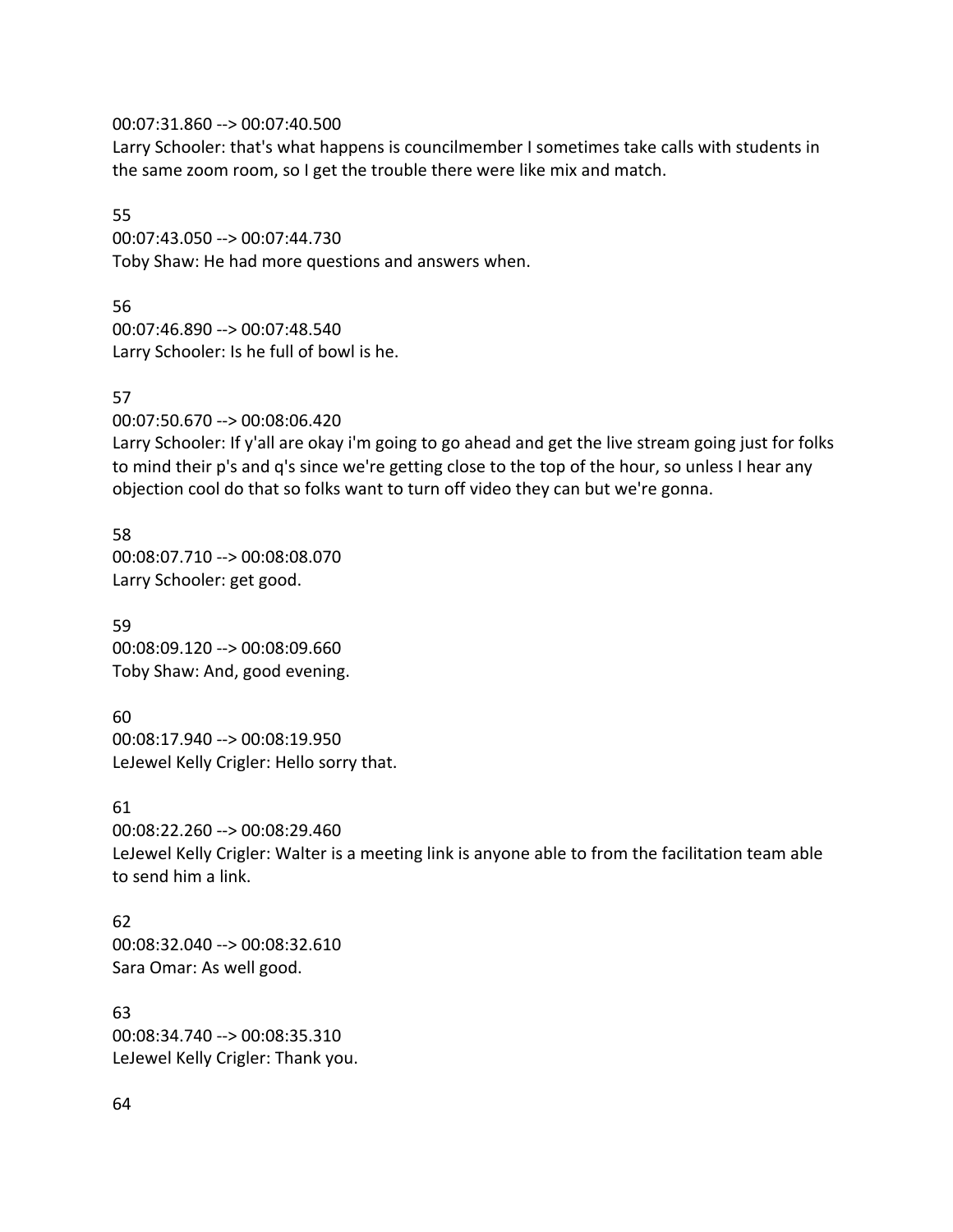00:08:35.910 --> 00:08:41.010

IPCE | Norma E Ramos: You also requested is another email address so i'll send that to him right now, thanks to Joel.

65

00:08:41.430 --> 00:08:41.790 LeJewel Kelly Crigler: mm hmm.

66 00:08:52.890 --> 00:08:54.510 Larry Schooler: Sure kriegler can you hear me okay.

67 00:08:56.040 --> 00:08:56.850 LeJewel Kelly Crigler: Yes, I can.

68

00:08:57.180 --> 00:09:04.860 Larry Schooler: Alright, we are streaming live, and I have two minutes before the hour and whenever.

69

00:09:06.090 --> 00:09:10.290 Larry Schooler: We get to top of the hour and you're ready, I think we are all ready to get going.

70 00:09:11.190 --> 00:09:11.820 Okay.

71 00:09:14.190 --> 00:09:14.640 LeJewel Kelly Crigler: Thank you.

72 00:09:26.670 --> 00:09:28.440 LeJewel Kelly Crigler: And we're starting at eight o'clock.

73 00:09:28.740 --> 00:09:29.160 Correct.

74 00:09:31.020 --> 00:09:32.220 Larry Schooler: that's six o'clock but yes.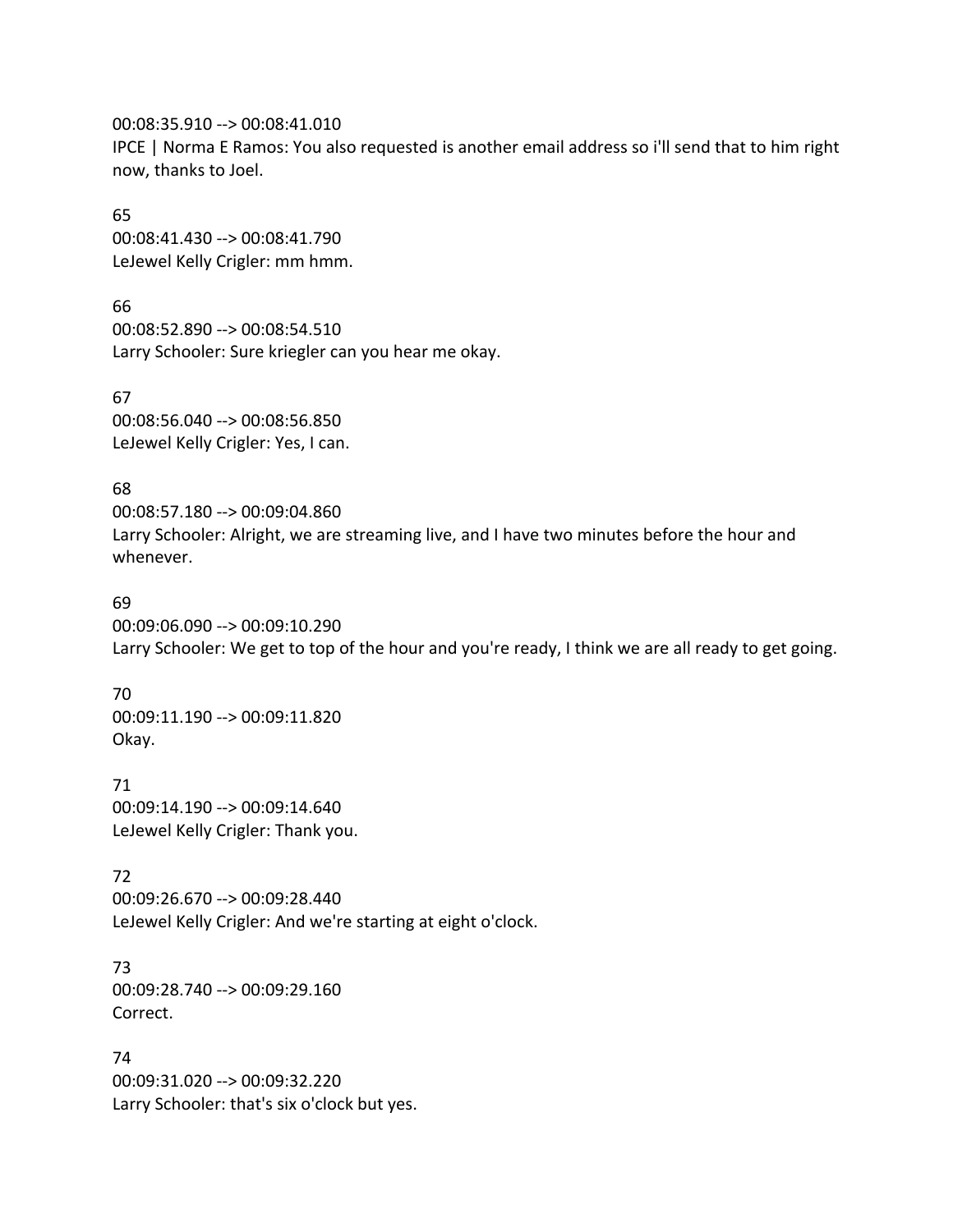75 00:09:32.310 --> 00:09:34.080 LeJewel Kelly Crigler: I think what am I thinking.

76 00:09:34.110 --> 00:09:34.740 Eight o'clock.

77 00:09:36.090 --> 00:09:37.260 LeJewel Kelly Crigler: Really jumping ahead.

78 00:09:37.650 --> 00:09:39.300 Larry Schooler: Eight and eight in Nova Scotia.

79 00:09:40.350 --> 00:09:40.770 LeJewel Kelly Crigler: wow.

80 00:09:42.480 --> 00:09:43.260 LeJewel Kelly Crigler: Okay.

81 00:10:05.160 --> 00:10:10.650 Charles Horton: Good evening everyone just fyi tasks Member battles will not be attended tonight.

82 00:10:12.660 --> 00:10:13.230 Larry Schooler: Thank you for that.

#### 83

00:10:19.710 --> 00:10:27.450 LeJewel Kelly Crigler: Also, I want to let everyone know that a past Member banner will not be attending tonight.

#### 84

00:10:29.070 --> 00:10:39.930

LeJewel Kelly Crigler: Due to some personal scheduling or something that came up so Okay, so at this time, then we'll go ahead and bring the meeting.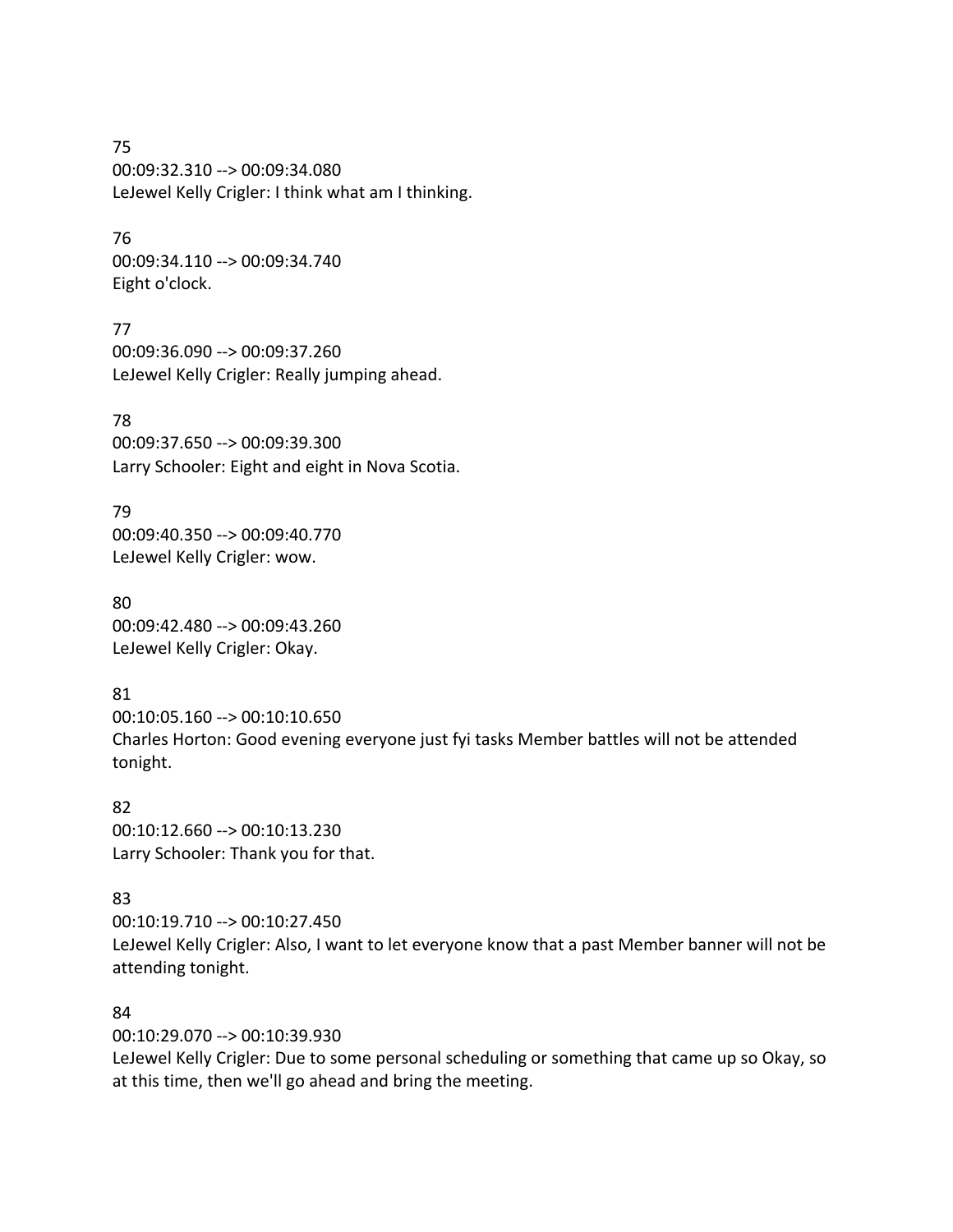85 00:10:42.930 --> 00:10:47.970 LeJewel Kelly Crigler: forward, and this is the Community task force a police meeting.

86 00:10:49.320 --> 00:10:51.210 LeJewel Kelly Crigler: For December 2.

87 00:10:52.950 --> 00:10:55.110 LeJewel Kelly Crigler: Six o'clock and.

88 00:10:56.400 --> 00:11:00.810 LeJewel Kelly Crigler: i'd like to do the roll call at this time, so.

89 00:11:02.970 --> 00:11:04.350 LeJewel Kelly Crigler: Marcus Bradley.

90 00:11:09.600 --> 00:11:11.070 Nothing okay.

91 00:11:23.910 --> 00:11:24.480 Okay.

92 00:11:26.910 --> 00:11:28.080 LeJewel Kelly Crigler: Kevin zelda.

93 00:11:29.370 --> 00:11:31.320 LeJewel Kelly Crigler: zelda bar and sorry Kevin.

94 00:11:37.440 --> 00:11:38.850 LeJewel Kelly Crigler: Shimon blanchard.

95 00:11:43.050 --> 00:11:43.560 Shimon Blanchard: Thank you.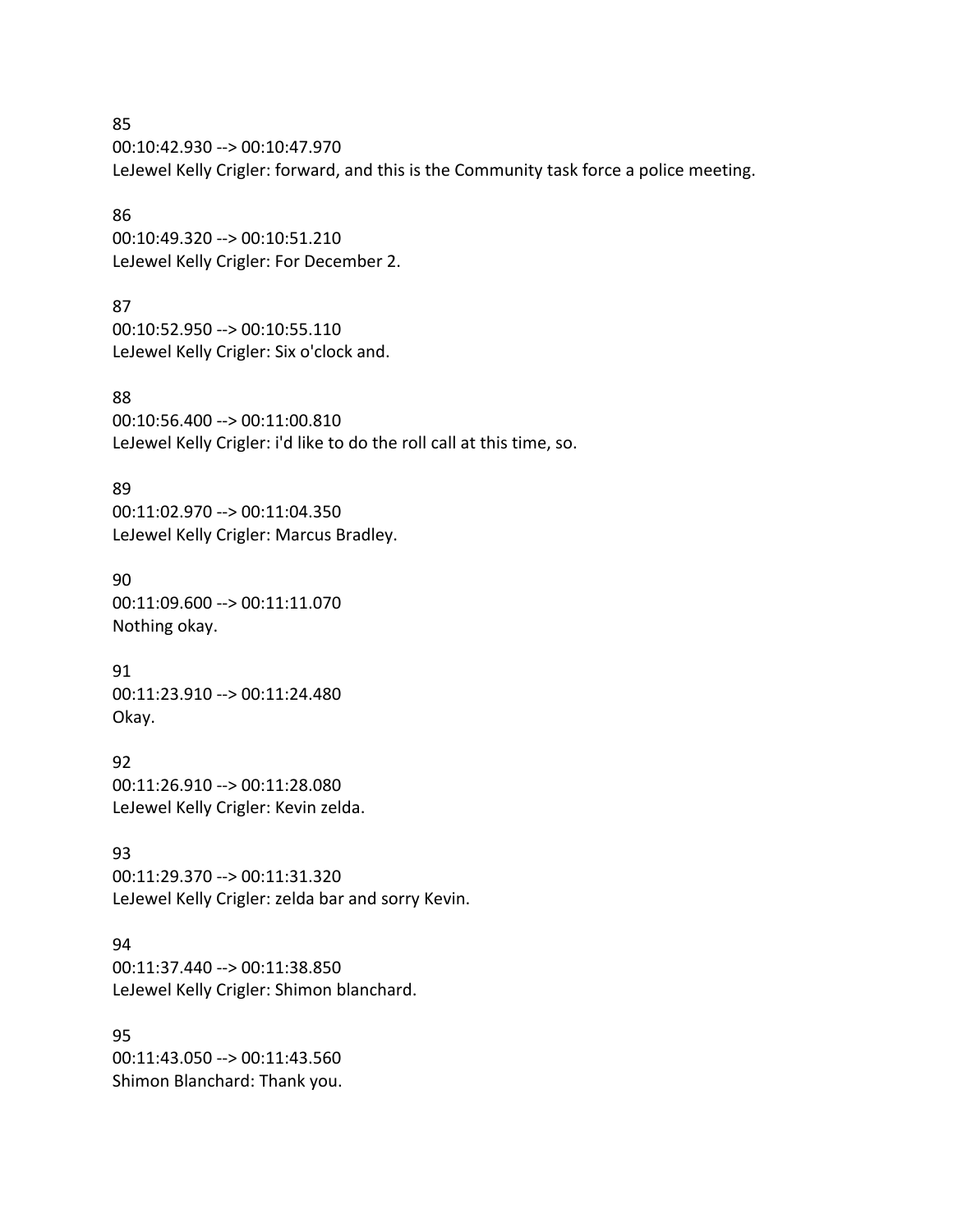96 00:11:45.330 --> 00:11:46.290 LeJewel Kelly Crigler: Carol Bailey.

97 00:11:46.950 --> 00:11:47.550 Carroll Bailey: On here.

98 00:11:48.210 --> 00:11:50.580 LeJewel Kelly Crigler: Thank you Penelope Williams.

99 00:11:54.510 --> 00:11:55.710 LeJewel Kelly Crigler: Penelope Williams.

100 00:11:57.270 --> 00:11:57.690 Okay.

101 00:11:59.220 --> 00:12:00.180 LeJewel Kelly Crigler: Charles Horton.

102 00:12:03.750 --> 00:12:04.620 LeJewel Kelly Crigler: Charles Horton.

103 00:12:06.030 --> 00:12:06.720 Charles Horton: OK, I see.

104 00:12:07.560 --> 00:12:12.150 LeJewel Kelly Crigler: presenteeism Thank you Walter baylor is in.

105 00:12:15.150 --> 00:12:15.990 IPCE | Norma E Ramos: he's not in yet.

106 00:12:16.590 --> 00:12:18.810 LeJewel Kelly Crigler: Okay Sherman Blair.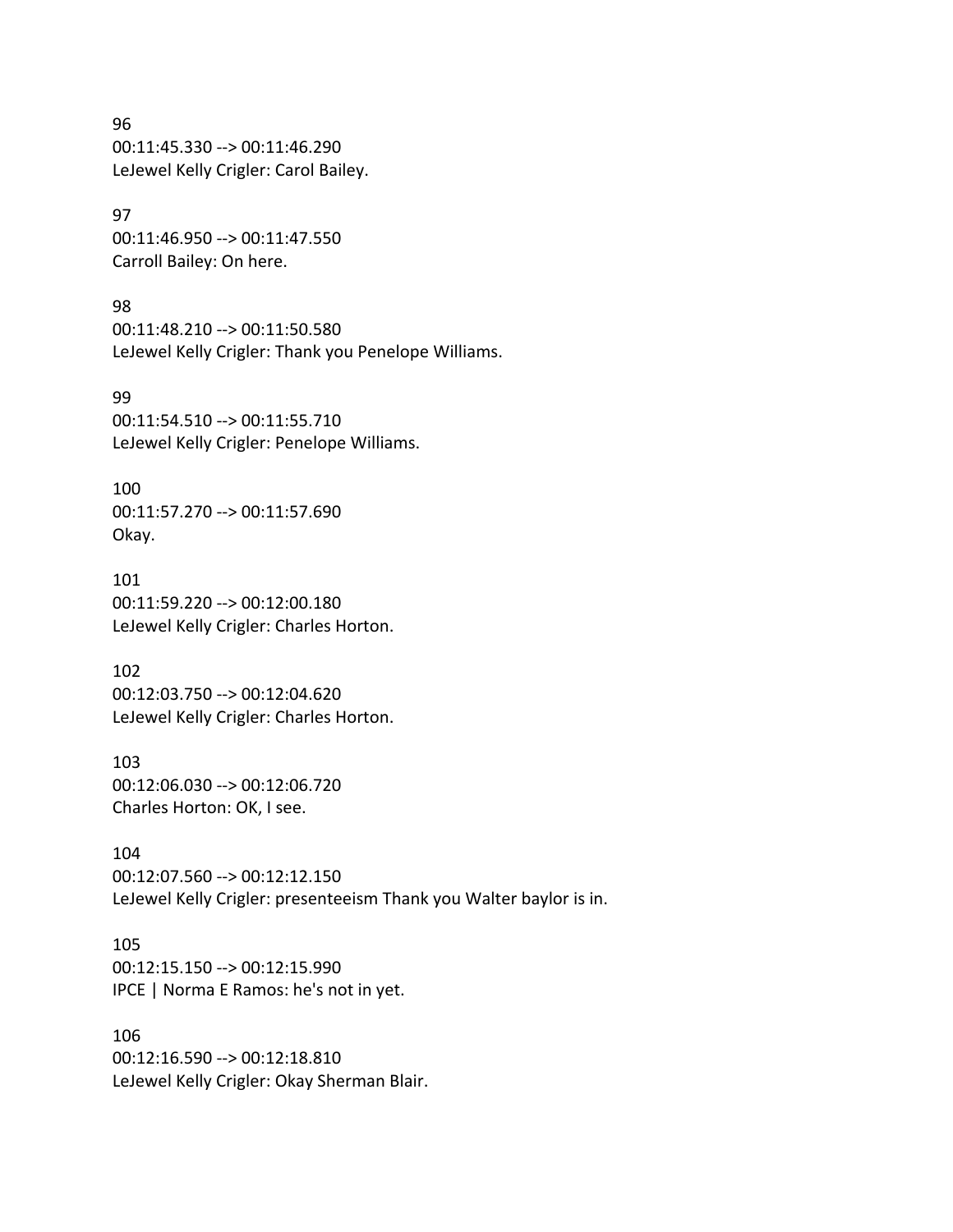107 00:12:24.600 --> 00:12:26.370 LeJewel Kelly Crigler: Sherman Blair not seeing him.

108 00:12:28.860 --> 00:12:29.760 LeJewel Kelly Crigler: tish Palmer.

109 00:12:30.720 --> 00:12:34.830 LeJewel Kelly Crigler: President, thank you Denise haven't.

110 00:12:35.460 --> 00:12:37.560 Danise Habun: it's Denise hey them.

111 00:12:37.740 --> 00:12:38.040 Danise Habun: And i'm.

112 00:12:38.100 --> 00:12:39.510 LeJewel Kelly Crigler: giving you.

113 00:12:39.750 --> 00:12:40.530 Danise Habun: you're welcome.

114 00:12:41.160 --> 00:12:42.360 LeJewel Kelly Crigler: joshua broadway.

115 00:12:44.070 --> 00:12:45.090 Joshua Brockway: yep i'm here.

116 00:12:45.600 --> 00:12:48.330 LeJewel Kelly Crigler: Thank you Ishmael for Java.

117 00:12:54.930 --> 00:12:56.430 LeJewel Kelly Crigler: html for cordova.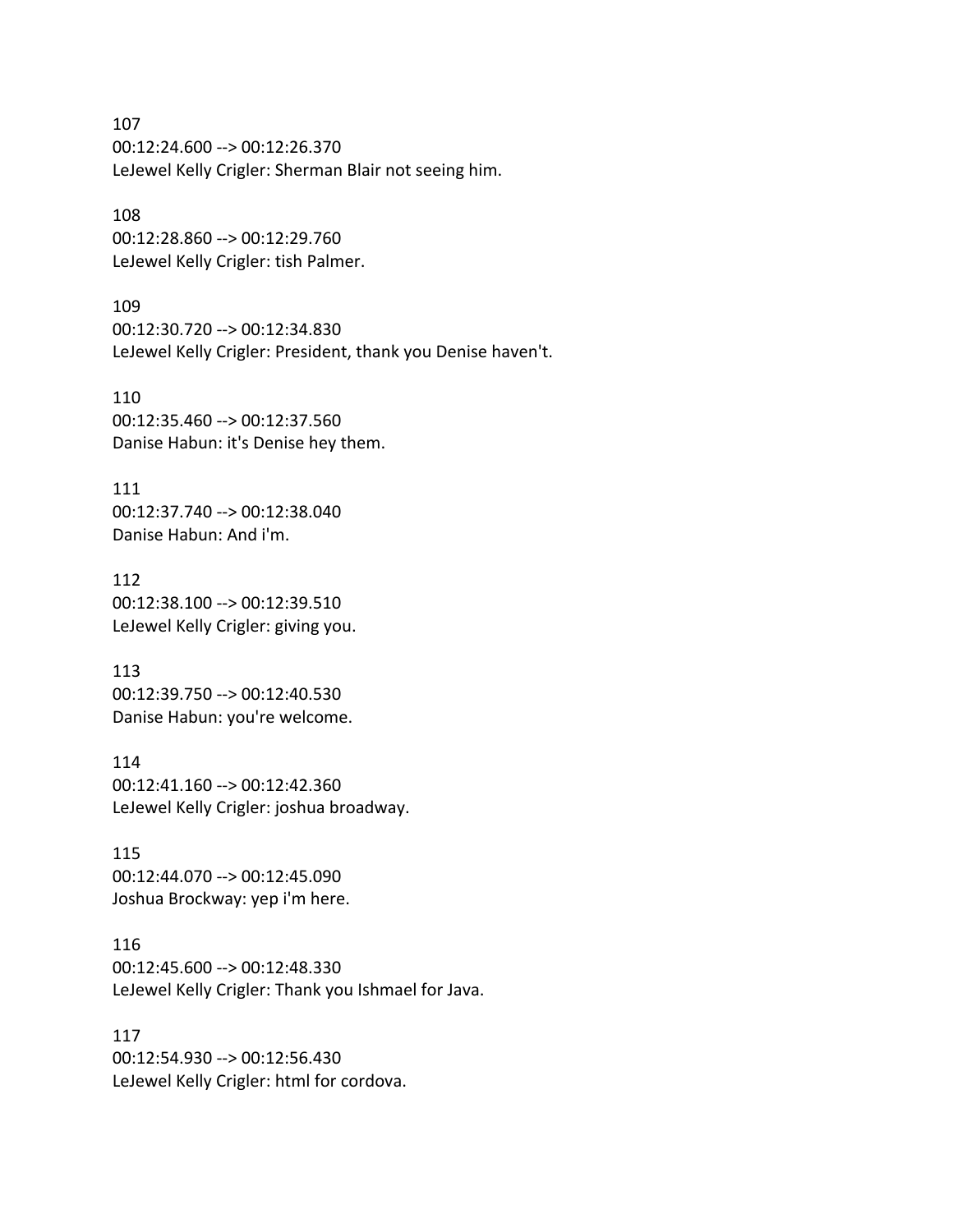118 00:13:00.690 --> 00:13:02.790 LeJewel Kelly Crigler: Okay Cynthia Rivera.

119 00:13:08.670 --> 00:13:09.690 LeJewel Kelly Crigler: Cynthia Rivera.

120 00:13:11.250 --> 00:13:12.990 LeJewel Kelly Crigler: And Karen areola.

121 00:13:14.310 --> 00:13:14.670 Karen Arreola (She/Her): here.

122 00:13:15.990 --> 00:13:16.560 LeJewel Kelly Crigler: Thank you.

123 00:13:17.610 --> 00:13:20.100 LeJewel Kelly Crigler: Okay, and we're all here.

#### 124

00:13:21.960 --> 00:13:41.310

LeJewel Kelly Crigler: Okay, those that had stated they were here Okay, and the first thing that i'd like to do then and calling after doing the roll call is to do a agenda review from the last Minutes that we had.

125 00:13:43.530 --> 00:13:48.480 LeJewel Kelly Crigler: in regards to the subcommittees and ideas and topics.

#### 126

00:13:49.860 --> 00:13:54.570 LeJewel Kelly Crigler: and moving to make a motion to approve those minutes.

127

00:13:58.920 --> 00:14:02.580 Danise Habun: So this is Denise we don't have a quorum to proceed.

128 00:14:04.470 --> 00:14:07.620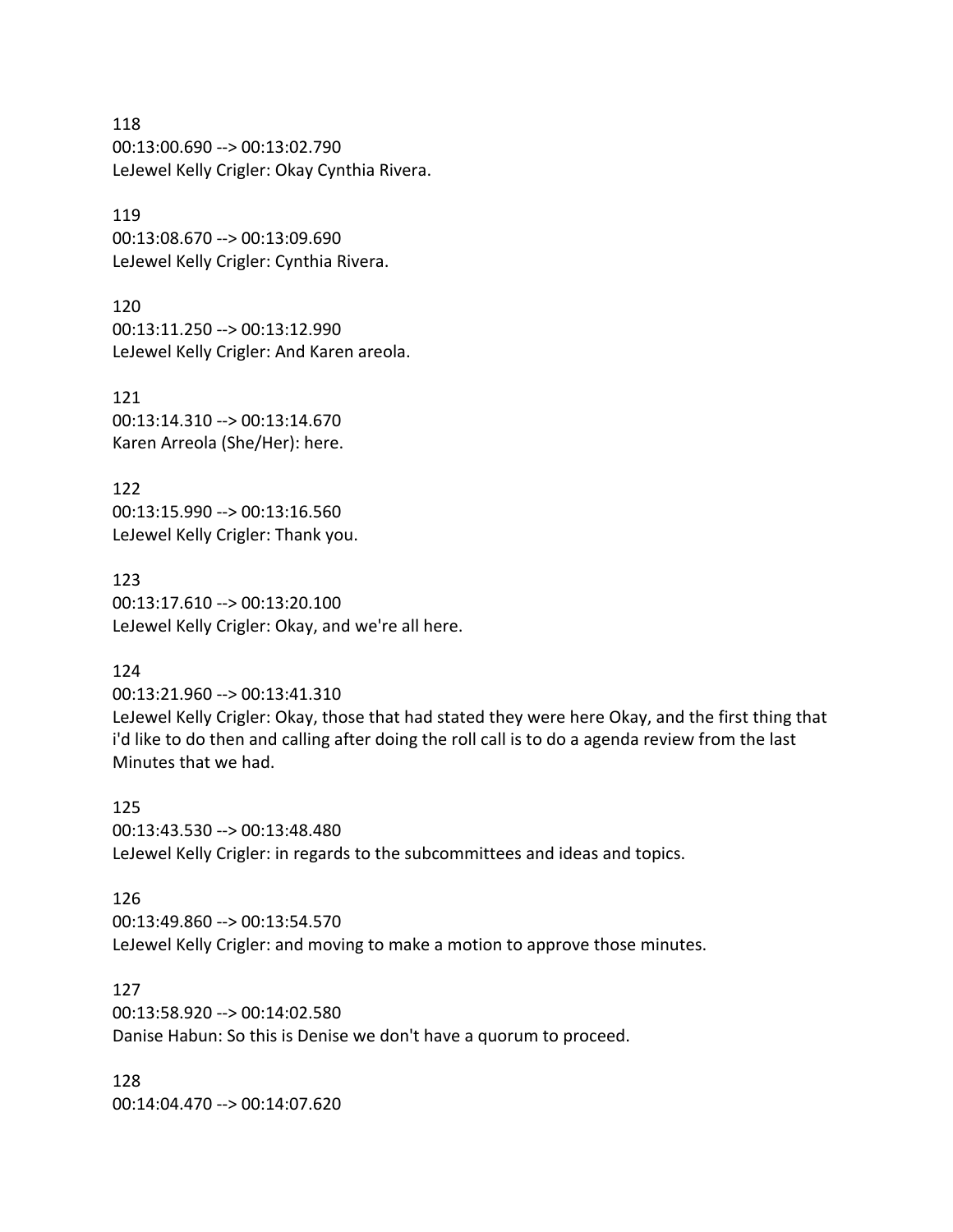LeJewel Kelly Crigler: Okay, can we have a quorum to proceed, please.

129 00:14:08.370 --> 00:14:09.930 Larry Schooler: Ensure Gregor what she means is the.

#### 130

00:14:09.960 --> 00:14:19.410

Larry Schooler: number of people who are here, needs to be more than 50% I believe that test scores for flicka has just joined us, and I think that that might take us to nine.

131 00:14:20.460 --> 00:14:21.330 Danise Habun: Right and that's.

132 00:14:23.670 --> 00:14:24.330 Larry Schooler: I guess, we would need.

133 00:14:24.360 --> 00:14:25.950 Larry Schooler: 1010 perhaps.

134 00:14:27.270 --> 00:14:28.140 Tish Calhamer: Okay, I think we.

135 00:14:28.410 --> 00:14:31.260 Tish Calhamer: need to wait just a little bit in the zoom environment.

#### 136

00:14:31.710 --> 00:14:37.080 Tish Calhamer: Right well who intend to be on time might not make it just because of technology so.

137

00:14:38.910 --> 00:14:41.250 Tish Calhamer: let's not quite right, this off yet.

138 00:14:42.060 --> 00:14:42.930 LeJewel Kelly Crigler: Has Walter.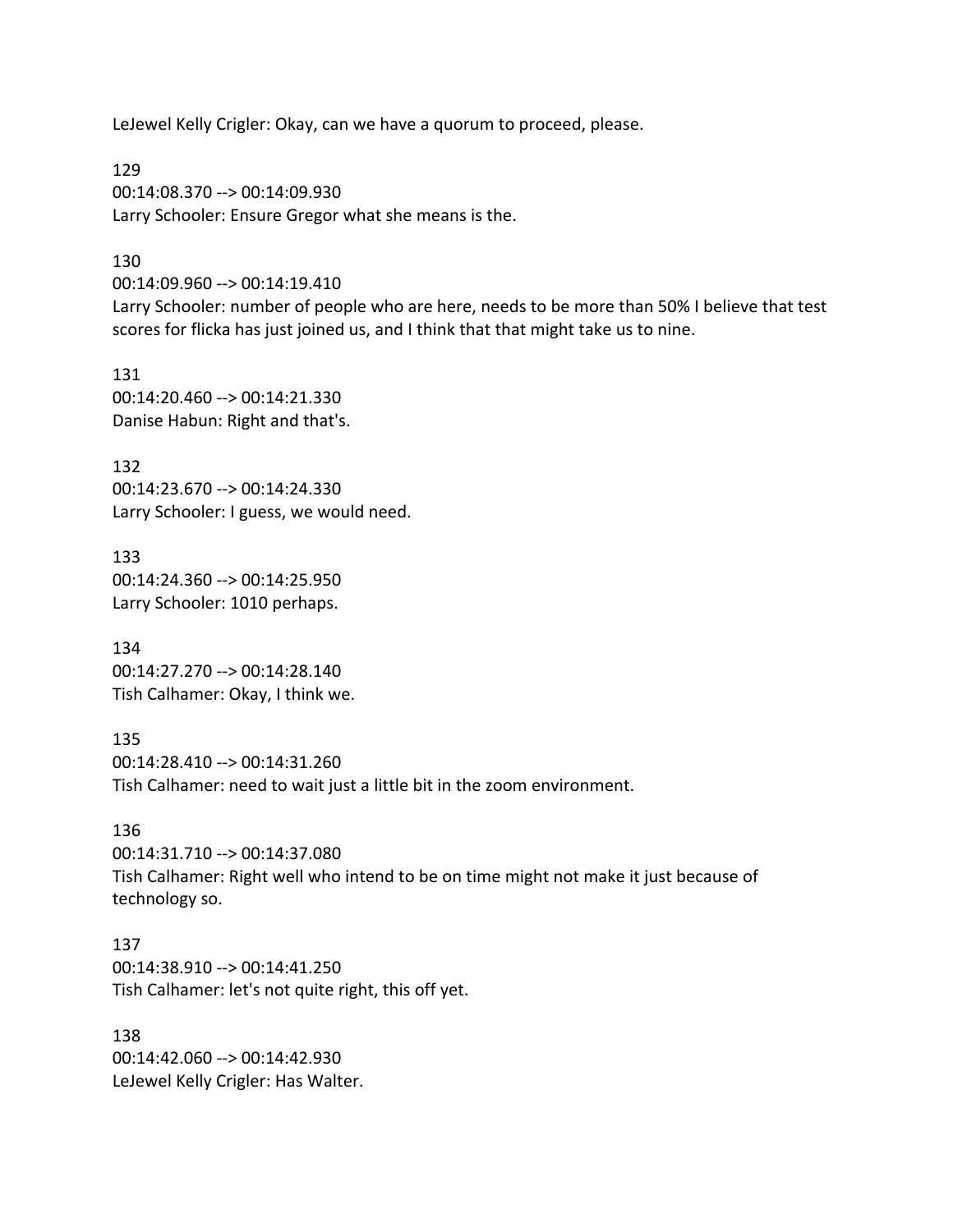139 00:14:43.020 --> 00:14:43.770 LeJewel Kelly Crigler: signed on.

140

00:14:45.840 --> 00:14:51.360

IPCE | Norma E Ramos: I will do its norma walton who has not signed on yet, but he does have the link and i'm going to call them right now.

141 00:14:51.810 --> 00:14:52.740 LeJewel Kelly Crigler: Okay, thank you.

142 00:14:52.860 --> 00:14:56.520 Karen Arreola (She/Her): Okay i'll check in with Kevin see if he's hopping on today.

143 00:15:00.540 --> 00:15:00.960 Danise Habun: yeah.

144 00:15:02.520 --> 00:15:12.810

Larry Schooler: If the city managers with us from City Hall, I believe that we should aim for 10 or more attendees from the task force itself, because to decorum and my right about that.

145 00:15:17.850 --> 00:15:19.620 City Hall: Yes, the city manager says yes.

146 00:15:20.370 --> 00:15:20.700 Thank.

147 00:15:22.440 --> 00:15:25.050 Larry Schooler: You oh you don't look like right you don't look like the city manager at all.

148 00:15:26.460 --> 00:15:27.090 City Hall: No, I do not.

149 00:15:31.050 --> 00:15:39.300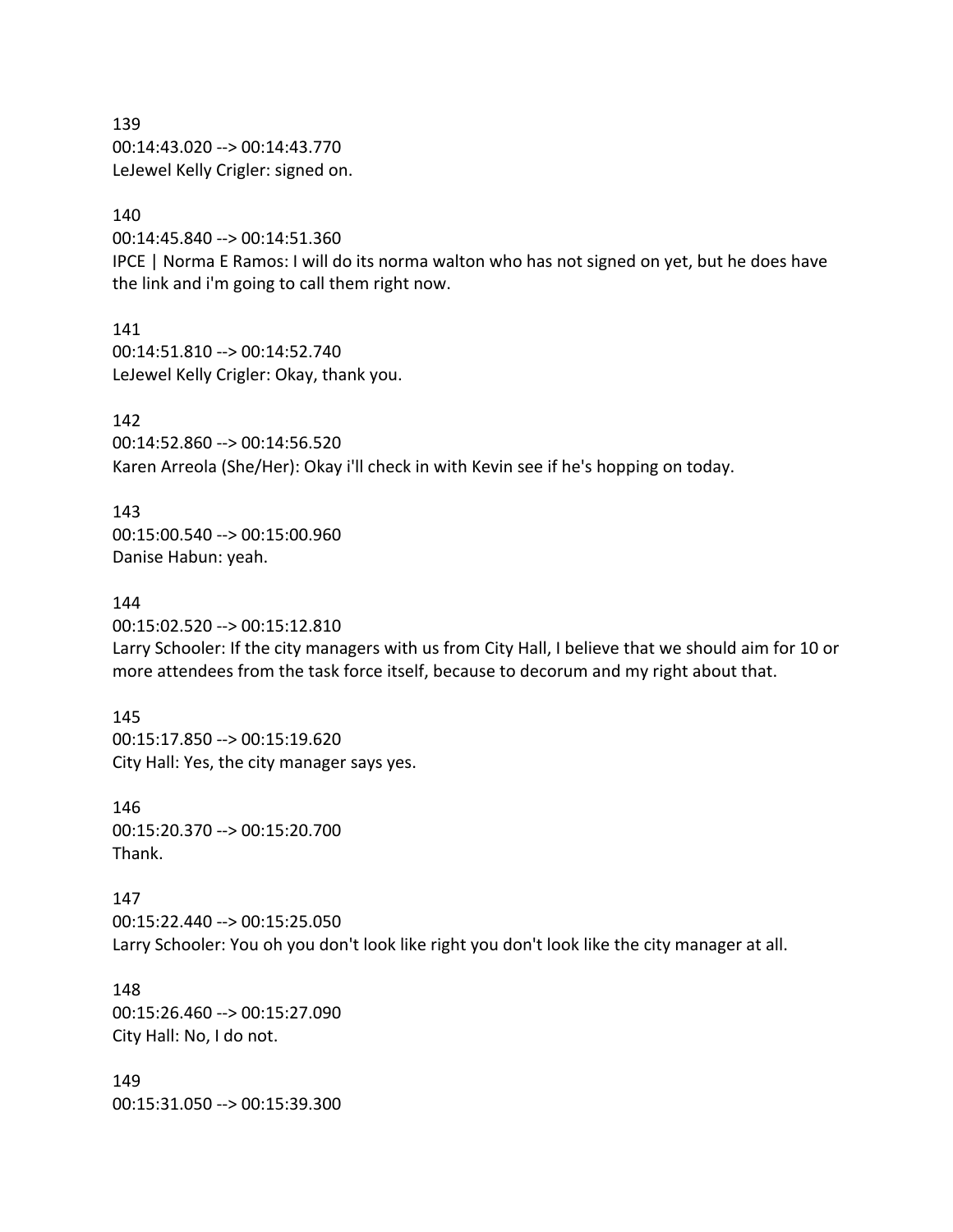Larry Schooler: Alright, so I think, let me just confirm but test first remember haven Ariel a calmer brockway blanchard flicka ma.

150 00:15:41.070 --> 00:15:44.640 Larry Schooler: Horton Sean Sean porton.

151 00:15:45.690 --> 00:15:48.060 Larry Schooler: curricular Bailey so we're one short.

152 00:16:39.930 --> 00:16:42.840 LeJewel Kelly Crigler: Larry are we are we not streaming right now.

#### 153

00:16:43.440 --> 00:16:47.970 Larry Schooler: We are we're live streaming chair, we can certainly pause it if you'd like, but we are live streaming.

#### 154

00:16:48.540 --> 00:16:52.110 LeJewel Kelly Crigler: I was just told that they're not that it's not showing up.

#### 155

00:16:52.980 --> 00:16:58.620 Larry Schooler: yeah it is available on the city of elgin's YouTube channel and.

#### 156

00:17:01.170 --> 00:17:06.150 Larry Schooler: Oh actually i'm noticing, it might not be it might be just on my channel that's unfortunate.

#### 157

00:17:07.980 --> 00:17:09.330 Larry Schooler: Let me try to remedy that.

#### 158

00:17:10.440 --> 00:17:12.090 Larry Schooler: apologize yeah thanks.

159 00:17:22.920 --> 00:17:36.570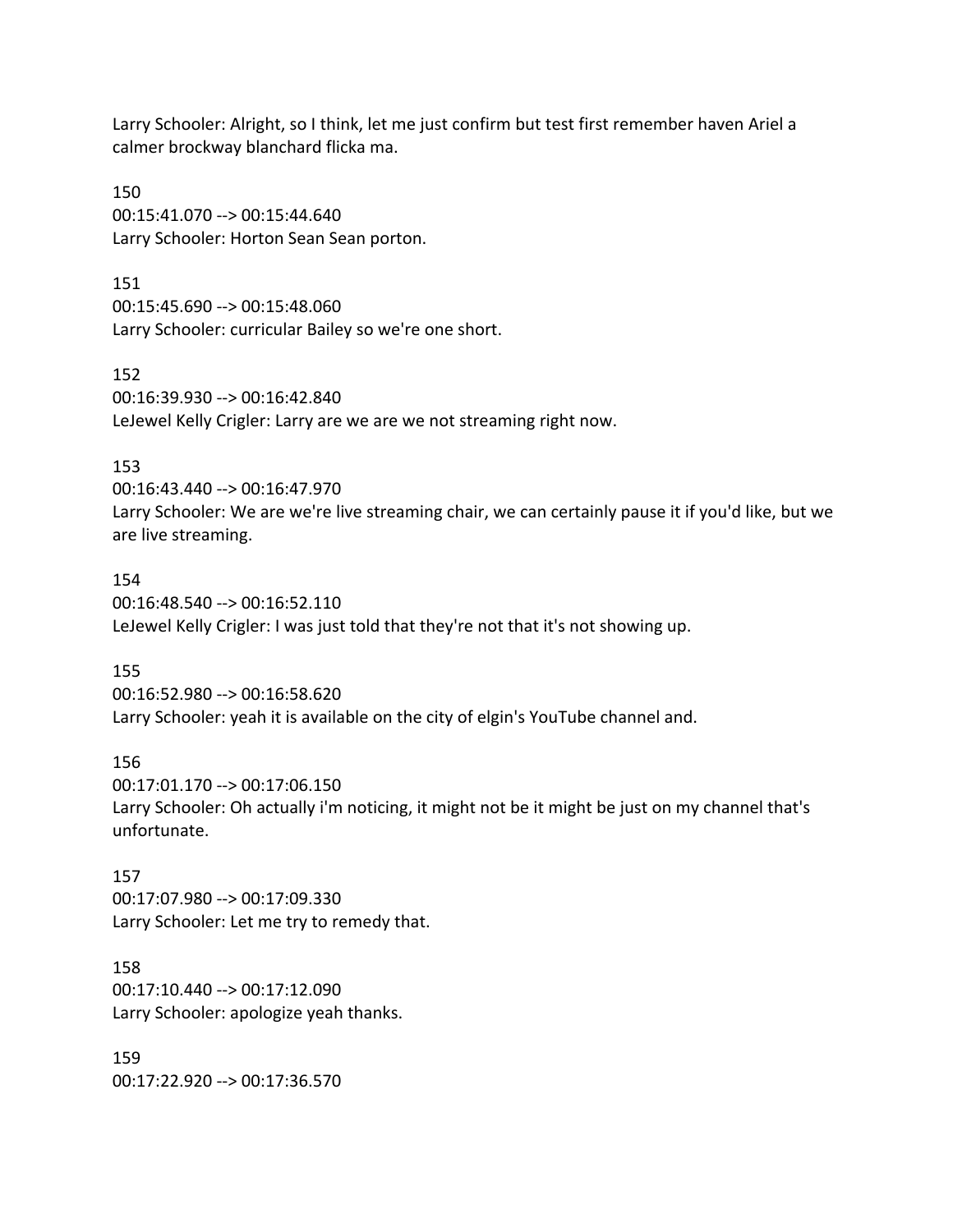Carroll Bailey: i'm going to take just a minute on an unrelated topic my daughter is home sick with Kobe and i'm staying in a hotel so where your masks be careful, I don't know what else to say except i'd rather be home anyhow.

160 00:17:39.570 --> 00:17:40.650 Larry Schooler: We want to wish your.

161 00:17:41.370 --> 00:17:44.670 Larry Schooler: daughter speeding complete recovery, of course.

162 00:17:47.310 --> 00:17:51.990 IPCE | Norma E Ramos: Right Larry I think we were able to add a few more customers numbers, can you do a count now.

163 00:17:52.680 --> 00:17:53.130 Larry Schooler: yeah sure.

164 00:17:53.490 --> 00:17:54.540 Danise Habun: I called her joined.

165 00:17:55.800 --> 00:18:03.030 Larry Schooler: So I see haven flick them a Bailey Courtney brockway arriola curricular.

166 00:18:06.180 --> 00:18:09.990 Larry Schooler: blanchard calmer blaylock that should get us to work, work.

167 00:18:18.900 --> 00:18:21.450 LeJewel Kelly Crigler: Okay, so we can move forward now.

168 00:18:24.060 --> 00:18:25.080 LeJewel Kelly Crigler: All ready to go.

169 00:18:25.350 --> 00:18:25.980 IPCE | Norma E Ramos: You can.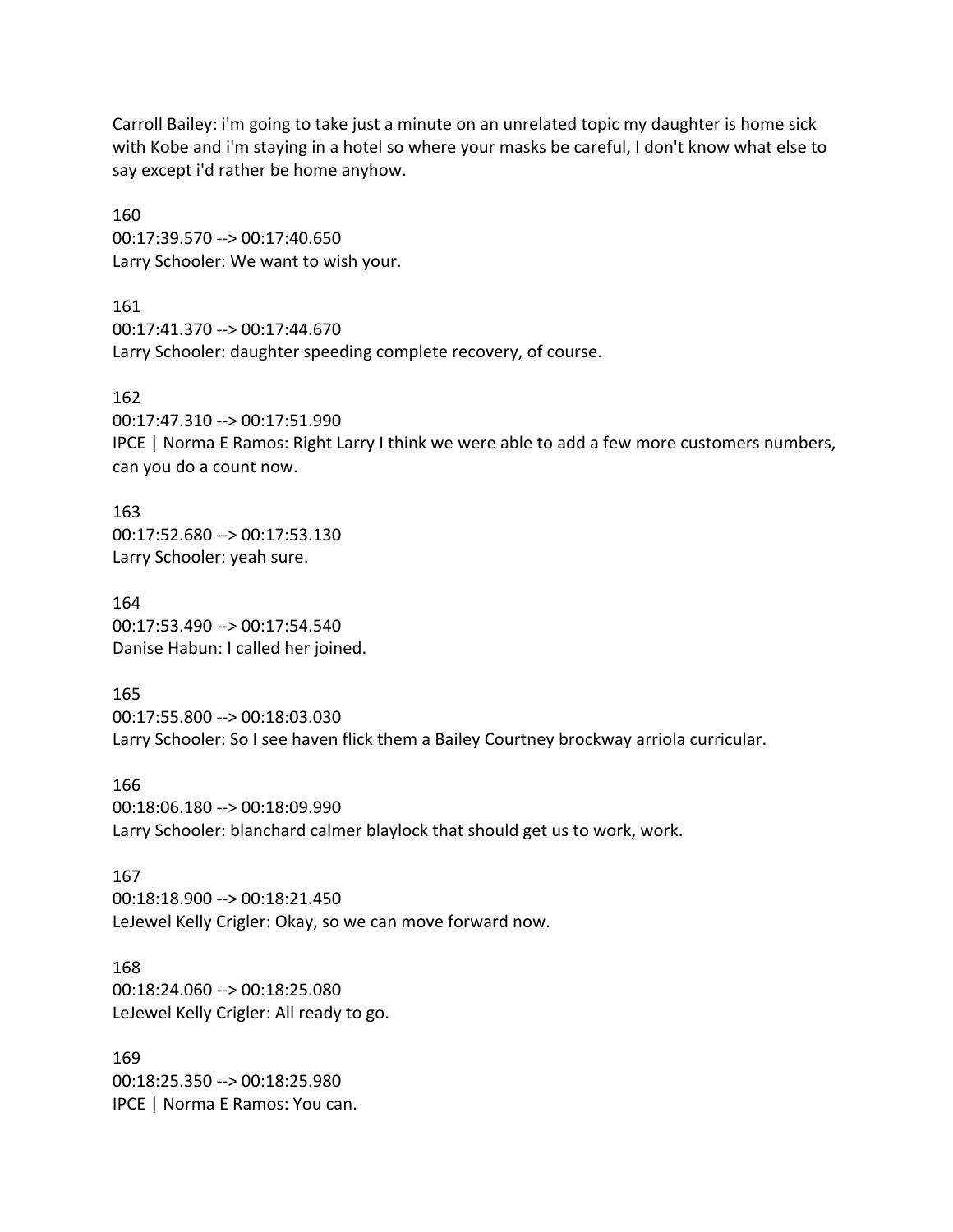170 00:18:26.700 --> 00:18:35.790 LeJewel Kelly Crigler: All right, thank you Okay, so what i'm looking to do at this point is to review the last agenda.

### 171

00:18:37.410 --> 00:18:43.230

LeJewel Kelly Crigler: and basically asked that you look over that not that we're going to actually go through it.

172 00:18:44.940 --> 00:18:46.020 LeJewel Kelly Crigler: piece by piece.

173 00:18:47.040 --> 00:18:52.800 LeJewel Kelly Crigler: But, all in favor of that I asked for motion to approve those minutes.

174 00:18:55.440 --> 00:18:56.280 Charles Horton: are approved fireproof.

175 00:18:57.900 --> 00:18:58.740 LeJewel Kelly Crigler: Thank you.

176 00:19:00.420 --> 00:19:05.160 LeJewel Kelly Crigler: And so, with that we move on to Sarah regarding.

177 00:19:06.180 --> 00:19:07.410 LeJewel Kelly Crigler: The public comments.

178

00:19:07.980 --> 00:19:12.300

Danise Habun: So you need a second, and we need to vote on the Minutes.

179 00:19:14.070 --> 00:19:16.830 LeJewel Kelly Crigler: Okay i'll second I wouldn't need to second that please.

180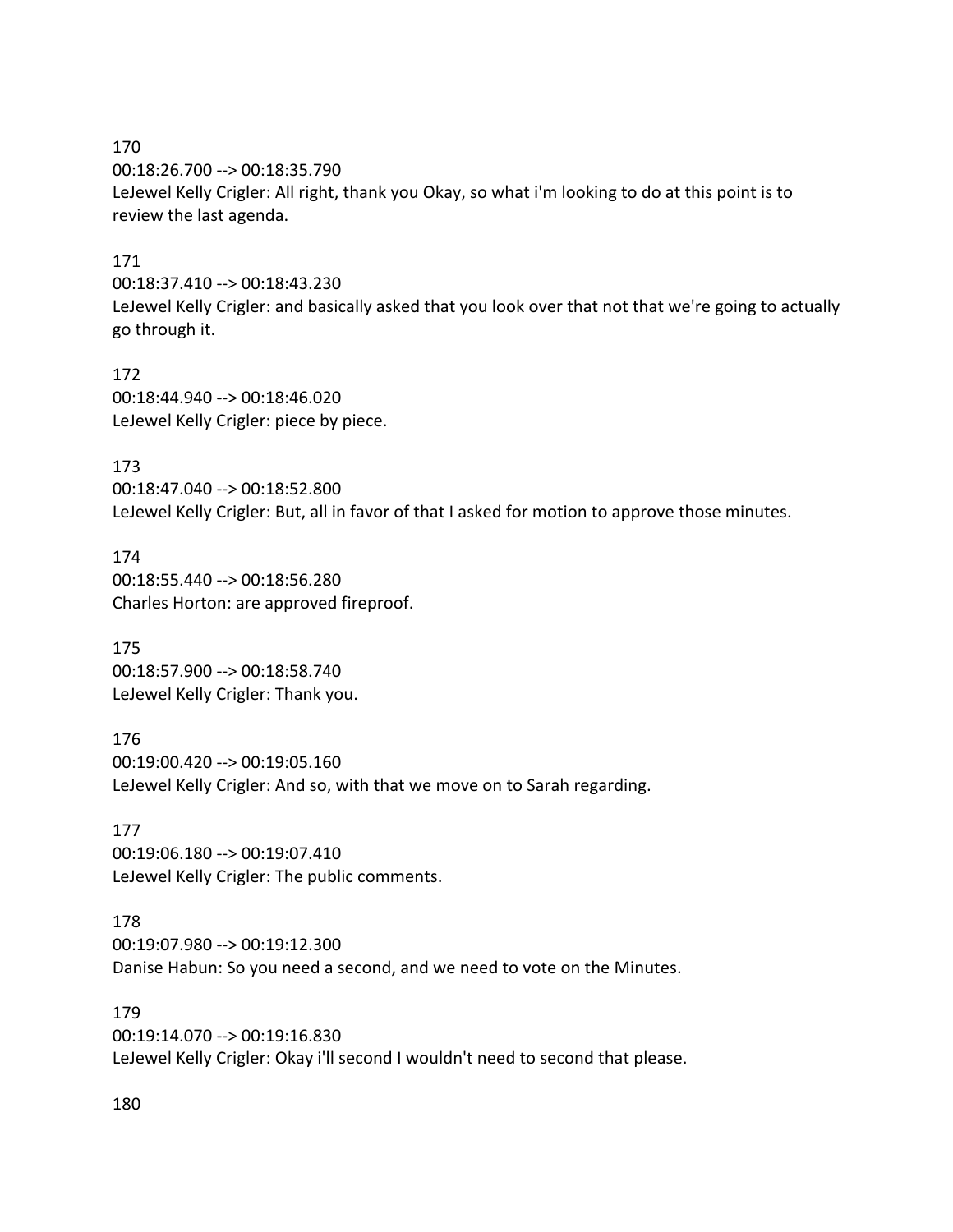00:19:17.400 --> 00:19:18.270 Tish Calhamer: I will second.

181 00:19:18.990 --> 00:19:19.980 LeJewel Kelly Crigler: Thank you.

182 00:19:22.080 --> 00:19:25.740 LeJewel Kelly Crigler: Now we can go ahead and move on that has been accepted now.

183 00:19:25.770 --> 00:19:26.730 Danise Habun: We have to vote.

184 00:19:27.120 --> 00:19:27.840 Tish Calhamer: We have to vote.

185 00:19:27.990 --> 00:19:30.000 Danise Habun: We have to vote to approve the Minutes.

#### 186

00:19:31.110 --> 00:19:35.940 Tish Calhamer: Are we going with robert's rules of order, which I think actually could bring some order.

187 00:19:39.240 --> 00:19:42.150 Larry Schooler: So if I could share quickly if I could assist you.

#### 188

00:19:43.380 --> 00:19:55.740 Larry Schooler: For Approval of the Minutes, I think what we're what we're looking for is a motion to approve and then a second to that motion, and then a vote of the body, and it can just be a quick show of hands it doesn't need to be a roll call vote or anything of that nature.

189 00:19:56.880 --> 00:19:58.290 LeJewel Kelly Crigler: Okay, so let's do that.

190 00:20:01.800 --> 00:20:03.300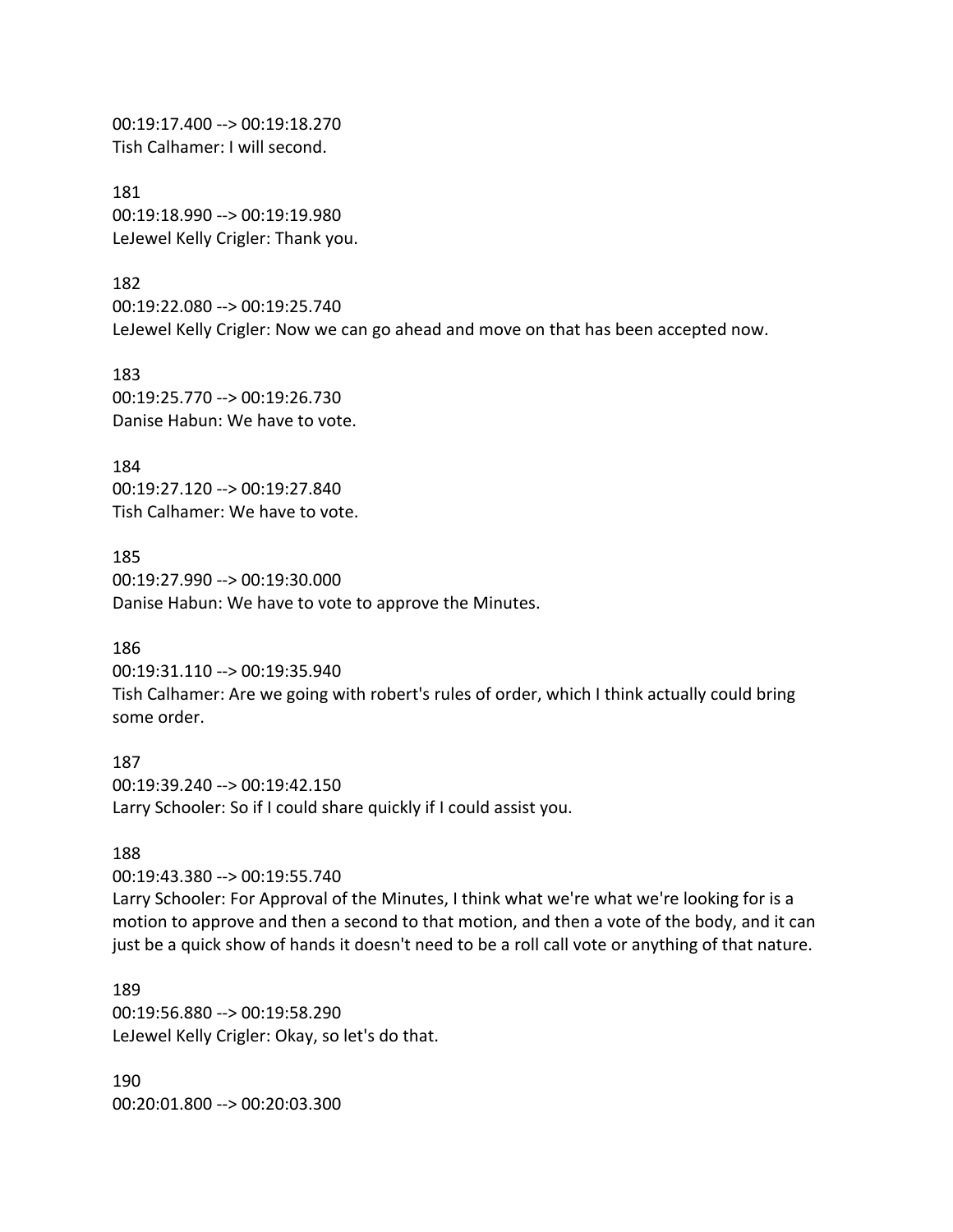Tish Calhamer: A motion to approve the Minutes.

191 00:20:04.170 --> 00:20:06.120 Tish Calhamer: Second, and a vote okay.

192 00:20:06.720 --> 00:20:07.350 LeJewel Kelly Crigler: Thank you.

193 00:20:20.700 --> 00:20:23.160 LeJewel Kelly Crigler: Okay looks like it's approved.

194 00:20:25.620 --> 00:20:27.750 LeJewel Kelly Crigler: All right, alright it's been approved, thank you.

195 00:20:30.330 --> 00:20:32.910 LeJewel Kelly Crigler: Now, can we go ahead and move on.

196 00:20:35.280 --> 00:20:37.350 LeJewel Kelly Crigler: To the public comments.

#### 197

00:20:39.360 --> 00:20:46.350 Sara Omar: You chair, Chris i'm now going to open the space for anyone who's in City Hall for any public comments.

198 00:20:50.400 --> 00:20:54.540 City Hall: There is no one in the Chambers for any public comments known to.

199 00:20:54.930 --> 00:20:55.680 Sara Omar: Thank you, chief.

200 00:20:58.710 --> 00:21:00.870 Sara Omar: Men will hand things over to Larry.

201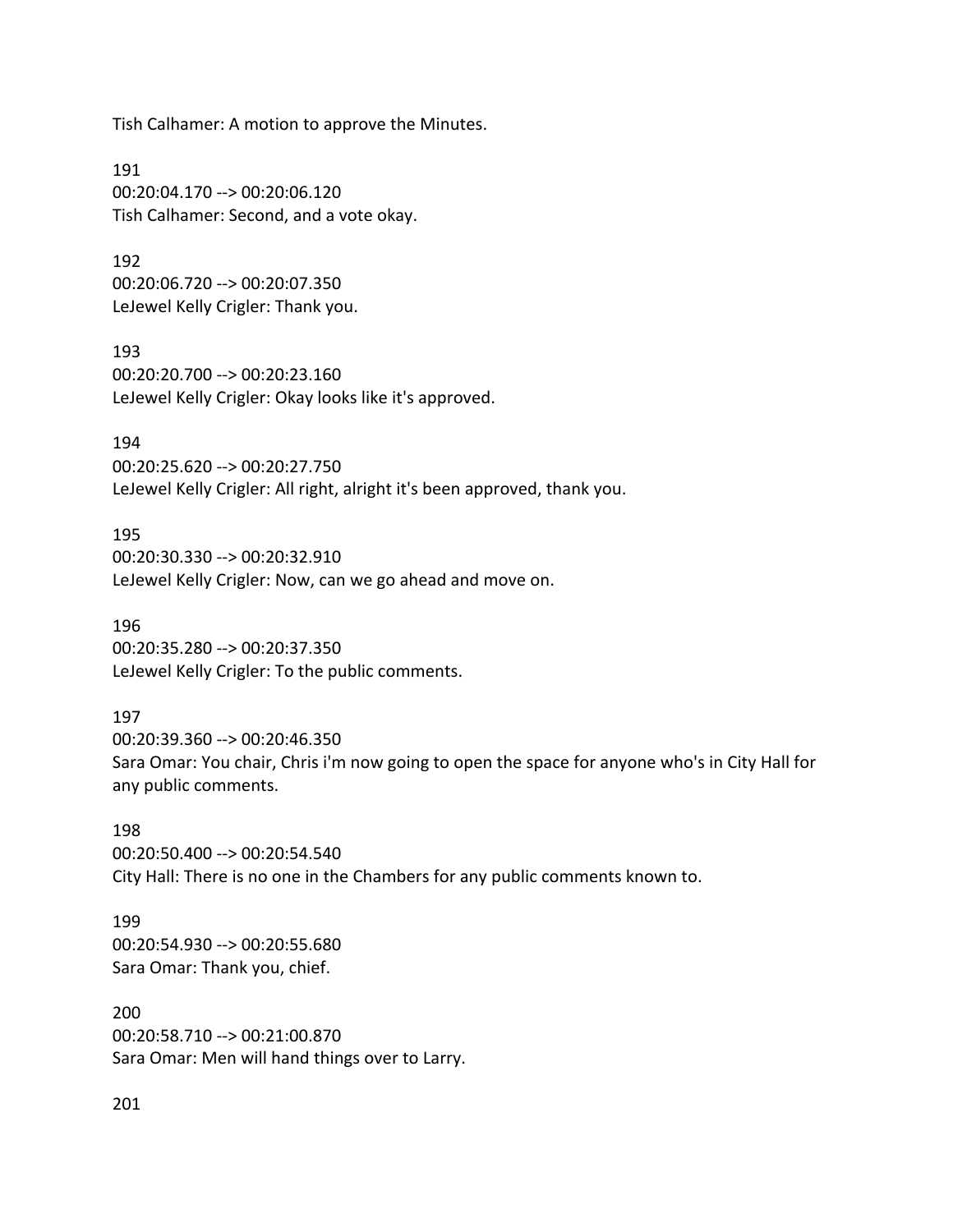00:21:00.870 --> 00:21:04.230

Sara Omar: to walk through the agenda and the spectrum for today's meeting.

# 202

00:21:05.070 --> 00:21:12.420

Larry Schooler: Well, good evening everybody thanks, Sir, very much and I have missed you all i'm sorry to have missed the last meeting and i'm glad to be back.

# 203

00:21:13.620 --> 00:21:24.090

Larry Schooler: My role and tonight's meeting, besides being silhouetted here is to walk us through the conclusion we hope of a discussion about what this body's subcommittees will be.

# 204

00:21:24.540 --> 00:21:35.100

Larry Schooler: And there are sort of three parts to this discussion, one is to get a decision from the body on what the subcommittee's actually Shelby as a.

# 205

00:21:35.760 --> 00:21:51.750

Larry Schooler: As a final matter what the prioritize subcommittees that should begin meeting immediately should be and then what each of those subcommittees is meant to cover and so prior to taking our intended seven o'clock break.

# 206

00:21:53.010 --> 00:22:01.050

Larry Schooler: We want to do our best to walk through the work that's been done to date on subcommittees the input we've received.

# 207

00:22:02.070 --> 00:22:10.650

Larry Schooler: Both in terms of what committees, there should be and what the priority should be and then we're going to do something to where I don't think we've done before, which is to afford.

# 208

# 00:22:12.540 --> 00:22:23.010

Larry Schooler: to afford each member of the task force in a round Robin style the opportunity to make some brief final comments on the subcommittee list, and in particular to share with us.

# 209

00:22:23.550 --> 00:22:31.320

Larry Schooler: The four subcommittees that you think ought to be the priority and which one or ones, are you most interested in joining.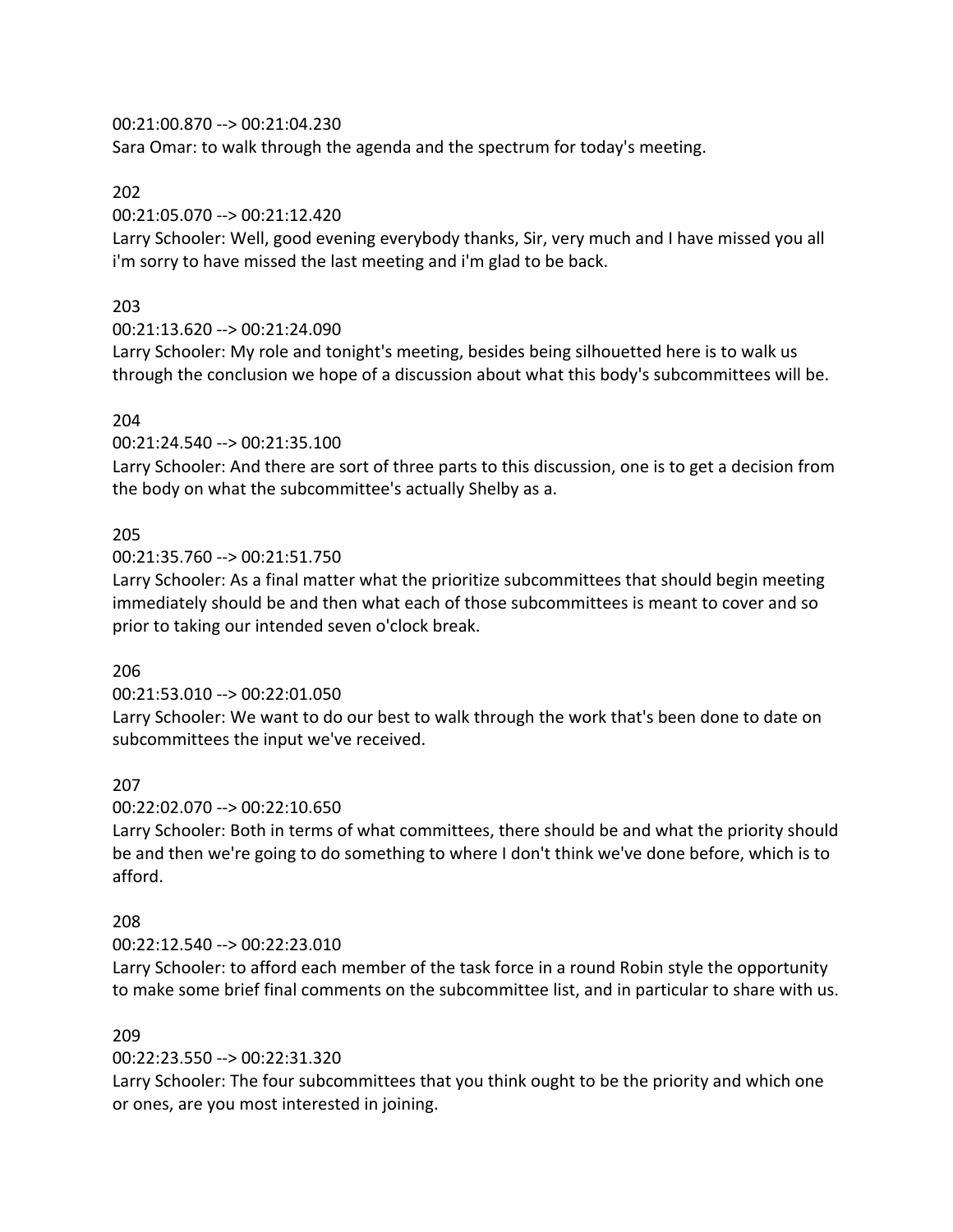# 210

# 00:22:31.920 --> 00:22:41.280

Larry Schooler: So, again once we've shared the input that's been received on both the subcommittees and the priorities we're going to give each member of the task force in turn a brief opportunity.

# 211

# 00:22:42.300 --> 00:22:49.440

Larry Schooler: to share with us what they believe should be the priority subcommittees and where they would like to serve We then want to drive towards a consensus of the group.

# 212

00:22:49.770 --> 00:22:58.260

Larry Schooler: On what those subcommittees should be both in total, and the priority ones, and then, after the break and after some topical updates, we intend to.

# 213

00:22:59.190 --> 00:23:10.920

Larry Schooler: Have each subcommittee and its new members discuss what they want to focus on and their subcommittee meetings Now I want to acknowledge here at the top, that we recognize that this may feel.

# 214

00:23:11.610 --> 00:23:22.290

Larry Schooler: Like some additional administrative matters and i'd say a couple of things to you about that, first of all, we do intend to update you on a number of topical items here shortly.

# 215

00:23:23.100 --> 00:23:28.710

Larry Schooler: So we will not conclude this meeting, without a discussion of the substance of your scope of work, but secondly.

# 216

00:23:29.250 --> 00:23:42.480

Larry Schooler: We really believe that the work of this body will function that much more efficiently and and progress much more quickly with subcommittees i've been facilitating meetings for a long time, and I have found that.

# 217

00:23:42.780 --> 00:23:46.620

Larry Schooler: Large groups like this one, to have a more difficult time in small groups in.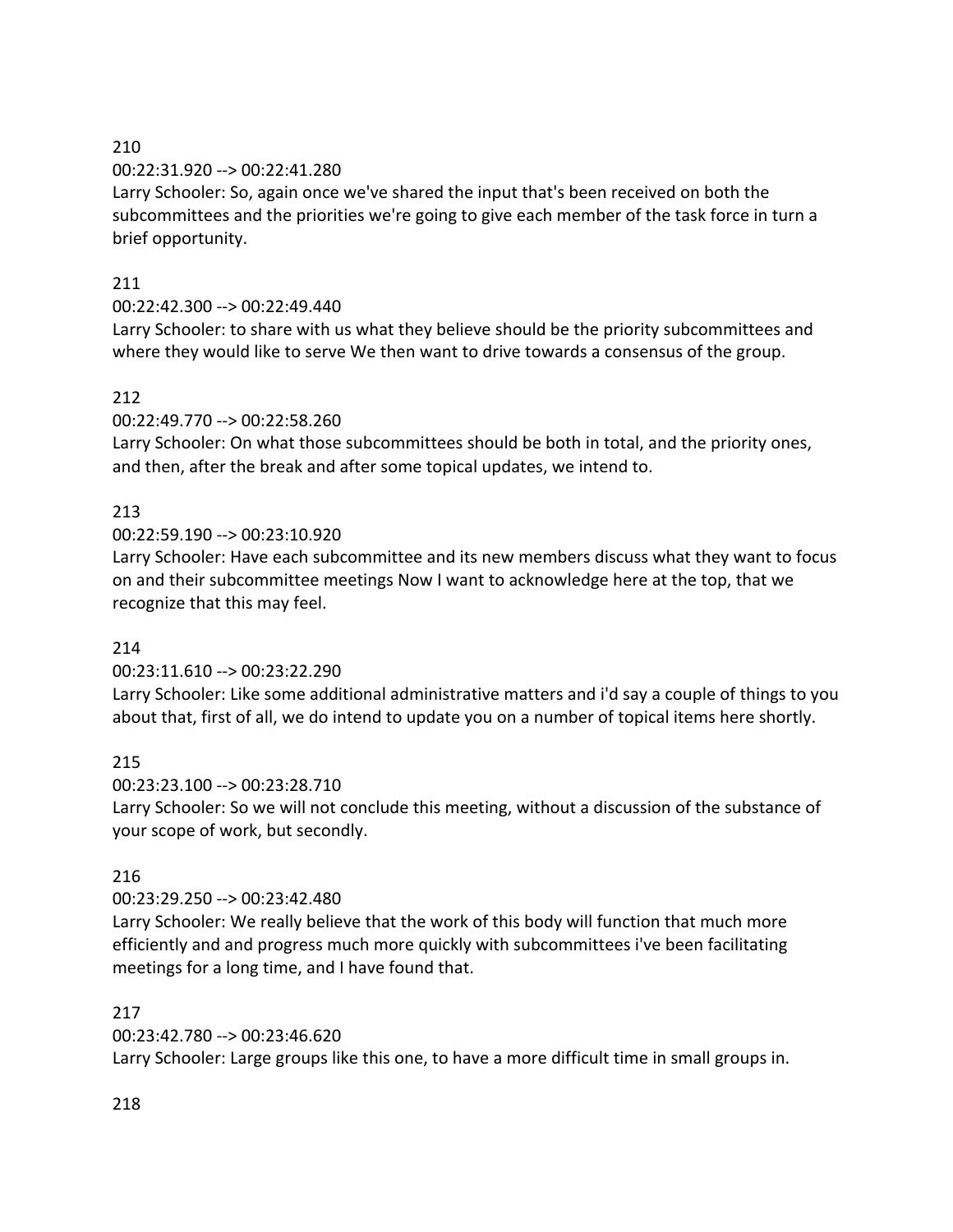#### 00:23:47.010 --> 00:23:54.750

Larry Schooler: Getting everybody into the conversation and in having a an equitable meaningful conversation it's, not to say that we can't do that in the full Task Force.

#### 219

00:23:55.080 --> 00:24:01.710

Larry Schooler: But it is to say that I think subcommittees can really add a ton of value to the work that you all, are doing so, we want to be able to use tonight.

# 220

00:24:01.980 --> 00:24:02.940 Larry Schooler: To finish off.

### 221

00:24:03.840 --> 00:24:19.830

Larry Schooler: That portion of our organizational work and then drive forward with the subcommittees that this group believes should be prioritized, and so what i'm going to do on the next slide is share with you the subcommittees that had been enumerated.

### 222

00:24:21.450 --> 00:24:29.250 Larry Schooler: By the end of last week's rather by the end of last meeting so if we could advance the slide I don't know who's got the screen control it's not me.

# 223

00:24:33.480 --> 00:24:35.700 Larry Schooler: So let's let's just review process, and this is.

224 00:24:37.650 --> 00:24:39.000 Larry Schooler: partially for the.

# 225

00:24:40.380 --> 00:24:41.670 Larry Schooler: For the public's benefit.

# 226

00:24:43.830 --> 00:24:59.040

Larry Schooler: The leadership team, which consists of chair kriegler co chair cordova and spokesperson blaylock presented the list of possible subcommittee topics and then Task Force members gave feedback and suggestions on that which we then as a facilitation team gathered and.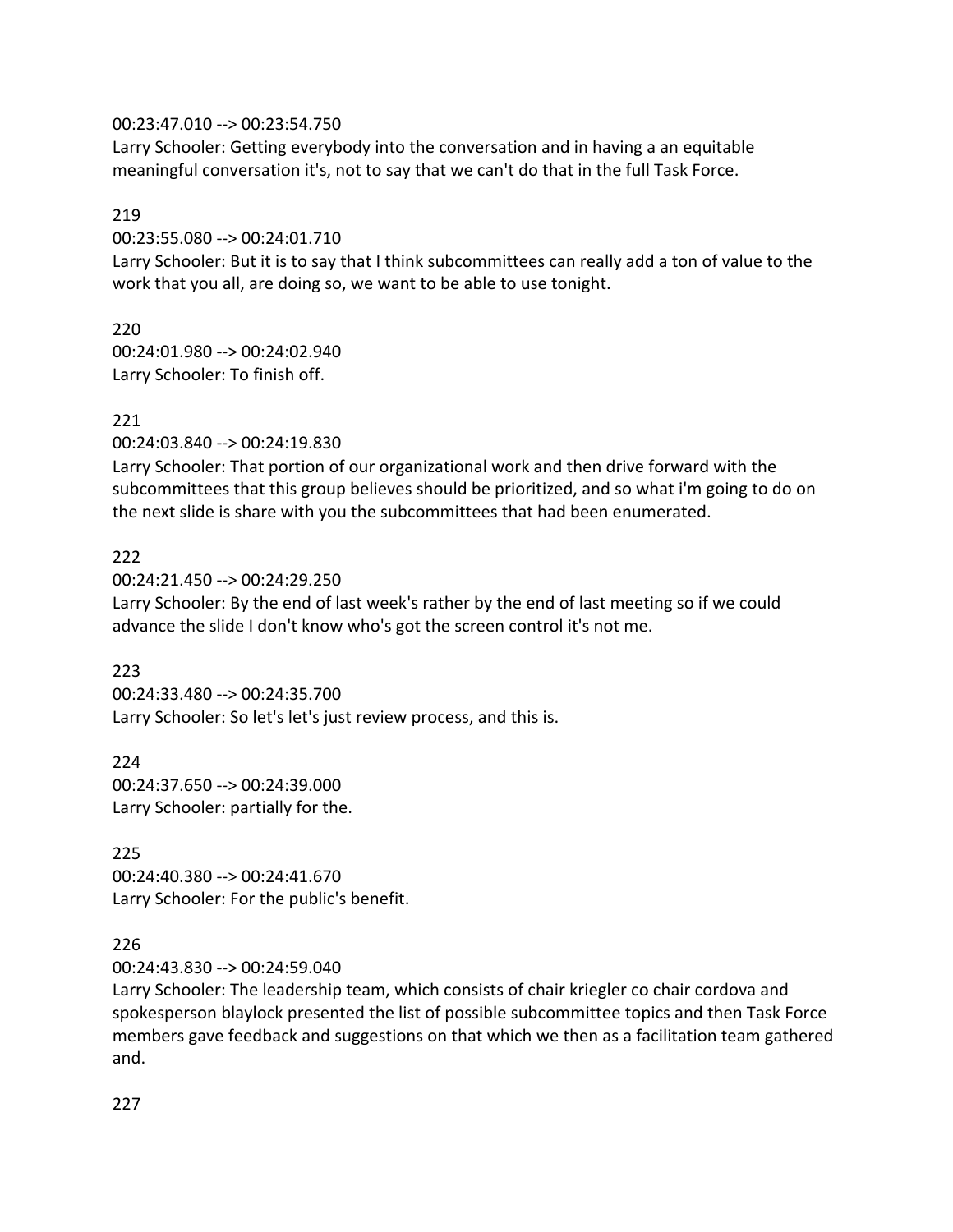00:24:59.250 --> 00:24:59.670 filed.

228 00:25:00.750 --> 00:25:01.140 Joe Hoereth: The.

229 00:25:02.280 --> 00:25:05.460 Larry Schooler: We then distributed that to the.

230 00:25:07.140 --> 00:25:09.480 Larry Schooler: And by the way the live stream should be working on track record.

#### 231

00:25:10.590 --> 00:25:16.770

Larry Schooler: The facilitation team gather and compile that feedback and distributed that list to you all via email and we received.

#### 232

00:25:17.040 --> 00:25:21.570 Larry Schooler: Quite a number of responses to that email, and we are grateful for that will present that here, in just a moment.

#### 233

00:25:22.140 --> 00:25:29.220 Larry Schooler: But even for those who did, and for those who didn't submit responses tonight is the best opportunity for you.

#### 234

00:25:30.090 --> 00:25:36.270

Larry Schooler: to affect a sort of final revision of the subcommittee topics and a determination of what should be prioritized.

#### 235

00:25:36.570 --> 00:25:46.440

Larry Schooler: So I just want to emphasize that we, as the facilitation team have just been a conduit of information from leadership team to test for us back to leadership team and now back to you all.

236

00:25:46.770 --> 00:25:57.330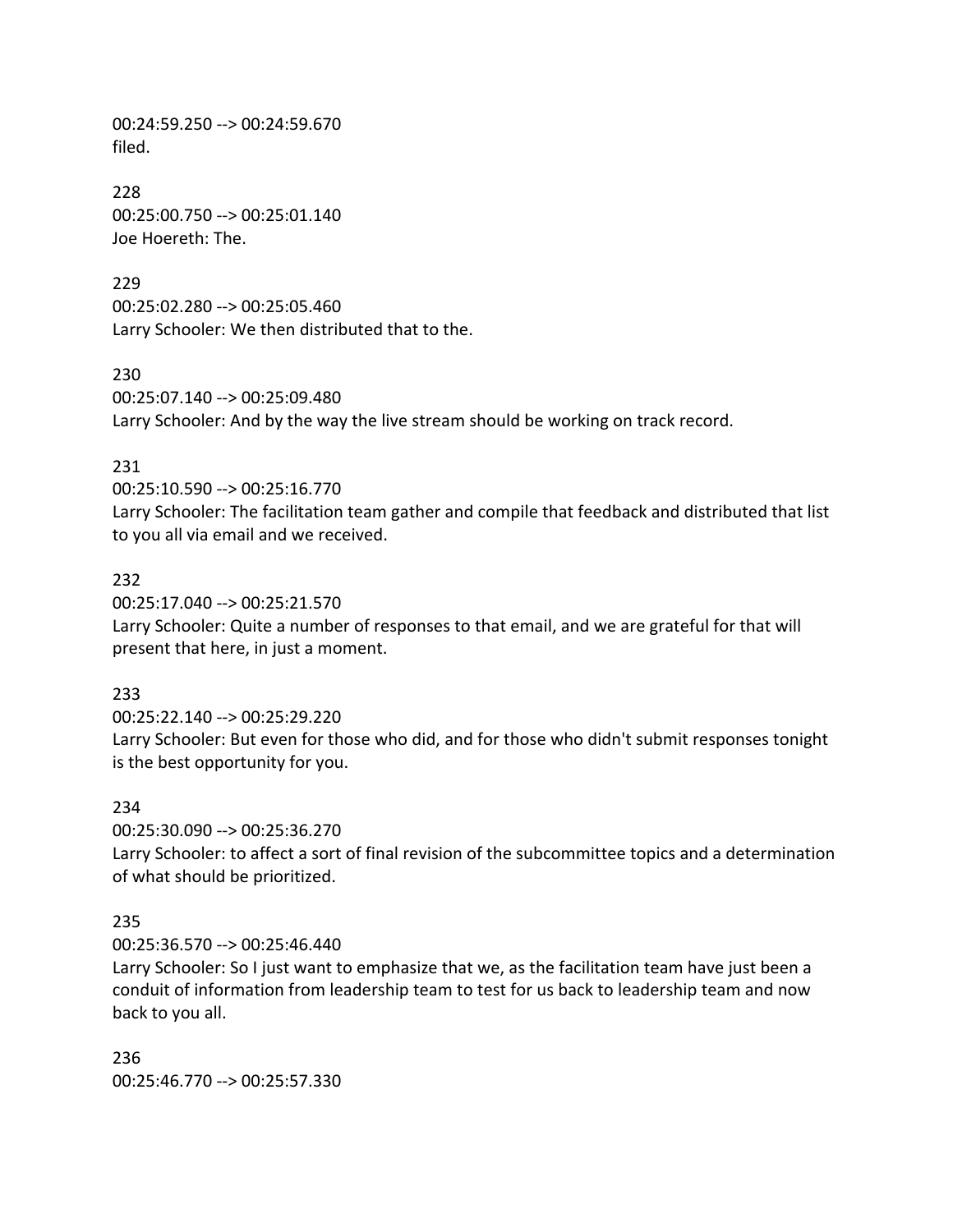Larry Schooler: We have not editorialized or made any decisions as it relates to subcommittees that's that's for you all to make and so that's what we're going to dive into here shortly, if we can go on to the next slide.

### 237

### 00:25:59.310 --> 00:26:07.500

Larry Schooler: This is the list of subcommittees that had been discussed before we received responses from Task Force members via email and i'll just read them out quickly.

# 238

# 00:26:07.950 --> 00:26:18.300

Larry Schooler: A Subcommittee on police presence Subcommittee on recruitment hiring and retention a subcommittee on police culture and climate, a subcommittee on accountability and discipline.

# 239

# 00:26:18.810 --> 00:26:26.460

Larry Schooler: A Subcommittee on racial and other profiling disparities Subcommittee on training Subcommittee on the development of a civilian review board.

# 240

# 00:26:27.000 --> 00:26:41.610

Larry Schooler: A Subcommittee on atonement and a subcommittee assessing the Elgin police departments allocation of resources, both financial and time So these are nine subcommittees and my understanding of our conversations today is that this body believes that.

# 241

# 00:26:42.690 --> 00:26:59.070

Larry Schooler: It would not be feasible to have all nine meet all at once, and so I think our task is to first of all, determine whether any of these should be combined, or you know regrouped and then, secondly, to determine which subcommittees should begin their work sooner than later.

# 242

# 00:27:00.270 --> 00:27:05.820 Larry Schooler: Are there any questions just initially before we move on about this list of nine subcommittees.

# 243 00:27:13.800 --> 00:27:16.290 Larry Schooler: tester for Bailey and then test verse Member silver.

244 00:27:16.980 --> 00:27:18.360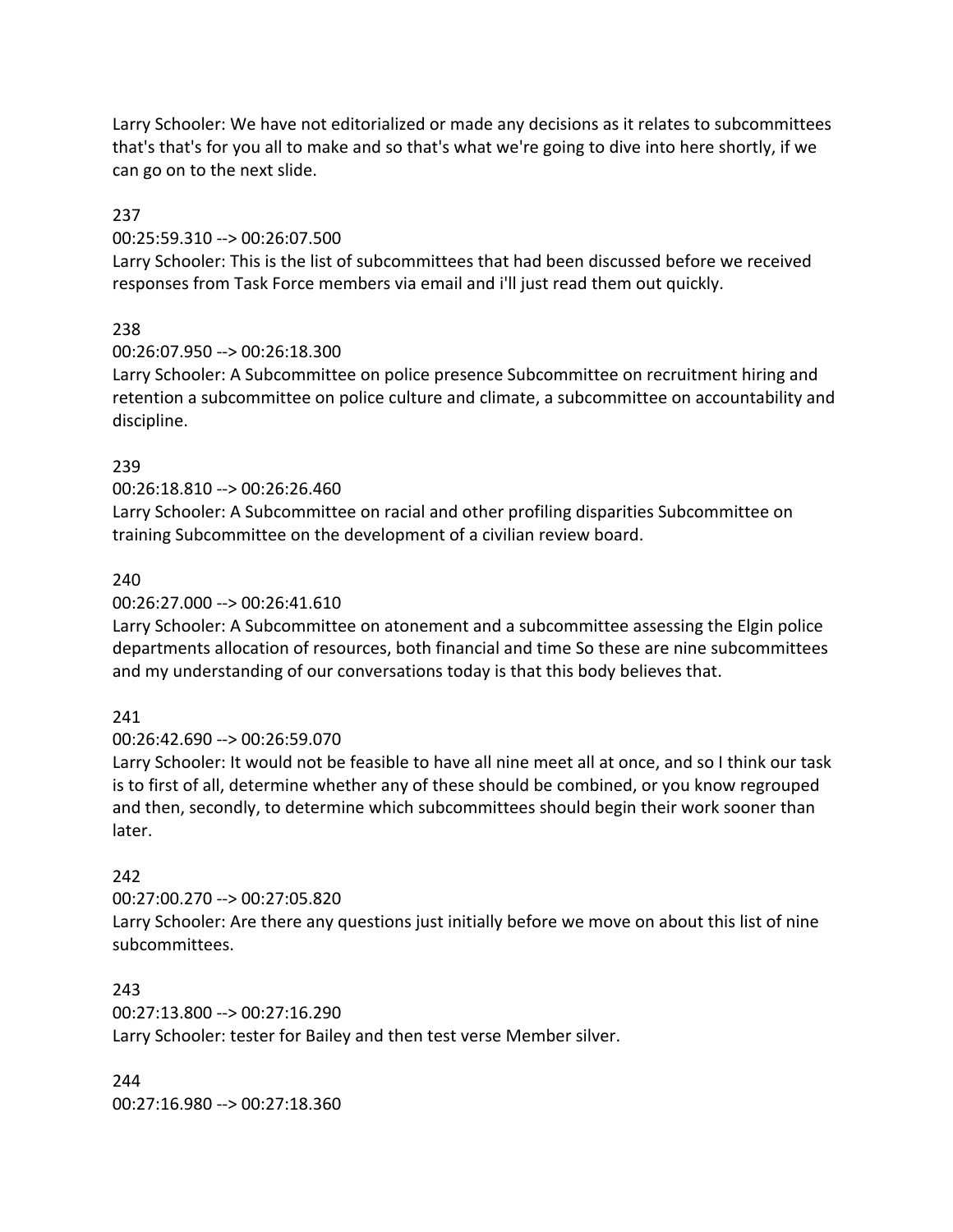Carroll Bailey: I forgot, it was supposed to raise my.

245 00:27:18.360 --> 00:27:19.260 Larry Schooler: hand, oh no.

246 00:27:19.290 --> 00:27:19.710 Larry Schooler: Please.

247 00:27:19.740 --> 00:27:20.160 don't worry.

#### 248

00:27:21.900 --> 00:27:28.140 Carroll Bailey: i'm not sure what you mean by number three some company on police culture and climate.

#### 249

00:27:29.520 --> 00:27:30.780 Larry Schooler: The way, you said that as a certain.

250

00:27:32.520 --> 00:27:35.250 Larry Schooler: sounds it sounds kind of cool the way you're saying it.

#### 251

00:27:36.330 --> 00:27:51.630

Larry Schooler: I would love for whichever test force Member brought this forward if they would be comfortable sharing any thoughts behind that these were generated by the task force so if there's a test for remember that wants to speak to the Subcommittee on police culture and climate.

#### 252

00:27:54.990 --> 00:28:11.550

Charles Horton: I didn't bring that topic up, but when I have caught friends and my definition of it, for me, a police culture in regards to what we're trying to accomplish police culture says.

#### 253

00:28:12.240 --> 00:28:21.900

Charles Horton: If one COP does something is bad, so to speak, that the other COP says nothing that's police culture, the climate might be.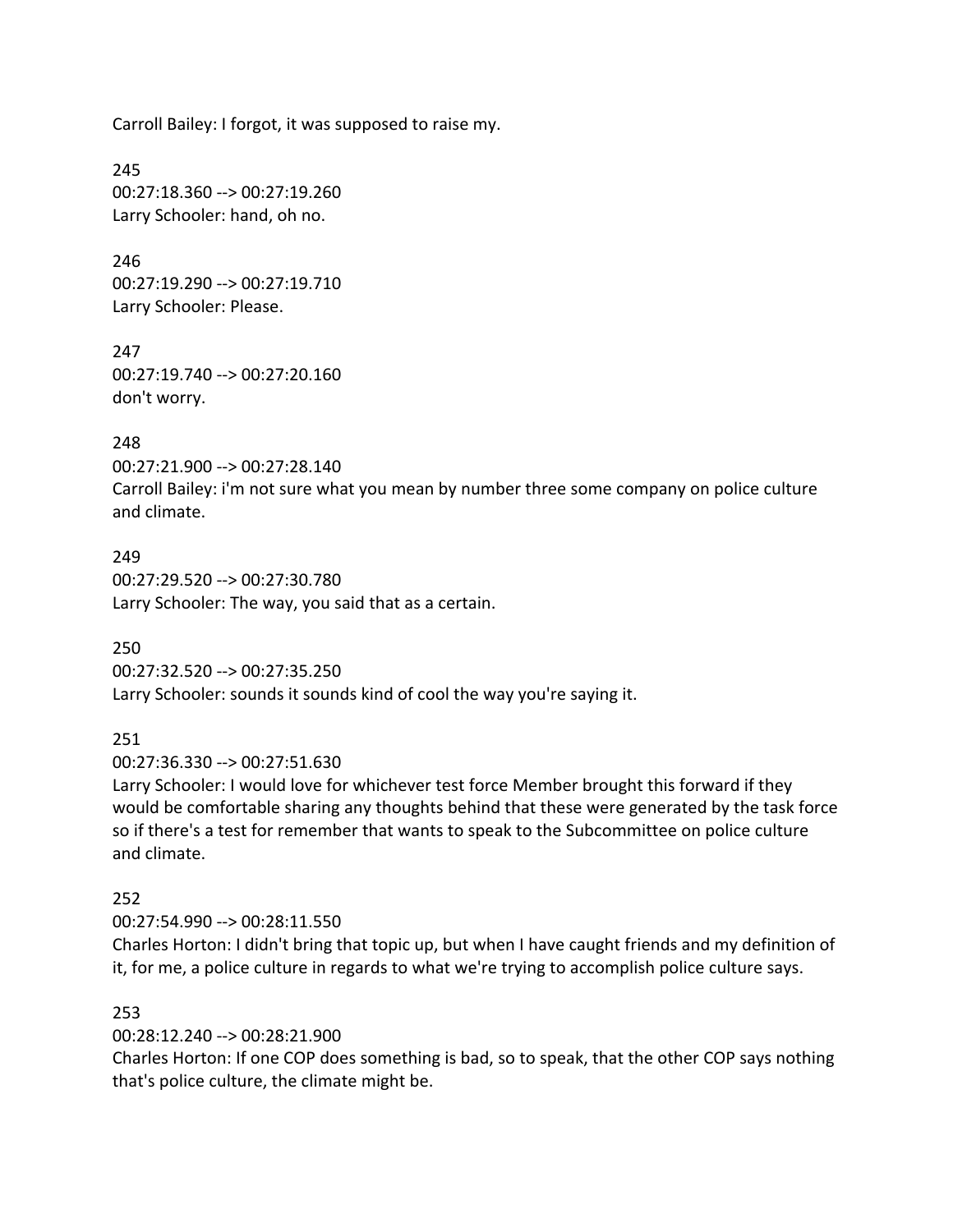# 254 00:28:22.860 --> 00:28:39.420

Charles Horton: Such a way in a certain a police department, where you know it's that blue line that people like to speak so much of that you don't cross, and I think, in order for us to accomplish what we're trying to accomplish, we have to change that culture.

# 255 00:28:39.690 --> 00:28:40.170 Charles Horton: So.

256 00:28:40.350 --> 00:28:41.640 Charles Horton: that's what that's what it means to me.

# 257

# 00:28:41.970 --> 00:28:49.110

Larry Schooler: Thank you test for some reporting a colleague pestered me a note saying that this also had to do with the review of internal complaints.

# 258

# 00:28:49.530 --> 00:29:02.640

Larry Schooler: And I just wanted to before I get to the other hands that are up tests are subordinate if you're still there, I just wanted to understand for you the differentiation between police culture and the accountability subcommittee how they might look at different things.

# 259

00:29:05.850 --> 00:29:06.720 Charles Horton: repeat the question.

# 260

00:29:07.110 --> 00:29:15.810

Larry Schooler: Yes, Sir, I was just asking what, in your mind is the difference between what the police culture subcommittee would review and what the accountability subcommittee would review.

# 261

00:29:21.750 --> 00:29:23.970 Larry Schooler: I think you might be muted if you're trying to speak I can't hear you.

# 262

00:29:24.480 --> 00:29:28.590 Charles Horton: yeah I think the accountability part kind of comes after.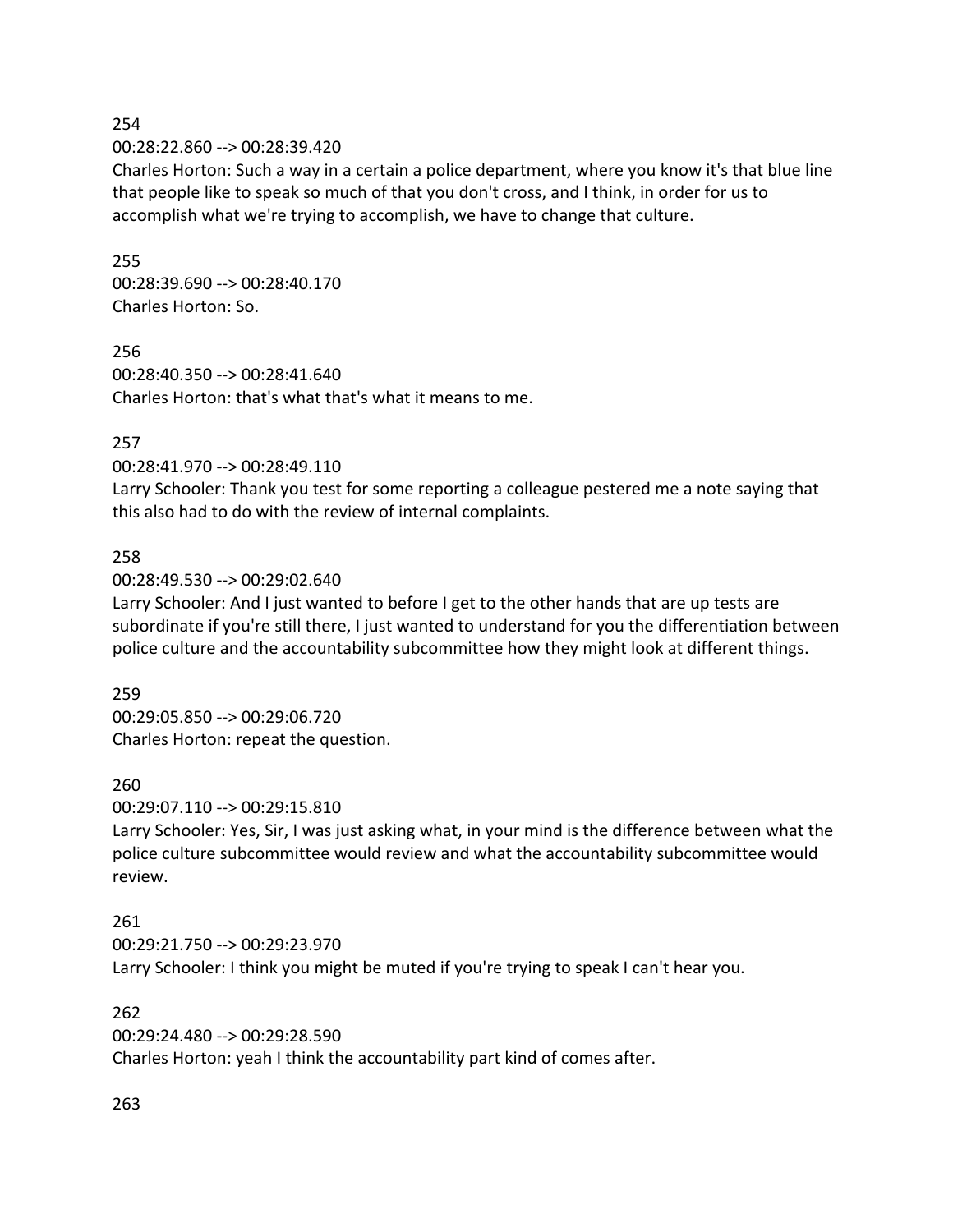#### 00:29:29.700 --> 00:29:39.000

Charles Horton: Changing a culture, you know I would hope that we never get to the point where we have to hold them accountable, but in reality it's gonna happen, but hopefully it would be on a lower level.

### 264

00:29:39.570 --> 00:29:46.470

Charles Horton: Okay, or done more internally if we you know, had a better culture about police policing themselves.

265 00:29:47.040 --> 00:29:47.520 understood.

#### 266

00:29:48.810 --> 00:29:54.570 Larry Schooler: we've got test for some Member cells are who tried to speak earlier and then i'll go Williams kriegler caliber.

#### 267

00:29:56.340 --> 00:30:03.510

Kevin Joshua: yeah I would just I was going to ask a question about the process, so I know that you're giving time for everyone speak so if one of us, made a proposal to.

#### 268

00:30:04.140 --> 00:30:15.420

Kevin Joshua: join a couple subcommittees together is that going to take place before any of us speak so that we can vote on the motion or is that going to take at the moment that we speak at the suggestion.

269 00:30:17.160 --> 00:30:19.200 Larry Schooler: I think, if I understand Kevin your question.

#### 270

00:30:19.560 --> 00:30:23.490

Larry Schooler: My intention was after we get through this little round of questions here.

#### 271

00:30:24.090 --> 00:30:33.780

Larry Schooler: Each test for us Member would have a chance to say, these are the subcommittees that I think we should prioritize, and these are the ones on which I would like to serve and then at that point, we would compile all of that we're keeping a little.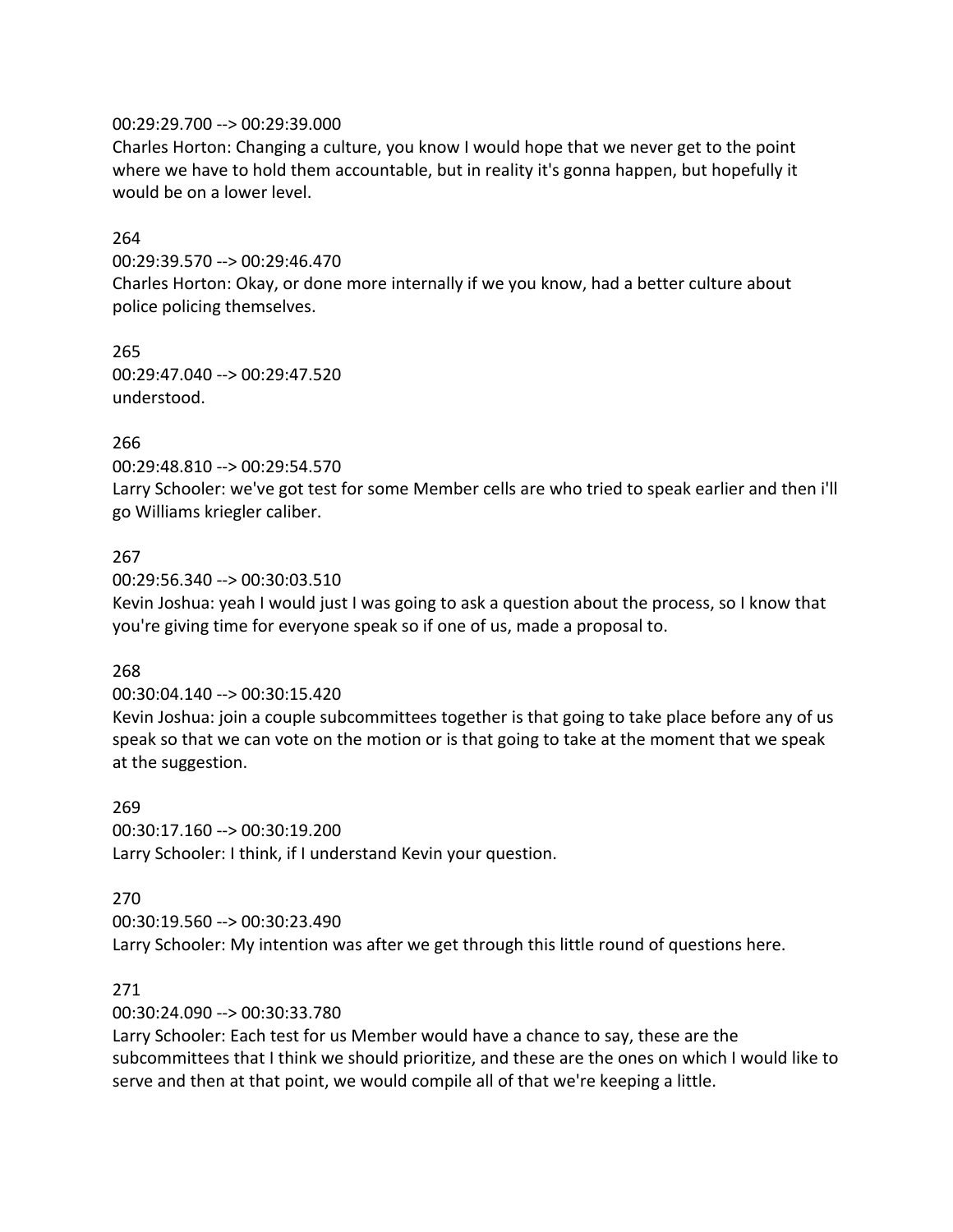272

00:30:34.980 --> 00:30:46.680

Larry Schooler: I don't know what you want to call it a little sheet that has all of that, and then after we've compiled all that input, the committee, the task force would we'd look for consensus on the final list of subcommittees and the prioritized ones.

#### 273

00:30:49.290 --> 00:30:54.210

Larry Schooler: Okay, thank you so let's see let's go to test for summer Williams and then share a curricular.

274 00:30:55.200 --> 00:30:56.640 Penelope Williams: Yes, my.

275 00:30:57.900 --> 00:31:03.990 Penelope Williams: All right, my question was as far as the accountability and.

#### 276

00:31:05.760 --> 00:31:11.550 Penelope Williams: The culture, I was just going to suggest is that those two could.

#### 277

00:31:13.020 --> 00:31:27.930

Penelope Williams: Possibly we be combined if we're looking at police culture in how it was defined because that goes right into accountability, I was just wanting to make that suggestion as a committee that could be combined.

278 00:31:29.310 --> 00:31:31.740 Larry Schooler: yeah I appreciate that and I think we.

#### 279

00:31:33.690 --> 00:31:35.520 Larry Schooler: i'm sorry the slides are jumping around i'm not.

280 00:31:35.520 --> 00:31:35.880 Penelope Williams: sure what.

281 00:31:36.690 --> 00:31:44.670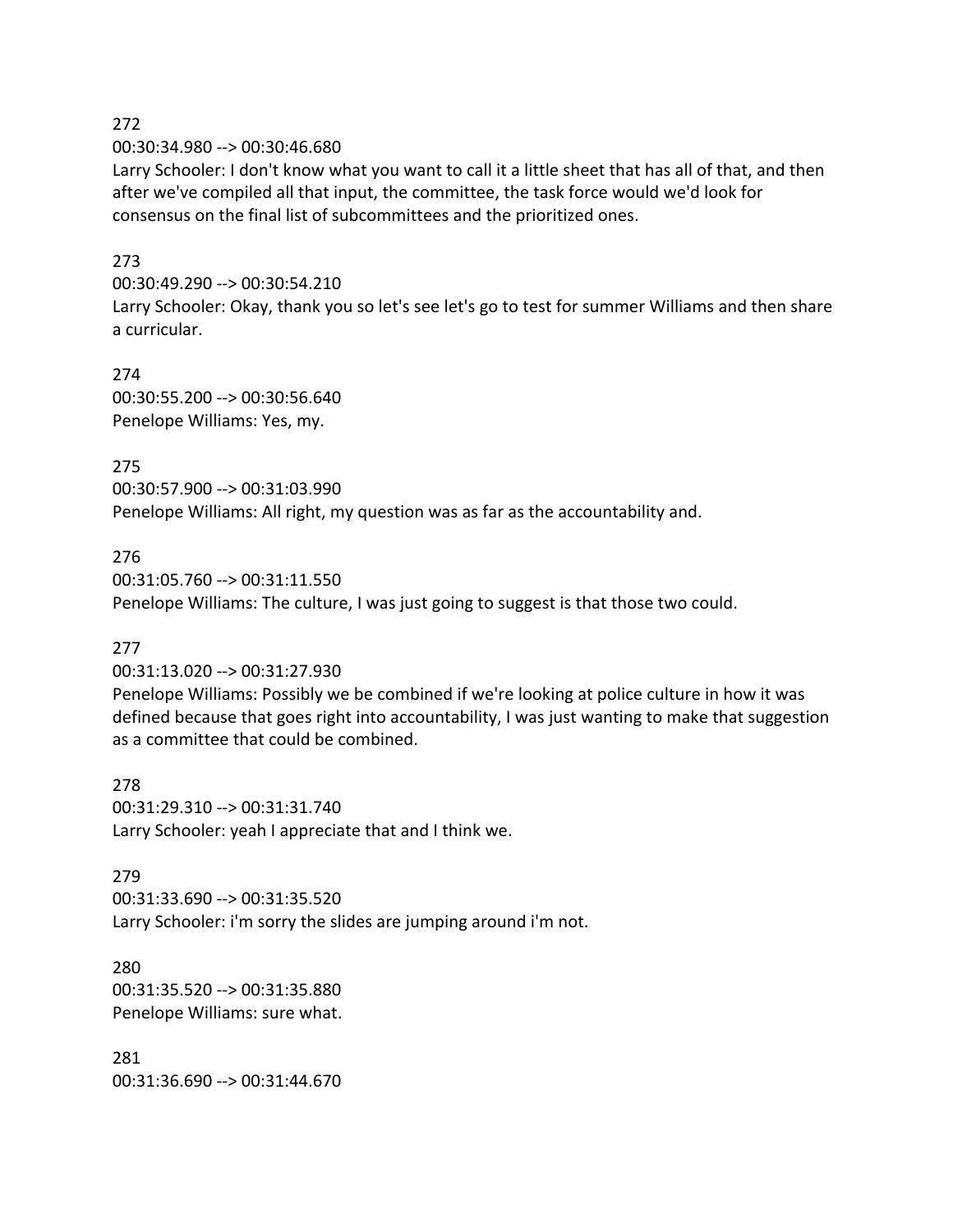Larry Schooler: Yes, I think we did have some similar comments via email, but will make note of yours as well test scores remember Williams to maybe combine three and four.

282

00:31:45.030 --> 00:31:49.680

Larry Schooler: And we'll revisit that here, in just a minute, thank you very much test respect she's mature quickly.

# 283

00:31:53.010 --> 00:31:59.520

LeJewel Kelly Crigler: Okay, and in regards to the police, culture and climate what I was looking at that.

# 284

00:32:00.120 --> 00:32:13.500

LeJewel Kelly Crigler: as being the practice of entrapment and rearresting persons with records pre textual stops and the harm they cause the citizens of the Community, primarily the African American Community.

# 285

00:32:14.070 --> 00:32:27.840

LeJewel Kelly Crigler: The practice of forced engagements and the collateral damage to the black community as well as the atonement part of that i'm thinking should be a combined into that to the black community.

# 286

00:32:29.130 --> 00:32:35.100

Larry Schooler: you mean to say cheer curricular to take Subcommittee on atonement and combine it with Subcommittee on police culture and climate.

287 00:32:35.130 --> 00:32:36.450 LeJewel Kelly Crigler: Yes, yes.

288 00:32:37.410 --> 00:32:38.700 Larry Schooler: All right, thank you.

289 00:32:39.750 --> 00:32:40.770 Larry Schooler: touch remember calendar.

290 00:32:45.390 --> 00:32:56.880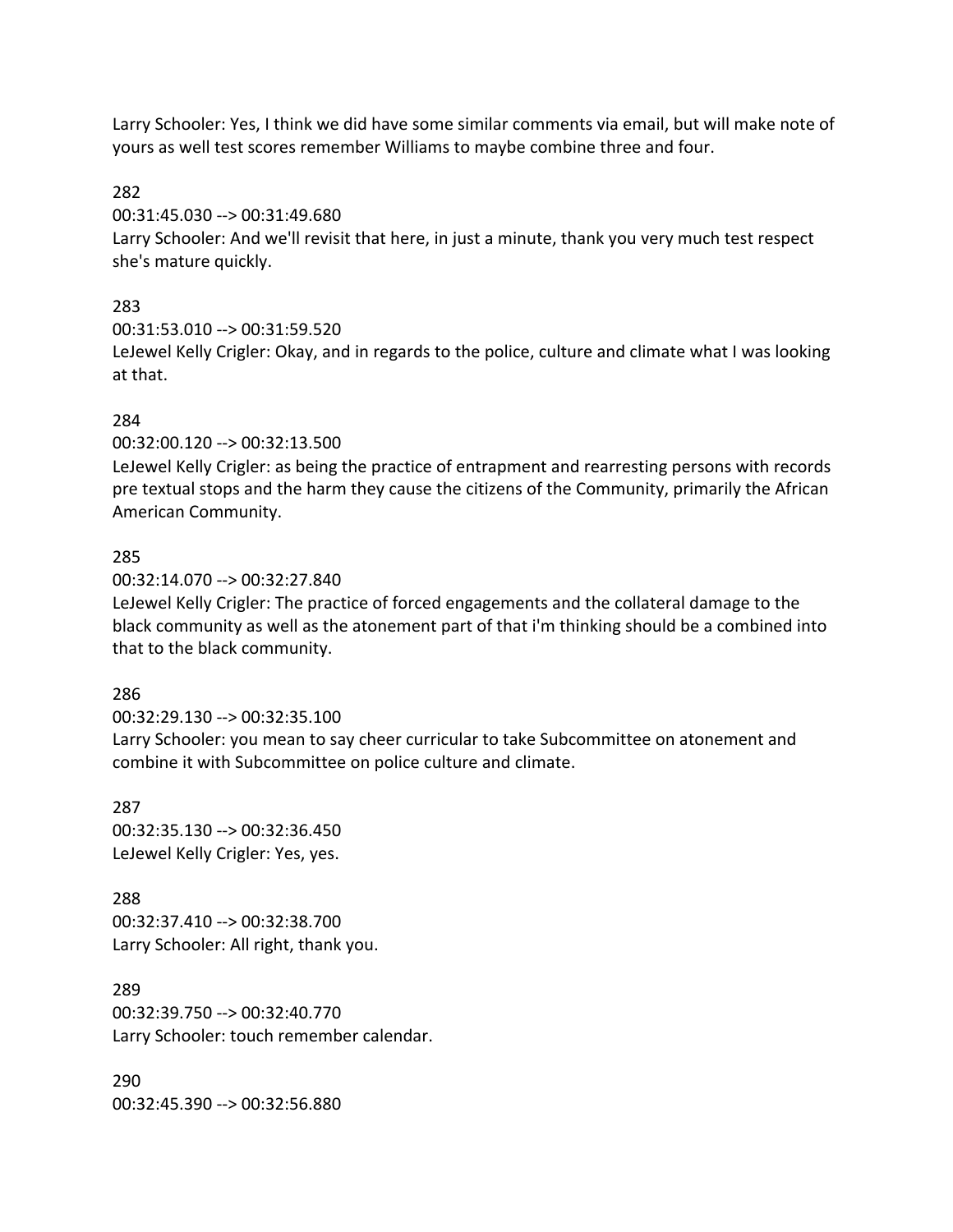Tish Calhamer: I think we're on a common theme here, which is, I believe we can combine some subcommittees so that everybody can be heard, and these different.

#### 291

00:32:57.960 --> 00:33:11.520

Tish Calhamer: subjects and themes can feed into the larger subcommittee so, for example, recruitment hiring and retention would certainly play into training, so you could combine two and six.

# 292

00:33:11.580 --> 00:33:20.670

Tish Calhamer: Yes, um you know you could combine number five to commit Subcommittee on racial and other profiling disparities that could certainly.

# 293

00:33:22.200 --> 00:33:26.340 Tish Calhamer: go into you know the civilian review board atonement.

### 294

00:33:28.110 --> 00:33:30.990 Tish Calhamer: I would like to see this list, maybe whittle down.

295 00:33:31.110 --> 00:33:33.210 Tish Calhamer: If we all agree.

# 296

00:33:34.350 --> 00:33:47.340

Tish Calhamer: And maybe we can have broader subcommittees that certainly pay attention to the sub themes and then maybe we don't feel like we're missing missing out on any one committee.

# 297

00:33:48.000 --> 00:33:57.660

Larry Schooler: yeah, thank you for that input, let me just check with our team with Cameron let's sheila and just make sure we're tracking each of the suggestions as a relates to reorganizing the subcommittees and then we can.

# 298

00:33:58.170 --> 00:34:04.140

Larry Schooler: Take those up with the with the body by one Cameron or sheila is that I can't see you so.

#### 299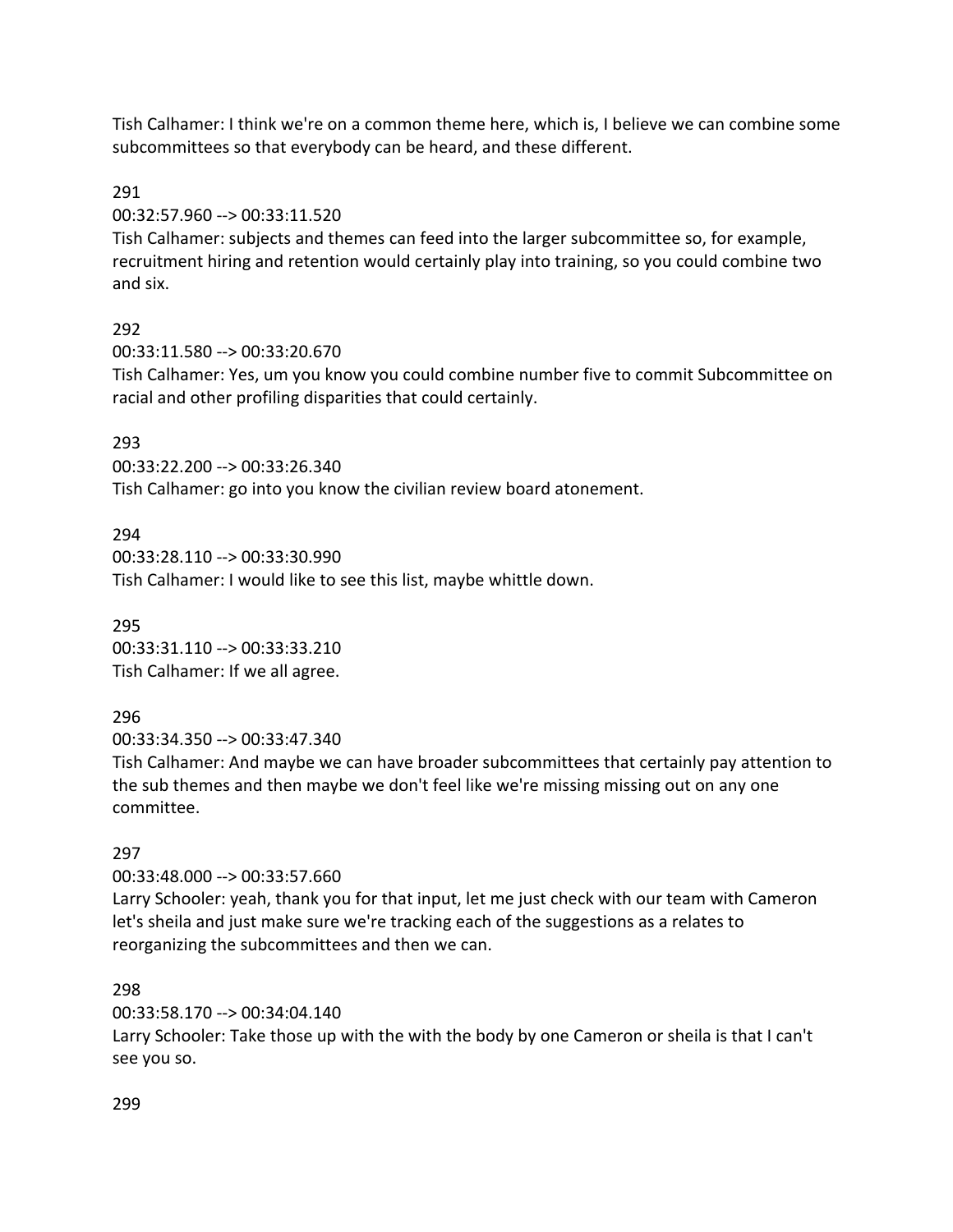00:34:04.800 --> 00:34:06.960 Cameron Hendrickson she/her: i've been i've been noting down.

300 00:34:07.080 --> 00:34:07.800 Larry Schooler: Okay perfect.

301 00:34:08.190 --> 00:34:08.700 Shelia Brown: Long.

302 00:34:08.790 --> 00:34:14.880 Larry Schooler: Yes, thank you both okay very good, we have to grit no takers test for some uber flip above the test remember him.

303

00:34:17.490 --> 00:34:26.370 Aubree Flickema: yeah I wanted to hear a little bit more about the Subcommittee on a tournament and what the intention, I remember there and forgive me, I don't remember who.

#### 304

00:34:26.760 --> 00:34:39.180

Aubree Flickema: suggested it, but that came from a meeting and I want to hear, I think the comment was somewhat brief so i'd love to hear a little bit more about that subcommittee and what the intention behind that would be like what would be discuss.

305

00:34:39.360 --> 00:34:41.940 Larry Schooler: test for summer here, but I think cut that suggestion is that right.

306

00:34:42.330 --> 00:34:44.670 Larry Schooler: yeah go ahead touch or smell oh.

#### 307

00:34:45.600 --> 00:34:55.950

Danise Habun: OK, so this leads into like what I was going to suggest for combining So when I was talking about a subcommittee on atonement.

308 00:34:58.440 --> 00:35:14.790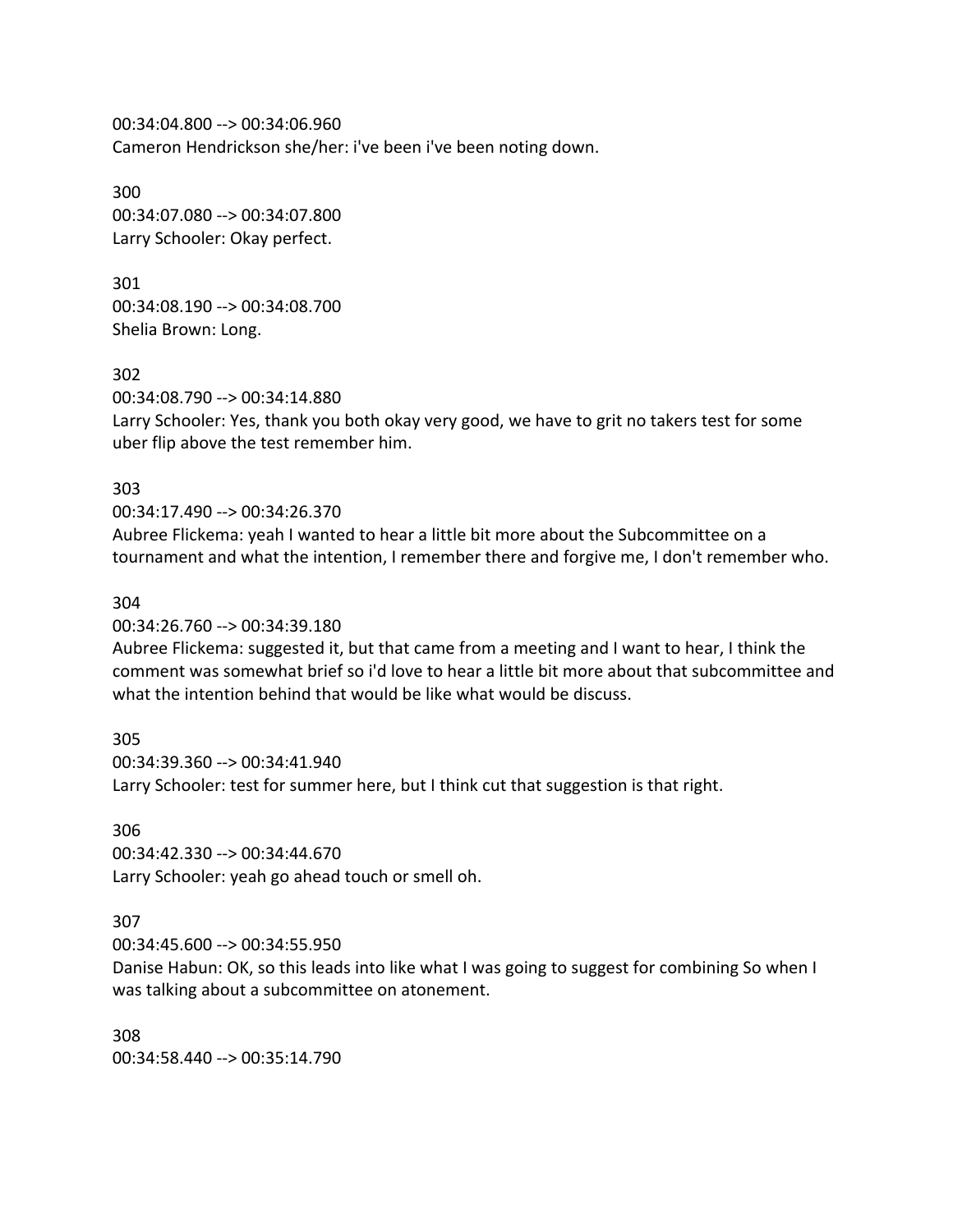Danise Habun: And atonement was the word that came to mind I related my experience in listening to various Community Members from different generations talking about the same officers.

#### 309

00:35:15.930 --> 00:35:32.940

Danise Habun: Committing egregious offenses against members of our Community there's you know so there's this historical legacy that's gone on the thing is at this point in time, many of those officers are gone.

### 310

00:35:34.410 --> 00:35:59.820

Danise Habun: And so to me it's almost like when I when I think about this, there needs to be a public of acknowledgement, I believe that this history exists in our agenda has existed in Elgin and there needs to be some kind of atonement or something and sort of like want to think of.

### 311

00:36:00.960 --> 00:36:06.660 Danise Habun: South Africa and Nelson mandela's hearings on reconciliation.

### 312

00:36:07.680 --> 00:36:17.850

Danise Habun: it's in that that in so that's where I was bringing this idea forward and to me it's a global accountability.

#### 313

00:36:20.370 --> 00:36:22.560 Danise Habun: And atonement could fit under that.

314

00:36:23.460 --> 00:36:25.620 Danise Habun: That you did, that the city of Elgin.

# 315

00:36:28.830 --> 00:36:31.170 Danise Habun: allowed these things to happen.

# 316

00:36:33.360 --> 00:36:45.750

Danise Habun: There past things, but there are things that are surfacing still because we really never ever get to the root of what's happened.

317 00:36:46.890 --> 00:36:56.280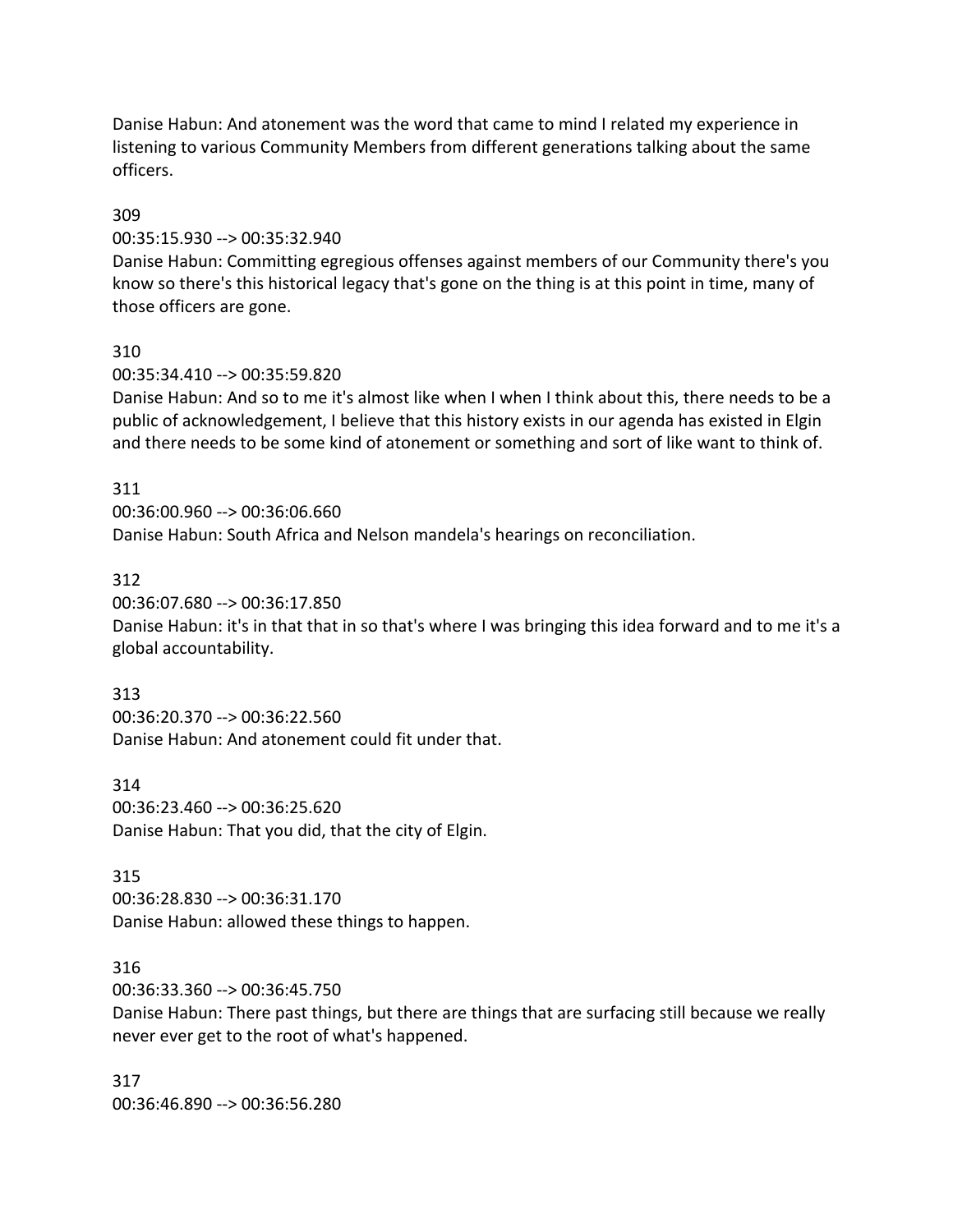Larry Schooler: So what I heard you say there was you could see it being combined with another subcommittee so long as it was dealt with robustly is that right so.

318 00:36:57.840 --> 00:36:58.290 Aubree Flickema: I have.

319 00:36:58.620 --> 00:36:59.250 Larry Schooler: i'm sorry what.

320 00:37:00.390 --> 00:37:00.630 Aubree Flickema: yeah.

321 00:37:00.720 --> 00:37:01.770 Larry Schooler: i'm sorry for you, before.

322 00:37:02.160 --> 00:37:09.360 Larry Schooler: We before you before you jump in I just want to clarify from from Denise where you suggesting that the Subcommittee on atonement still needed to stand alone.

323 00:37:09.540 --> 00:37:11.430 Larry Schooler: know it could it could be part of.

324 00:37:11.490 --> 00:37:12.450 Larry Schooler: Accountability or.

325 00:37:13.200 --> 00:37:16.920 Danise Habun: i'm looking at this as as a high level accountability.

326 00:37:18.060 --> 00:37:18.600 Danise Habun: fall under.

327 00:37:18.810 --> 00:37:20.160 Larry Schooler: Let me turn to operate good.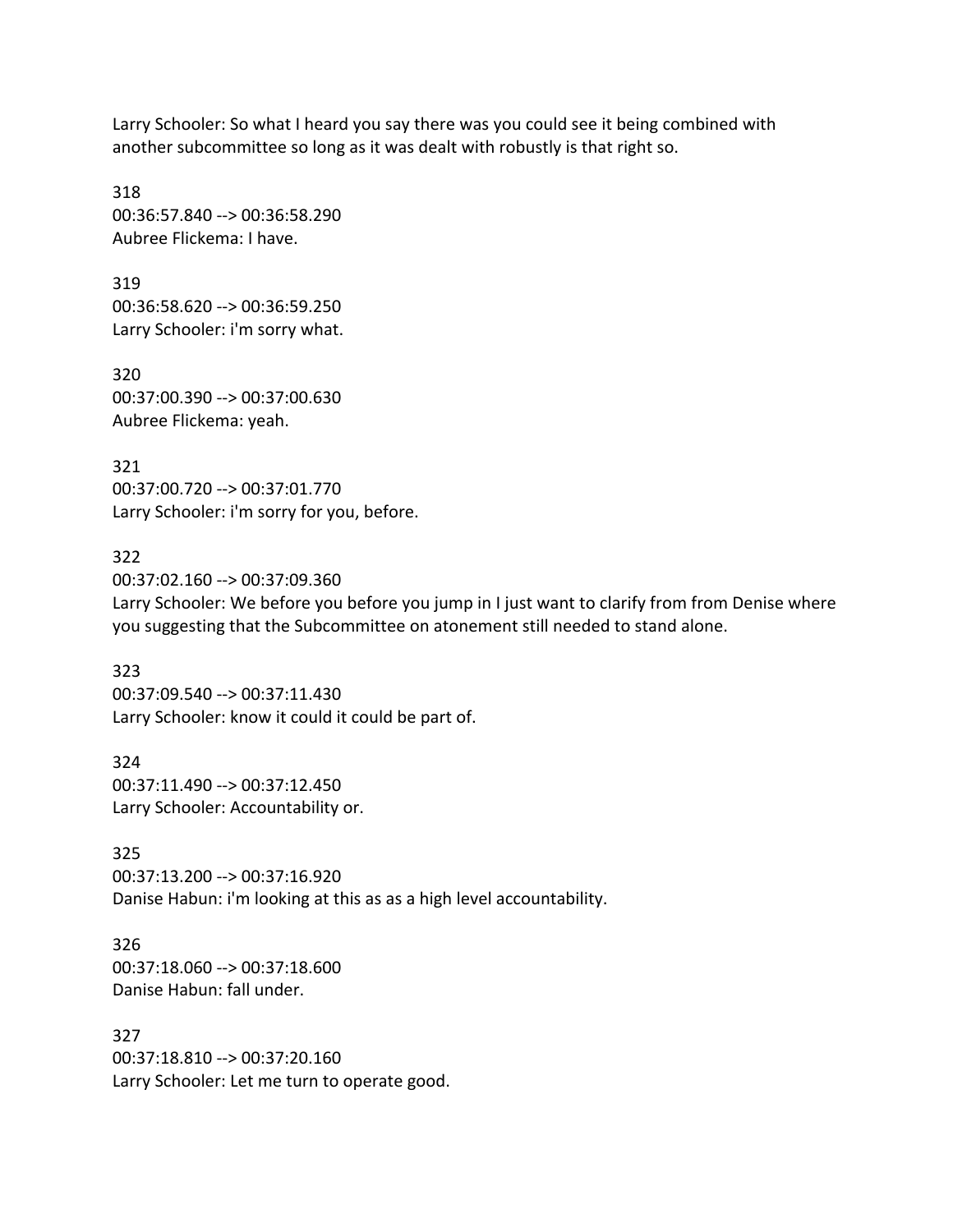#### 328

00:37:20.640 --> 00:37:30.240

Aubree Flickema: I asked because um I think that I completely agree with you Denise and I think along those lines.

### 329

00:37:31.350 --> 00:37:33.420 Aubree Flickema: I think it would be helpful to explore.

### 330

00:37:34.590 --> 00:37:38.220 Aubree Flickema: In the conversation on atonement how.

### 331

00:37:39.540 --> 00:37:40.860 Aubree Flickema: There has been harm done.

# 332

00:37:41.220 --> 00:38:03.750

Aubree Flickema: to members of the black community and what looking at that harm and looking at what the generational but i'm disparities that have been caused by that harm and what what things other communities could have done what things we could do what things our Community could do to.

# 333

00:38:05.010 --> 00:38:07.170 Aubree Flickema: even further than just a public apology.

#### 334

00:38:07.230 --> 00:38:14.670 Aubree Flickema: ratio run and and so that's where I might save that seems like a pretty big.

# 335

00:38:15.720 --> 00:38:20.280 Aubree Flickema: undertaking, so I would be in favor of maybe leaving that it is its own subcommittee.

### 336 00:38:21.210 --> 00:38:22.230 Larry Schooler: Well, what what i'm.

337 00:38:23.760 --> 00:38:30.720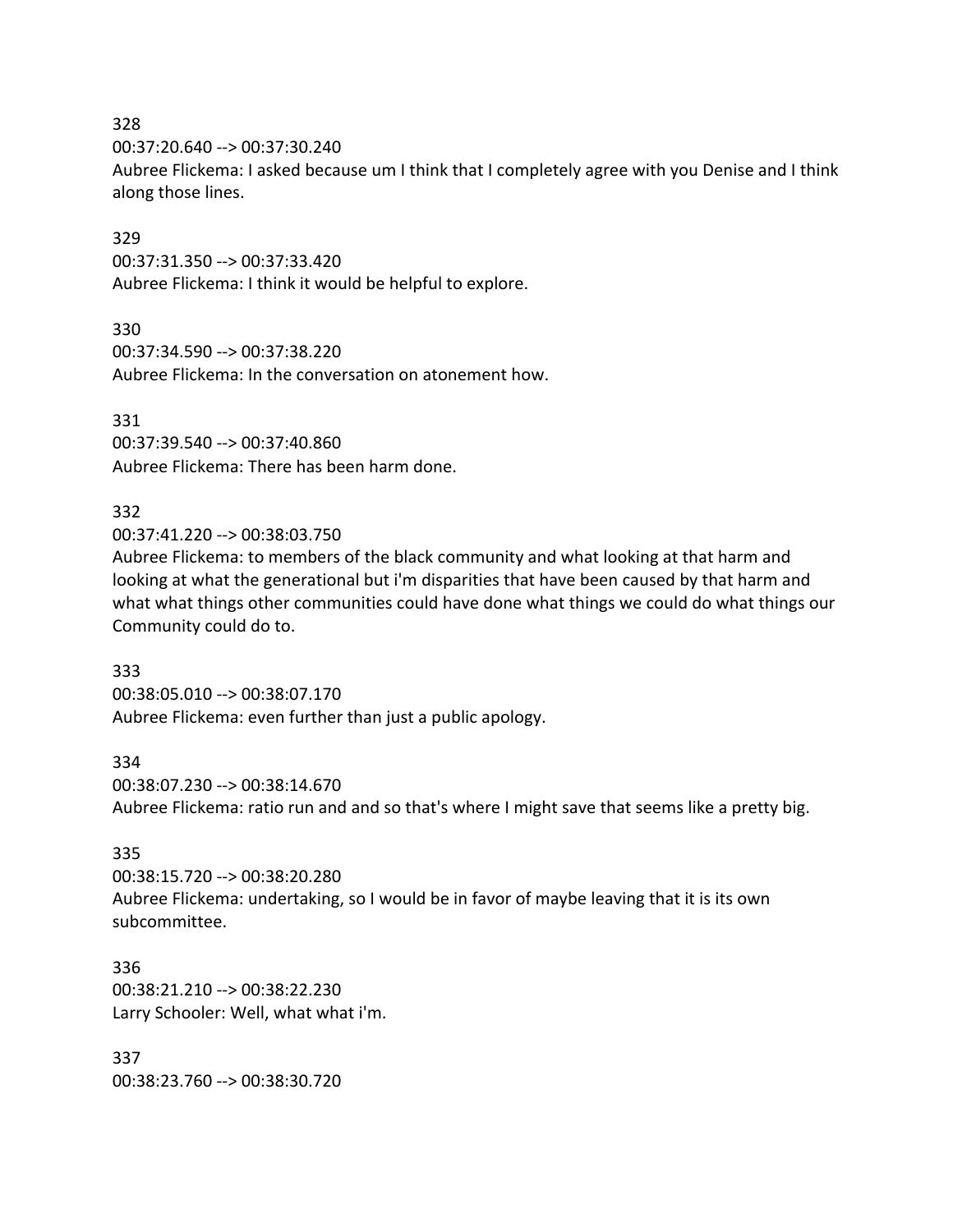Larry Schooler: What I want to do is return to always sort of been and Denise has brought her points about what these subcommittees should do, because that is very important.

338

00:38:31.500 --> 00:38:36.570

Larry Schooler: For now, I just want to an end rb finished with this, you know potentially keeping it as a standalone.

# 339

00:38:37.320 --> 00:38:48.810

Larry Schooler: that's great piece of input, I just want to see if there any other questions clarifying questions because we want to keep moving but are there any other questions from Task Force Members about the subcommittee's as they're listed on the screen.

### 340

00:38:53.970 --> 00:38:57.990 Larry Schooler: Okay, so what i'm going to do now is i'd like to.

341

00:38:59.070 --> 00:39:02.490 Larry Schooler: Take a look at some of the emails.

342

00:39:02.820 --> 00:39:06.990 Walter Blalark: That Larry i'm sorry I didn't get a chance to meet my phone and chat and.

343

00:39:07.590 --> 00:39:08.010 Larry Schooler: No problem.

344

00:39:08.670 --> 00:39:20.940

Walter Blalark: yeah Thank you so much there for your kindness, I like to say that I hope that in some of these subcommittee I know we're combining as great I hope that we talk about.

# 345

00:39:21.870 --> 00:39:37.530

Walter Blalark: look into the school and how that effect is between to my generational how that is faction how that is affecting a lot of the average African Americans and other Latinos that are getting you know.

346 00:39:38.670 --> 00:39:51.000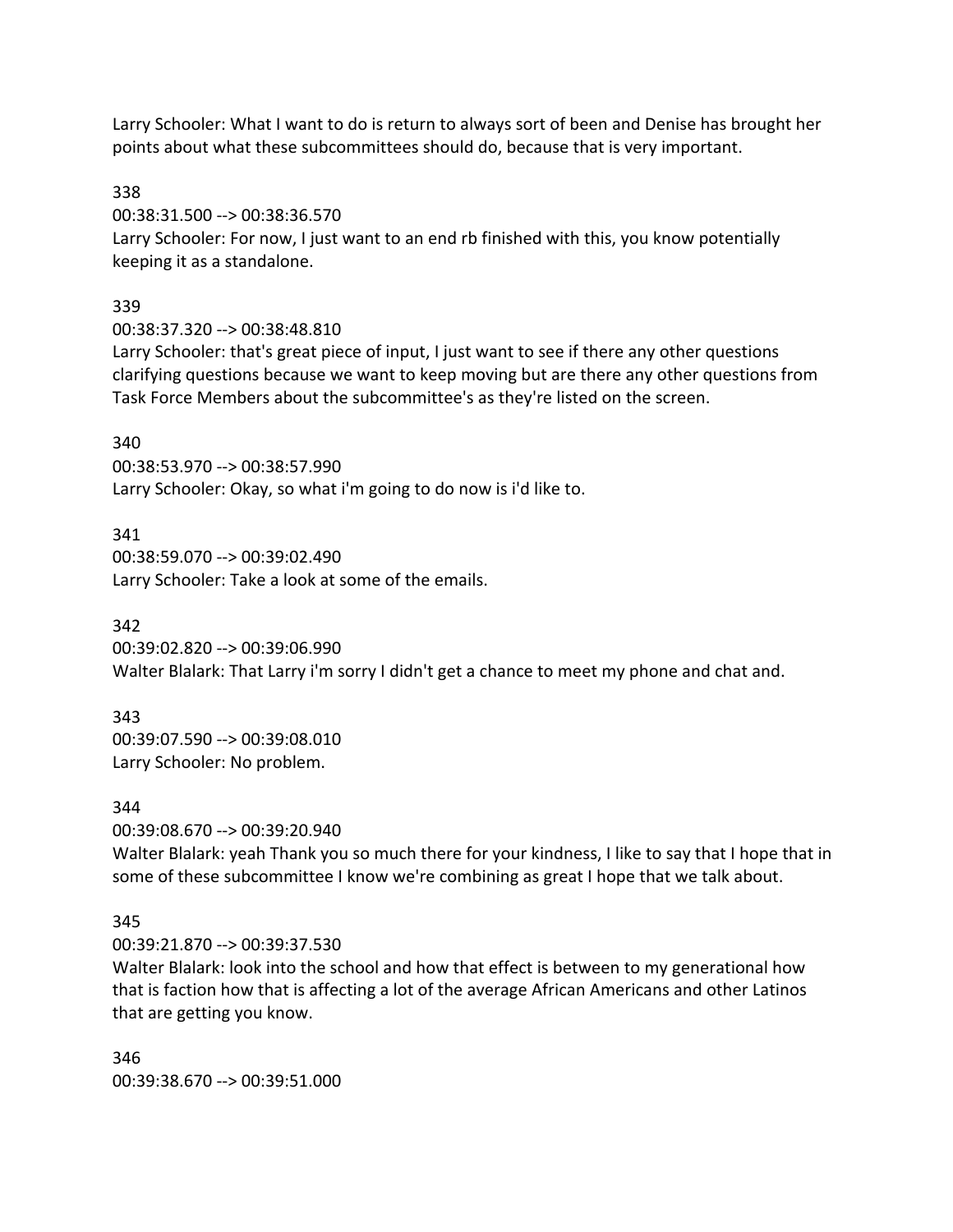Walter Blalark: coolly and by by the police, for new fraction school and that's you know school to jail is very is it's a it's a whole state problem United States.

347 00:39:51.000 --> 00:39:51.930 Larry Schooler: Probably shirt shirt.

348 00:39:52.290 --> 00:39:55.770 Larry Schooler: I like to look into that I just want to make sure that I just.

349 00:39:56.130 --> 00:39:57.810 Larry Schooler: write it on the subcommittee's it's covered.

350 00:39:57.810 --> 00:39:59.430 Walter Blalark: Yes, yes, thank you.

351 00:39:59.700 --> 00:40:00.960 Larry Schooler: Sure kriegler I saw your hand.

352

00:40:02.190 --> 00:40:12.240 LeJewel Kelly Crigler: yeah Walter, I believe that was supposed to be within the police presence as well, of there being present in the schools.

353 00:40:13.530 --> 00:40:18.600 LeJewel Kelly Crigler: in regards to that, as you said, the present or school to prison pipeline yes.

354 00:40:19.530 --> 00:40:23.880 Larry Schooler: Thank you, both yeah thanks for that Okay, so let us.

355 00:40:23.970 --> 00:40:26.340 Larry Schooler: then look at this list of comments that.

356 00:40:26.370 --> 00:40:42.390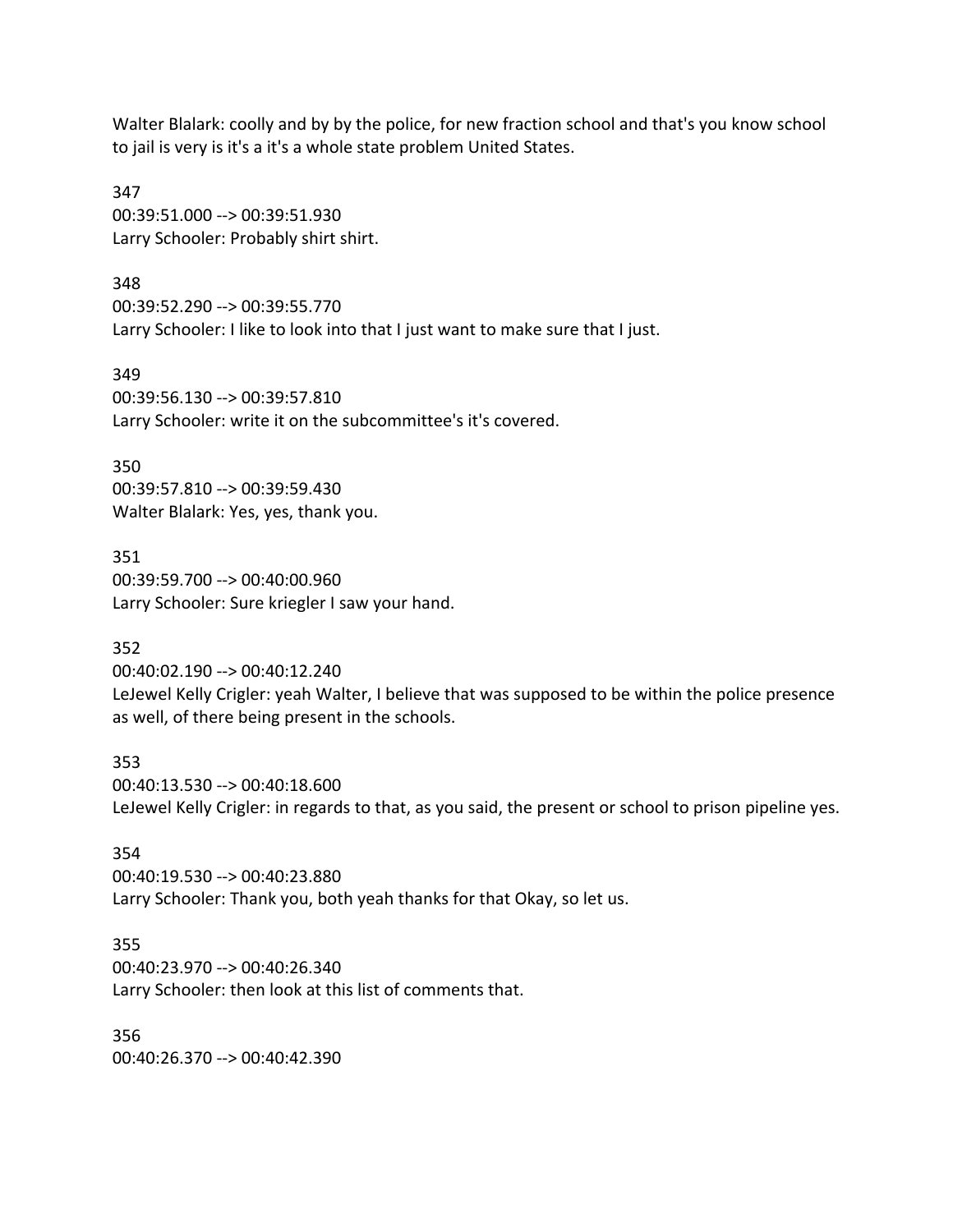Larry Schooler: Were emailed to us and let's This is something I want to get through relatively efficiently because, again I want to give each test for remember a chance to give us their own preferences and I want to also be efficient, with our time tonight, but I do want to.

## 357

### 00:40:43.710 --> 00:40:55.530

Larry Schooler: And let me i'm just trying to think if there's a way for me to more easily see everybody wants and I don't think there is so here's what i'd like to do let's let's go through these couple of suggestions.

# 358

## 00:40:56.880 --> 00:41:06.630

Larry Schooler: There also will be suggestions that we've captured here tonight that we should tackle and what i'm looking for here is does anybody feel strongly.

# 359

# 00:41:07.200 --> 00:41:18.330

Larry Schooler: That they can't support a particular suggestion can't and, if so, please let us know that so i'm going to go through each of these suggestions, if you need some clarification, of course, let us know.

# 360

# 00:41:19.140 --> 00:41:26.370

Larry Schooler: But what i'm looking for is to see if anyone can't support it and otherwise, if you're comfortable supporting it comfortable with moving forward.

# 361

00:41:26.850 --> 00:41:33.390

Larry Schooler: So the first one, and these are all directly from Task Force members via email The first one is to move the Subcommittee on atonement.

# 362

# 00:41:33.810 --> 00:41:41.460

Larry Schooler: Under the Subcommittee on accountability as a subset and potential outcome of the work so certainly heating test for some reflect them as comments in this regard.

# 363

# 00:41:42.690 --> 00:41:47.520

Larry Schooler: But is there any Task Force member that feels strongly that they cannot support that that shift.

### 364

00:41:54.300 --> 00:42:15.540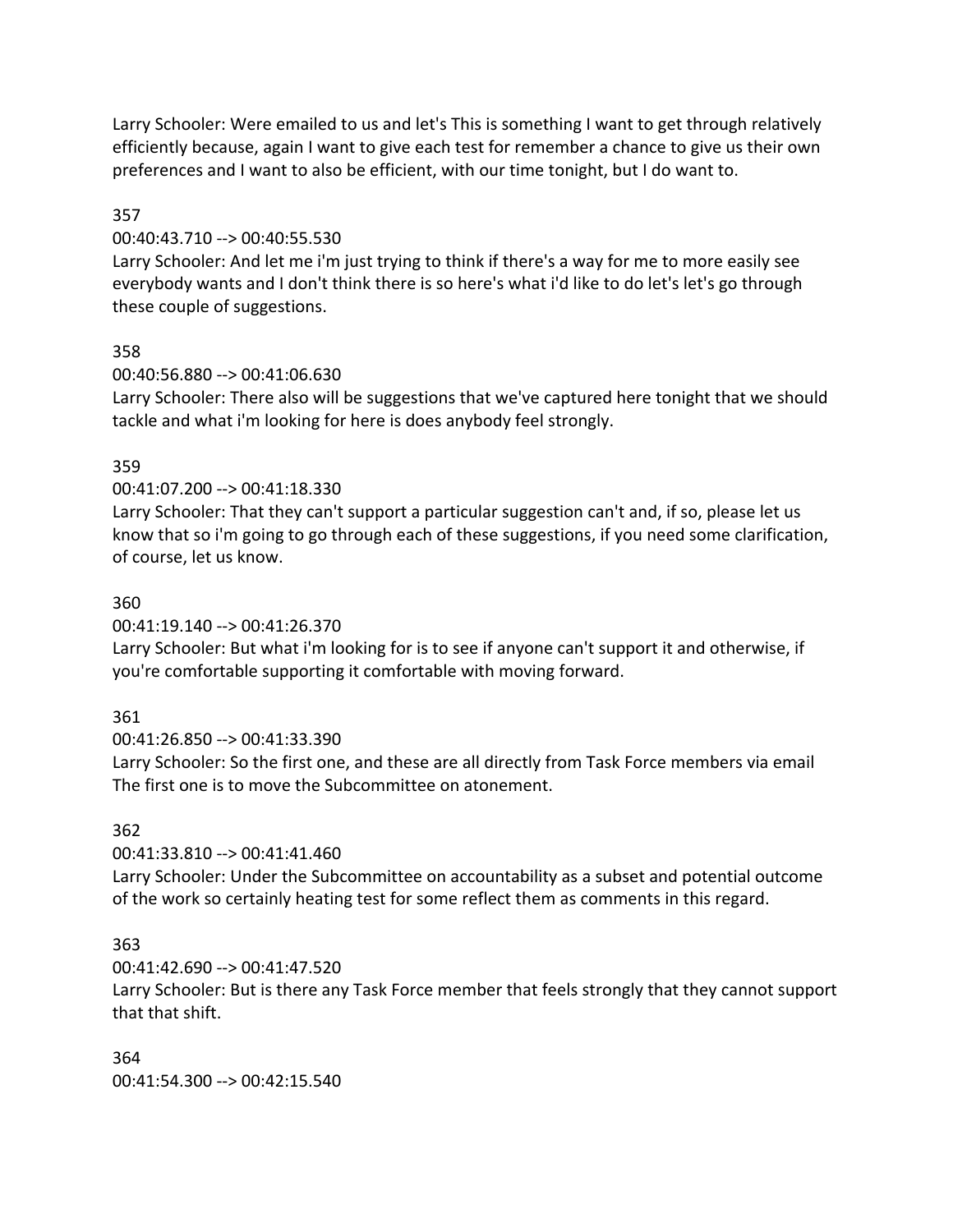Tish Calhamer: I think, as long as we're moving subcommittees subcommittee ideas under other subcommittee proposals, as long as that's stated as a task that that subcommittee will accomplish or look into I don't think we need to worry about anything disappearing.

## 365

00:42:15.990 --> 00:42:29.880

Tish Calhamer: Okay, I think we need to be mindful and keep track of what each subcommittee does itself atonement is its own committee or under another Subcommittee, we need to just be careful that we pay attention to it.

# 366

00:42:30.930 --> 00:42:35.880 Tish Calhamer: Culture if it's under recruitment hiring and retention, we need to pay attention to that sure that's addressed.

# 367

00:42:36.120 --> 00:42:40.200

Larry Schooler: Sure, for enough i'm smiling just because you're you're getting ahead of me but that's okay.

# 368

00:42:40.980 --> 00:42:48.690

Larry Schooler: So anybody else want to share a comment on the atonement suggestion to to combine it with accountability, otherwise we're going to move forward, yes pastor.

# 369

00:42:49.410 --> 00:42:57.900

Walter Blalark: I would agree, I totally agree with tish long as we don't ignore those in those subcommittees I totally agree with any of these.

370 00:42:58.200 --> 00:42:58.500 Larry Schooler: Okay.

371 00:42:58.920 --> 00:42:59.730 Larry Schooler: So we will.

372

00:43:00.720 --> 00:43:07.560 Larry Schooler: We will plan to move the Subcommittee on atonement under the Subcommittee on accountability, we had a suggestion to move the.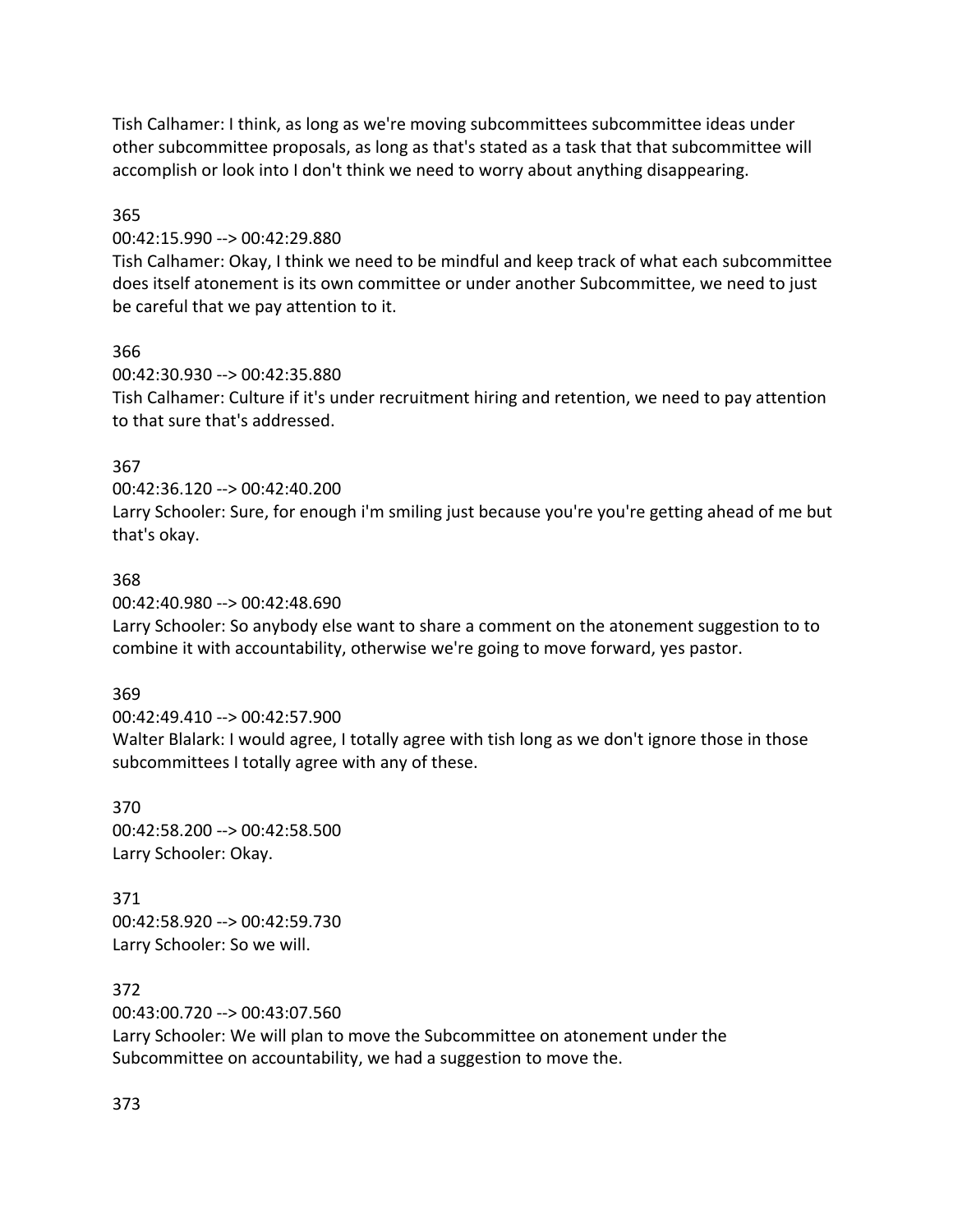### 00:43:08.610 --> 00:43:20.190

Larry Schooler: Two subcommittees on training and culture and climate to combine that with one on recruitment hiring and retention so i'd like to see whether there are serious concerns about that.

### 374

00:43:26.700 --> 00:43:28.890 Larry Schooler: But I have a hand that testimony summer blanchard.

### 375

00:43:30.510 --> 00:43:35.160 Shimon Blanchard: I think training should be is on Subcommittee, I mean the culture climate.

### 376

00:43:36.720 --> 00:43:42.960

Shimon Blanchard: And the recruitment, because if you're looking at and try and you're looking at the whole scope of it, how they train.

### 377

00:43:44.070 --> 00:43:51.540 Shimon Blanchard: What are they train upon rather than recruitment is totally different, and then a training piece.

378 00:43:51.870 --> 00:43:52.140 Okay.

379 00:43:53.730 --> 00:43:57.480 Shimon Blanchard: i'm gonna be it's gonna be a row yeah a robust.

380 00:43:57.540 --> 00:43:59.130 Shimon Blanchard: subcommittee understand.

381 00:43:59.490 --> 00:44:00.090 Larry Schooler: chair quick look.

382

00:44:01.680 --> 00:44:08.220 LeJewel Kelly Crigler: i'm agreeing with that I think they need to be separate alone subcommittees I don't.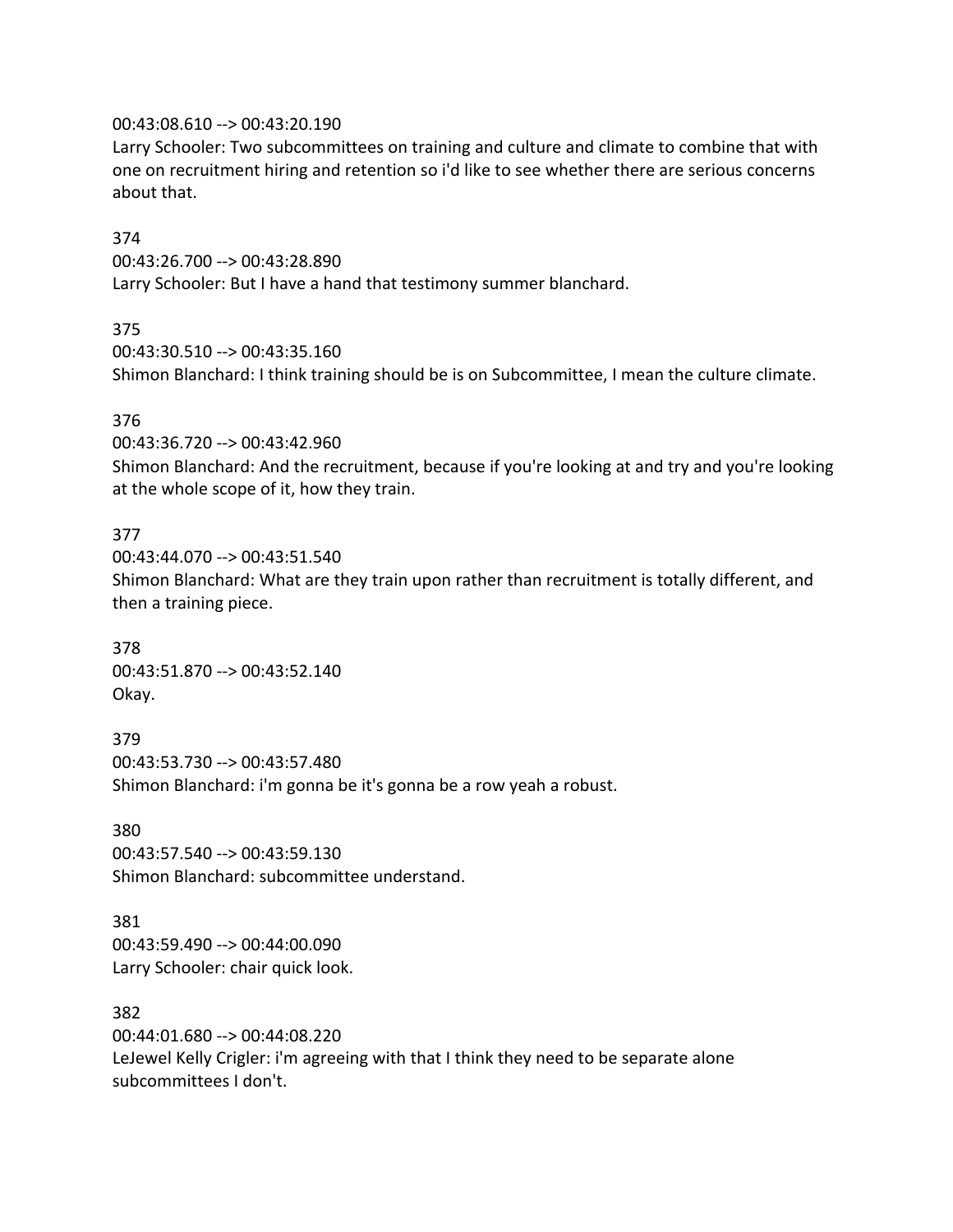00:44:08.250 --> 00:44:09.660 LeJewel Kelly Crigler: think she can be combined.

### 384

00:44:10.470 --> 00:44:16.110

Larry Schooler: appreciate that it does anybody feel strongly the other direction, does anybody feel strongly about the combination suggestion.

### 385

00:44:21.600 --> 00:44:26.700 Larry Schooler: So I think we will Oh, I see Reverend to her chair desk remember brockway let me get it right.

### 386

00:44:28.050 --> 00:44:29.250 Joshua Brockway: i'll take whatever title you've.

### 387

00:44:29.250 --> 00:44:31.170 Larry Schooler: gotten you've got some festival in there, somewhere, I.

388 00:44:31.170 --> 00:44:31.440 Think.

389 00:44:32.940 --> 00:44:33.690 Joshua Brockway: Whoever brought.

390 00:44:34.140 --> 00:44:36.180 Larry Schooler: You that's what I thought I you know.

391 00:44:36.720 --> 00:44:39.780 Larry Schooler: i'm a religious man, so I got a call the man by his truck proper title.

### 392

00:44:40.650 --> 00:44:58.860

Joshua Brockway: I was just thinking that I appreciate it, I I would I would actually agree with a test from blanchard and and actually split it at the end so that culture climate recruitment hiring retention, I would even include promotion there, but that training and then the rest.

383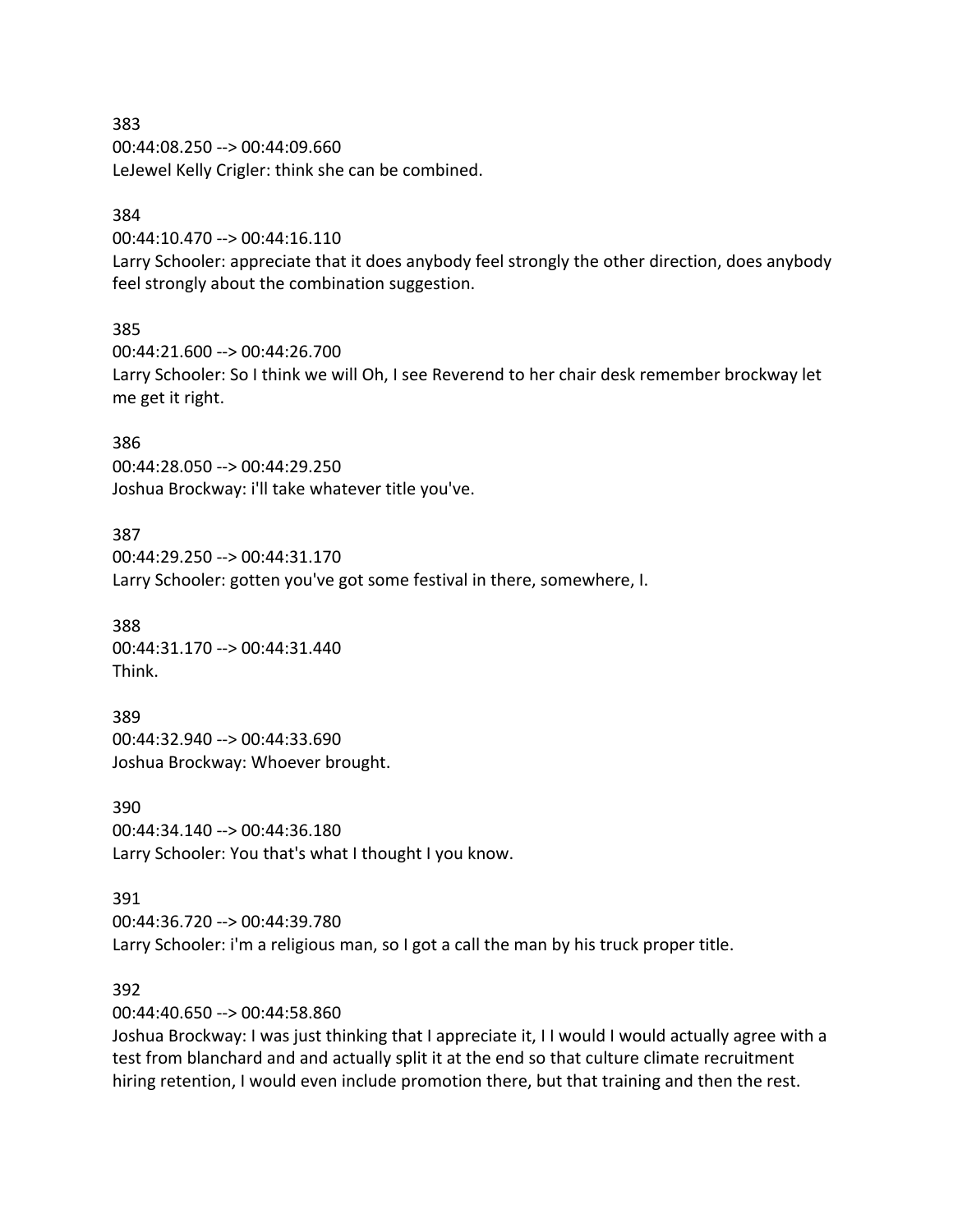00:44:59.190 --> 00:45:03.660

Larry Schooler: I see okay so training as its own, and then the rest is a combined so, which means.

394 00:45:06.300 --> 00:45:06.570 Larry Schooler: Okay.

395 00:45:08.160 --> 00:45:09.090 Larry Schooler: test remember Calvin.

396 00:45:09.390 --> 00:45:12.240 Sara Omar: Just acknowledge that he added promotion as.

397 00:45:12.720 --> 00:45:15.150 Larry Schooler: that's correct that's right so just to clarify.

398

00:45:16.320 --> 00:45:23.910

Larry Schooler: testament brockway was saying, training, as its own subcommittee and then a culture climate recruitment hiring retention and promotion.

399

00:45:25.260 --> 00:45:33.270

Larry Schooler: which I think I can eat a sandwich before I finish saying, but nevertheless essay as its own Subcommittee, but thanks test summer calmer.

### 400

00:45:34.230 --> 00:45:46.830

Tish Calhamer: Perhaps culture and climate, could be a subset of training, your training for a more positive culture and climate addressing those issues when you train new recruits new employees.

401 00:45:47.910 --> 00:45:49.620 Tish Calhamer: I really think we can combine.

402 00:45:49.710 --> 00:45:59.700

393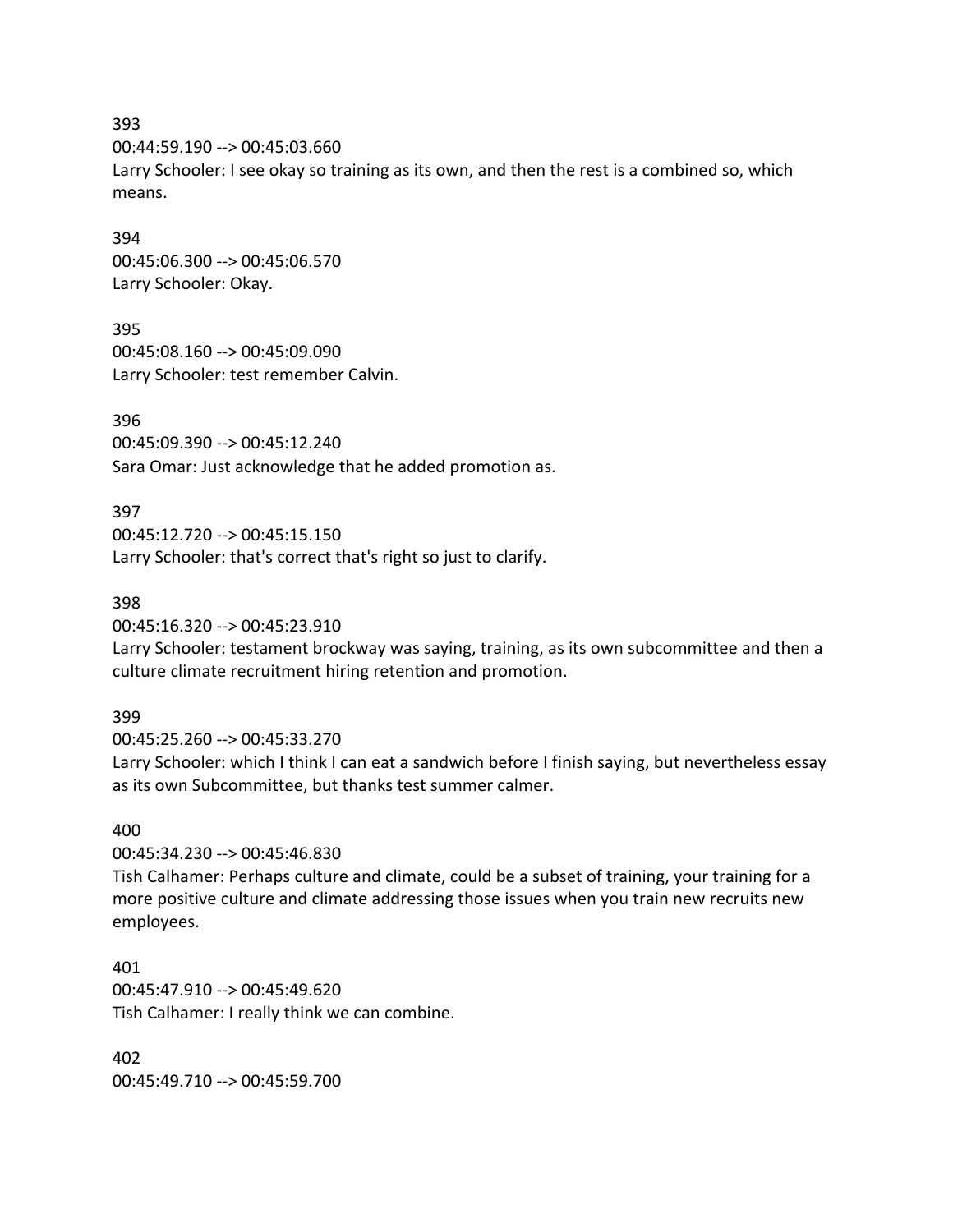Tish Calhamer: And it looks like we're on our way some of these subcommittees because we started out with nine and we're a task force of 18 so you know, we need to get.

# 403

00:46:00.510 --> 00:46:15.420

Tish Calhamer: A certain number that's practical that we can subdivide amongst our staff here are our people and and go from there, I don't want to ignore any of these important subjects, but I think that.

# 404

00:46:16.770 --> 00:46:20.820 Tish Calhamer: A subcommittee can take on maybe more than one related topic.

# 405

00:46:21.420 --> 00:46:26.640

Larry Schooler: Okay, well, let me do this i've got a couple of suggestions here and i'd love to just kind of do a quick.

# 406

00:46:27.630 --> 00:46:34.230 Larry Schooler: kind of straw poll here doesn't have to be a formal vote per se, but one was to keep training.

# 407

00:46:34.980 --> 00:46:49.740

Larry Schooler: and keep training as a standalone mixed culture and climate, with the other terms listed there plus promotion, the other was to combine training and culture, and the other was to combine all three so basically it's training.

# 408

00:46:50.790 --> 00:46:56.490

Larry Schooler: training and culture or training, culture, recruitment hiring and retention Those are the three options.

# 409

# 00:46:56.910 --> 00:47:10.410

Larry Schooler: So if folks would hold up a number that would be the easiest way, I think, to do this if you want training to stand alone is a one if you want training and culture to be together, and then the recruitment piece separate that's a two and, if you want.

# 410

00:47:12.060 --> 00:47:22.200

Larry Schooler: The combination of all three together you're going to put three so this will require people to be on video, if at all possible, I see several ones, a couple of ones.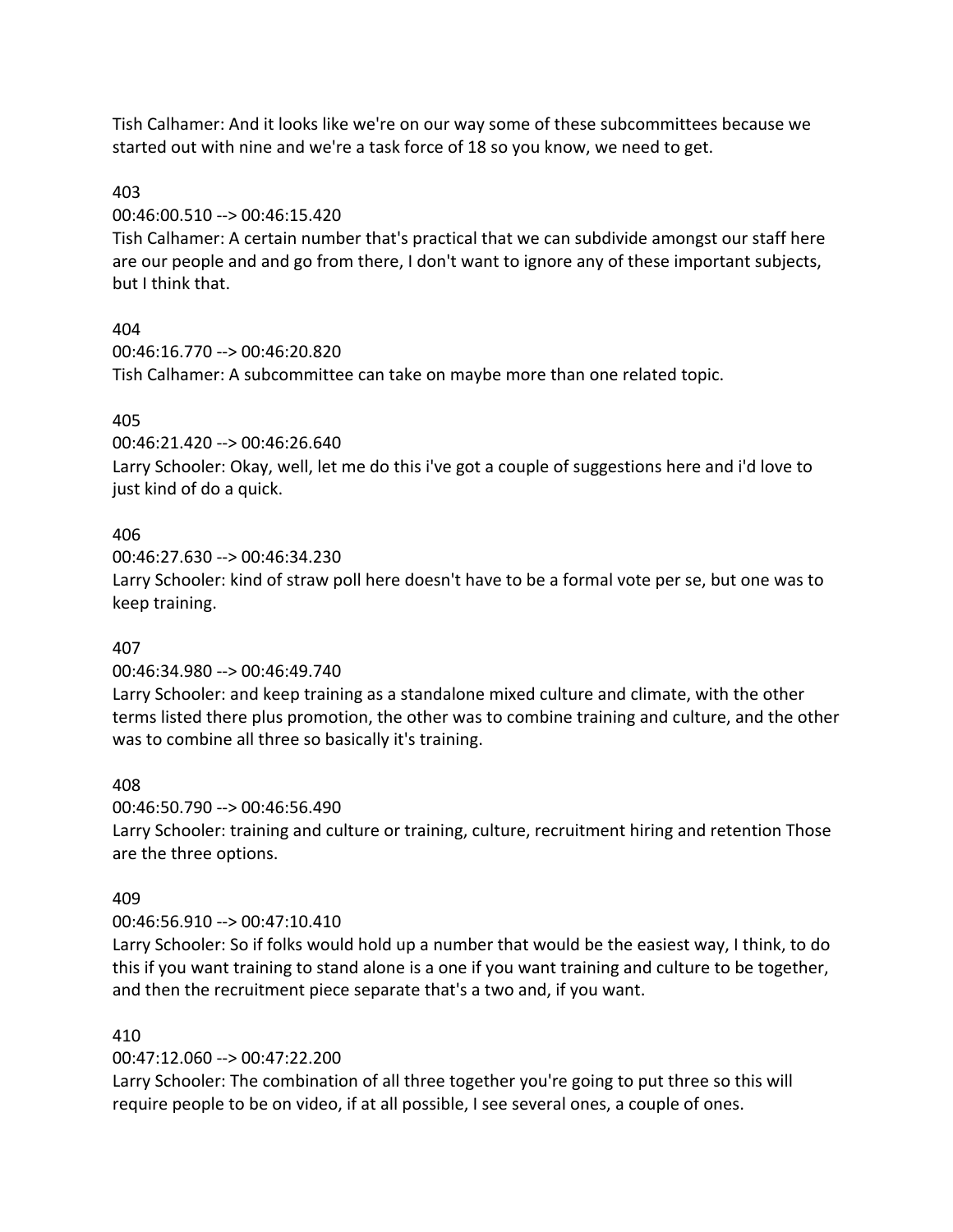411 00:47:27.180 --> 00:47:29.130 Larry Schooler: OK so i'll need some help from from the team here.

### 412

00:47:30.630 --> 00:47:32.010 Larry Schooler: With counting start for me to.

### 413

00:47:33.360 --> 00:47:37.920 Larry Schooler: Alright, so i've column or three brockway one pastor baylor where you.

### 414

00:47:40.470 --> 00:47:41.130 Larry Schooler: can't hear you, sir.

415

00:47:43.980 --> 00:47:46.620 Walter Blalark: I really don't know what you're doing some real estate.

416

00:47:46.650 --> 00:47:49.590 Larry Schooler: I kind of got lucky Okay, I was just saying.

### 417

00:47:50.850 --> 00:47:51.600 Larry Schooler: You may you may.

### 418

00:47:51.630 --> 00:47:54.030 Walter Blalark: You may have stayed with them, I don't you're doing.

### 419

00:47:54.120 --> 00:47:54.900 Walter Blalark: The go right here.

## 420

00:47:55.200 --> 00:48:01.080 Larry Schooler: Alright test for swimmer hey Vanessa three tests for remember brockway I think was a one blanchard was a one.

421 00:48:04.020 --> 00:48:05.130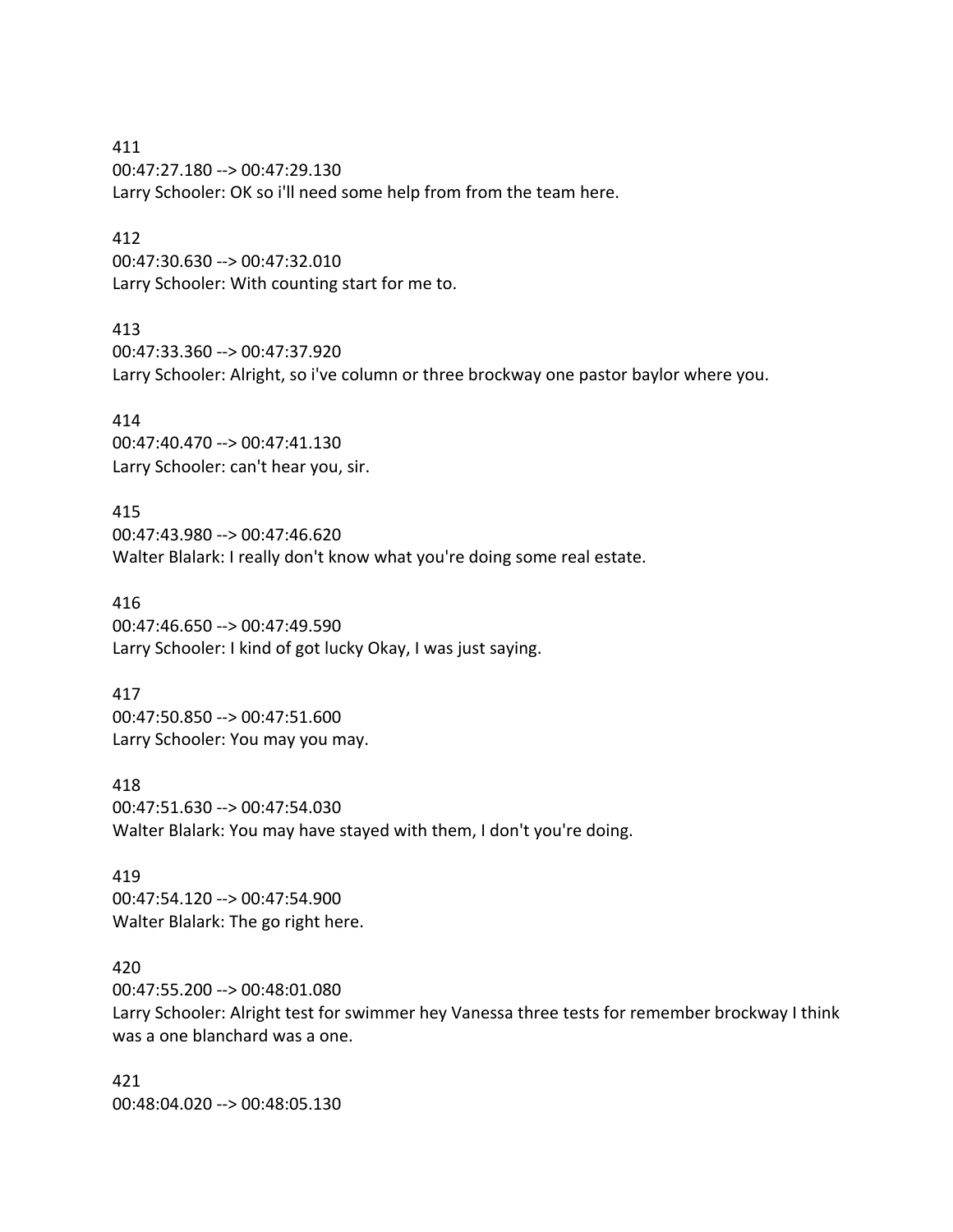Larry Schooler: bailey's a three.

422 00:48:05.430 --> 00:48:07.260 Larry Schooler: yeah flicked him as a to.

423 00:48:08.490 --> 00:48:12.360 Larry Schooler: Williams, did you have a vote on this.

424 00:48:15.360 --> 00:48:16.260 Larry Schooler: test for summer Williams.

425 00:48:17.340 --> 00:48:18.780 she's looking for her mute button, I think.

426 00:48:20.070 --> 00:48:21.390 Larry Schooler: I see Ariel is a one.

427 00:48:22.650 --> 00:48:25.440 Larry Schooler: test for summer Blair did you have an opinion here too.

428 00:48:26.040 --> 00:48:27.600 Larry Schooler: And yes, or certify we're.

429 00:48:27.660 --> 00:48:34.020 Larry Schooler: Just going on again yep so basically we're deciding whether training should stand alone, in which case you'd give me a number one.

### 430

00:48:35.070 --> 00:48:41.670 Larry Schooler: Should training be combined with culture, and then the other matters separate number two or if all three should be combined number three.

431 00:48:42.810 --> 00:48:43.620 Penelope Williams: No to.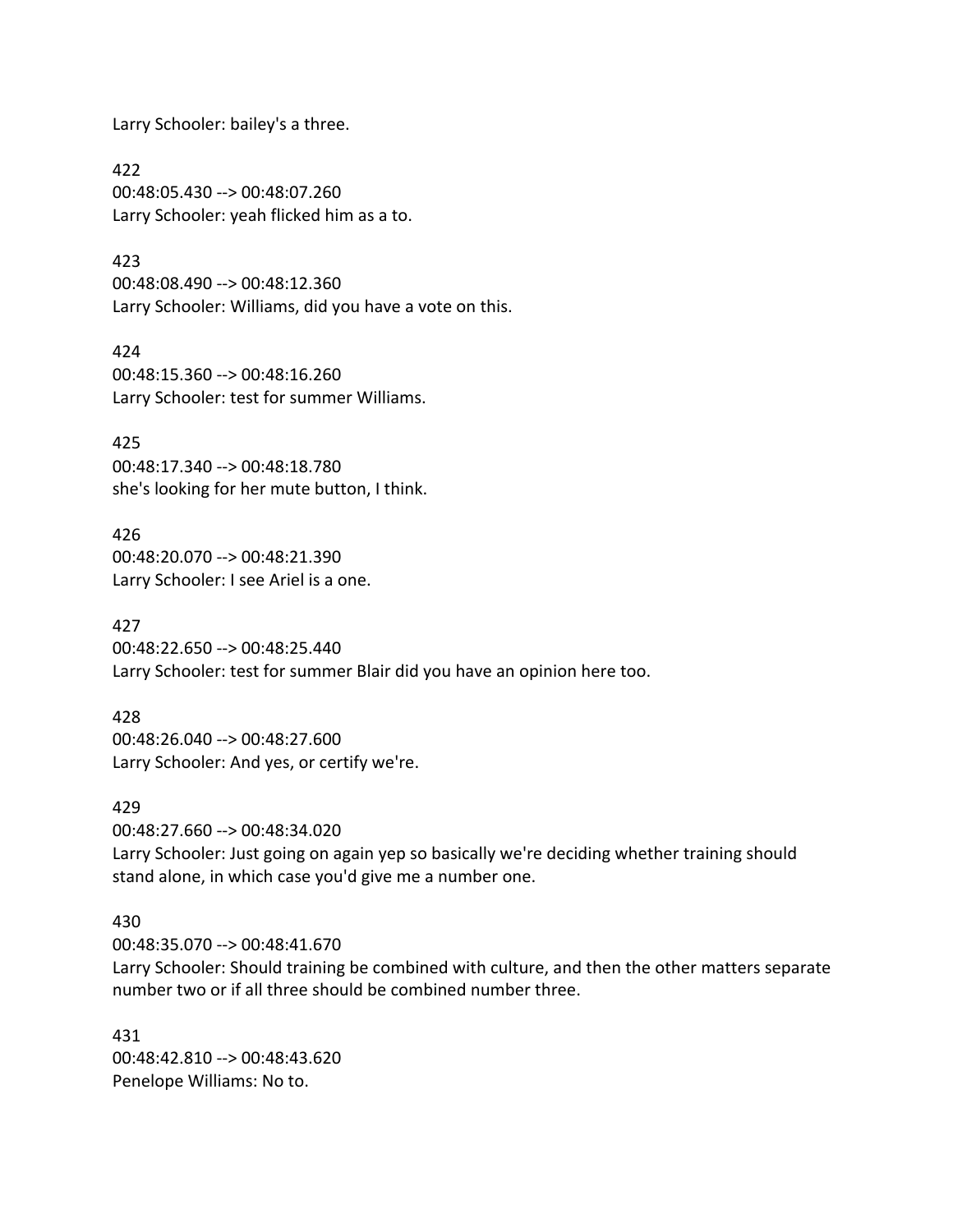432 00:48:43.920 --> 00:48:44.670 Larry Schooler: Two okay.

### 433

00:48:46.380 --> 00:48:48.090 Larry Schooler: test for summer Blair, you were.

434 00:48:49.770 --> 00:48:51.060 Larry Schooler: As at a to Sir couldn't tell.

435 00:48:52.320 --> 00:48:53.010 Larry Schooler: I think it's a two.

436 00:48:54.750 --> 00:48:56.670 Larry Schooler: As zelda far as a one, I believe.

437 00:48:58.080 --> 00:48:59.940 Larry Schooler: kriegler is a to Horton.

438 00:49:01.350 --> 00:49:01.740 Larry Schooler: To.

439 00:49:03.720 --> 00:49:05.490 Larry Schooler: Is there anybody who I didn't hear from.

440 00:49:06.870 --> 00:49:07.890 Larry Schooler: Her didn't call out the name.

### 441

00:49:09.990 --> 00:49:20.610

Larry Schooler: Alright, we will tabulate that separately and and circle back here in just a minute i'll is Cameron and sheila to relay that to me when they can or others can help okay.

442 00:49:21.660 --> 00:49:36.300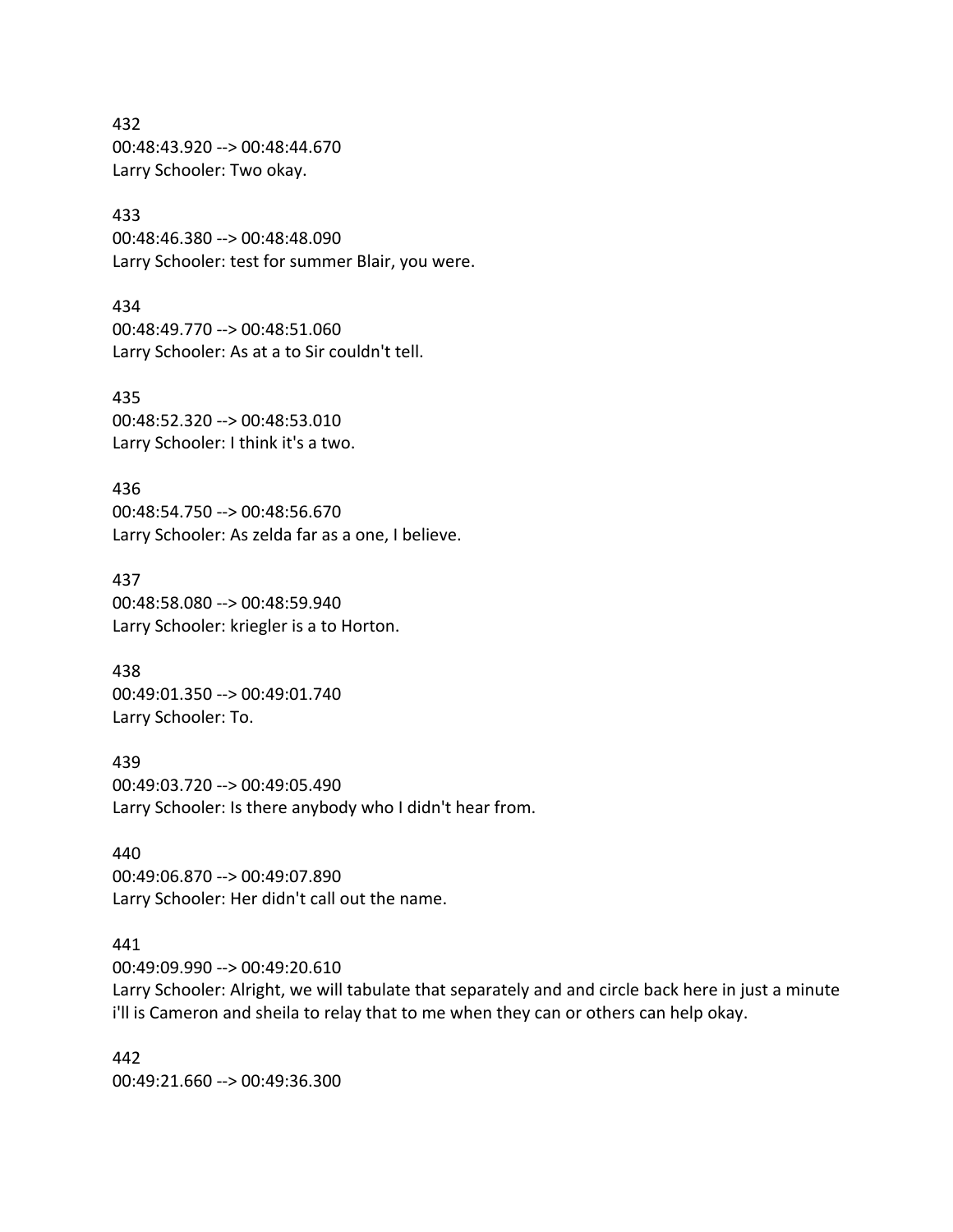Larry Schooler: We have one additional suggestion that I think is very important that we need to agree on, and this is the whole idea of how we will determine membership of a particular subcommittee as you'll recall, in order for.

### 443

### 00:49:38.670 --> 00:49:53.520

Larry Schooler: If a subcommittee wanted to meet with more than five members of the task force and city manager if you're there, I just want to make sure i'm correct if it's is it five or more, or is it more than five think it's more than five but i'm not sure.

## 444

## 00:49:57.210 --> 00:50:08.610

Larry Schooler: If if there were to be more than five people who wanted to serve on a subcommittee of the open meetings act would require that those meetings be held publicly in a forum like we are in now or once we're back in person.

## 445

## 00:50:09.510 --> 00:50:15.540

Larry Schooler: At a public publicly posted meeting and there was a suggestion that we kept subcommittee membership.

### 446

00:50:16.020 --> 00:50:24.600

Larry Schooler: To be five or fewer as a helpful strategy for the candor of the conversations among the team, so this would require that some.

# 447

00:50:25.230 --> 00:50:35.610 Larry Schooler: methodology some process being placed for deciding who would serve on which subcommittees as opposed to just being a self selecting process chief lolly did you want to share something.

# 448

00:50:37.650 --> 00:50:41.820 City Hall: Well, you asked about the sea manager to confirm that he stepped away okay.

# 449

00:50:42.810 --> 00:50:43.170 Larry Schooler: Thank you.

### 450

00:50:43.590 --> 00:50:46.740 Larry Schooler: Thank you very much appreciate that so.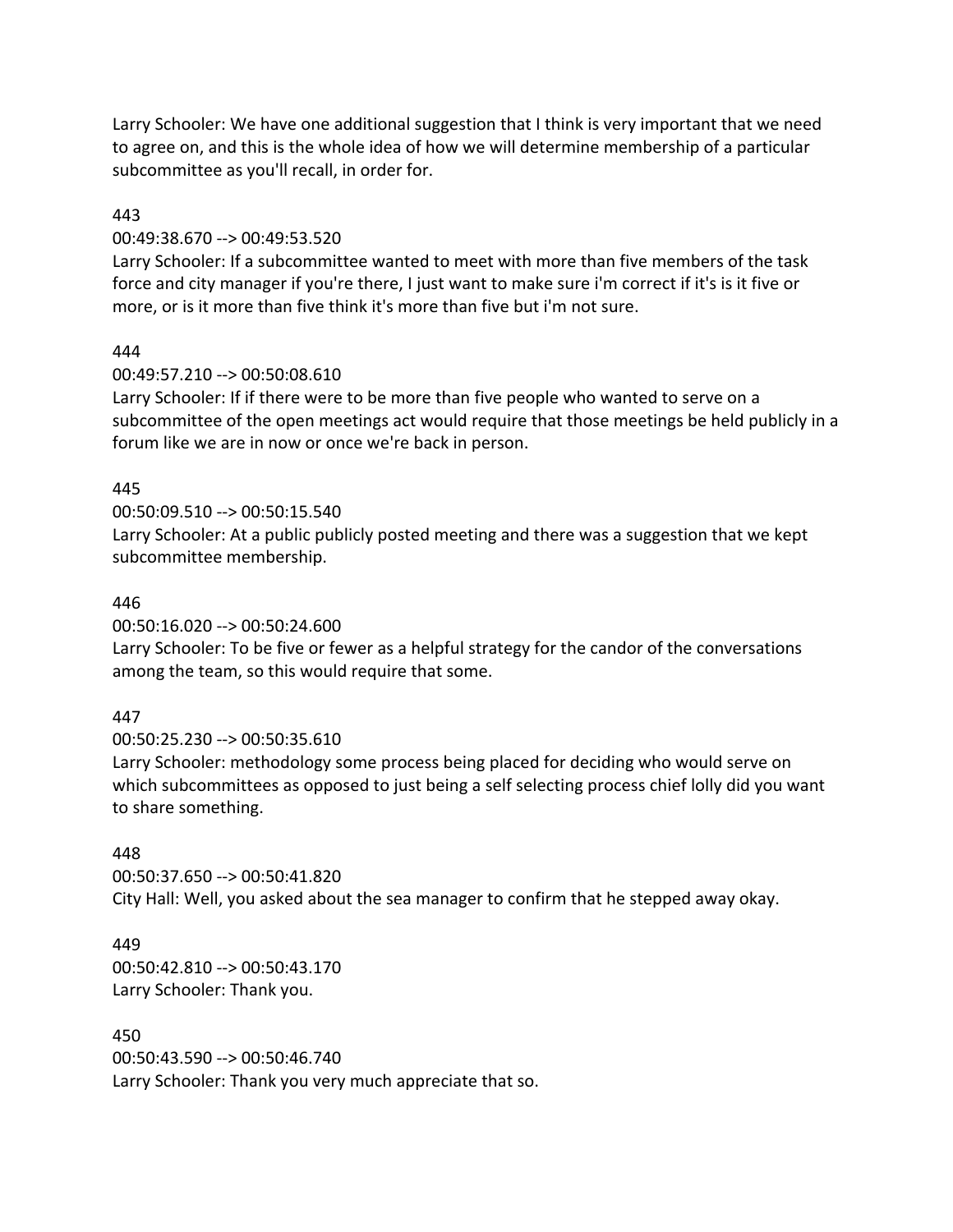451 00:50:49.020 --> 00:50:51.690 Larry Schooler: Do we have thoughts on this, whether.

### 452

00:50:52.860 --> 00:51:06.360

Larry Schooler: There should be a limit to the number of members on a subcommittee and they could potentially meet privately or whether we should allow you know, as many people as want to to serve and then those meetings would be public test which remember Williams.

453 00:51:08.940 --> 00:51:10.920 Penelope Williams: I think limited the number.

### 454

00:51:12.120 --> 00:51:28.980

Penelope Williams: And then, if our subcommittees need to cross reference that can happen, but I think you know, trying to have various public meetings when you know that could be a little too hectic, so I think.

455 00:51:28.980 --> 00:51:30.900 Penelope Williams: Okay, limiting it.

### 456

00:51:31.740 --> 00:51:45.930

Larry Schooler: Okay, one thing I should just note is that, of course, no matter whether these meetings or private or public, all the work of the subcommittee's will be reported back to the task force i'm sure everybody assumed that but just to be clear tests are some are reflecting on the past.

457 00:51:46.650 --> 00:51:48.330 Sara Omar: Just kind of just.

458 00:51:49.890 --> 00:51:50.670 Sara Omar: wanting something.

459 00:51:51.330 --> 00:51:51.750 Larry Schooler: hey chief.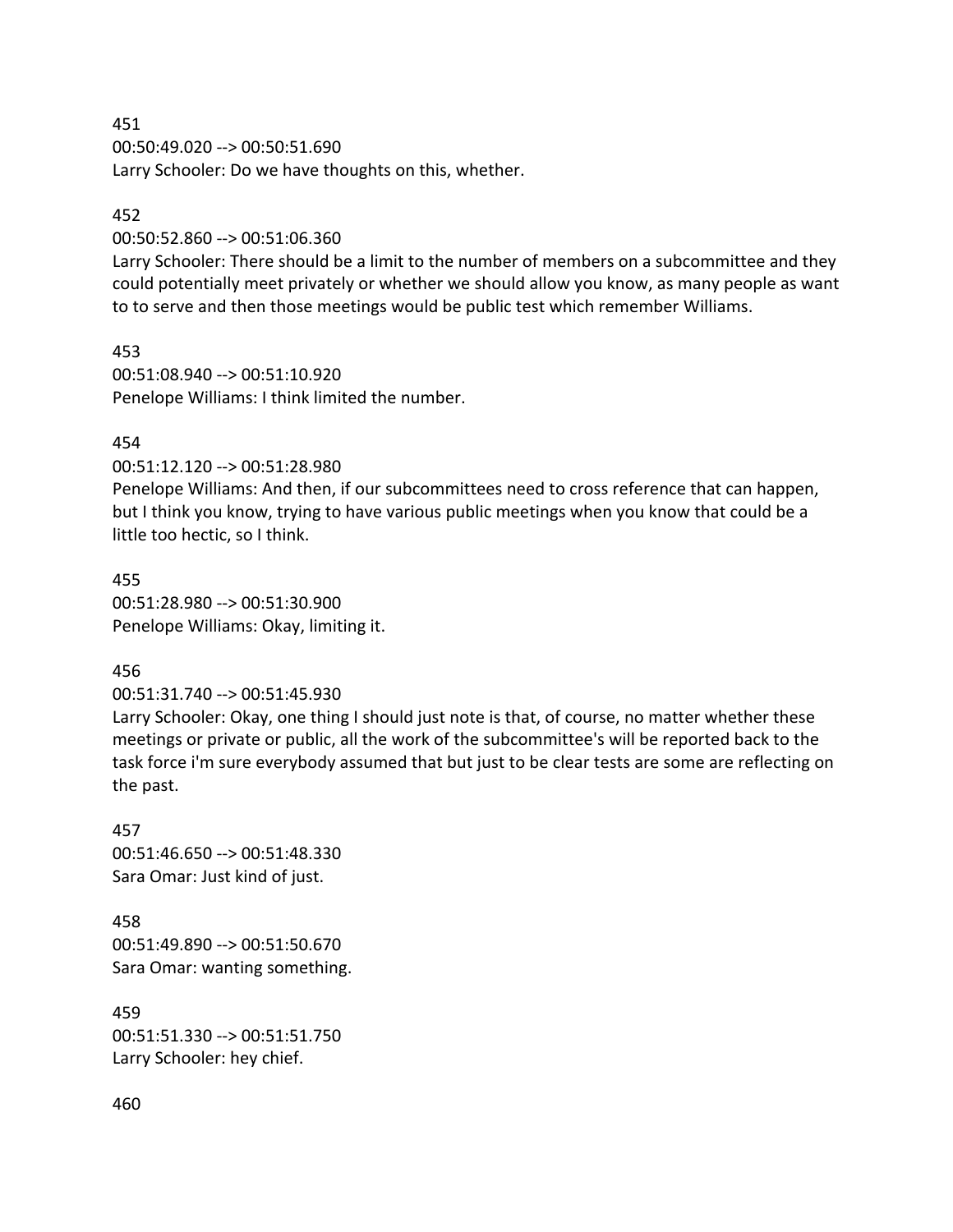00:51:52.530 --> 00:51:56.340 City Hall: Yet the city managers here, and I think this will help guide your discussion real quick.

461 00:51:56.730 --> 00:51:57.030 Okay.

462 00:51:59.940 --> 00:52:00.300 Larry Schooler: Good.

463

00:52:01.110 --> 00:52:09.540

City Hall: i'm sorry it's my understanding, there was a question as to whether subcommittees or less than five persons, whether that had they were subject to the open meetings act requirements.

### 464

00:52:09.960 --> 00:52:23.610 City Hall: Any subcommittee that is created by the police task force is subject to all of the notice and open meeting exact requirements that the entire Commission is so that that 5% limitation is only.

465 00:52:23.640 --> 00:52:25.920 Larry Schooler: For ad hoc conversation I say.

466 00:52:25.980 --> 00:52:28.110 City Hall: Is outside of the purview so.

#### 467

00:52:28.140 --> 00:52:33.000 Larry Schooler: And so that that I think would render this discussion topic a little bit moved them because.

### 468

00:52:34.800 --> 00:52:40.860

Larry Schooler: There is no meeting membership under the threshold for the open meetings act as it relates to a subcommittee of this body is that what you're saying.

469 00:52:45.060 --> 00:52:45.540 City Hall: Yes.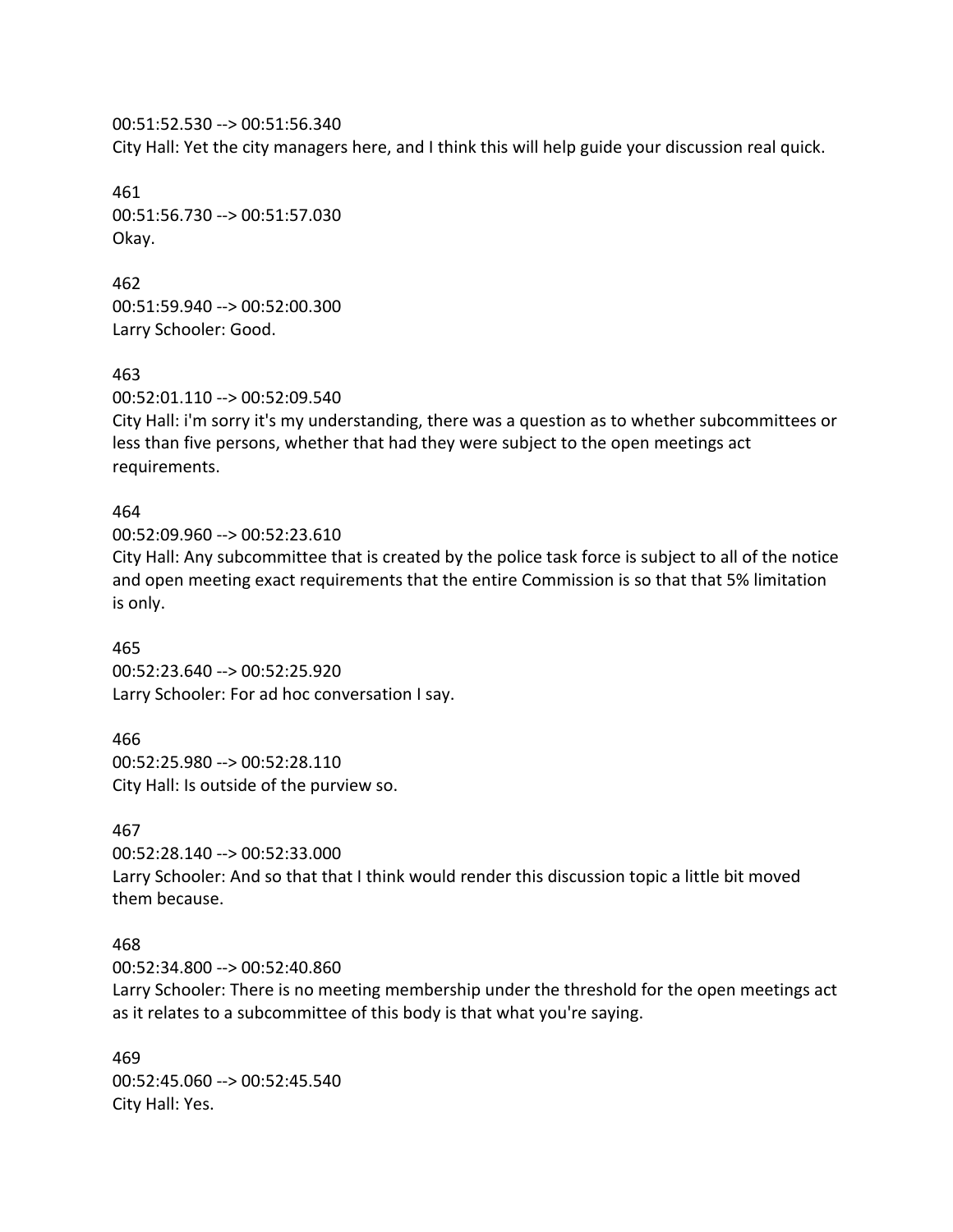470 00:52:45.900 --> 00:52:46.260 Okay.

### 471

00:52:47.580 --> 00:52:53.580

Larry Schooler: Well, let me just pastor boiler contest for summer flicker but Would you mind if I just moved on from this, it seems a little bit mood at this point.

472 00:52:54.240 --> 00:52:55.620 Aubree Flickema: If you have one thing I want to say.

473 00:52:55.950 --> 00:52:56.910 Larry Schooler: Okay, real quickly and then.

### 474

00:52:58.590 --> 00:53:14.250

Aubree Flickema: I would still advocate for having a lower number of people in the subcommittee's I think that more will get done if there's five, and I agree that it should be an odd number of individuals, as was suggested a couple weeks ago, I think.

475 00:53:14.550 --> 00:53:18.570

Walter Blalark: Okay, I totally concur, I told I that's what I will say I thought.

476 00:53:19.350 --> 00:53:22.080 Larry Schooler: Okay, well, thanks to the person who suggested this.

### 477

00:53:22.560 --> 00:53:25.110 Larry Schooler: And we're just going to keep moving because of what the city manager.

### 478

00:53:25.440 --> 00:53:27.420 Larry Schooler: indicated, and I appreciate that i'm glad I asked.

479

00:53:28.470 --> 00:53:30.120 Larry Schooler: Okay, to Cameron and.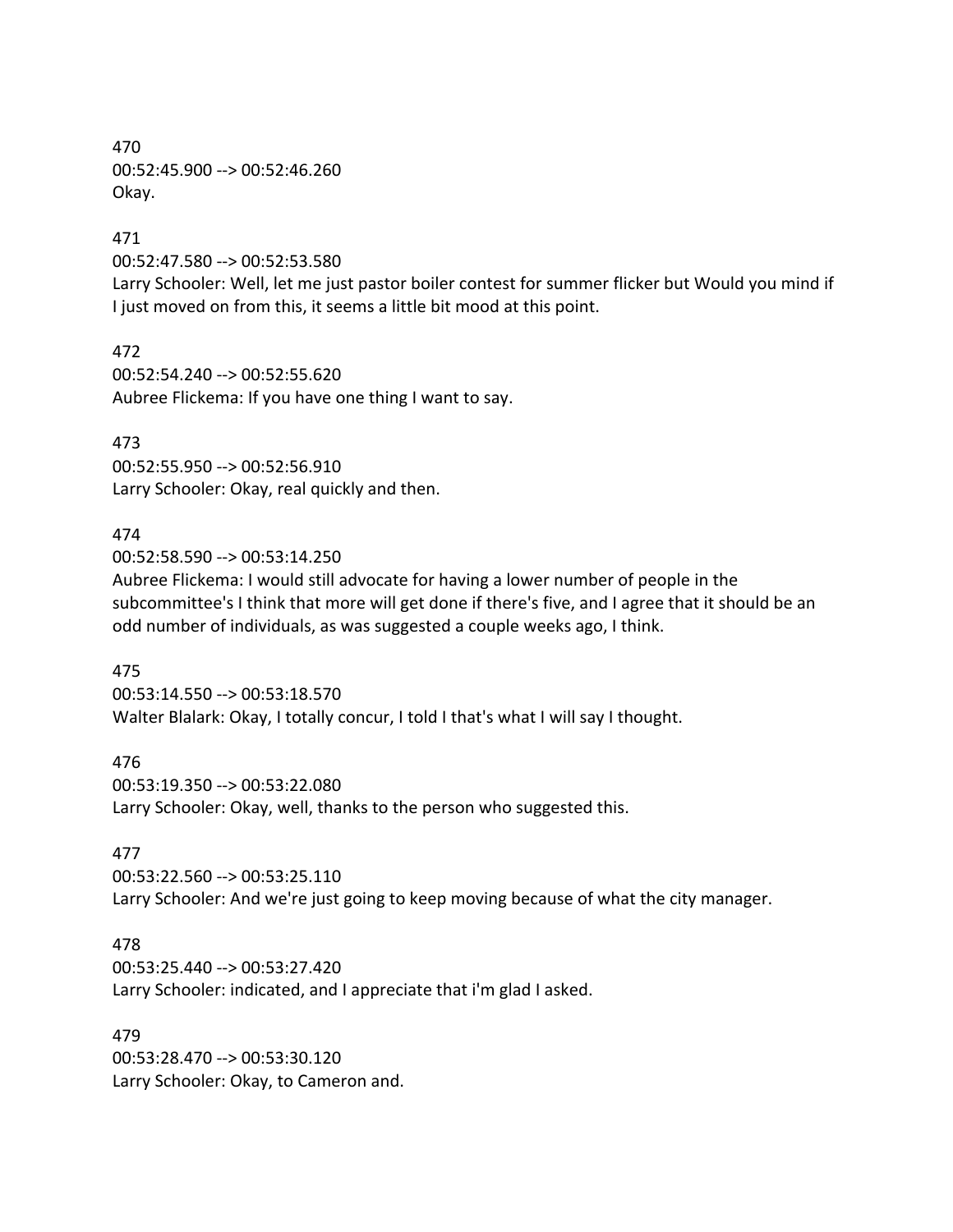480 00:53:32.640 --> 00:53:34.530 Larry Schooler: To Cameron and sheila can you.

### 481

00:53:35.880 --> 00:53:42.540

Larry Schooler: Either update the slide with some of the additional suggestions we've gotten tonight, or just read out a couple of those suggestions, please.

### 482

00:53:45.540 --> 00:53:47.280 Larry Schooler: as it relates to combining subcommittees.

## 483

00:53:57.510 --> 00:54:07.800

Cameron Hendrickson she/her: So right now we have the main suggestions for combinations and I can go back to this previous slide.

### 484

00:54:09.210 --> 00:54:15.450 Cameron Hendrickson she/her: So the main combinations would be accountability and atonement together.

### 485

00:54:15.510 --> 00:54:17.820 Cameron Hendrickson she/her: For the training.

### 486

00:54:18.930 --> 00:54:28.260 Cameron Hendrickson she/her: And then, training, training and culture or training recruiting and hiring I don't have the final vote on that sheila to have that.

### 487

00:54:30.570 --> 00:54:34.950 Shelia Brown: So the last one that you mentioned that was three people voted.

### 488

00:54:36.450 --> 00:54:40.620 Shelia Brown: To have a combined with the training yeah three people building.

### 489

00:54:40.770 --> 00:54:44.010 Cameron Hendrickson she/her: Which which option one training, training and cultural.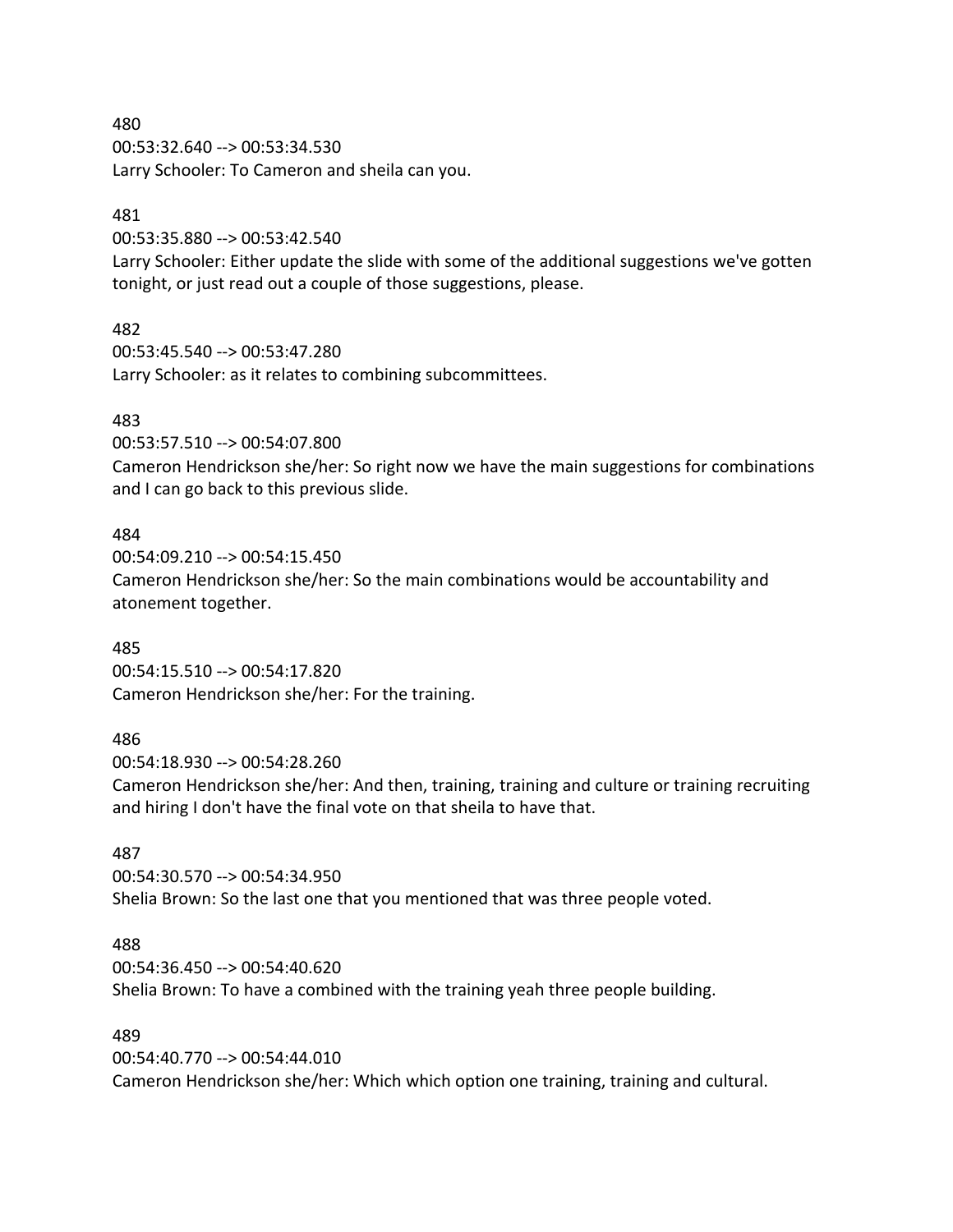490 00:54:44.460 --> 00:54:46.050 Shelia Brown: Training, the training.

### 491

00:54:47.370 --> 00:54:56.790

Shelia Brown: On for people voted for training to be on its own three on its own and three people voted for the training to be combined with the culture.

492 00:54:57.060 --> 00:54:58.560 Shelia Brown: and climate change, climate.

493

00:55:00.600 --> 00:55:02.970 Larry Schooler: We had some folks I think for all three to be combined didn't we.

### 494

00:55:03.450 --> 00:55:05.490 Larry Schooler: Yes, how many were those.

495 00:55:06.690 --> 00:55:07.080 Shelia Brown: hold on.

496 00:55:10.890 --> 00:55:16.470 Shelia Brown: I have five recorded, it was going so fast I don't know if I missed it, but I have five tallied up.

497 00:55:16.980 --> 00:55:17.280 Okay.

498

00:55:18.600 --> 00:55:33.540

Larry Schooler: Well, I think, I think, the reality is it's a it's closely divided, and so I i'd rather not force a combo when there's not a clear consensus of the group at this point it's clear the training, you know needs a lot of attention as to the other topics.

499 00:55:35.190 --> 00:55:36.480 Larry Schooler: test for summer Barclay go ahead.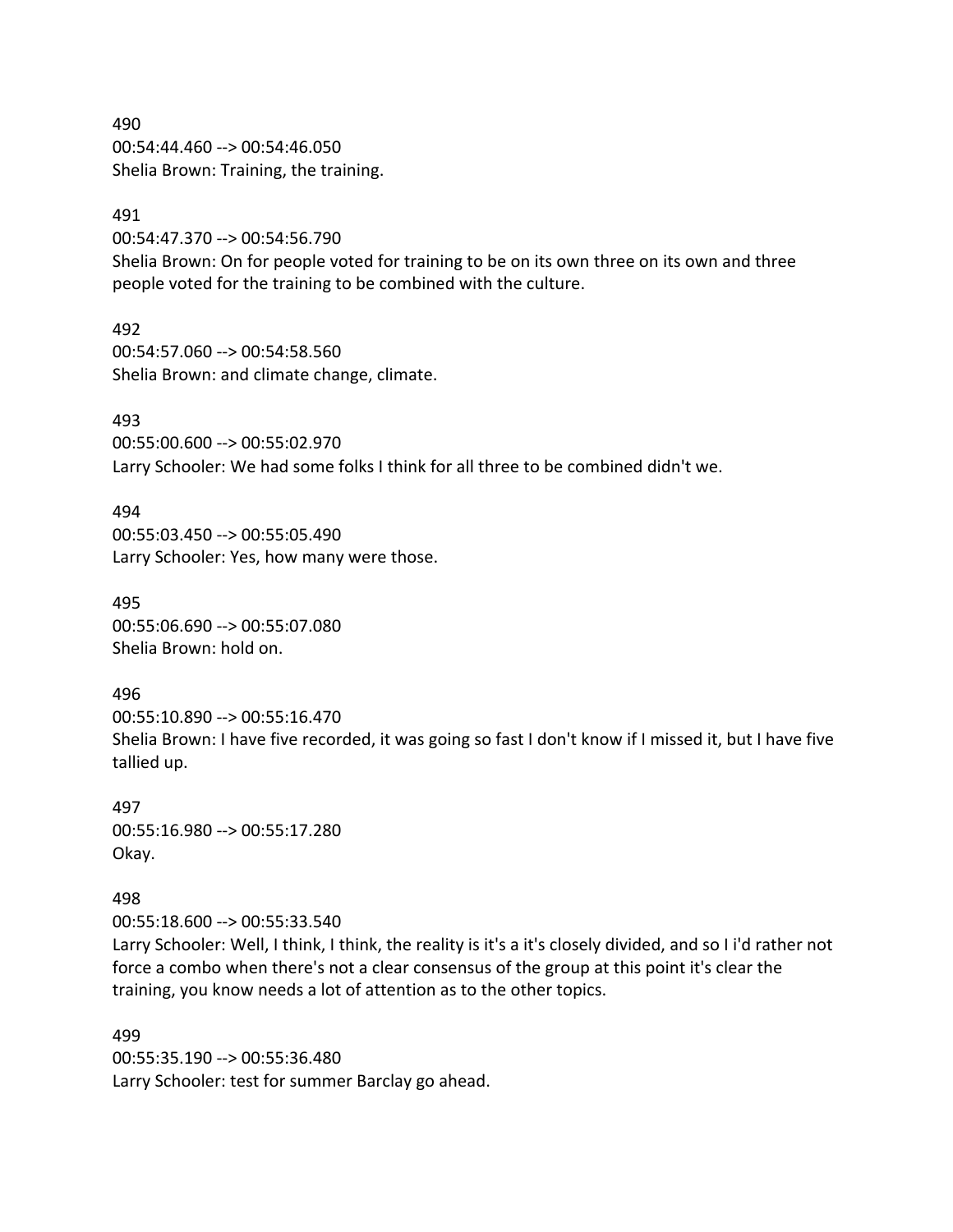00:55:38.940 --> 00:55:49.350

Joshua Brockway: I was going to push back just a little bit right there and it seems like the there was at least a pretty strong majority of having a combined.

## 501

500

00:55:50.430 --> 00:55:54.330 Joshua Brockway: shape, I mean if there was five that all three should be combined.

# 502

00:55:55.740 --> 00:55:57.510 Joshua Brockway: Combined pretty significant in terms of.

# 503

00:55:58.740 --> 00:55:59.940 Joshua Brockway: yeah Okay, that the.

# 504

00:56:02.220 --> 00:56:07.650 Larry Schooler: Okay well um I guess let's do it this way would folks have.

# 505

00:56:08.820 --> 00:56:21.120

Larry Schooler: I know we kind of talked about this before and I do want to put a bow on this, so that we can get to everybody's preferences quickly do folks have major heartburn about having training be combined with.

# 506

00:56:23.520 --> 00:56:36.540

Larry Schooler: Police culture climate and then the recruitment hiring retention promotion, as long as all of those topics are thoroughly explored in that subcommittee other folks that have significant heartburn about that.

# 507

00:56:39.750 --> 00:56:41.700 LeJewel Kelly Crigler: And you do me a favor and repeat again.

# 508 00:56:41.910 --> 00:56:42.360 Larry Schooler: Of course.

509 00:56:42.420 --> 00:56:53.490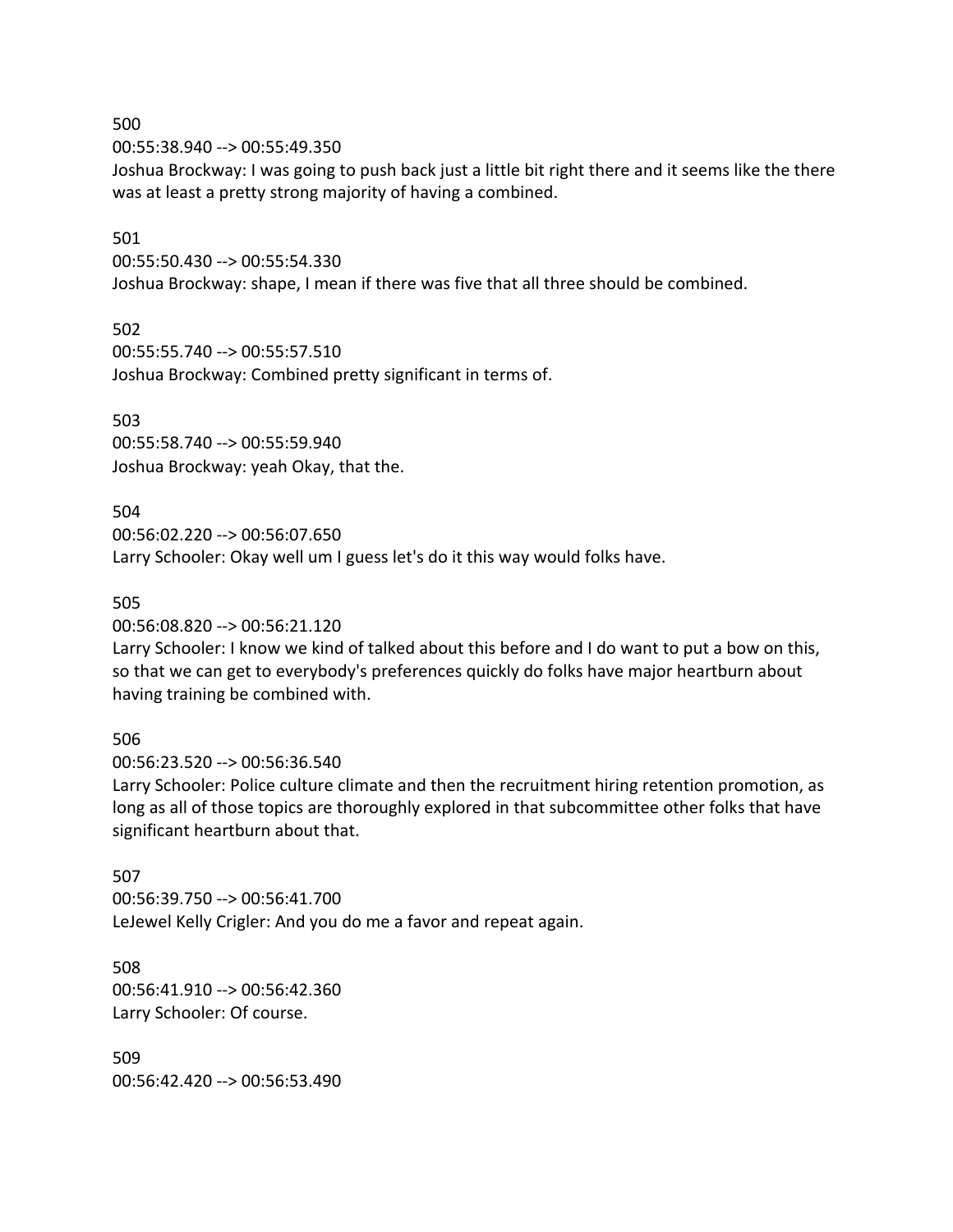Larry Schooler: Of course I know a lot of moving parts here, so I think whatever test for sprocket may say was, I think there's a lot of people that would like to combine training with some other things, and so, could we combine.

# 510

# 00:56:54.600 --> 00:57:08.520

Larry Schooler: It on your screen, it would be numbers, two, three and six, could we combine training with recruitment hiring retention and promotion and police culture and climate and does anybody have major heartburn on that, let me go to test for summer blanchard and solver.

# 511

# 00:57:10.500 --> 00:57:24.330

Shimon Blanchard: yeah, as I say, before I just think that's too robust subcommittee I think you don't have too many topics too many things to look at two things analyze would you having that much I think training is totally different than recruitment hiring and retention.

# 512

00:57:26.010 --> 00:57:34.140

Shimon Blanchard: And I think the byproduct of looking at the training, looking at the retention the higher will be the culture and climate.

# 513

00:57:35.700 --> 00:57:39.090 Larry Schooler: Do you see any way that training could be combined with culture and climate.

# 514

00:57:41.160 --> 00:57:44.460

Shimon Blanchard: I would rather see training stand alone, and then the.

# 515

00:57:46.770 --> 00:57:52.860

Shimon Blanchard: retention hiring and retention retention hiring recruitment and retention management culture and climate.

# 516

00:57:53.310 --> 00:58:05.640

Larry Schooler: Okay, I want to make these comments relatively brief or six hands up and I just want to make sure we can keep moving saldivar than chair kriegler than calmer than Williams, a test for summer resolvable.

517 00:58:06.420 --> 00:58:10.920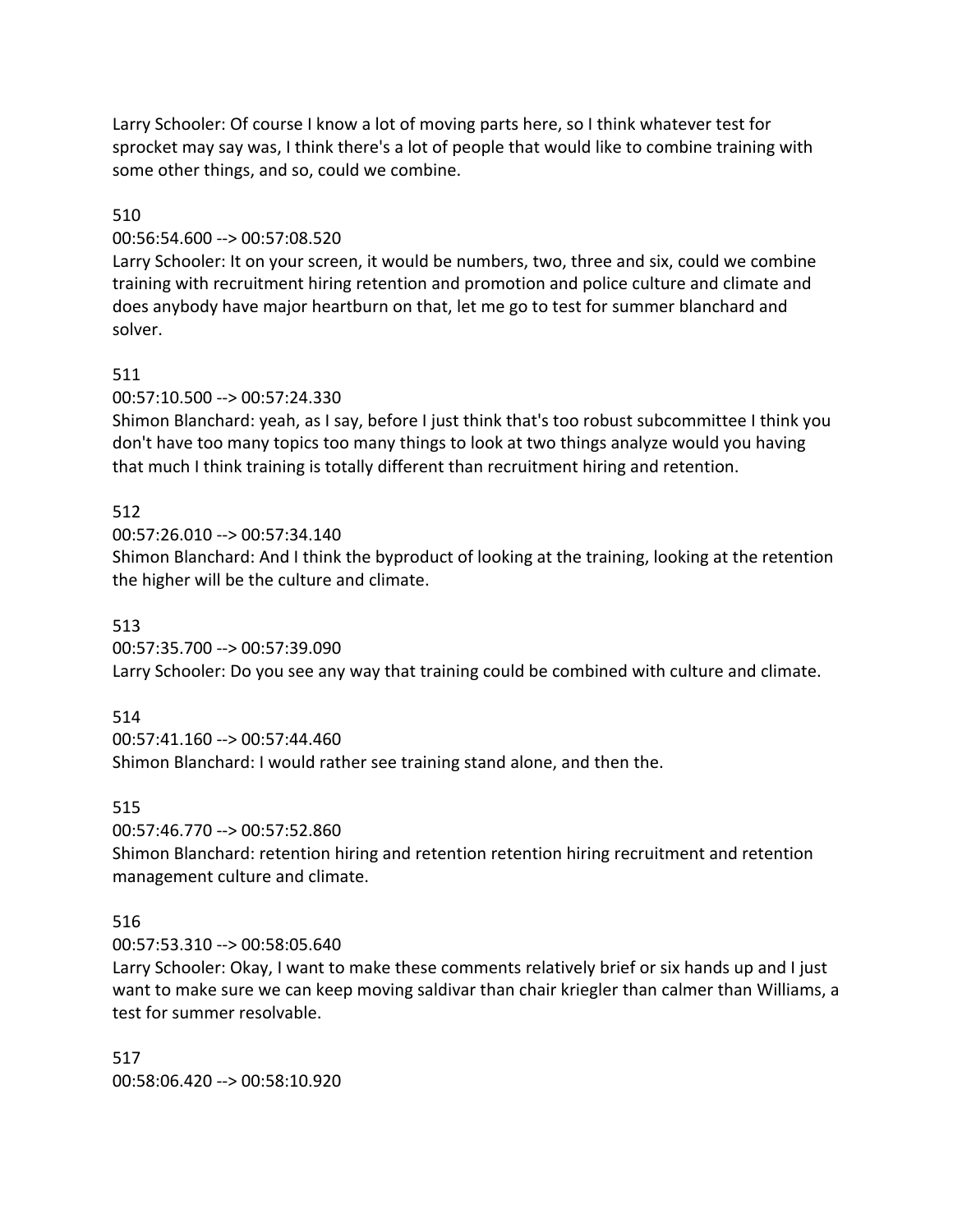Kevin Joshua: hi there yeah I just said when the redress the question I asked earlier, and that is because.

### 518

00:58:11.310 --> 00:58:22.200

Kevin Joshua: If we make a motion to combine subcommittees and needs to be voted on in order, so I would like to wait to figure this out before I also would like to make a motion to combine other subcommittees.

## 519

00:58:22.590 --> 00:58:34.170

Kevin Joshua: But i'll wait for my turn to speak, however, on the notion of this topic itself, I believe, trading should be a standalone because training should go into the roles of the police department and the roles of the police department.

### 520

00:58:34.590 --> 00:58:39.930 Kevin Joshua: is something that should be again look that separately, then you know other categories.

521 00:58:40.980 --> 00:58:41.190 Larry Schooler: sure.

### 522

00:58:44.490 --> 00:58:50.310 LeJewel Kelly Crigler: yeah i'm looking at pretty much the same thing, and I just don't see the.

523 00:58:51.570 --> 00:58:56.250 LeJewel Kelly Crigler: combining these at all, they hold on their own, they really do.

### 524

00:58:57.570 --> 00:59:01.410 LeJewel Kelly Crigler: and especially the Subcommittee on please culture and climate.

### 525

00:59:02.970 --> 00:59:07.830 LeJewel Kelly Crigler: And the Subcommittee on recruitment hiring just they're just different things.

526 00:59:08.220 --> 00:59:27.570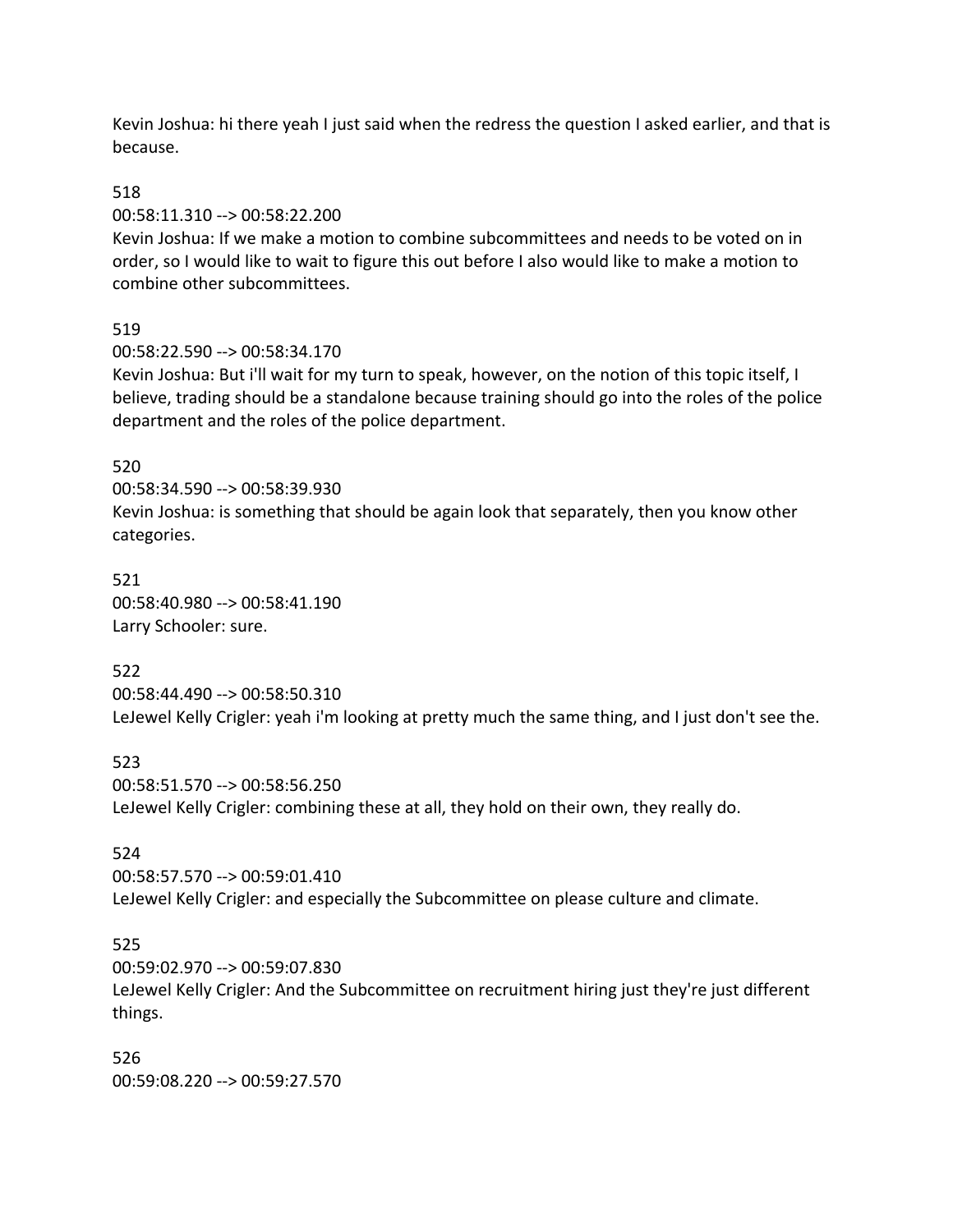LeJewel Kelly Crigler: To do totally for things, and then the other thing that I do have kind of leave out there is we're missing some persons today i'm and i'm sure that they also like the voice on this so yeah I just don't see combining these at these times and training definitely has to be on its own.

527 00:59:28.560 --> 00:59:29.610 Larry Schooler: So remember calendar.

## 528

00:59:33.540 --> 00:59:44.190

Tish Calhamer: i'm just looking at the numbers, we have nine different subcommittees before us, and we have 18 people that averages to two people per subcommittee we know that's not practical.

## 529

00:59:45.180 --> 00:59:45.840 Larry Schooler: Well, let me, let me.

## 530

00:59:46.890 --> 00:59:54.210 Larry Schooler: Let me just interject for one second that test remember to say that we've combined three and excuse me we've combined numbers for an eight.

# 531

00:59:55.770 --> 01:00:02.670

Larry Schooler: atonement will fall on our accountability, we also have been talking about the prioritization of these such that they wouldn't all meet simultaneously.

# 532

01:00:02.760 --> 01:00:11.010

Larry Schooler: Right i'm not i'm not rebooting i'm not refuting your points, I just wanted to clarify that you're right that it's too many that to me to one time, but I think that's not the test horses.

# 533

01:00:11.010 --> 01:00:17.400 Tish Calhamer: I may continue I think if you're going to train, you need to train people.

## 534

01:00:18.900 --> 01:00:21.390 Tish Calhamer: To a certain culture and climate.

# 535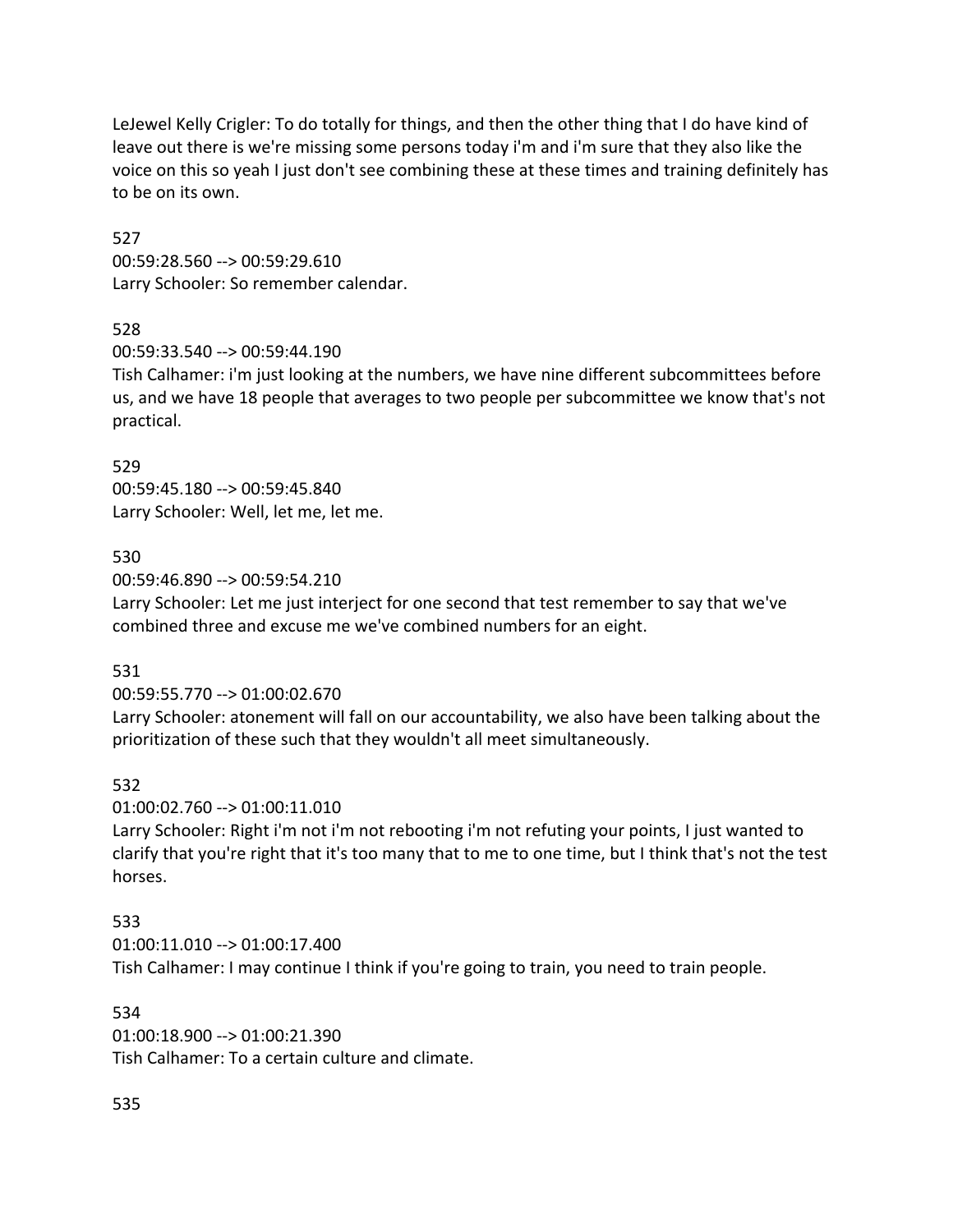01:00:22.440 --> 01:00:26.730 Tish Calhamer: When you recruit and you hire and retain people they need to fit a certain.

536 01:00:28.050 --> 01:00:30.810 Tish Calhamer: Culture that you want to perpetuate.

### 537

01:00:32.280 --> 01:00:36.360 Tish Calhamer: If we want police to be engaged with the Community.

538 01:00:38.250 --> 01:00:39.360 Tish Calhamer: Who do not.

### 539

01:00:41.040 --> 01:00:59.820

Tish Calhamer: profile who do not rearrest that's all part of training, but that's also part of you know, racial and other profiling disparities, is part of their training and it's part of the police culture um you know, perhaps if we named the subcommittee.

540 01:01:02.460 --> 01:01:02.910 Tish Calhamer: I don't know.

### 541

01:01:03.930 --> 01:01:13.920

Tish Calhamer: Police life or something um I think it could work if it doesn't and people vote to split i'm okay with that i'm okay with whatever.

### 542

01:01:14.280 --> 01:01:26.970

Tish Calhamer: The majority votes for um i'm just making a case for combining some of these subcommittees because i'm really afraid we might not have you know enough people to go around.

543 01:01:28.140 --> 01:01:28.740 Charles Horton: i'm like.

# 544

01:01:29.220 --> 01:01:32.460 Larry Schooler: Oh, my goodness that's awesome Gordon you give me a start.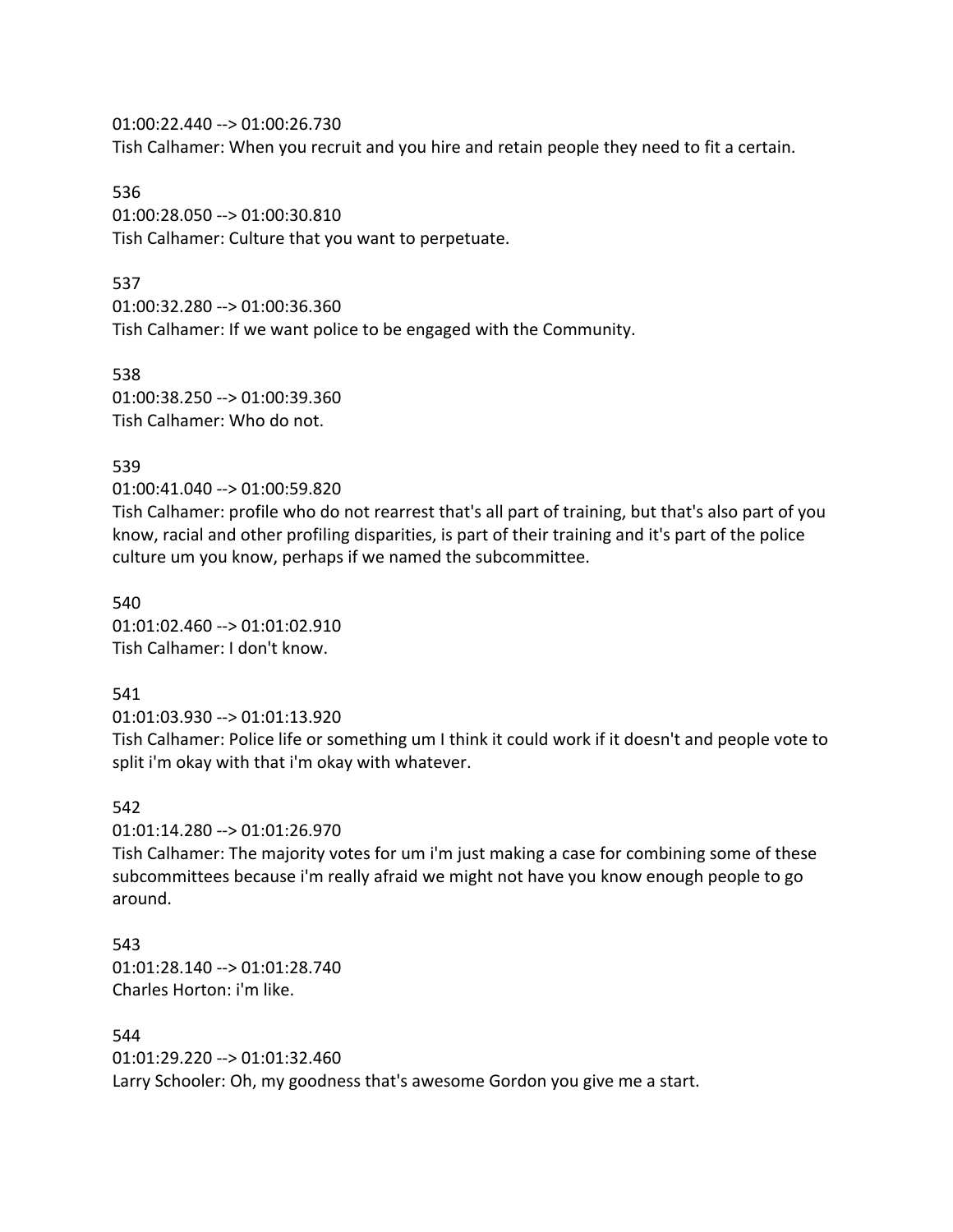01:01:34.110 --> 01:01:36.210

Larry Schooler: that's quite all right test first number waves.

## 546

01:01:38.670 --> 01:01:44.670

Penelope Williams: All right, um I wanted to speak to combining the training with the recruitment.

# 547

01:01:46.560 --> 01:01:56.430

Penelope Williams: As a corporate trainer, I can tell you that those two go together in in so many areas as far as the type of individuals you're looking for.

# 548

01:01:56.700 --> 01:02:03.480

Penelope Williams: The testing the hiring the retention retention goes directly is a connection with training.

## 549

01:02:03.810 --> 01:02:12.930

Penelope Williams: Is it something that they need to be retrained on is it something so these things go hand in hand when it comes to training, these two areas work.

# 550

01:02:13.290 --> 01:02:22.800

Penelope Williams: together in recruiting as a matter of fact, most recruiting goes back to training, to ask what type of individuals are you looking for what.

# 551

01:02:23.640 --> 01:02:37.590

Penelope Williams: You know um you know personalities, how they interact with people all that comes from the training and then the recruitment part takes it, and then they go out and they look for these types of people, so I think.

# 552

01:02:37.950 --> 01:02:49.530

Penelope Williams: combining these two really will work is just what we're looking at how we're laying it out, you know that retention piece, has to do is gonna connect right back to training.

553 01:02:50.070 --> 01:02:50.310 Okay.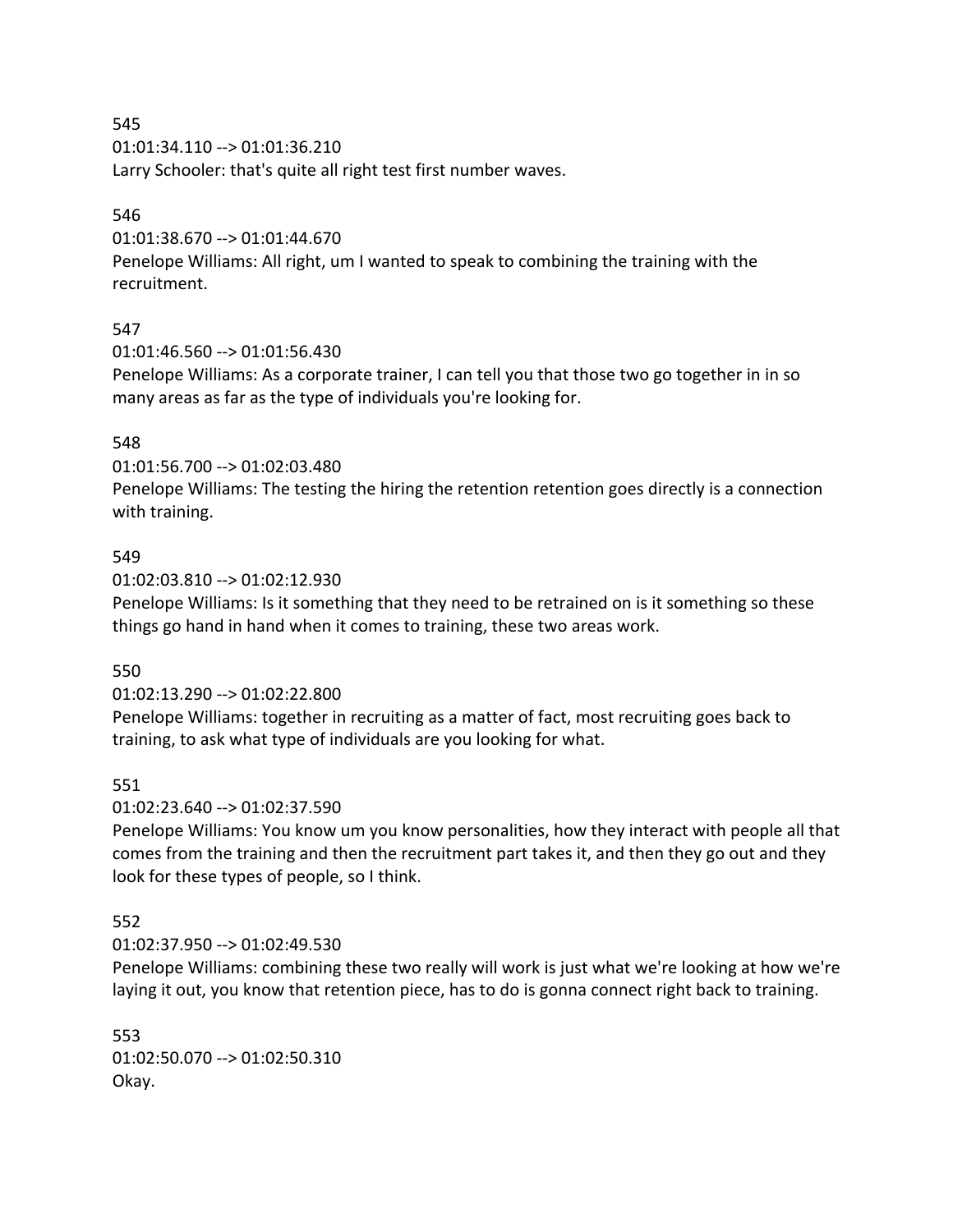01:02:51.660 --> 01:02:56.940

Larry Schooler: appreciate that it's great to have your perspective directly from the work you do, thank you very much, just remember haven.

### 555

01:02:59.850 --> 01:03:02.550

Danise Habun: I think we're getting really bogged down here.

## 556

01:03:04.380 --> 01:03:17.430

Danise Habun: In the minutia part of this for me, anyway, is because you only have like you know, like two or three word night and sentences points, I think that.

## 557

01:03:18.180 --> 01:03:30.600

Danise Habun: If we're looking at what is the work that the subcommittee's are going to do, and what is the expected outcome, you know for me that's much more helpful than.

# 558

01:03:32.250 --> 01:03:34.290 Danise Habun: I think it's that's just more helpful for me.

# 559

01:03:34.560 --> 01:03:51.930

Danise Habun: But I think that you know i'm okay with keeping training separate However, I do really agree with what with what penny Williams just said, I mean it is all of a piece so so that's it.

560 01:03:52.230 --> 01:03:52.920 And I can show.

# 561

01:03:54.030 --> 01:04:04.620

Larry Schooler: You don't need to, but after I go to test remember flicka and then I see cheer kriegler I want to move on from this one, I know, as a result of our head of some other suggestions on combinations.

### 562

01:04:05.730 --> 01:04:10.350

Larry Schooler: So I think we're getting close to the final list so that then Task Force Members can express their preferences.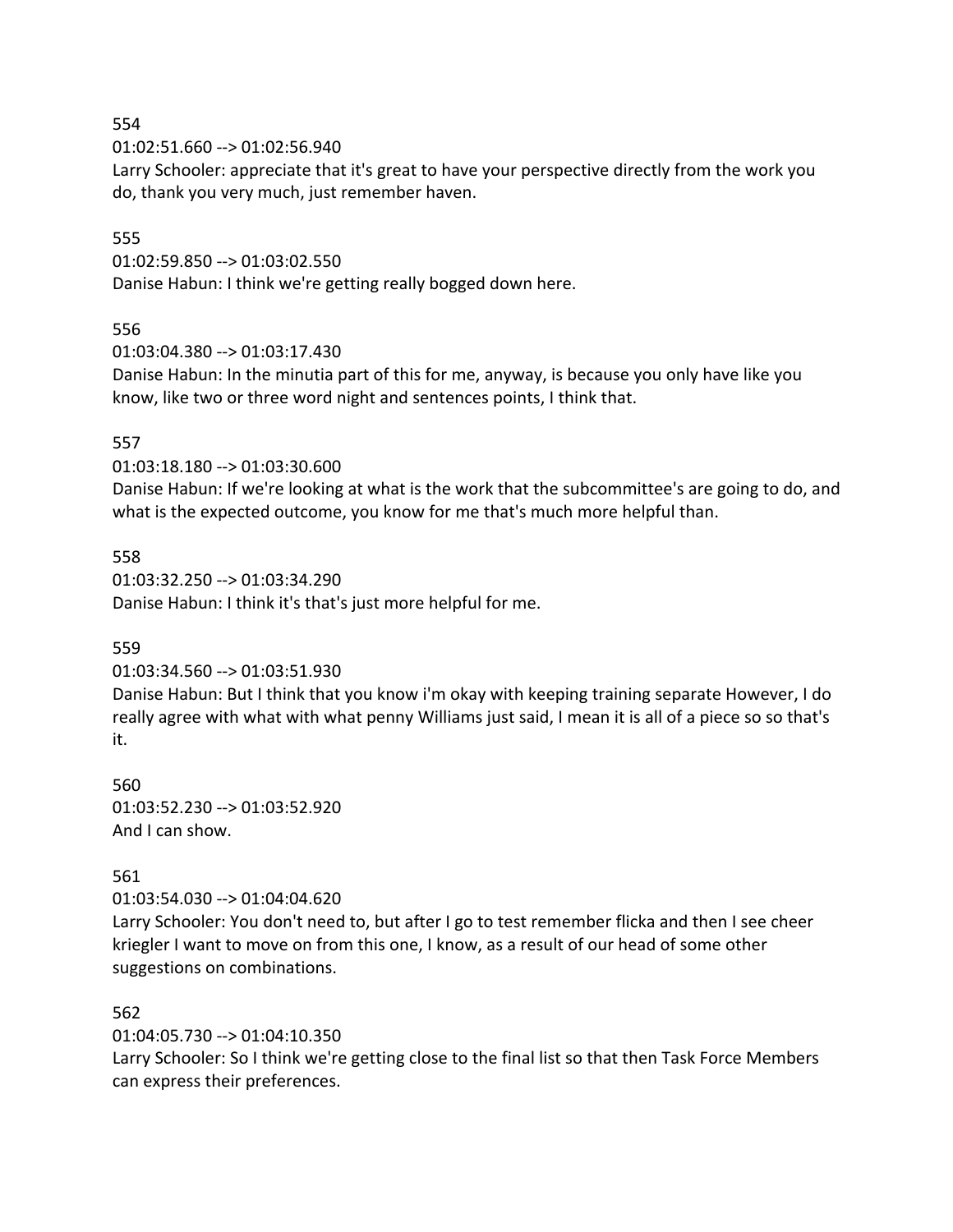01:04:12.060 --> 01:04:14.610

Larry Schooler: And that's where I want to test for summer flip them on the trick brooklyn.

## 564

01:04:16.170 --> 01:04:20.700

Aubree Flickema: Thank you um if we are combining if we do get to a point where combining.

# 565

01:04:21.300 --> 01:04:27.900

Aubree Flickema: The list is there a possibility that and I understand that will be I think some of those will be answered as we prioritize these.

## 566

01:04:28.260 --> 01:04:41.190

Aubree Flickema: But um is there, what an opportunity, and I think that it was the answer is for us to be able to if there is a topic in the combinations that we don't tease out as much can that.

# 567

01:04:43.650 --> 01:04:50.100 Aubree Flickema: Can that be picked up in a future subcommittee so, for example, with the conversation around training.

# 568

01:04:50.880 --> 01:04:59.460

Aubree Flickema: If we don't separate things out and we focus, we end up focusing a lot on training, can the work of the subcommittee shift is there room for that.

### 569

01:04:59.730 --> 01:05:05.850

Aubree Flickema: To be able to focus mostly on training and then change gears and say we've decided we're going to focus on training.

# 570

01:05:06.210 --> 01:05:18.570

Aubree Flickema: For the rest of this, however, many weeks we've chosen and then these other topics for the interest of what we're doing, can we table them for our next however many weeks we plan to do subcommittees.

# 571

01:05:19.440 --> 01:05:25.950

Larry Schooler: You know it's not my place to answer the question that you're asking, but I will say that it is up to you all, I mean there really is no.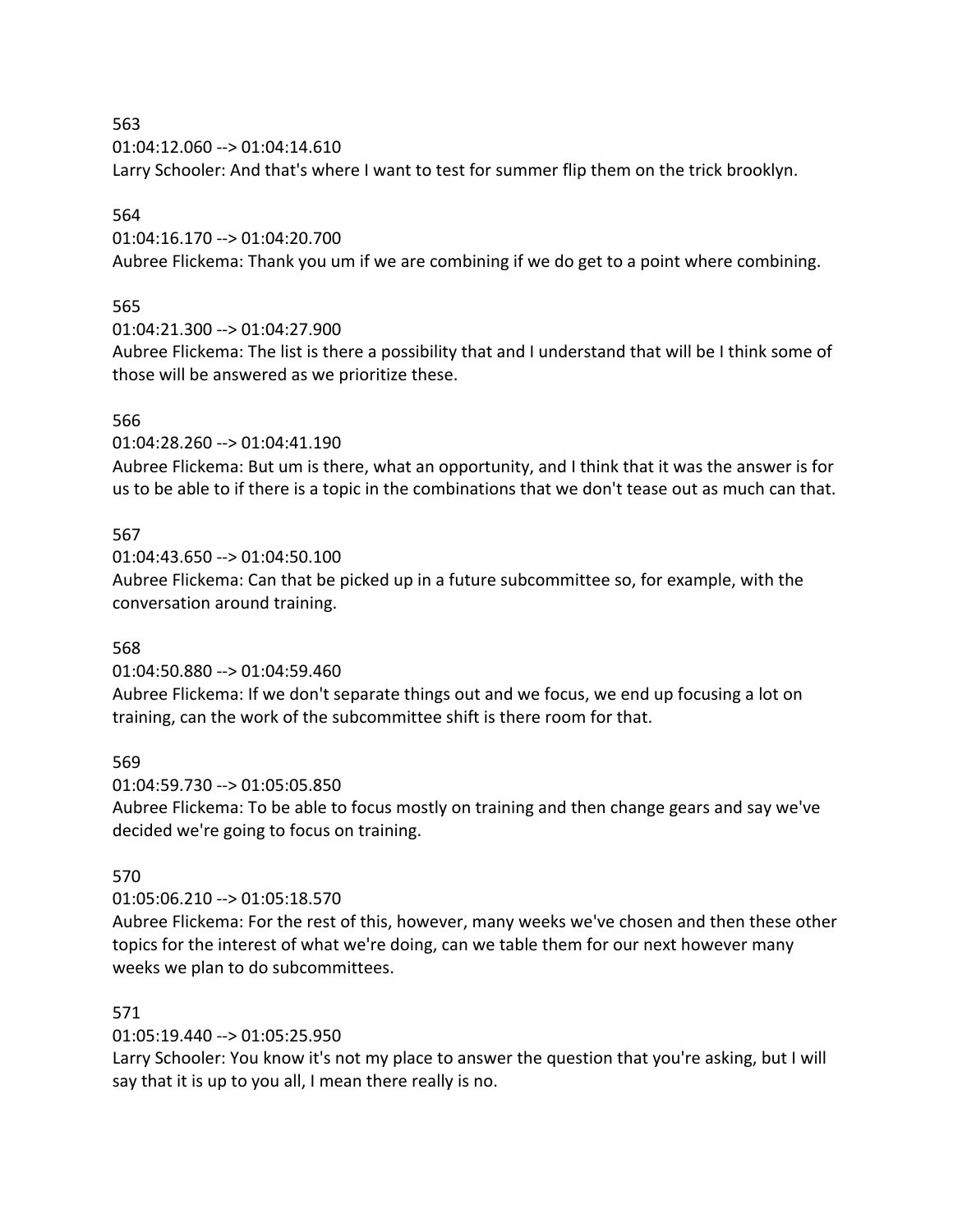01:05:26.490 --> 01:05:35.880

Larry Schooler: You know restriction in that regard, I mean, these are your subcommittees so you all can choose to do exactly what you just described and then it would really be up to the subcommittee to make that decision okay.

# 573

## 01:05:36.330 --> 01:05:42.390

Aubree Flickema: Right, and so I think that's where I what i'm seeing is that whoever is on the subcommittee would have the authority to be able to say.

# 574

01:05:42.810 --> 01:05:49.440

Aubree Flickema: This is the issue that we're prioritizing you know, this is the of the ones that we're looking at this is only want to make sure.

# 575

# 01:05:49.830 --> 01:05:59.430

Aubree Flickema: Maybe this is the dominant issue that trickles down into all the other issues we're gonna this is going to be kind of the primary flavor of how we're talking about this.

# 576

# 01:06:00.300 --> 01:06:05.010

Larry Schooler: So appreciate the input our brain does for us can mature quickly.

# 577

01:06:06.420 --> 01:06:14.760

LeJewel Kelly Crigler: Okay, I want to say that definitely I liked with audrey was saying, and definitely agree with her that yeah that should that could be done.

# 578

01:06:15.930 --> 01:06:25.770

LeJewel Kelly Crigler: And then in regards to what the melt be said i'm in regards to combine the training I think that's that feasible, I think that makes sense.

# 579

01:06:26.040 --> 01:06:28.650 LeJewel Kelly Crigler: Okay, so yeah I think that does.

# 580

01:06:28.950 --> 01:06:35.550

Larry Schooler: So let me go back to let me go back to the Shimon to test for remember blanchard because I know you've spoken a couple of times on on the training matter.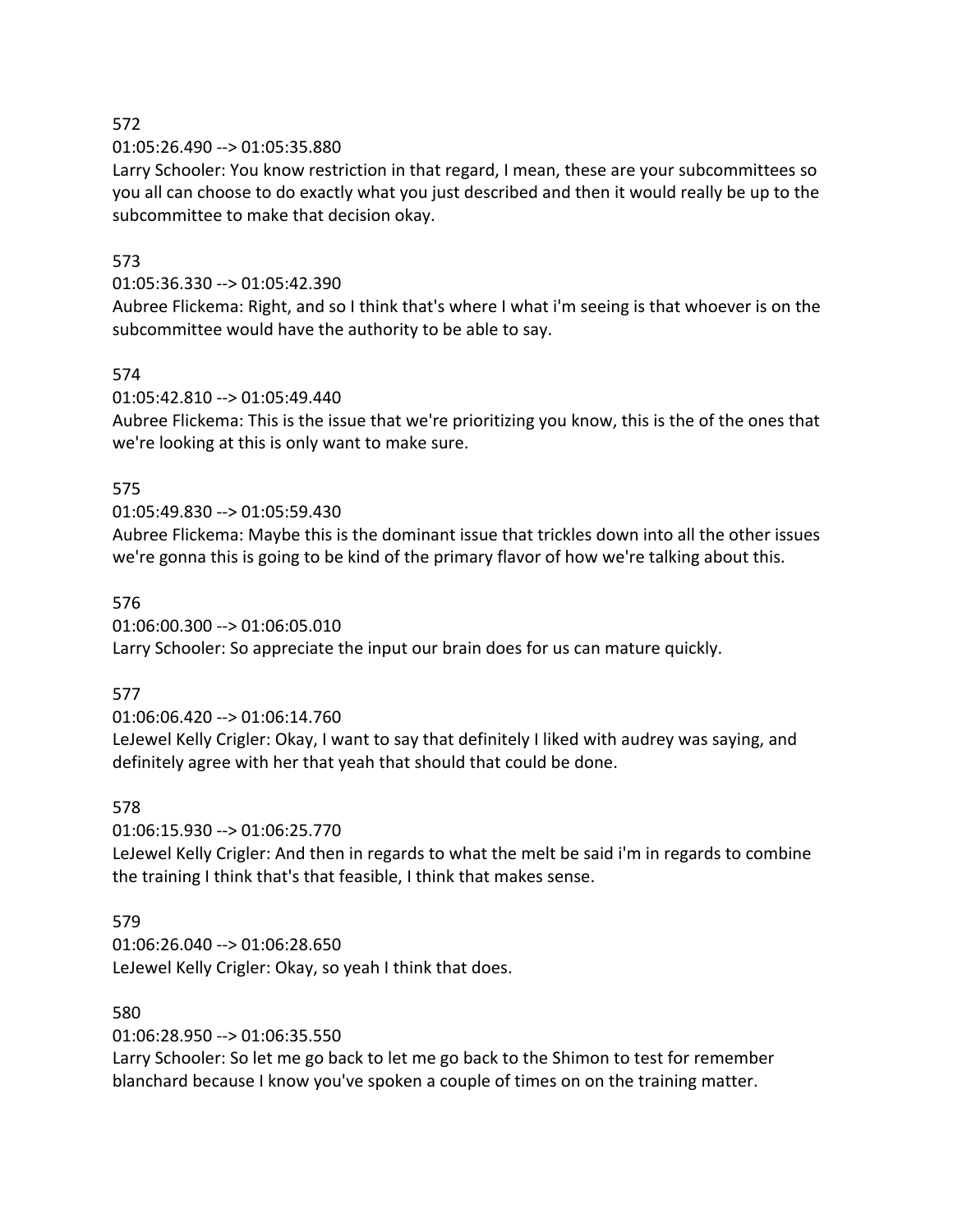01:06:36.090 --> 01:06:53.250

Larry Schooler: Can I ask you if if training were given priority in a combined subcommittee to where it was dealt with you know, on its own, in that subcommittee with some focus, do you think that that would alleviate any of your concerns about it, you know losing some of its.

### 582

01:06:54.750 --> 01:06:59.190 Larry Schooler: You know significance or or the opportunity for it to be dealt with.

583 01:07:00.330 --> 01:07:00.570 Larry Schooler: well.

## 584

01:07:01.050 --> 01:07:11.280

Shimon Blanchard: I think, as test remember like I said, we do determine the cell community we do too so i'm going to focus so i'll be fine with that.

### 585

01:07:13.980 --> 01:07:24.840

Larry Schooler: Thank you very much, so I think i'm going to just based on what i've heard here i'm going to have the note takers shift five to be combined with two and three.

### 586

01:07:26.190 --> 01:07:38.550

Larry Schooler: For us to then review as we are determining who wants to join, which subcommittee so i'll have maybe Cameron if she's got screen control take that over I want to go back to test result of our.

587 01:07:39.630 --> 01:07:41.100 Larry Schooler: appt kriegler I saw your hand.

### 588

01:07:42.720 --> 01:07:47.790 LeJewel Kelly Crigler: Okay, what was the last thing that you said you were combining it with two and three.

589 01:07:48.210 --> 01:07:48.660 Larry Schooler: Yes, ma'am.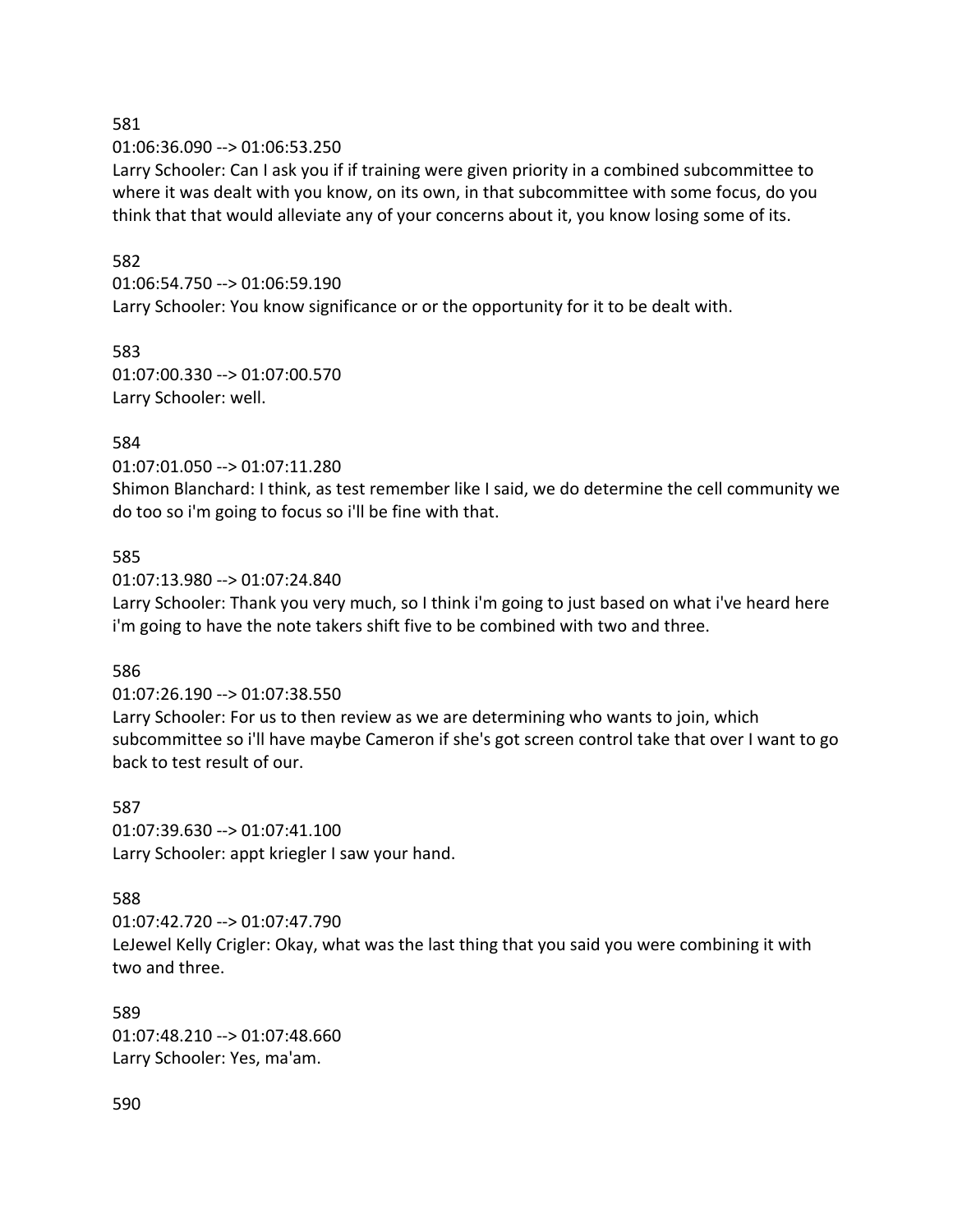01:07:49.410 --> 01:07:51.840 LeJewel Kelly Crigler: Can you bring that back up, please, so I can look at it again.

591 01:07:51.840 --> 01:07:52.920 Larry Schooler: yeah sure you.

592 01:08:00.450 --> 01:08:01.560 Larry Schooler: Can, but if you could reshare.

593 01:08:11.370 --> 01:08:11.670 Okay.

594 01:08:13.560 --> 01:08:14.850 Larry Schooler: If we could go back.

595 01:08:15.930 --> 01:08:18.210 Larry Schooler: There we go, so there was.

596

01:08:19.560 --> 01:08:29.670 Larry Schooler: I guess, let me clarify from penny and others were we saying just combine the number five with number two or number five with numbers, two and three.

597 01:08:31.710 --> 01:08:33.510 LeJewel Kelly Crigler: I thought it was five and.

598 01:08:35.700 --> 01:08:38.370 Larry Schooler: Five and 25 and two there it is all right very good.

599

01:08:38.640 --> 01:08:41.700 Larry Schooler: So it's just two and 500 my apologies okay.

600

01:08:41.730 --> 01:08:46.500

Larry Schooler: No problem, thank you, so let me go to the cast so some result of are you at a suggestion.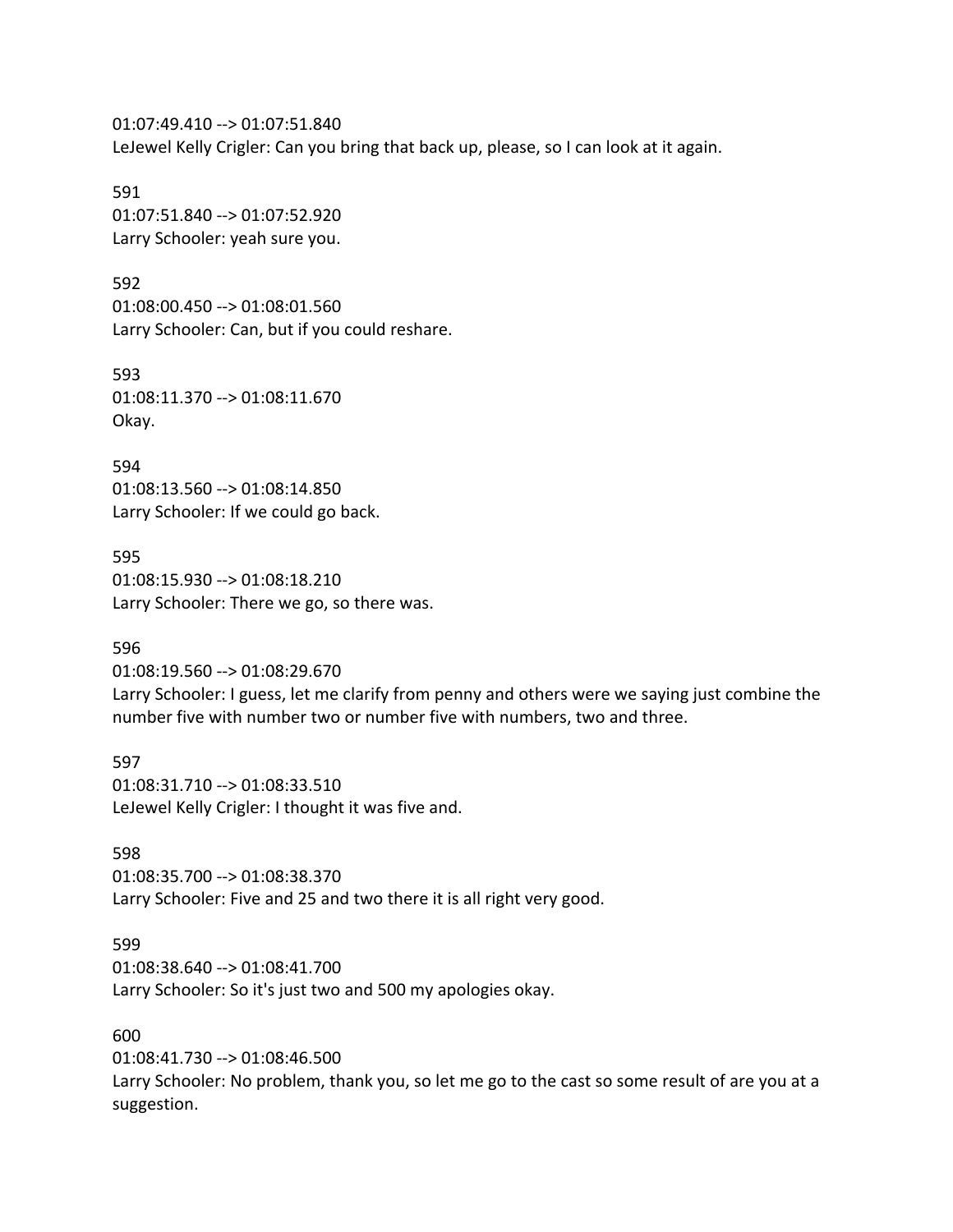601 01:08:47.550 --> 01:08:49.530 Kevin Joshua: Restarting a personal speeches in.

## 602

01:08:50.760 --> 01:08:56.490

Larry Schooler: Well, not quite I just because I thought you had a suggestion for another combo if you do please share it.

### 603

01:08:56.580 --> 01:09:00.750 Kevin Joshua: I do, I do, but it requires some explanation, please.

## 604

01:09:02.130 --> 01:09:03.810 Kevin Joshua: So, then, I hope, bomb.

## 605

01:09:04.140 --> 01:09:14.700

Kevin Joshua: I want to let everyone know kind of how i'm thinking about everything I see really three committees on this out of all nine to be explored and.

### 606

01:09:15.450 --> 01:09:23.700

Kevin Joshua: I joined this committee to re envision to transform and to really make a change on the on the on how we are pleased in our society so.

### 607

01:09:24.150 --> 01:09:31.140 Kevin Joshua: I would like to make the motion to combine 2123 since two is already with five that includes five and nine.

### 608

01:09:32.040 --> 01:09:41.010

Kevin Joshua: The reason why I say this is because of the subcommittee assessing the allocation of resources, like i'm a firm believer that this is the reason why.

### 609

01:09:41.370 --> 01:09:50.970

Kevin Joshua: Our communities are being harmed are because we are not investing in them in in in the safety of our citizens and the health of our citizens and the access to education on them.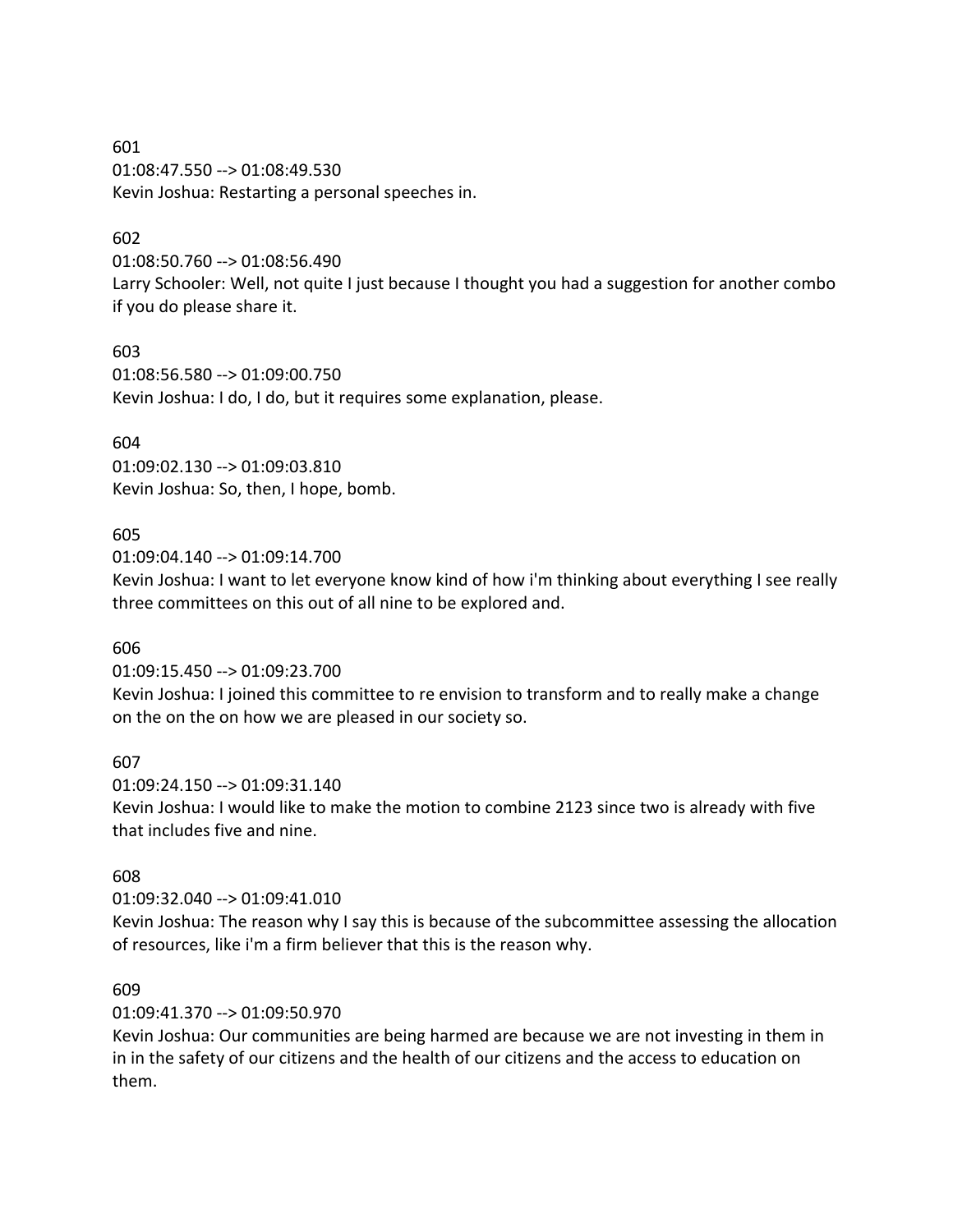01:09:51.360 --> 01:10:08.700

Kevin Joshua: And instead we're investing investing on really reactive policies like surveillance like you know destructive like putting people in jail like that that harms our society, so I if subcommittee number nine would be a bigger.

## 611

### 01:10:09.900 --> 01:10:22.770

Kevin Joshua: overlooking body to combine the other ones that's important because police presence is all about money, money that we're putting into how many least like where are they in the COP after hours over work hours right.

612 01:10:22.860 --> 01:10:23.130 Larry Schooler: Because.

613 01:10:23.220 --> 01:10:24.300 Larry Schooler: Kevin let me, let me.

## 614

01:10:24.360 --> 01:10:26.070 Kevin Joshua: Let me interject i'll take another department.

# 615

01:10:26.490 --> 01:10:37.170

Larry Schooler: yeah Kevin yeah if I could interject for just one second i'm only for clarity, since we've got some rain numbering here if you can see the screen we're at one through seven and so.

616 01:10:37.470 --> 01:10:39.090 Larry Schooler: I think what you're saying was.

### 617

01:10:39.180 --> 01:10:43.890 Larry Schooler: One two and seven network is it 123 and seven on this list or one, two and.

### 618

01:10:43.890 --> 01:10:54.330

Kevin Joshua: Yes, 71123 and seven White police presence is how often police get called to do the duty right, especially during mental health responses or other type of responses.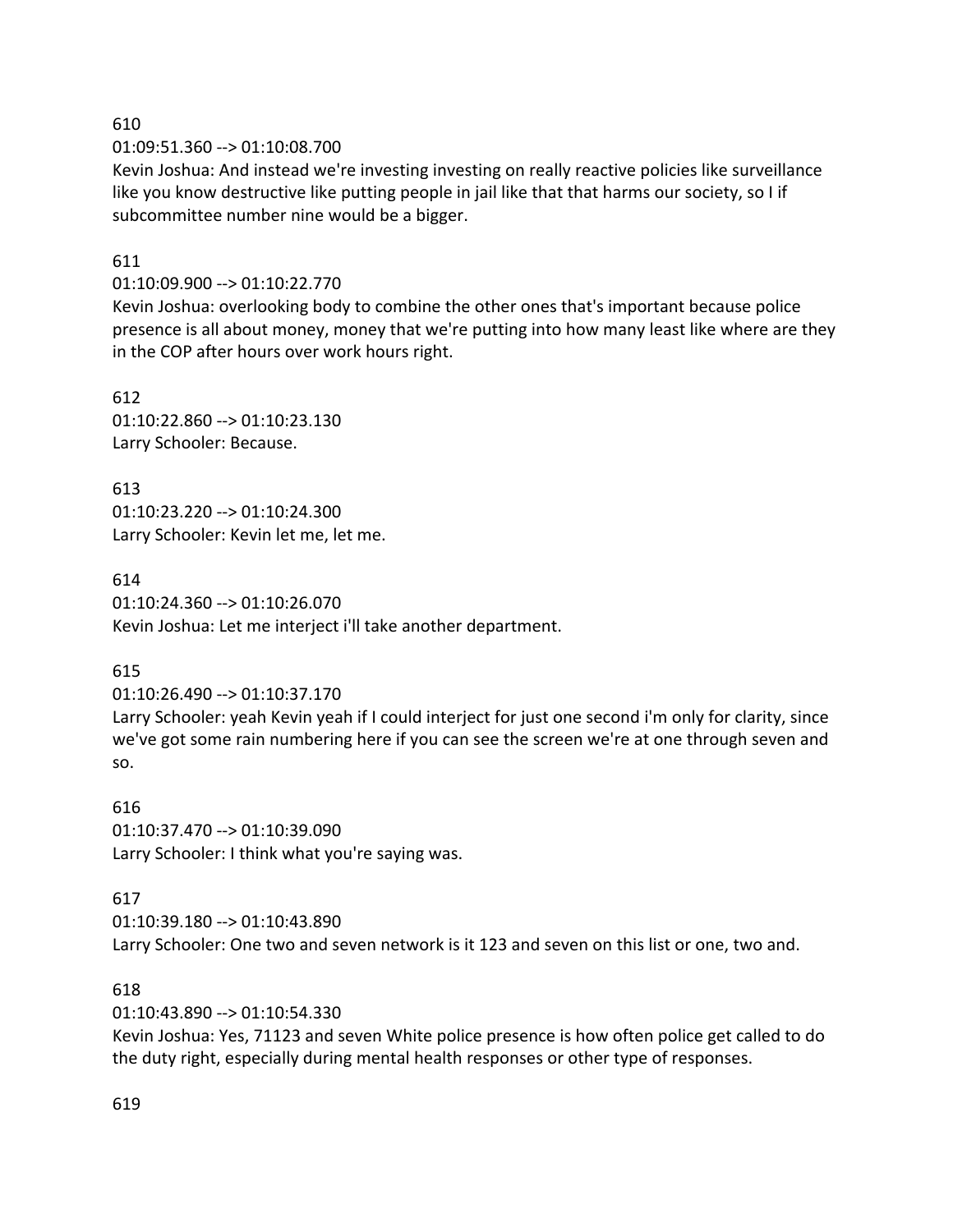## 01:10:54.900 --> 01:11:01.560

Kevin Joshua: that's money going to that there's subcommittee training, recruitment and hiring intention i've been saying for the longest time now.

## 620

01:11:01.830 --> 01:11:08.490

Kevin Joshua: that we need to look at the size of our police department, because, and this will be a conversation loudly if you're listening.

# 621

01:11:08.760 --> 01:11:18.930

Kevin Joshua: i've told you that we're going to talk, one day, and this is going to be the talk that we're going to have that's going to be the future of the police department, because the capitalism, and all this about infinite growth, I fear.

# 622

01:11:19.380 --> 01:11:24.090

Kevin Joshua: Looking at eight city police budgets that it's going to be infinite growth for our police but.

## 623

01:11:24.210 --> 01:11:26.970 Kevin Joshua: as well, and so I want to have that conversation on that.

### 624

### 01:11:27.270 --> 01:11:35.520

Kevin Joshua: And so that's why it's money and then police culture and climate, we already know the answer there we I sent out a study if people look at it look at it.

# 625

### 01:11:36.240 --> 01:11:49.920

Kevin Joshua: We already know that there's disparities already know that there's some been centuries of police reform and culture, but it's the duties of the police, that are creating the oppression it's not it's the roles and that is why training should be separate.

# 626

01:11:50.070 --> 01:11:52.110 Kevin Joshua: So just really trying to get through this fast yeah.

### 627

01:11:52.140 --> 01:12:05.190

Larry Schooler: No, no, I appreciate it so just to reiterate, or just to repeat your proposal is on this screen that we're looking at now to combine numbers 123 and seven.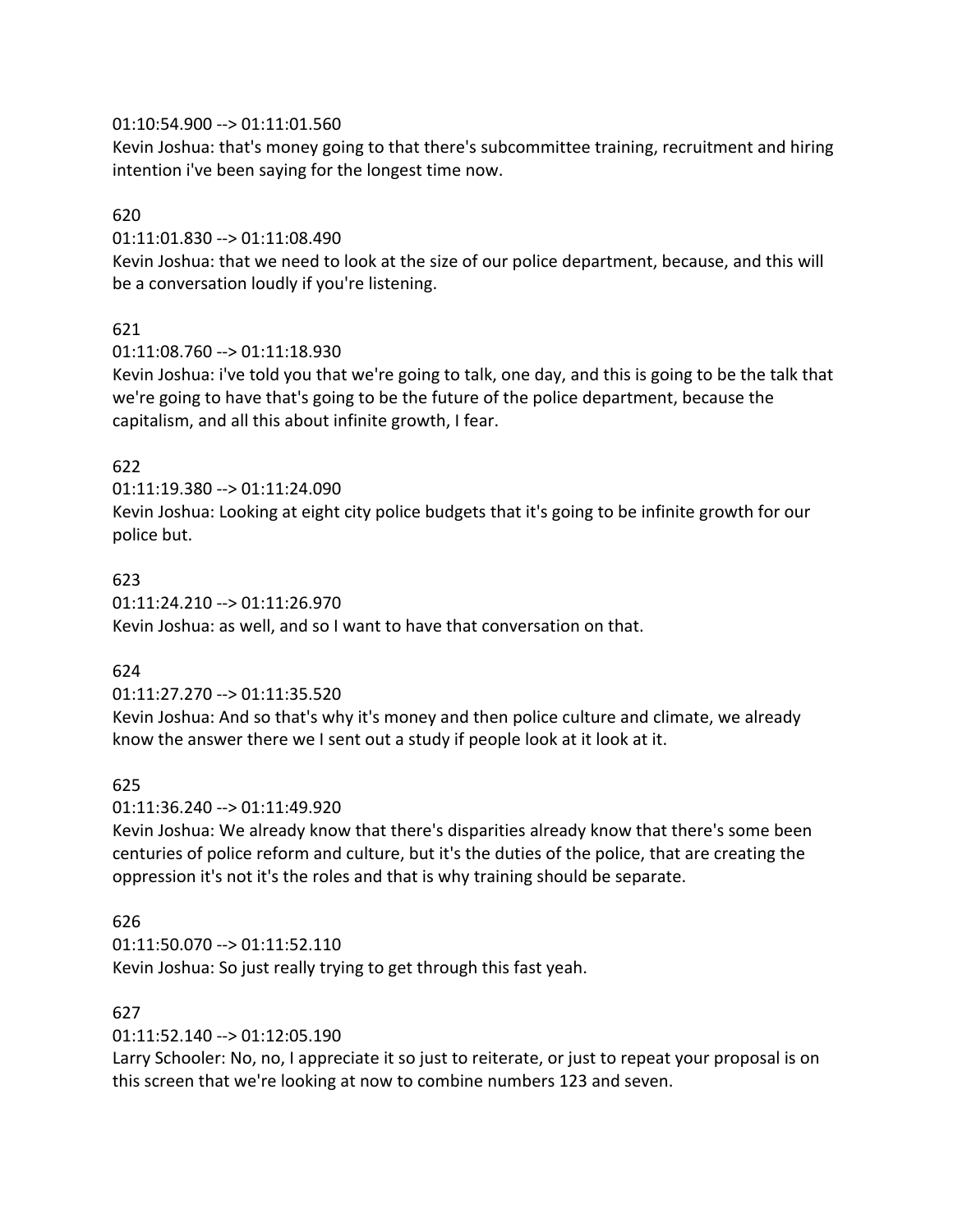### 01:12:06.060 --> 01:12:22.140

Kevin Joshua: right because finances will have to be actively involved in all three of those categories to see how much money, are we putting into ideas or tactics that are harming our communities, and when we talk about farming communities is obviously the overwhelming presence of hiring.

## 629

01:12:22.200 --> 01:12:22.860 Larry Schooler: Let me, let me.

# 630

01:12:24.690 --> 01:12:34.560

Larry Schooler: Let me just make a an observation to you, you know, we had a little bit of a slog they're just putting training with any other topic what i'm wondering is could number seven.

# 631

# 01:12:35.070 --> 01:12:48.450

Larry Schooler: The assessment of allocation of resources become a part of each of those subcommittees discussions, because I think you're going to have a hard time convincing this body to combine training with anything that it's other than what it's already been combined with.

# 632

# 01:12:48.780 --> 01:12:54.810

Kevin Joshua: i'm not trying to combine training and the reason why is because training has to do with the roles of police department place so.

# 633

# 01:12:54.930 --> 01:13:02.670

Kevin Joshua: For example, we know that obviously supplements just came out with a new program to obviously respond to mental health crisis that is training in itself right.

# 634

# 01:13:02.910 --> 01:13:08.700

Kevin Joshua: But if we are to discuss training we can't just hear about the good things that are happening in department, because we know.

# 635

# 01:13:08.850 --> 01:13:19.620

Kevin Joshua: there's there's good things happening right, we know that there's bad things happening, but I want this role well what I see here is our chance to re envision those duties, Mr police department.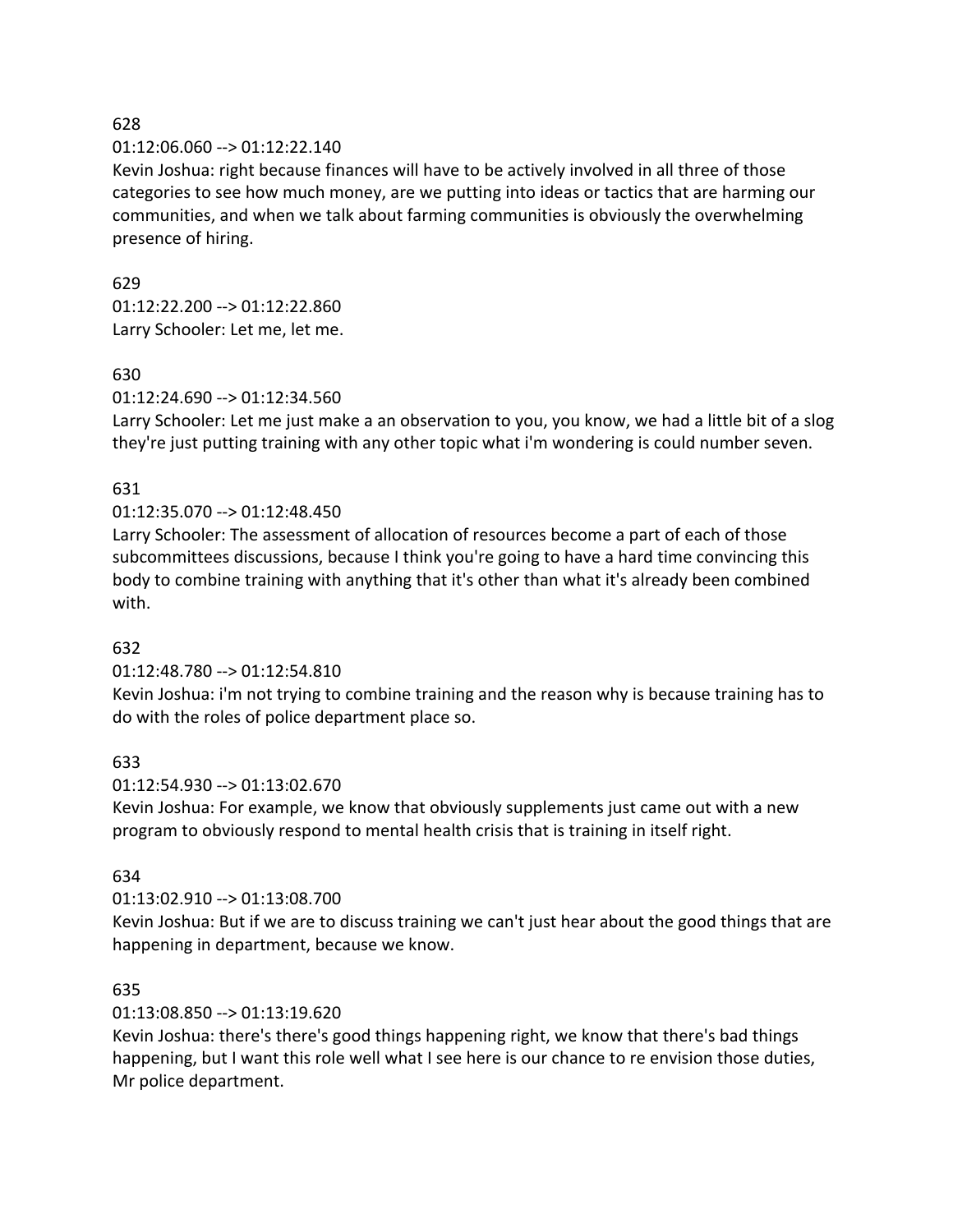01:13:19.860 --> 01:13:26.370

Kevin Joshua: You don't want our police department to be our student counselors for our kids right no that's an appropriate in my.

## 637

01:13:27.870 --> 01:13:32.400

Larry Schooler: trailer recently got rejected the only reason i'm interjecting here is that I just need to make sure we.

### 638

01:13:33.120 --> 01:13:36.630 Larry Schooler: capture the recommendation on what you want to combine and treat it.

## 639

01:13:36.930 --> 01:13:49.050

Larry Schooler: And then, make sure that we dive deeply into the rest, so let me go, let me go to test her some of her caliber but what's on the table here is to combine numbers 123 and seven from test remember result of our to come on.

### 640

01:13:49.530 --> 01:13:55.920 Kevin Joshua: 71230 sorry i'm looking at the wrong thing again yeah 1237.

### 641

01:13:57.090 --> 01:14:05.640

Kevin Joshua: Yes, and then training being its own thing and the civilian review board being its own thing, and I think those are three major three major categories, we should.

### 642

01:14:05.640 --> 01:14:07.590 Larry Schooler: focus on Task Force remember caliber thanks Kevin.

# 643

01:14:08.970 --> 01:14:29.970

Tish Calhamer: Kevin I really think that the issue of fine finances and time and the allocation of resources, that is a huge topic and it deserves to stand alone, it will affect all of the other subcommittees, I would like, for that to stand alone, because I think it's important.

### 644

01:14:31.770 --> 01:14:50.550

Tish Calhamer: 1234 and six, I think could be combined, we could call it a police procedures and life I don't know, whatever it is, but that's all about how the police operate how they train recruit.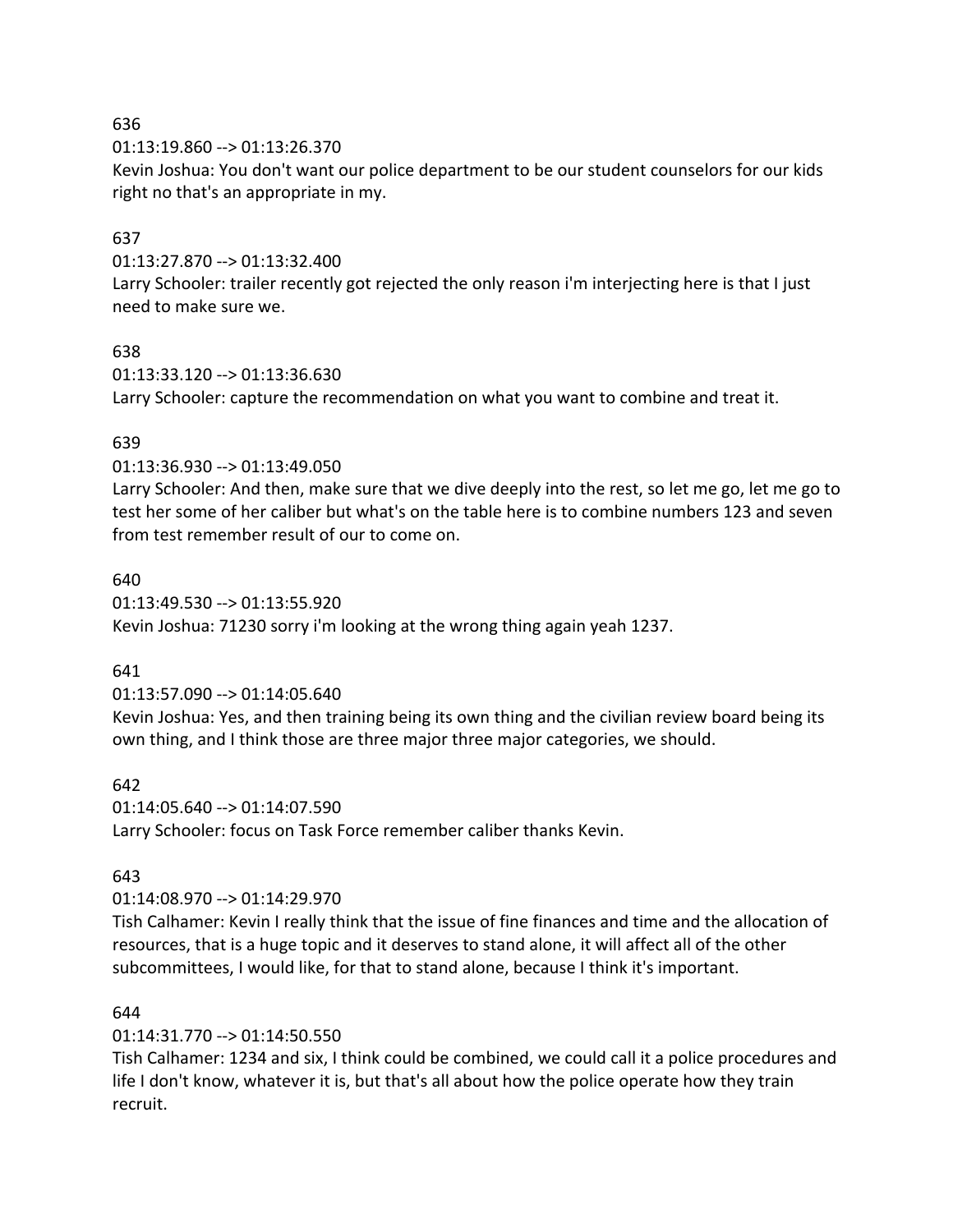645 01:14:52.020 --> 01:14:53.820 Tish Calhamer: All of the things that they.

### 646

01:14:55.500 --> 01:15:14.430

Tish Calhamer: Perhaps experience whatever and the development of a civilian review board that is separate i'm in my point of view and we don't have to take up my point of view, but I see that we can boil these seven subcommittees down to three we got the finances and time the resources.

### 647

01:15:15.810 --> 01:15:23.400

Tish Calhamer: We have the police culture life procedural and then we have the civilian review board.

648 01:15:24.840 --> 01:15:25.080 Larry Schooler: Okay.

649 01:15:25.320 --> 01:15:27.720 Tish Calhamer: So police public finances.

650 01:15:28.620 --> 01:15:28.890 Okay.

651 01:15:30.240 --> 01:15:31.230 Larry Schooler: Sure, thank you.

### 652

01:15:33.000 --> 01:15:49.020

LeJewel Kelly Crigler: Okay um as an African American from the Community um I do have to say, this is one of the first times that we've been able to finally really get these things on the table and get hurt.

653 01:15:50.910 --> 01:15:53.430 LeJewel Kelly Crigler: I know of the people that i've talked to in the Community.

654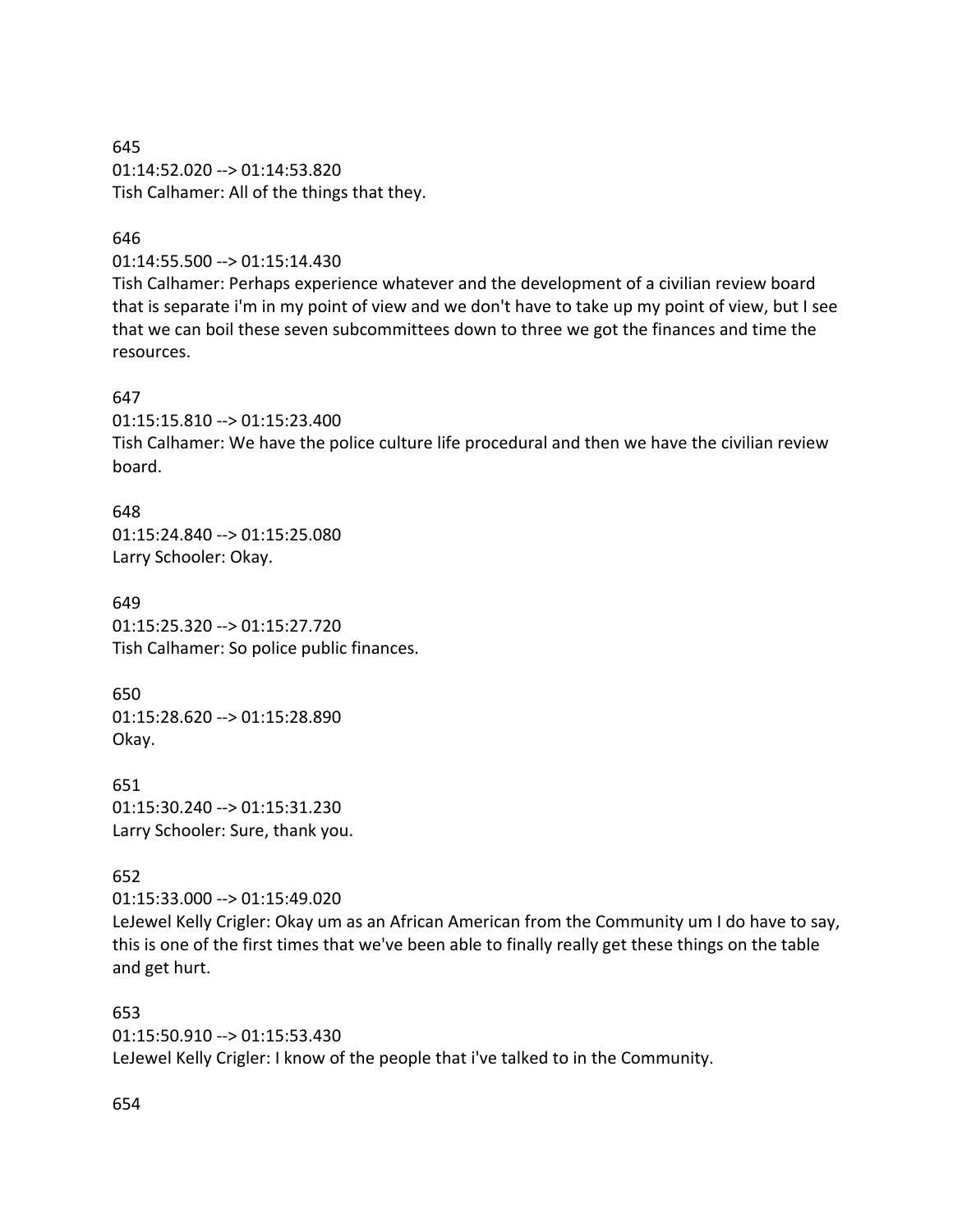### 01:15:54.480 --> 01:16:12.510

LeJewel Kelly Crigler: who have concerns they've made it very clear to me that they want to make sure that there is a racial and the other profiling disparities, they want that they also want a subcommittee on police and culture and climate.

### 655

01:16:13.830 --> 01:16:21.750

LeJewel Kelly Crigler: And the police presence, so I don't think that those things can be broken up, because those things have to be looked at.

656

01:16:22.830 --> 01:16:25.740 LeJewel Kelly Crigler: and discussed and explained researched.

### 657

01:16:27.060 --> 01:16:40.620

LeJewel Kelly Crigler: I just don't think they can and should be combined at this point, I do not want those things to be overlooked, as well as, as we said the from school to prison pipeline.

### 658

01:16:41.760 --> 01:16:49.200 LeJewel Kelly Crigler: We can't have those things overlooked and they will get overlooked, they have been overlooked for long time so.

659 01:16:51.870 --> 01:16:52.140 Larry Schooler: Okay.

### 660

01:16:54.600 --> 01:17:02.340 Larry Schooler: Well, there are two proposals, if you will, on the table, one is is test result of ours and one is test for summer calibers.

### 661

01:17:03.780 --> 01:17:09.210 Larry Schooler: test for some result of our was proposing to combine numbers 123 and seven.

### 662

01:17:10.380 --> 01:17:11.070 Larry Schooler: Kevin Am I right.

663 01:17:13.440 --> 01:17:14.040 Kevin Joshua: Yes, and I.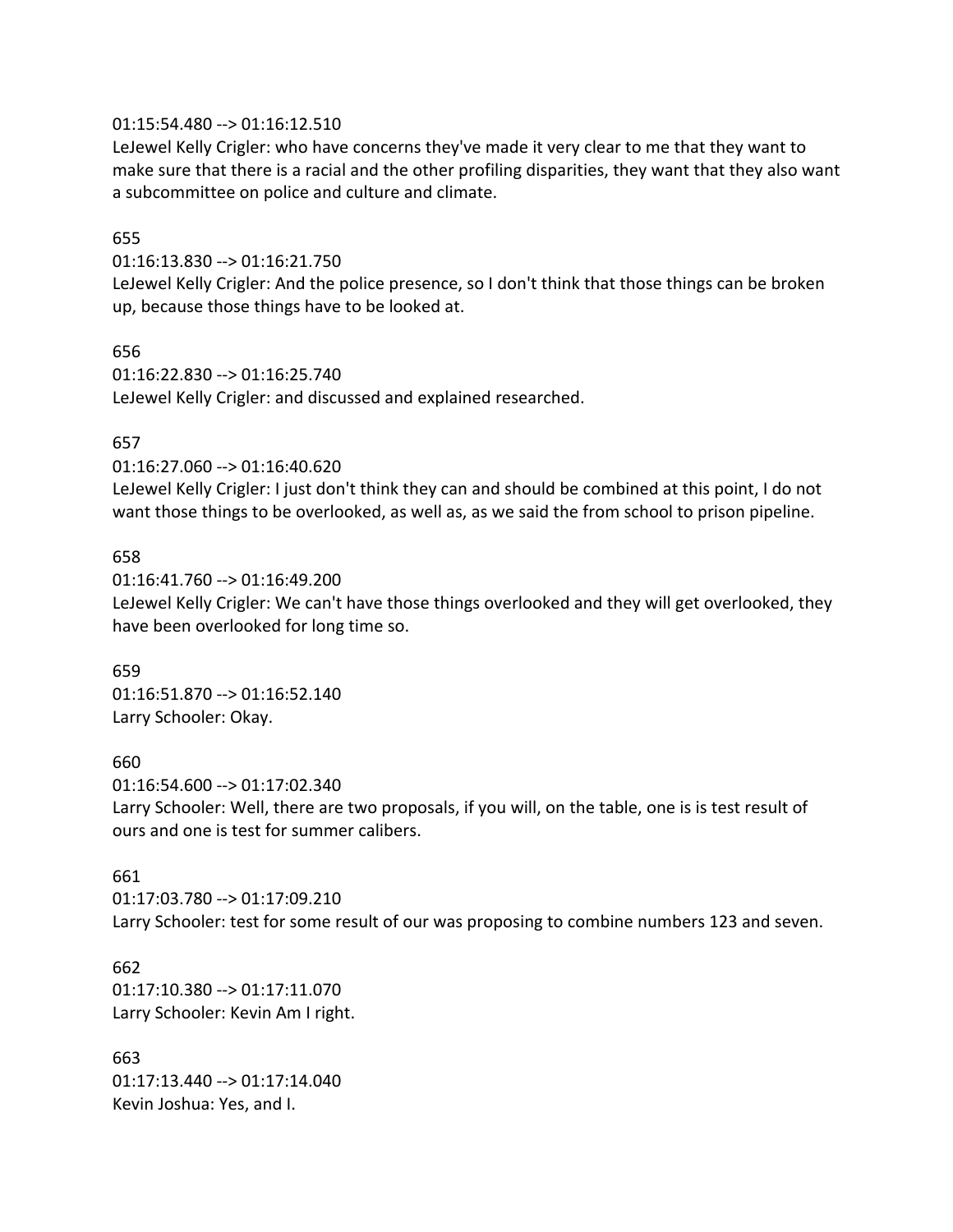01:17:14.280 --> 01:17:23.370

Kevin Joshua: love the jewels concern on racial and other profile disparities may even go into what our current state is in the city and how certain communities are being under invested than others.

## 665

01:17:24.990 --> 01:17:38.850

Larry Schooler: Okay, but you're still proposing 123 and seven as a combo and then test for swimmer caliber I think was doing 1234 combined five standing alone.

## 666

01:17:40.560 --> 01:17:43.200 Larry Schooler: Six I would assume combined with one through four.

# 667

01:17:43.650 --> 01:17:46.470 Tish Calhamer: tissue yes 1234 and six.

668 01:17:48.510 --> 01:17:49.890 Tish Calhamer: Five standing alone.

669 01:17:49.920 --> 01:17:51.570 Larry Schooler: Seven okay.

670 01:17:55.110 --> 01:17:56.760 Tish Calhamer: 1234.

# 671

01:17:57.810 --> 01:18:08.550 Tish Calhamer: and six are all about the behavior of the police from training from recruitment, training, all the way up to you know.

672 01:18:10.890 --> 01:18:11.850 Tish Calhamer: Life on the job.

673 01:18:12.780 --> 01:18:25.470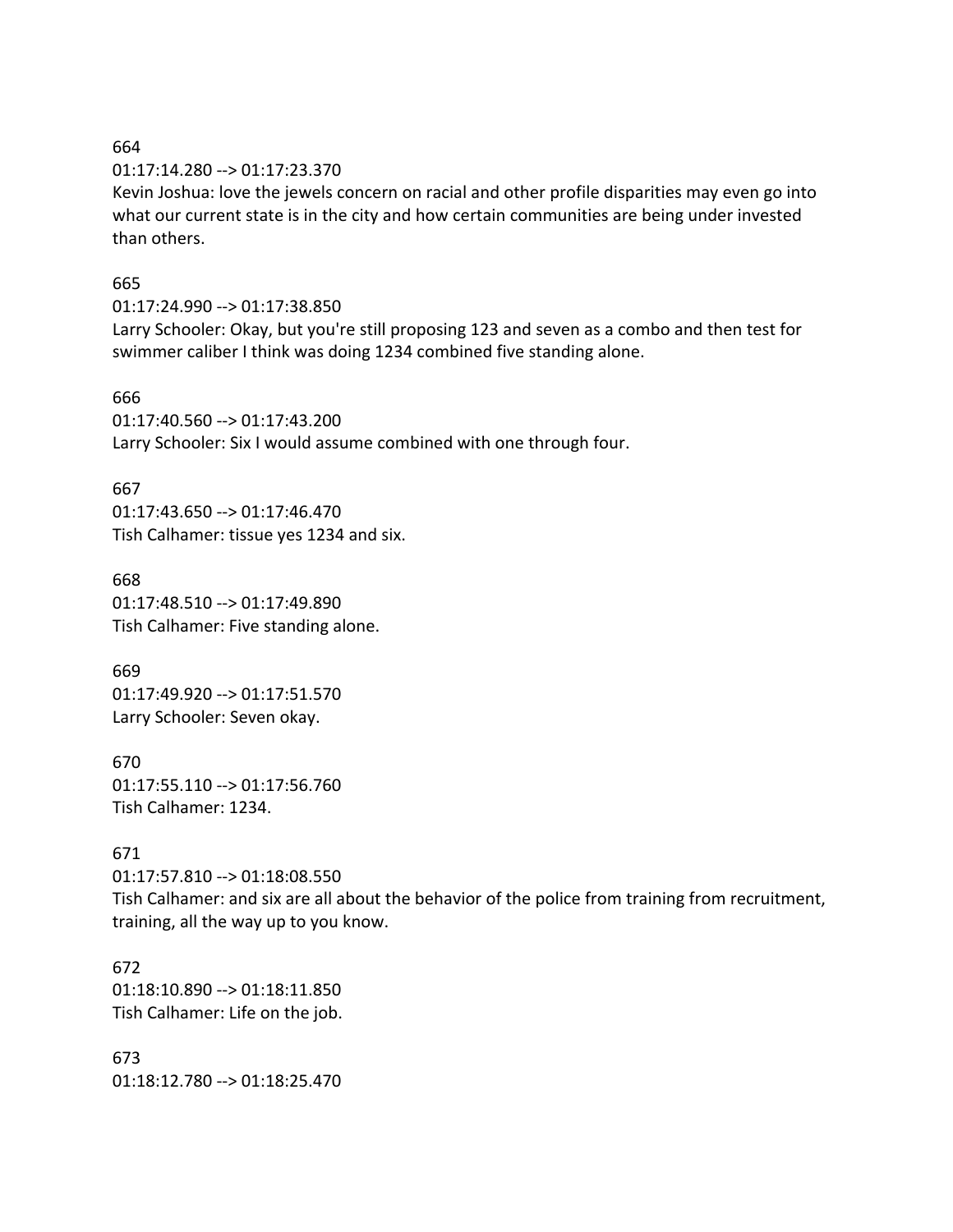Larry Schooler: Right okay well folks I don't know a more efficient way to dispense with these two suggestions than to just get a straw poll, and so i'd like to do that and so let's start with well i'm sorry testers for him to join silently.

674

01:18:26.010 --> 01:18:31.230

Danise Habun: I did i'm i'm an agreement in complete agreement with the jewel said.

675

01:18:32.700 --> 01:18:34.470 Danise Habun: we've already watered down.

676

01:18:36.570 --> 01:18:43.920

Danise Habun: Just in the you know in this one hour that we've been on this call the Subcommittee on police presence.

# 677

01:18:45.330 --> 01:19:00.270

Danise Habun: There cannot be because you know there were there were different different definitions and by the time that it was you know we just finished talking about it that completely changed, we have to keep that I believe separate.

# 678

01:19:01.920 --> 01:19:14.040

Danise Habun: Definitely, the Subcommittee on racial and other profiling disparities that needs to be stand stand needs to stand alone, because if it gets combined it will get watered down.

679 01:19:14.580 --> 01:19:15.480 Danise Habun: And again.

# 680

01:19:16.170 --> 01:19:18.150 Danise Habun: So I you know I would.

# 681

01:19:19.710 --> 01:19:28.710

Danise Habun: I don't know what I will do, but I, I really right now don't I will, I will not be supporting either one of the two recommendations.

### 682

01:19:28.920 --> 01:19:30.450 Danise Habun: For the final one the nation's.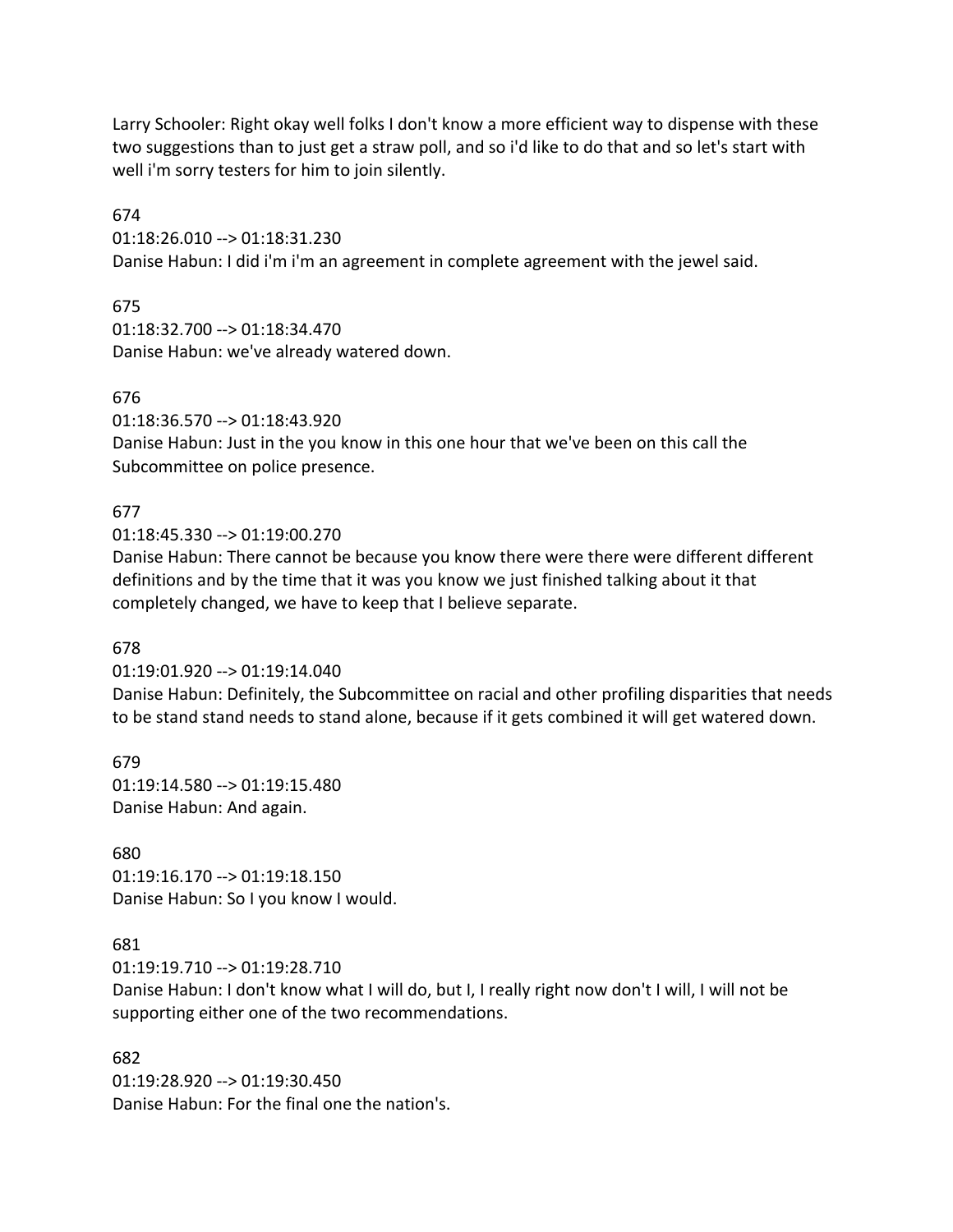# 683 01:19:30.480 --> 01:19:31.440 Larry Schooler: that's remember blanchett.

### 684

01:19:34.590 --> 01:19:48.990

Shimon Blanchard: Yes, wouldn't be possible like like you said before time killer prioritize a for now and then table three unless we we set a goal for those for to be done at a certain time, so we can give the attention to the remaining three.

## 685

01:19:49.500 --> 01:19:52.050 Larry Schooler: That was what was expressed in prior meetings, and that was.

## 686

01:19:52.560 --> 01:19:54.480 Larry Schooler: The thought I think for tonight, was to.

## 687

01:19:54.780 --> 01:20:00.480

Larry Schooler: Get the final list and then get a subset of that as the priority list So yes, or that that was what was intended.

### 688

01:20:05.010 --> 01:20:13.410

Larry Schooler: I have to say i'm torn here folks I certainly can take a straw poll and a vote I also feel that you know, there are a number of folks who feel strongly.

# 689

01:20:14.790 --> 01:20:20.400 Larry Schooler: On both sides of this meaning some really want to combine and some really don't that suggests to me that there isn't.

### 690

01:20:21.150 --> 01:20:34.860

Larry Schooler: Much consensus as it relates to the combination, so we could take a vote, but it could be quite close and a little bit dismissive so I guess to test for remember calmer and to zelda Var I would just ask you know what would be your preference here.

691 01:20:39.360 --> 01:20:40.170 Kevin Joshua: I would like.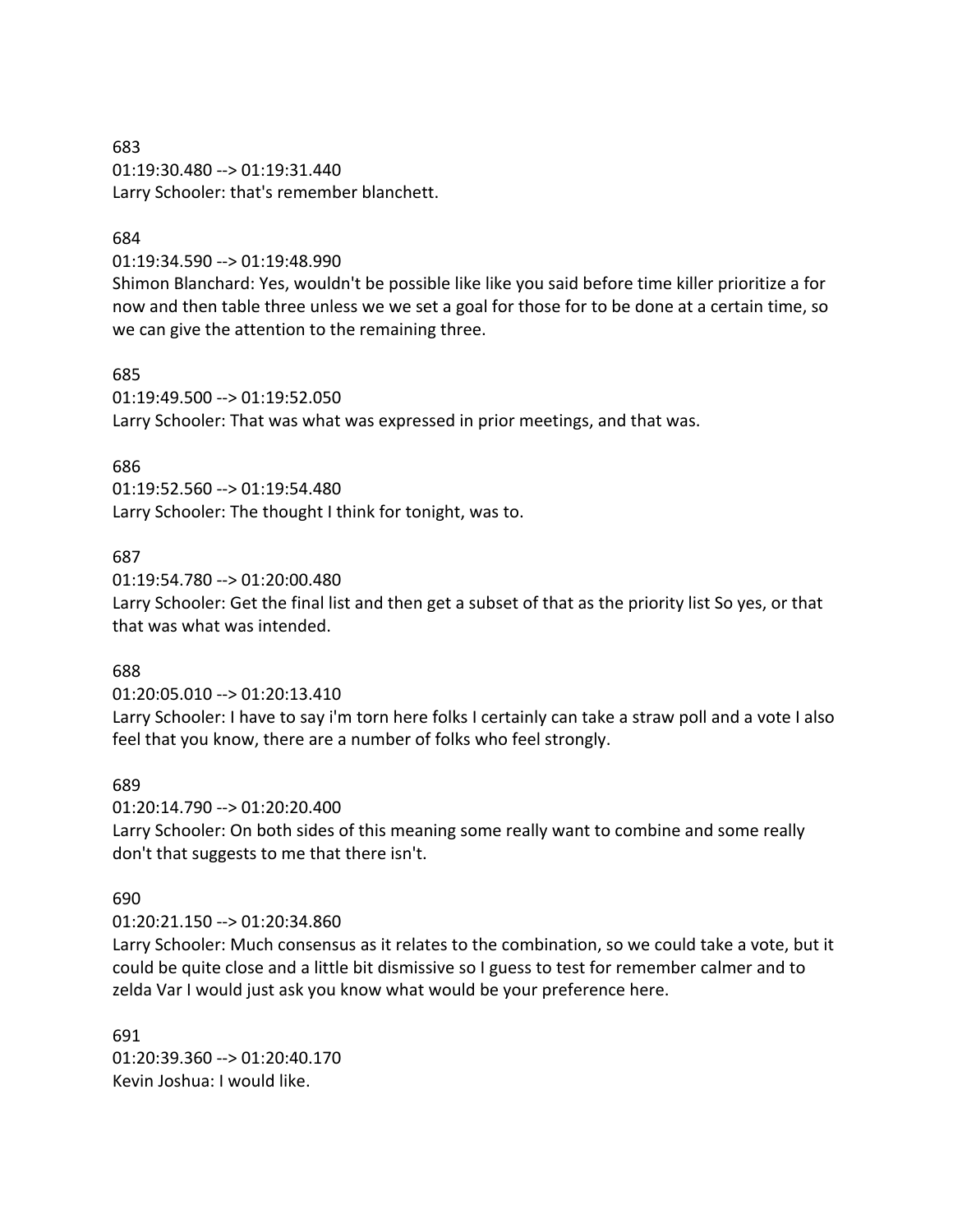692 01:20:40.740 --> 01:20:41.700 Tish Calhamer: Moving forward.

693 01:20:42.120 --> 01:20:42.990 Larry Schooler: What was that i'm sorry.

#### 694

01:20:43.320 --> 01:20:50.940 Tish Calhamer: i'm all for the body moving forward you don't have to take me up on my suggestion that was just how I would combine according to theme.

695 01:20:52.320 --> 01:20:52.830 Larry Schooler: I understand.

696 01:20:53.040 --> 01:20:53.640 Larry Schooler: I understand now.

697 01:20:54.060 --> 01:20:55.290 Larry Schooler: So, can you.

698 01:20:55.530 --> 01:20:56.640 Tish Calhamer: have to go with what I said.

### 699

01:20:56.880 --> 01:20:59.400 Larry Schooler: Kevin you're about to say something and then astral a large Mr word.

### 700

01:21:00.540 --> 01:21:11.160

Kevin Joshua: I would like to continue with the motion of me kind of not be proposing was combining subcommittees and, in all honesty, unless I would like to hear, at least from the people who do oppose it.

### 701

01:21:12.180 --> 01:21:18.360

Kevin Joshua: What what what were you where do you want to go with the conversations on culture, recruitment hiring and retention and presidents.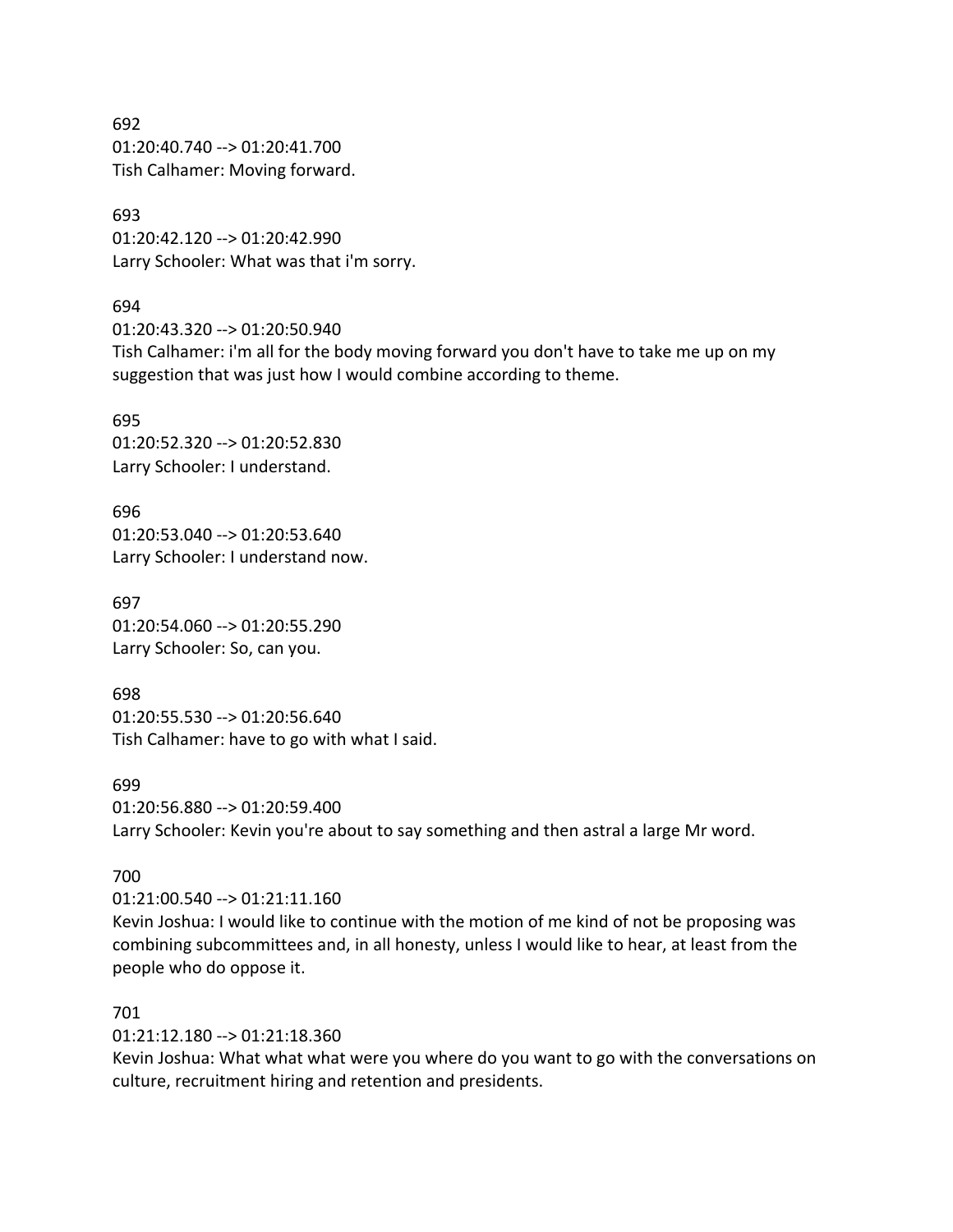01:21:18.660 --> 01:21:28.440

Kevin Joshua: And that is because we know we know, I mean we're here already, we already know that please culture and climate is inappropriate, like it's in the data I just shared it.

## 703

01:21:28.950 --> 01:21:39.540

Kevin Joshua: If you look at it it's our African American Community makeup 25% of their rest of representing 5% of the population, we know that, so what is their new conversation about this right now okay.

704 01:21:40.770 --> 01:21:41.730 Larry Schooler: let's see pastor.

# 705

01:21:42.780 --> 01:21:47.130

Larry Schooler: blanchard and then I think i'm not sure if he said another comment but i'll start with pastor blaylock.

# 706

01:21:47.490 --> 01:22:01.080

Walter Blalark: yeah I think one of the things that we suggest it as being the leadership team that we will take ELISE three or four these committees and subcommittees and work with them.

# 707

01:22:02.130 --> 01:22:08.910

Walter Blalark: In two or three months, and then look at it, maybe longer than that three or four months and then take the other.

### 708

01:22:09.450 --> 01:22:20.400

Walter Blalark: And I think somebody just suggested that and then take the other work with it, the next two or three months that we were going to separate this what happened to that proposal that missed that.

### 709

01:22:20.910 --> 01:22:24.390 Larry Schooler: One so you you didn't miss anything we just had a suggestion from.

### 710

01:22:25.140 --> 01:22:28.170 Larry Schooler: subcommittee from test scores from result of our and.

### 702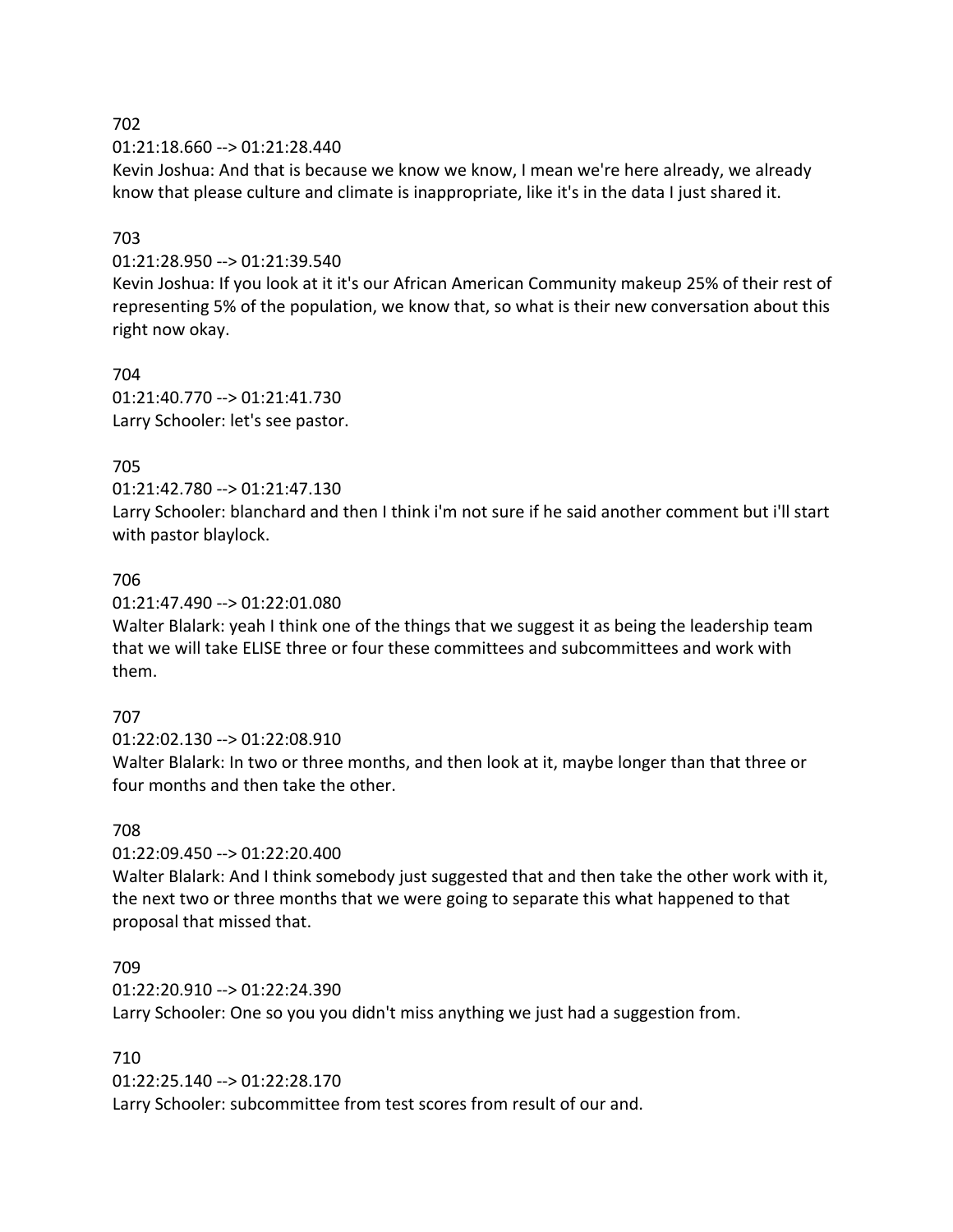711 01:22:28.230 --> 01:22:29.100 Larry Schooler: And he will yeah yeah.

### 712

01:22:29.130 --> 01:22:35.520 Walter Blalark: No, no yeah I heard over there, a suggestion, but I totally agree with.

### 713

01:22:36.630 --> 01:22:43.020 Walter Blalark: Joel that we have to be careful because I don't want to get none of that none of these things, and I think that was.

714 01:22:44.130 --> 01:22:45.810 Walter Blalark: Mr mom.

### 715

01:22:47.010 --> 01:22:57.180

Walter Blalark: Mr blanchard concerned about training, you know we don't want to get none of these things mixed up, I think we need to go ahead and move the agenda forward.

### 716

01:22:57.570 --> 01:23:00.480 Walter Blalark: And look at what we think we need to deal with right now.

### 717

01:23:02.160 --> 01:23:11.640 Walter Blalark: You know I tell you this, the Subcommittee on developments fit civilian review board is already and we got a lot of information on that.

718 01:23:12.690 --> 01:23:13.290 Walter Blalark: So.

719 01:23:13.560 --> 01:23:16.140 Larry Schooler: that one might might finish its work relatively quickly, given.

720 01:23:16.170 --> 01:23:19.290 Walter Blalark: yeah yeah let me, let me quickly, let me.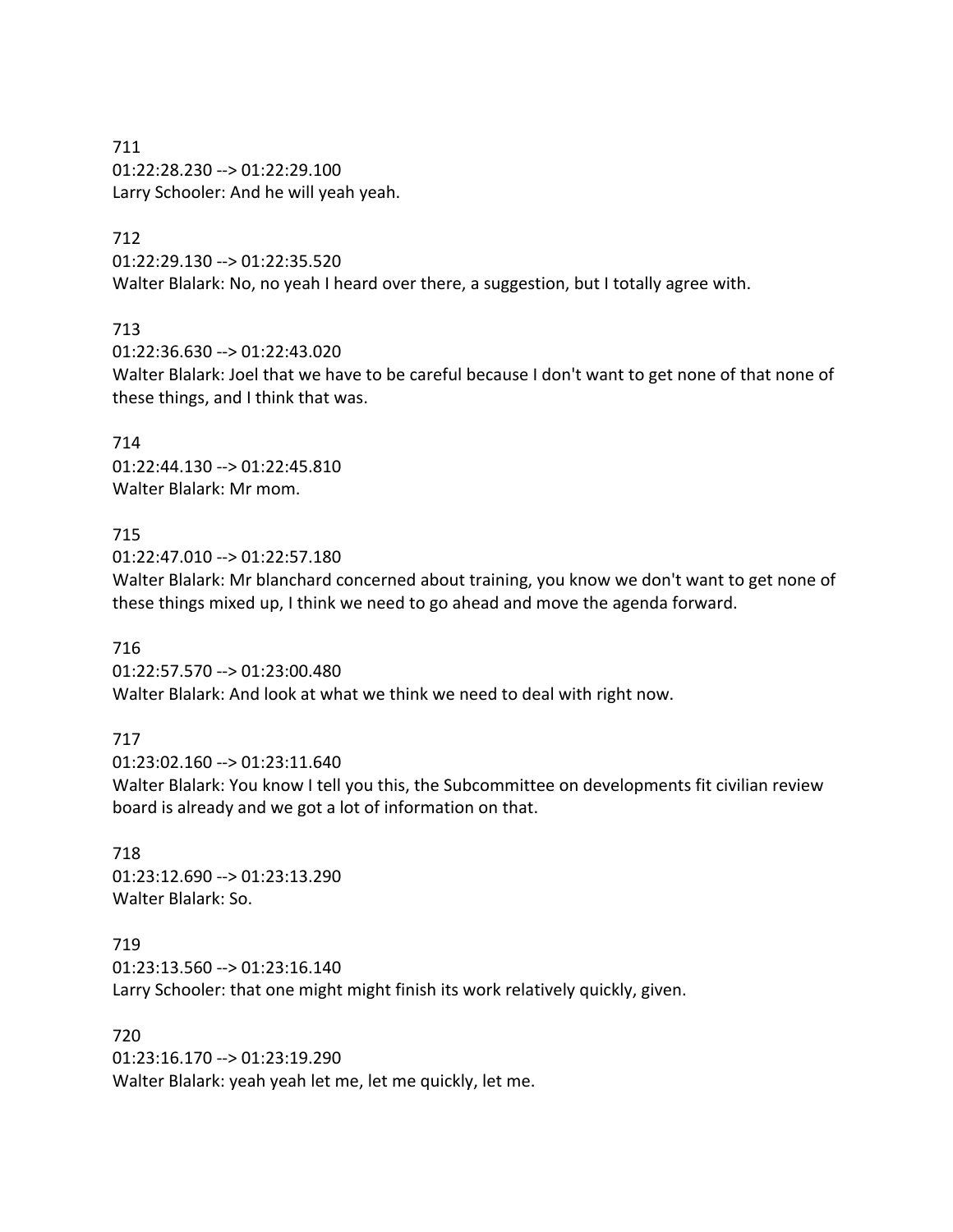01:23:20.160 --> 01:23:23.580

Larry Schooler: yeah let me go to Mr Horton and Mr blanchard and then let me see if I can move us forward.

722 01:23:23.940 --> 01:23:24.690 Walter Blalark: Larry I know.

723 01:23:24.840 --> 01:23:25.110 Larry Schooler: i'm sorry.

724 01:23:26.460 --> 01:23:28.290 Larry Schooler: i'm sorry pastor I didn't mean to cut you off.

725 01:23:30.150 --> 01:23:30.750 Walter Blalark: right here.

726 01:23:33.000 --> 01:23:34.260 Larry Schooler: Mr Mr fletcher.

727 01:23:35.790 --> 01:23:37.380 Charles Horton: Okay, so for anyone that.

728 01:23:38.400 --> 01:23:39.660 Charles Horton: might be afraid that.

### 729

01:23:40.680 --> 01:23:46.380 Charles Horton: What they feel what subcommittee have strong feelings on might be whitewash are washed over.

730 01:23:48.390 --> 01:23:50.340 Charles Horton: I don't I don't really see that happen this say.

731 01:23:52.110 --> 01:23:58.590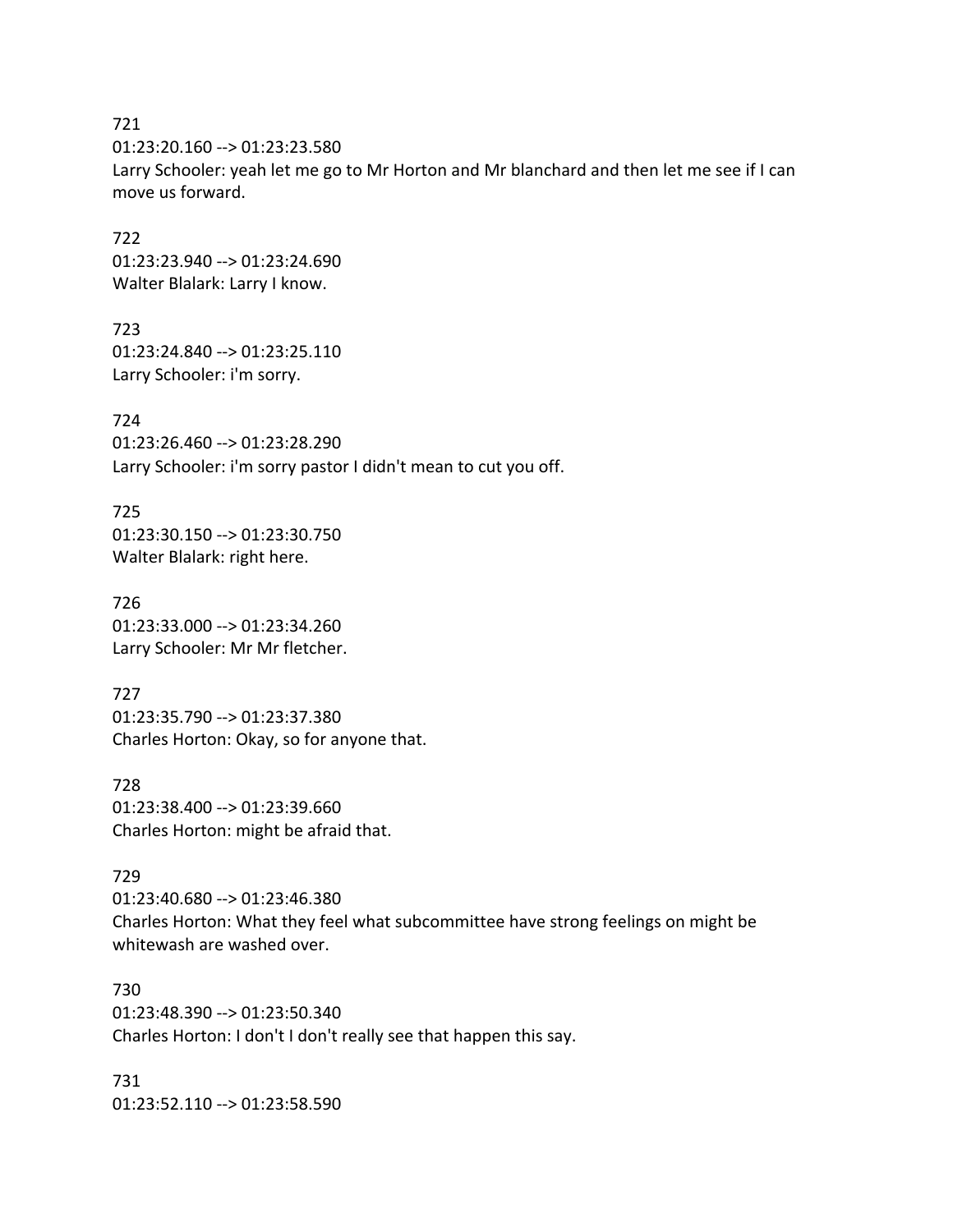Charles Horton: number five is my thing and we go with tissues plan to have just three so in that subcommittee.

## 732

### 01:23:59.550 --> 01:24:07.920

Charles Horton: I would be the loud voice in that committed that will be my thing and that committee for me to not have good you know or down.

# 733

# 01:24:08.820 --> 01:24:20.130

Charles Horton: So those of you that have fears on your your your feelings going to the weights I don't really see that happen if you're part of it subcommittee you would just be that strong voice next message and there's nothing that says.

# 734

# 01:24:21.060 --> 01:24:36.060

Charles Horton: We can always come back and you know rehash it and go on separate way or go a strong away, but if we keep at this and we're feeling so strong about it, that we can't you know, make a consistent that we're not going to really make it anywhere fast.

# 735

01:24:36.390 --> 01:24:38.100 Larry Schooler: Thanks, very much for supporting Mr blanchard.

# 736

# 01:24:39.030 --> 01:24:45.930

Shimon Blanchard: Well i'm not saying that you know the other so many cups of committee should be forgetting about i'm just saying that if.

# 737

# 01:24:46.890 --> 01:24:59.370

Shimon Blanchard: You know, an effort to move forward, we need to prioritize the ones we have now and then those that we come back we're not paying any less attention to it it's just that the ones that we're prioritizing now.

# 738

# 01:24:59.820 --> 01:25:08.730

Shimon Blanchard: We want to like I said similar in goal, so the end day to have those done so we can give the same attention to the remaining subcommittees that's all i'm saying.

### 739

01:25:09.390 --> 01:25:10.320 Larry Schooler: test for summer Calvin.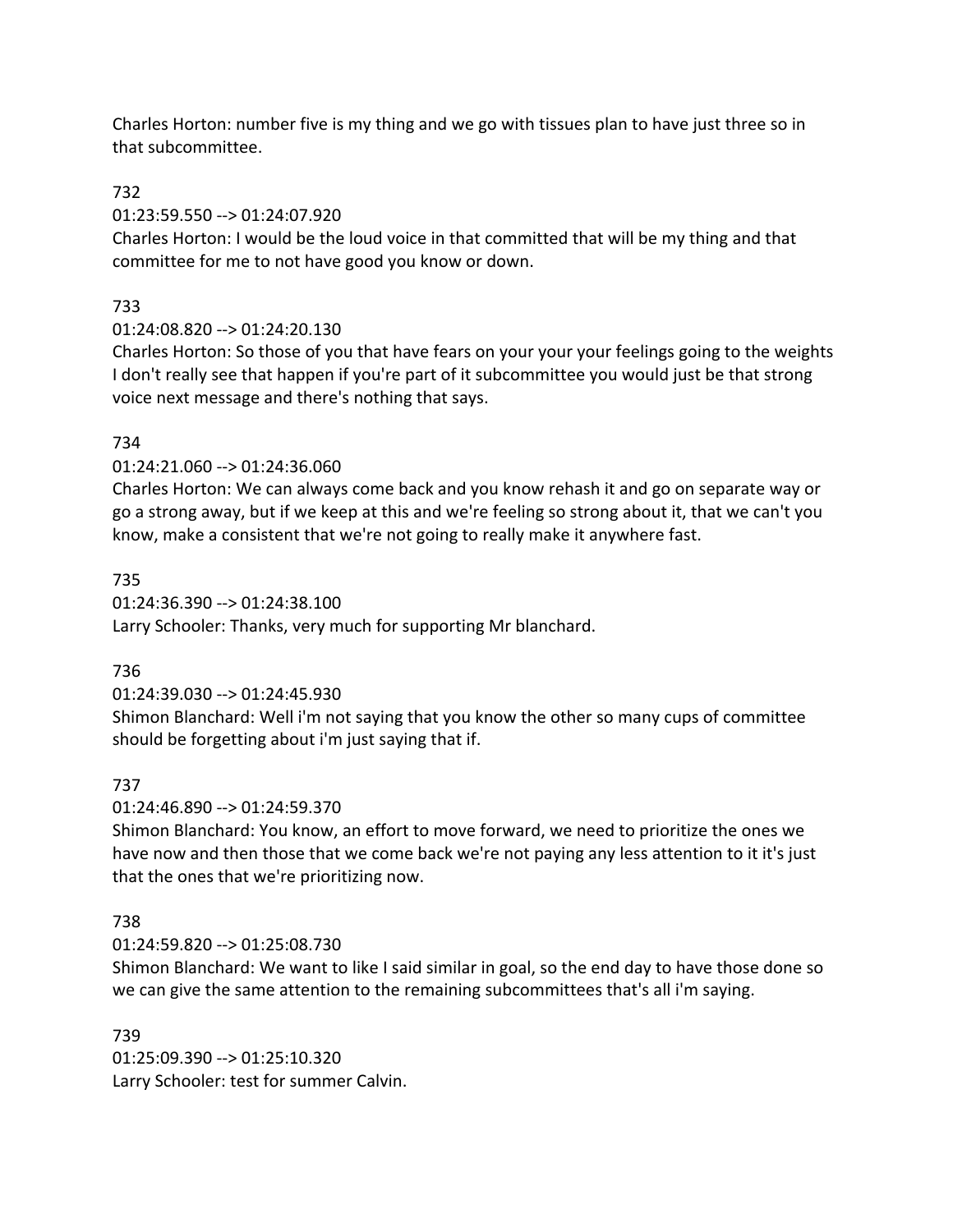01:25:13.980 --> 01:25:26.640

Tish Calhamer: Thank you um, let me just explain some of my thinking here, I think this can work, I see that we have themes running through these now seven subcommittees.

### 741

01:25:27.240 --> 01:25:38.190

Tish Calhamer: there's a very strong theme on what the police do their policies procedures training behavior I think that can be looked at by one subcommittee.

### 742

01:25:39.270 --> 01:25:50.340

Tish Calhamer: Another strong sub sub committee and theme which we heard the passion of Marcus banner and others is the development of civility have a civilian review board.

### 743

01:25:50.790 --> 01:26:09.540

Tish Calhamer: and work has already been done to try and get that going, I think that could be a strong subcommittee that needs to be launched right away, and then we have the issue of how our resources being allotted finances and time I see those is the three themes.

744 01:26:11.040 --> 01:26:12.240 Tish Calhamer: The life of the police.

745 01:26:13.050 --> 01:26:13.260 Larry Schooler: Right.

### 746

01:26:13.560 --> 01:26:20.670 Tish Calhamer: How the public can weigh in and how they're allowing their resources, financial and time um.

### 747

01:26:21.840 --> 01:26:27.150 Tish Calhamer: So I think we can tackle all three at once, if not, then let's prioritize.

### 748

01:26:28.170 --> 01:26:32.310 Tish Calhamer: And i'm willing to go with consensus and what people vote for um you know.

749 01:26:33.780 --> 01:26:36.090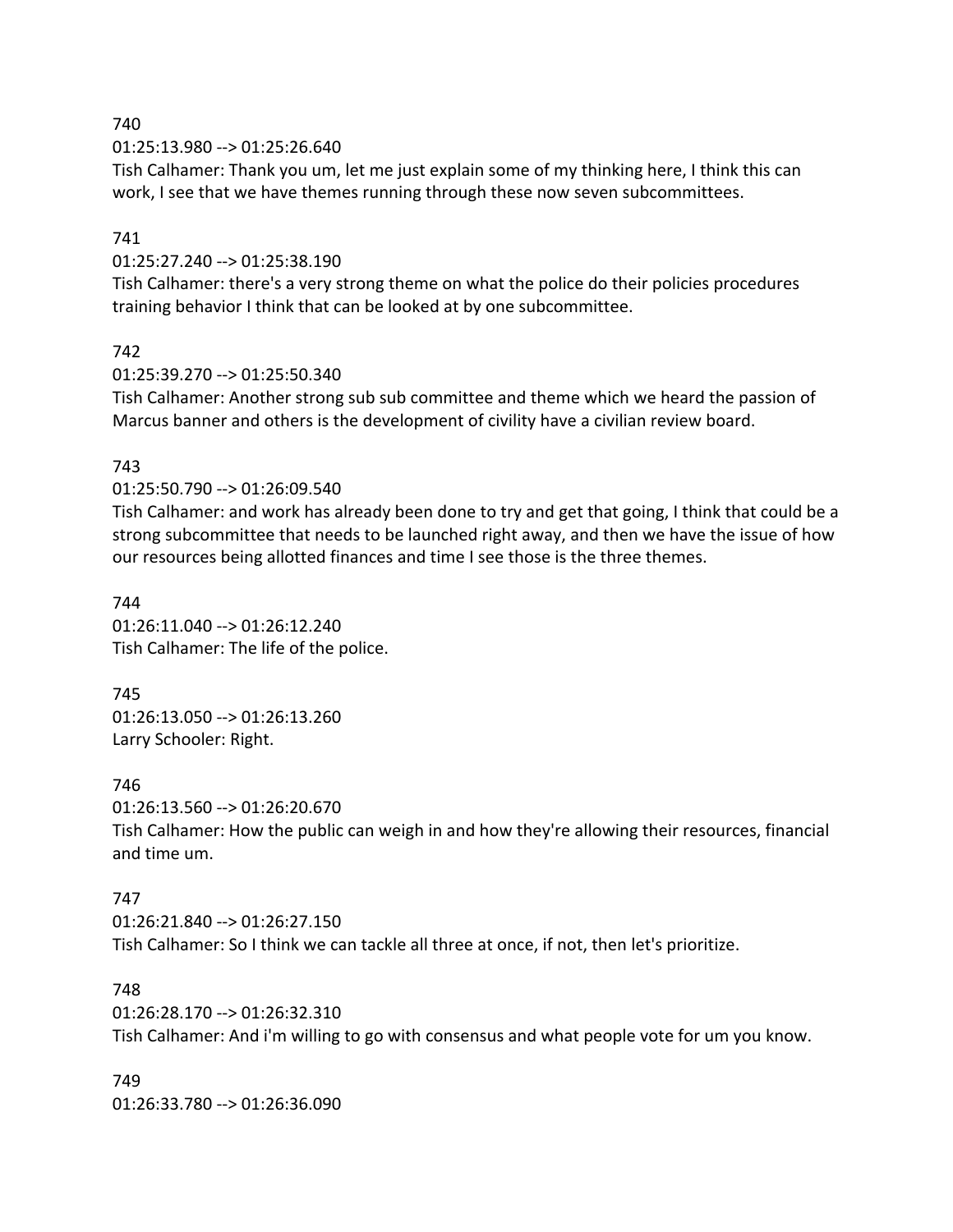Larry Schooler: I think at this point, it would be helpful, just to take a poll.

# 750

01:26:36.870 --> 01:26:53.610

Larry Schooler: To see where everybody is Lol start with the test result of ours proposal he proposes combining numbers 123 and 7123 and seven, so a subcommittee would look at.

# 751

# 01:26:54.210 --> 01:27:08.430

Larry Schooler: police presence, training, recruitment hiring retention and promotion police culture and climate and the allocation of resources 123 and seven, so if that's a combination that you support please raise your hand.

# 752

01:27:19.080 --> 01:27:20.940 Larry Schooler: Okay, I counted two hands for that.

# 753

01:27:23.130 --> 01:27:25.800 Larry Schooler: On the calendar proposal, if I may.

# 754

01:27:27.180 --> 01:27:34.950

Larry Schooler: To combine and tissue help me here, I believe we said 1234 and six would be one subcommittee.

# 755

01:27:35.550 --> 01:27:51.750

Larry Schooler: Five would stand alone as civilian review board and allocation of resources would stand alone, so you have numbers 1234 and six combined five standing alone and seven standing alone would folks supportive of that combination, please raise your hand.

# 756

01:28:01.020 --> 01:28:01.830 Larry Schooler: I counted three.

# 757

01:28:03.630 --> 01:28:22.290

Larry Schooler: So folks I think that if it's okay with, with all respect to to Cameron Kevin zelda Var I think we're going to move ahead, for now, with an eye towards at least narrowing the list by priority and revisiting this as we go, but I think your your points are well taken and I appreciate them.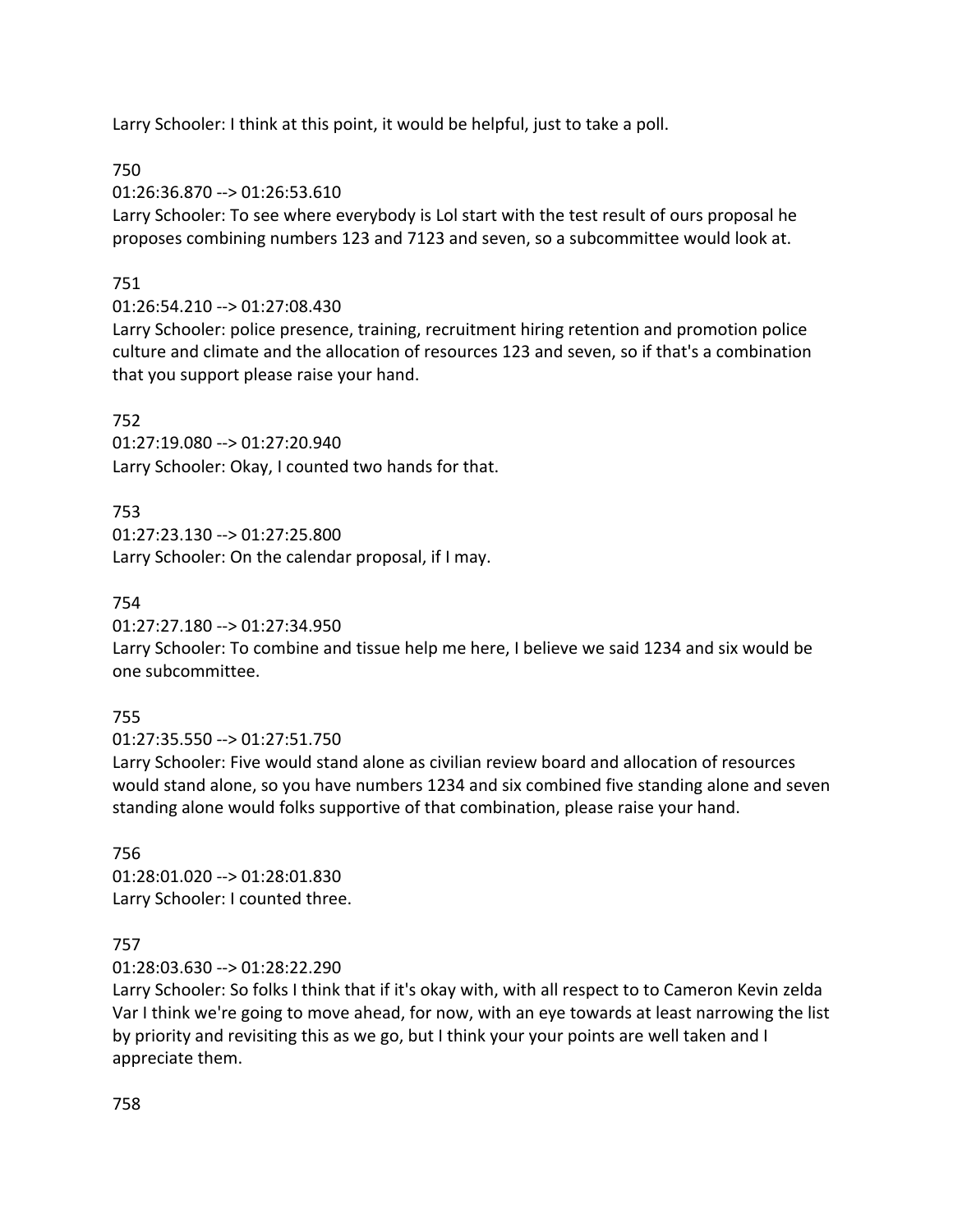01:28:22.530 --> 01:28:26.640 Tish Calhamer: I will certainly respect and support, but the group comes up with.

759 01:28:27.150 --> 01:28:27.780 Larry Schooler: All right, very good.

760 01:28:29.070 --> 01:28:30.240 Larry Schooler: here's what i'm going to suggest.

761 01:28:31.680 --> 01:28:38.250 Larry Schooler: Well, actually I don't know if i'm going to suggest this or not, would you indicate if you need a break i'm okay to keep going, but you folks need a break.

762 01:28:39.450 --> 01:28:44.040 Larry Schooler: Let me know speak now or forever hold your peace testers Raven.

763 01:28:44.520 --> 01:28:45.330 Walter Blalark: What time is it.

764 01:28:45.810 --> 01:28:47.400 Larry Schooler: it's 718 yeah.

765 01:28:47.910 --> 01:28:50.040 Walter Blalark: Well, not really no break down seven at.

766 01:28:50.430 --> 01:28:51.570 Danise Habun: I need a break.

767 01:28:51.840 --> 01:28:53.250 Walter Blalark: I need a break okay well.

768 01:28:53.760 --> 01:28:55.800 Larry Schooler: we'll return will return at 725.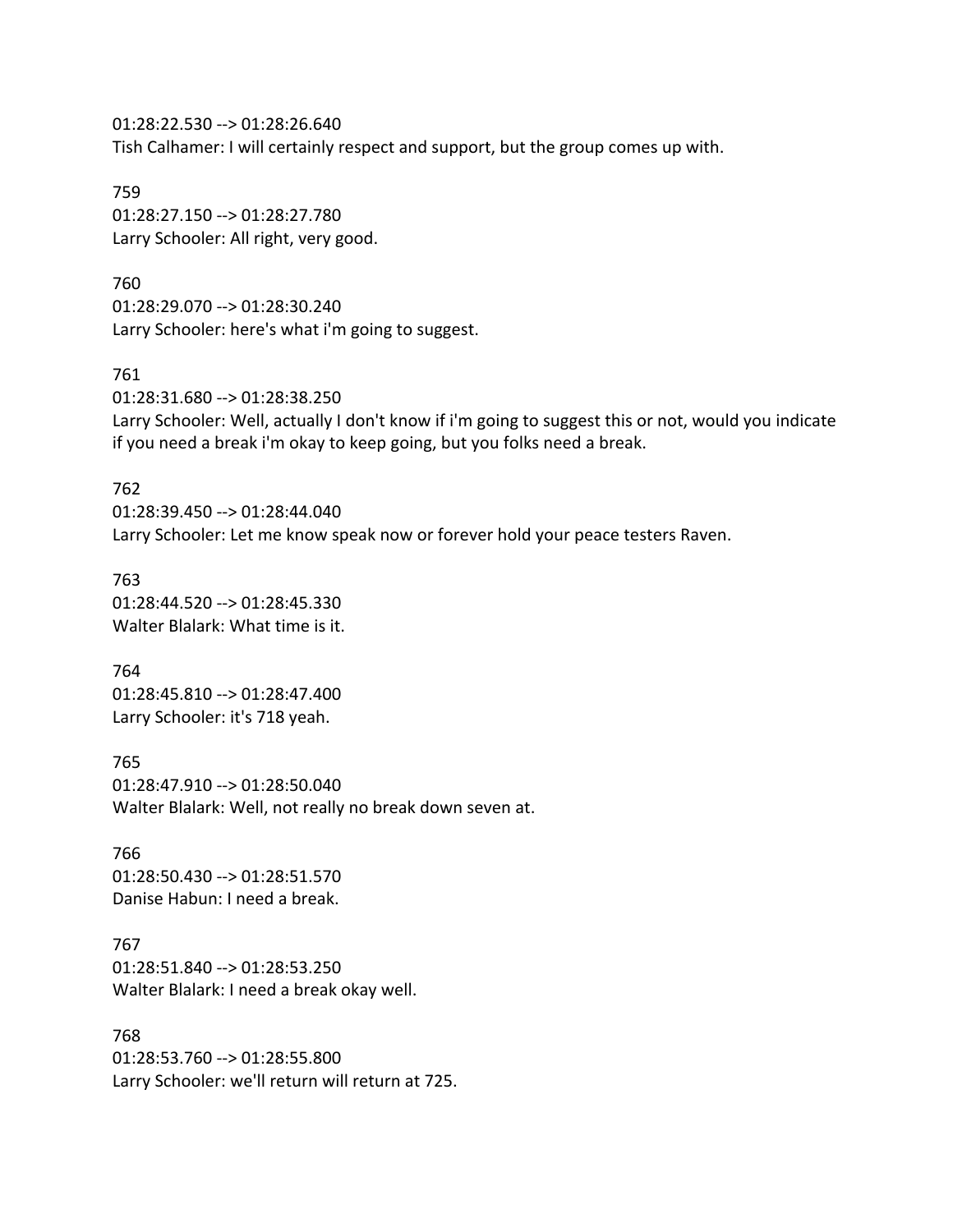769 01:28:56.700 --> 01:28:57.630 Walter Blalark: Still smoking.

770 01:29:02.160 --> 01:29:03.540 Larry Schooler: Back at 725 for.

771 01:29:04.380 --> 01:29:04.710 Larry Schooler: watching.

772 01:29:04.860 --> 01:29:05.760 Danise Habun: Thank you, thank you.

773 01:29:07.980 --> 01:29:08.340 Walter Blalark: These.

774 01:29:11.430 --> 01:29:13.110 Danise Habun: you're funny Thank you.

775 01:34:25.650 --> 01:34:28.530 Larry Schooler: We will resume here in two minutes two minutes, please.

776 01:34:42.210 --> 01:34:43.620 Walter Blalark: Sherman Blair, how you doing.

777 01:34:46.620 --> 01:34:47.070 Walter Blalark: Sherman.

778 01:34:48.120 --> 01:34:49.050 Walter Blalark: Sherman Blair.

779 01:34:53.490 --> 01:34:54.390 Sherman Blair: Are you welcome.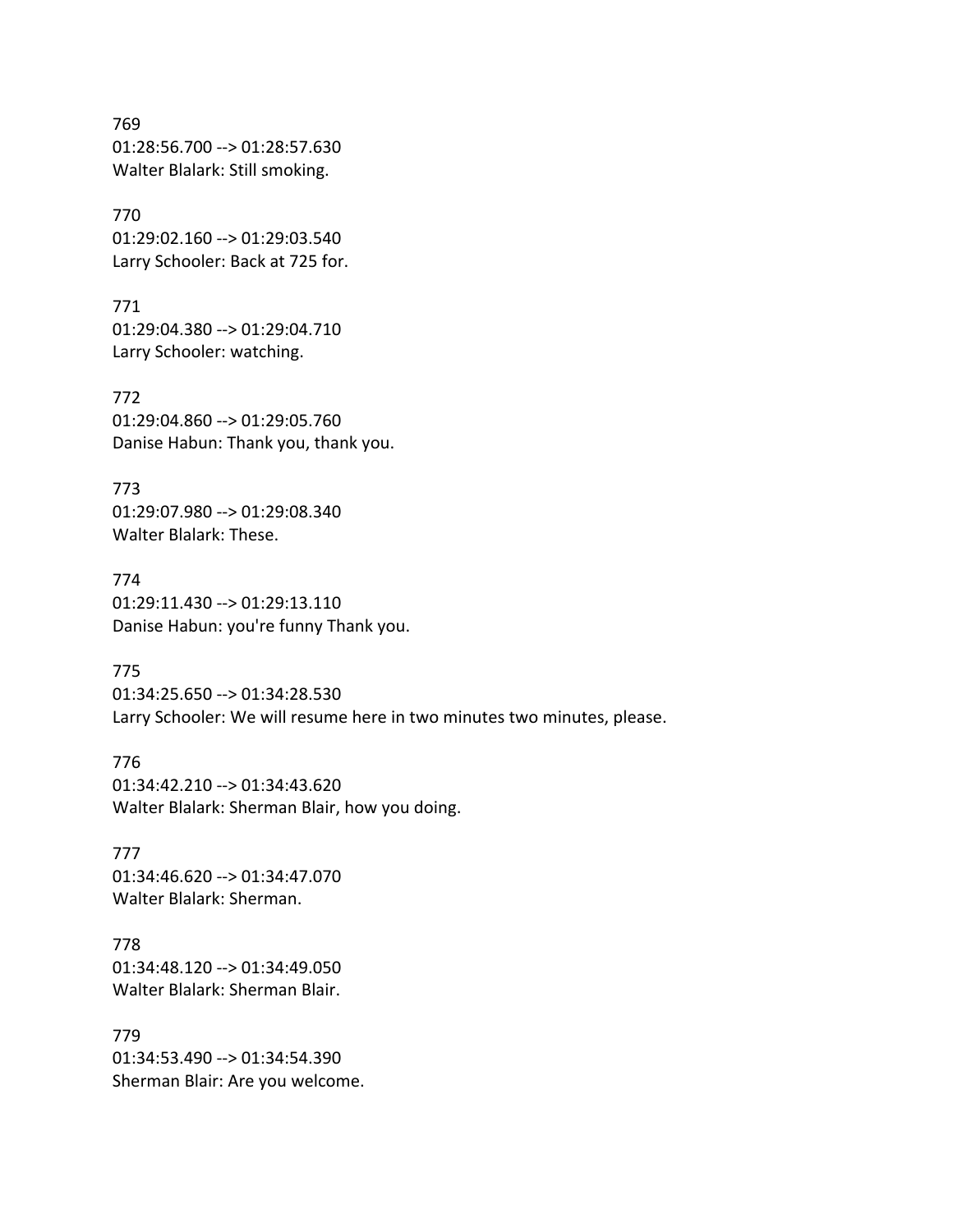780 01:34:54.870 --> 01:34:56.130 Walter Blalark: Yes, how you doing.

### 781

01:34:58.500 --> 01:34:59.610 Walter Blalark: you've been very quiet.

782 01:35:00.420 --> 01:35:00.870 yeah.

783 01:35:02.070 --> 01:35:03.210 Sherman Blair: very interesting though.

784 01:35:05.520 --> 01:35:07.200 Walter Blalark: We gotta move this agenda Sherman.

785 01:35:08.280 --> 01:35:09.120 Sherman Blair: gotta get it on.

786 01:35:14.760 --> 01:35:15.420 Walter Blalark: saw your wife.

787 01:35:17.160 --> 01:35:17.610 Sherman Blair: yeah.

788 01:35:18.390 --> 01:35:20.460 Walter Blalark: she'd been very helpful thank her.

789 01:35:25.560 --> 01:35:26.160 Walter Blalark: kids cares.

790 01:35:26.910 --> 01:35:28.260 Sherman Blair: yeah wilbur he's be.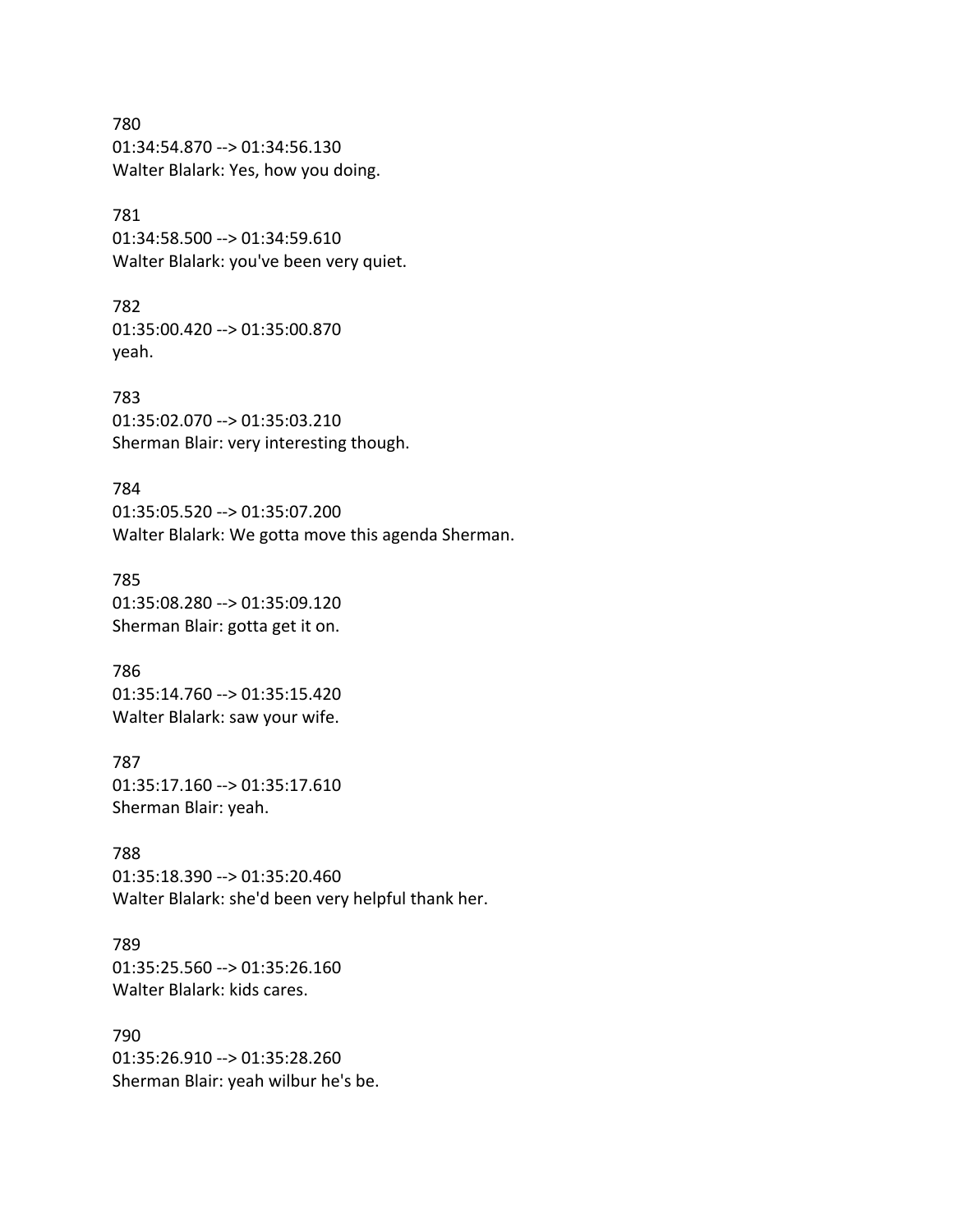01:35:29.280 --> 01:35:34.170

Walter Blalark: Oh yeah you know I didn't think I could go to that film about be there, we be there.

792 01:35:34.530 --> 01:35:34.860 No.

#### 793

01:35:35.880 --> 01:35:38.310 Walter Blalark: matter what what what's happening with you, you don't come to fill it with them.

#### 794

01:35:40.050 --> 01:35:44.160 Sherman Blair: I think that so many things going on, or boards and.

795 01:35:45.720 --> 01:35:46.290 Sherman Blair: notice.

796 01:35:48.330 --> 01:35:49.080 Sherman Blair: That going on.

#### 797

01:35:50.970 --> 01:35:56.910 Larry Schooler: I can relate, Mr Blair, not that i'm eavesdropping, but I can get I can hear your conversation.

798 01:35:59.130 --> 01:36:01.290 Larry Schooler: folks let's come back, we do want to.

#### 799

01:36:02.520 --> 01:36:03.780 Larry Schooler: finish by eight o'clock tonight.

#### 800

01:36:05.700 --> 01:36:11.880

Larry Schooler: I want to start by committing this body for coming up with a list of subcommittees this is hard work.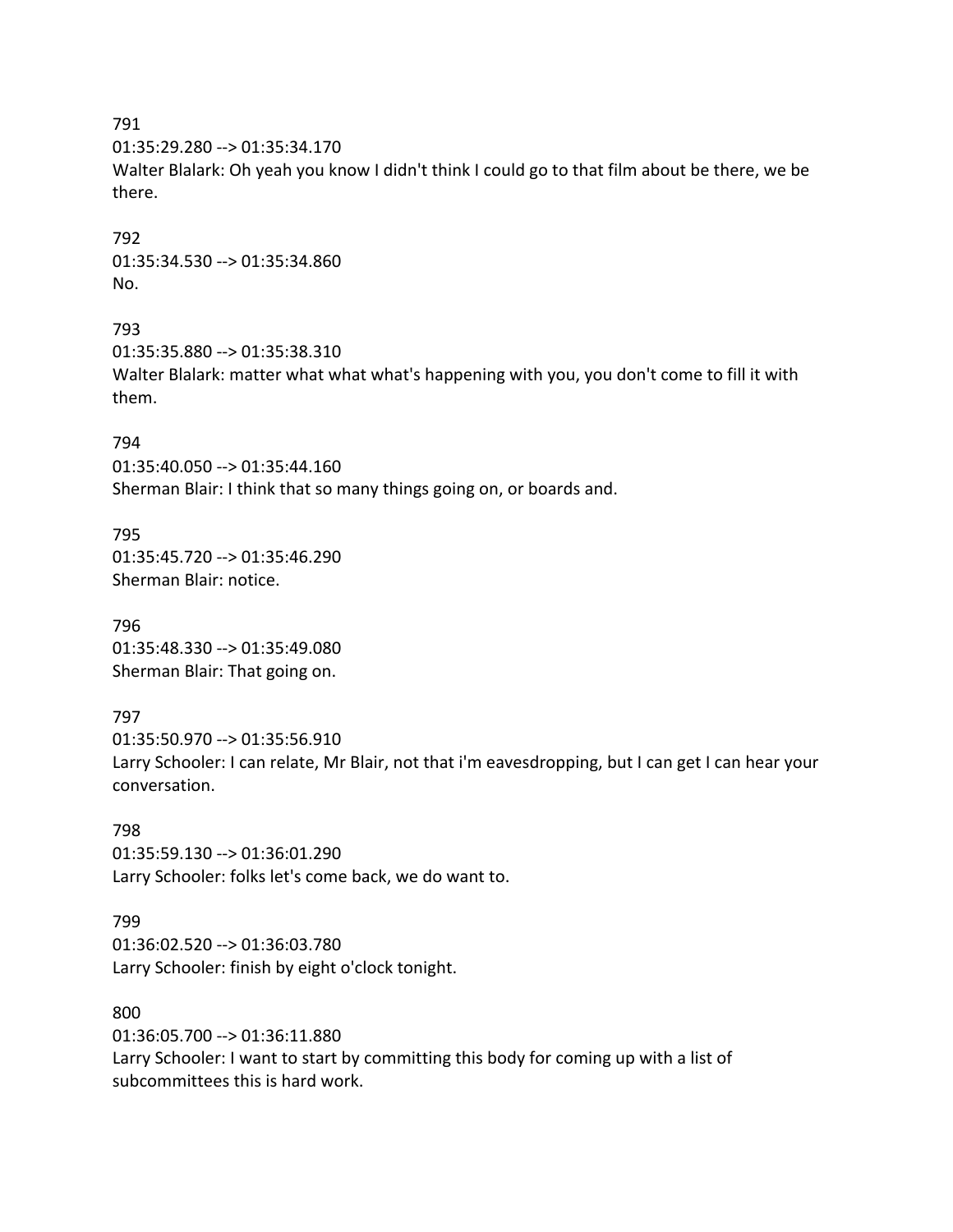01:36:12.360 --> 01:36:20.100

Larry Schooler: This there's a lot of sensitivity here and there are a lot of topics for you all to cover and it's very significant that you have gotten to this point.

## 802

## 01:36:20.700 --> 01:36:37.740

Larry Schooler: What we intend to do next, is to give each Task Force Member who's here with us a chance to share the subcommittee's they think they would like to serve on and any others that they think should be prioritized, so this is meant to be a relatively.

# 803

01:36:39.180 --> 01:36:46.890

Larry Schooler: Short opportunity for each person to contribute, but it's very important so that we can begin to assemble the subcommittees get them.

# 804

# 01:36:47.250 --> 01:36:58.440

Larry Schooler: get their meetings underway and get their work started so i'm going to be going to each Task Force Member intern and asking what subcommittee or subcommittees you would like to join.

### 805

### 01:36:59.910 --> 01:37:08.160

Larry Schooler: and which other ones, you might think should be prioritized and I would caution that it's helpful to limit the priority number two about four.

### 806

### 01:37:08.760 --> 01:37:18.270

Larry Schooler: Just in terms of the logistics of our being able to support all the subcommittee's meeting at one time, so please try to restrict yourself to.

# 807

# 01:37:18.660 --> 01:37:33.600

Larry Schooler: To for fewer that would be prioritize so it's what i'd like to serve on and what else I think should be prioritized so with that I think test for summer Blair if you'd be open to being our first contributor here i'd love to hear from you, sir.

### 808

# 01:37:34.260 --> 01:37:42.690

Larry Schooler: Number one you'd like to serve on subcommittee number one yep are there, others that you think should be prioritized at this first phase.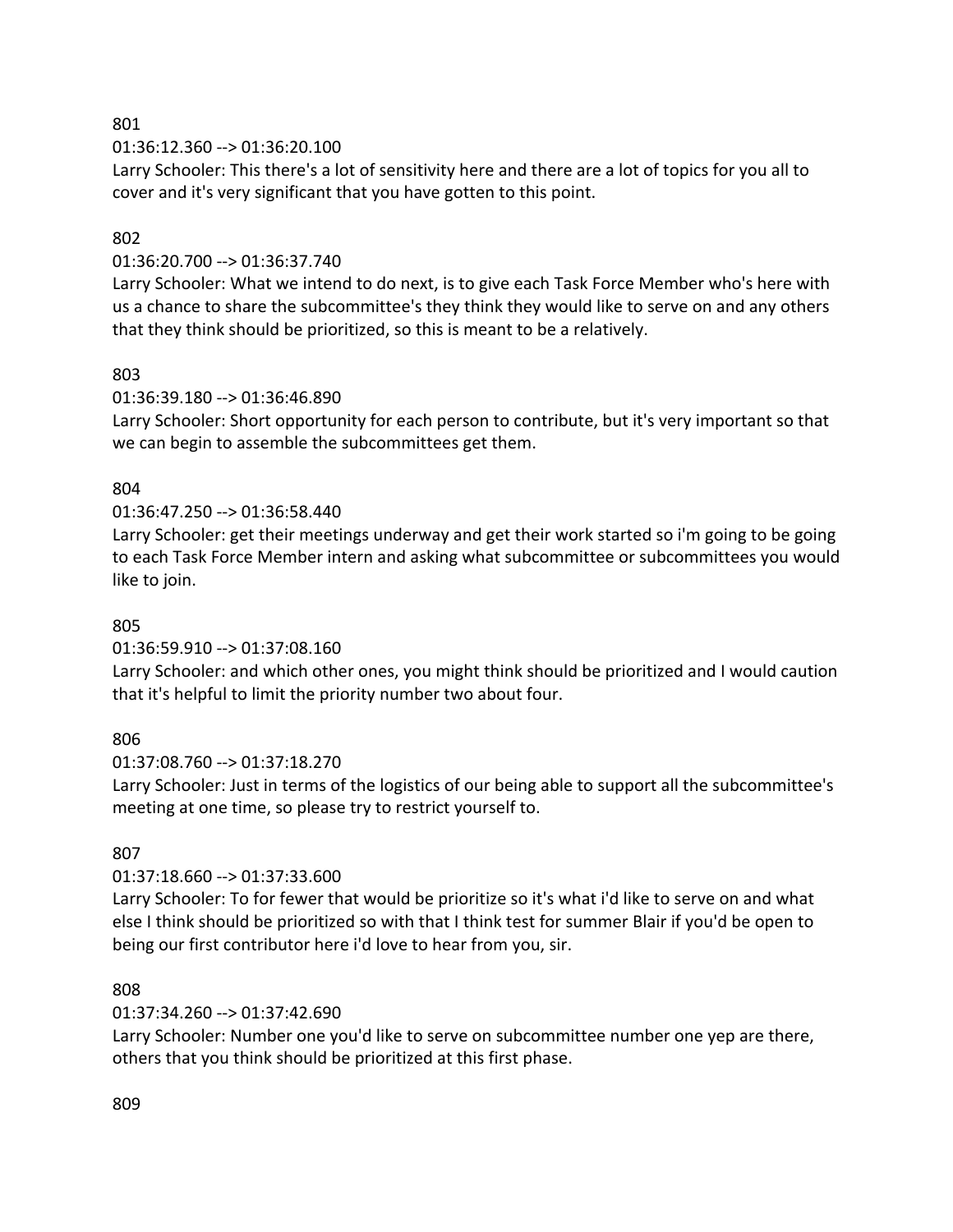01:37:52.290 --> 01:37:52.560 Larry Schooler: Okay.

810 01:37:54.780 --> 01:37:57.690 Larry Schooler: Let me go next to test for summer Rivera.

811 01:38:05.340 --> 01:38:08.340 Cynthia M. Rivera: would like to subcommittee number one.

812 01:38:09.600 --> 01:38:10.350 Cynthia M. Rivera: For.

813 01:38:12.090 --> 01:38:13.830 Cynthia M. Rivera: and possibly five.

814

01:38:14.790 --> 01:38:18.480 Larry Schooler: Those are the ones on what you'd like to serve or the priority for both.

#### 815

01:38:19.800 --> 01:38:26.550 Cynthia M. Rivera: serve in that order I don't know how many we could serve it and once i'm also interested in the financial resources, but I don't want to take on too much.

816 01:38:27.180 --> 01:38:31.950 Larry Schooler: Okay, so 145 and seven are of interest to you in.

#### 817

01:38:31.950 --> 01:38:36.870 Larry Schooler: one form or another Okay, and I just want to check in with Cameron and sheila make sure you guys are tracking.

### 818

01:38:38.310 --> 01:38:39.540 Shelia Brown: You both are tracking yeah.

#### 819

01:38:40.020 --> 01:38:43.110 Larry Schooler: Yes, very good test remember haven, I saw your hand that you have something.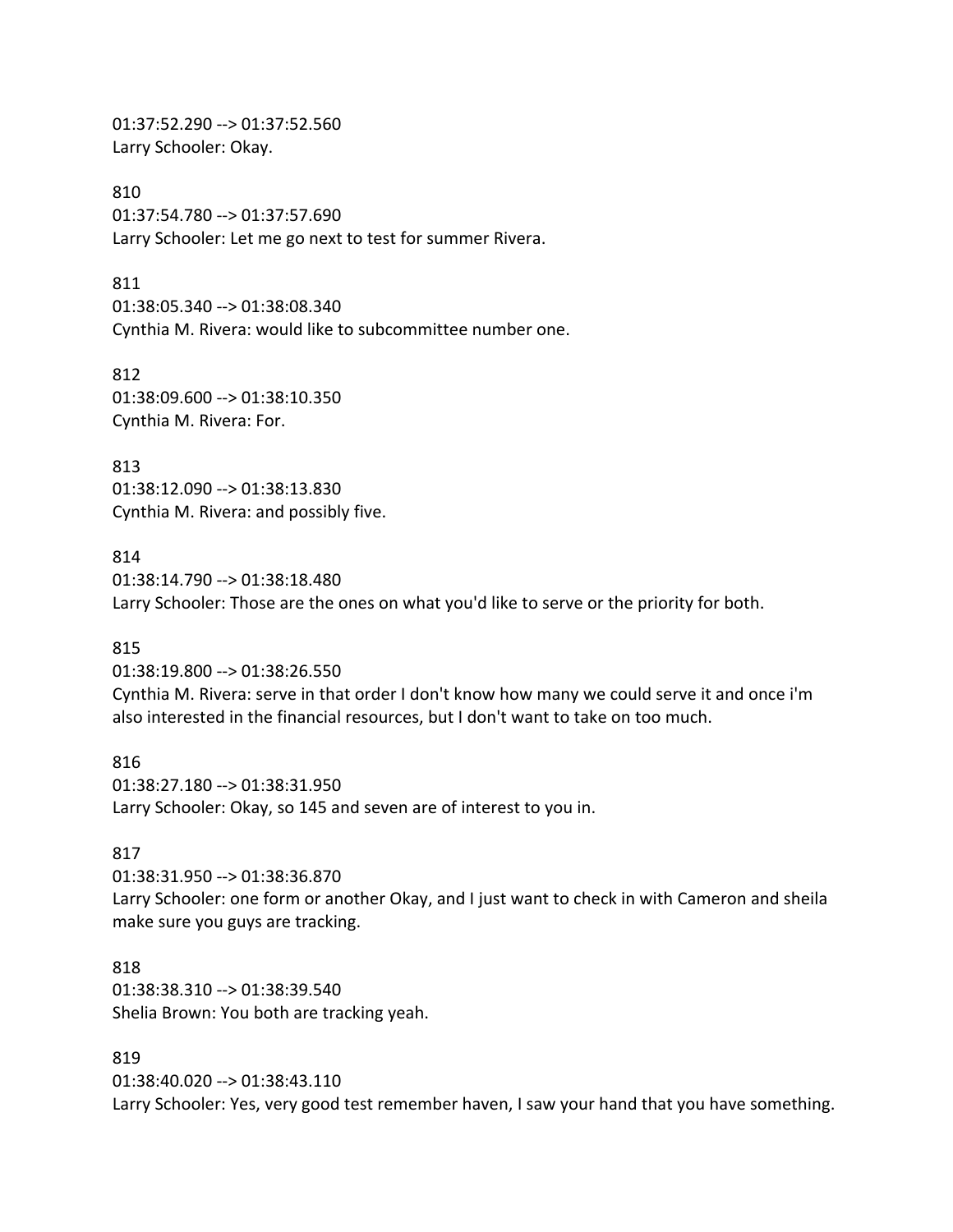820 01:38:45.870 --> 01:38:47.040 Danise Habun: I probably forgot to put my.

### 821 01:38:47.040 --> 01:38:47.340 Danise Habun: hand.

822 01:38:47.820 --> 01:38:52.380 Danise Habun: out Okay, so I would like to serve on number five.

823 01:38:53.700 --> 01:38:55.500 Danise Habun: And number six.

824 01:38:59.010 --> 01:39:08.910 Danise Habun: And I believe the my top four priorities would be 564.

825 01:39:10.350 --> 01:39:11.370 Danise Habun: And one.

826 01:39:13.050 --> 01:39:15.600 Larry Schooler: serving on five and six, did you say.

827 01:39:15.870 --> 01:39:16.380 Danise Habun: Yes.

828 01:39:16.770 --> 01:39:19.620 Larry Schooler: i'm prioritizing one four or five and six.

829 01:39:19.920 --> 01:39:24.810 Larry Schooler: Yes, thank you very much, let me go next to test for remember areola.

830 01:39:27.300 --> 01:39:43.140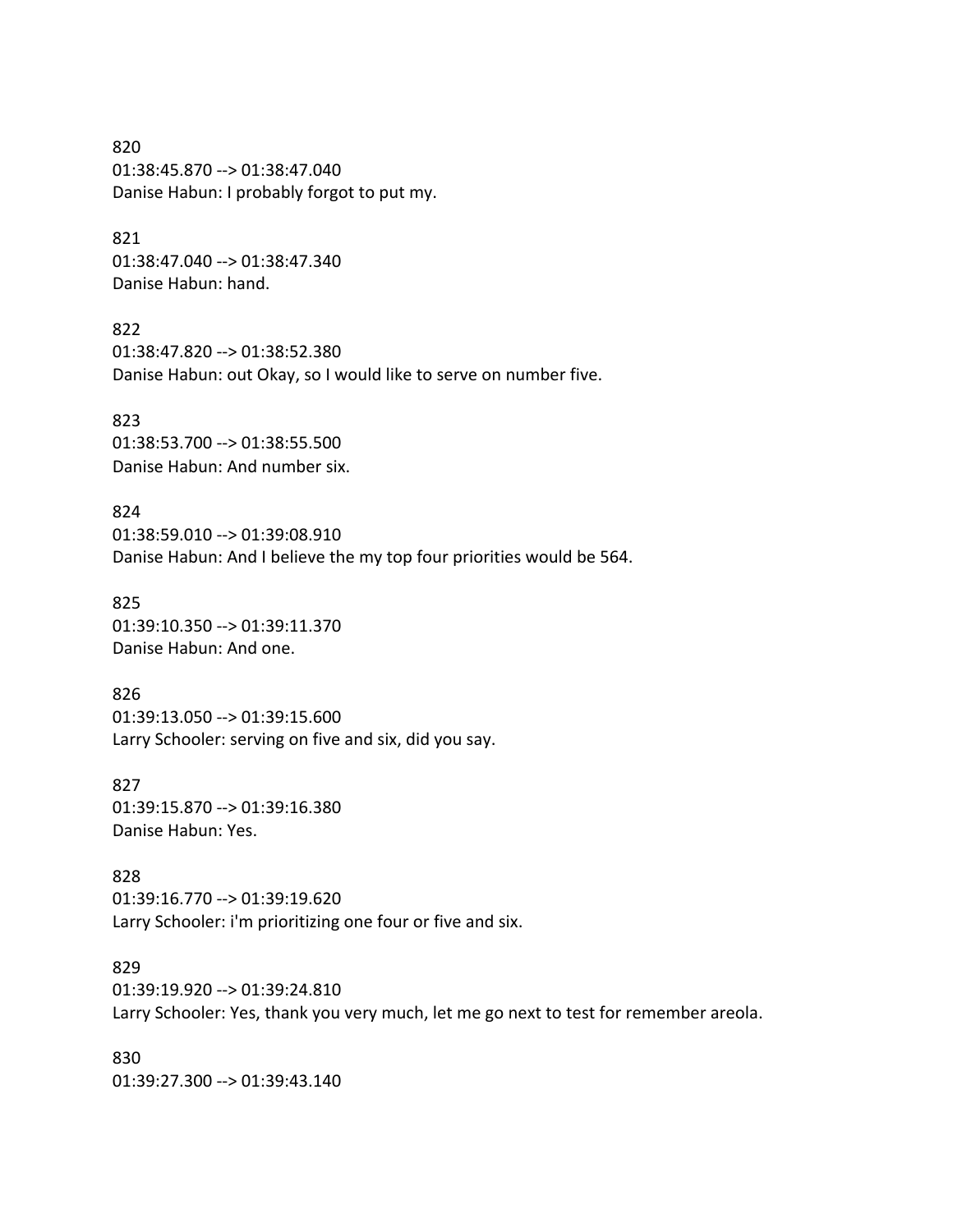Karen Arreola (She/Her): um as for priorities, I would say civilian review Board, which is five allocation of resources which is seven and accountability and discipline which landed on I believe that's number six.

831

01:39:45.060 --> 01:39:53.850 Karen Arreola (She/Her): For my personal involvement preferences are six and seven accountability and development, as well as allocation of resources.

832

01:39:54.360 --> 01:39:58.890 Larry Schooler: Right, thank you very much test remember Bailey if you're totally still with us.

833 01:40:04.350 --> 01:40:05.370 Carroll Bailey: Okay um.

834 01:40:06.390 --> 01:40:09.570 Carroll Bailey: I wish I could serve on all of them I can't.

835 01:40:10.020 --> 01:40:12.960 Larry Schooler: i'll take one, two and 312 and three.

836 01:40:13.680 --> 01:40:13.980 Your.

837 01:40:16.050 --> 01:40:16.800 Larry Schooler: Thank you very much.

838 01:40:18.150 --> 01:40:21.330 Larry Schooler: let's go to test worse Member Williams next.

839 01:40:24.600 --> 01:40:29.250 Larry Schooler: Two three and 423 and four.

840 01:40:31.440 --> 01:40:34.980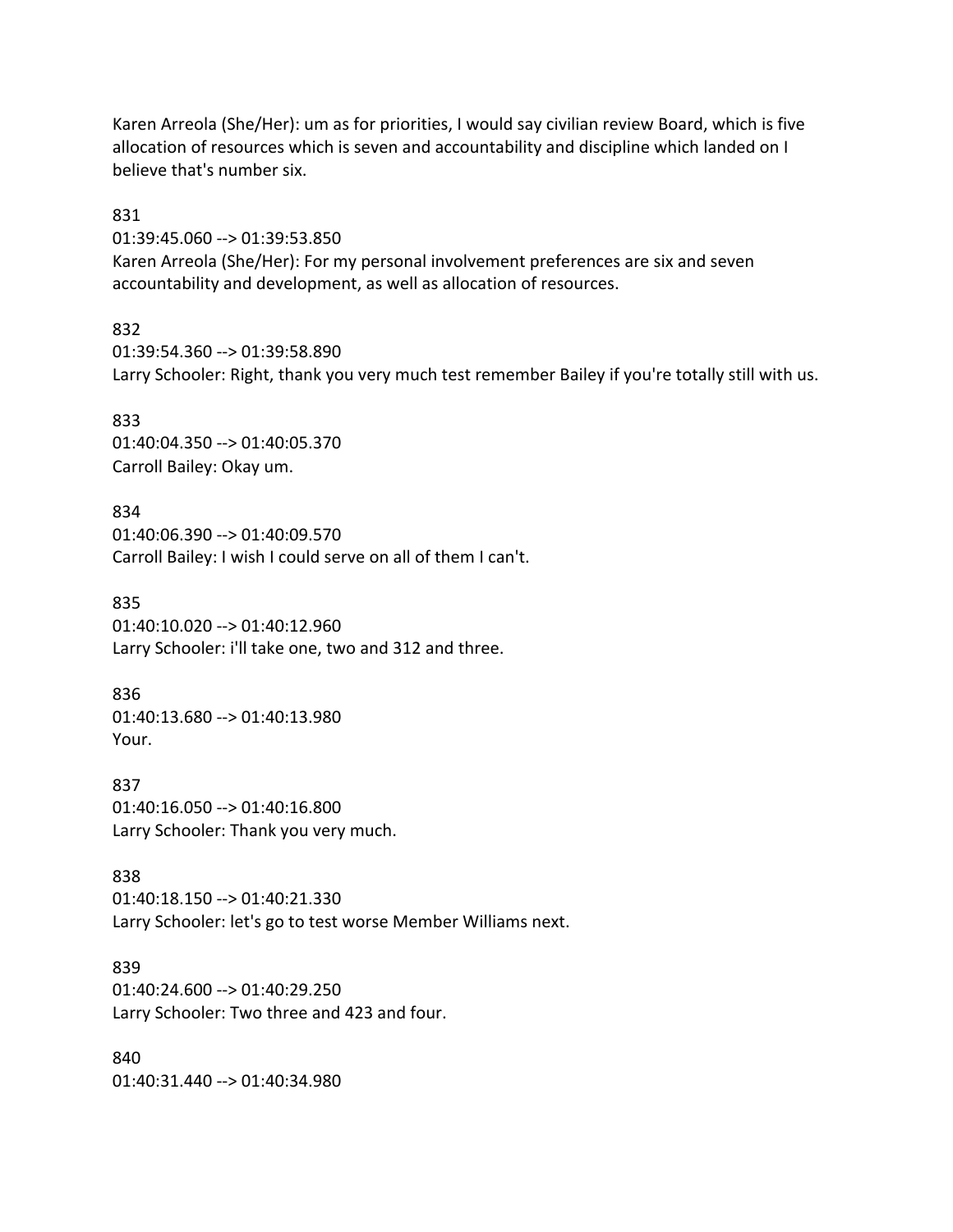Larry Schooler: Okay, very well keep a professional trainer off of a subcommittee on training now.

841 01:40:36.090 --> 01:40:36.900 Larry Schooler: That would be criminal.

842 01:40:37.620 --> 01:40:38.190 Larry Schooler: yeah.

843 01:40:39.030 --> 01:40:41.520 Larry Schooler: Yes, first, thank you very much testers members all the barn.

844 01:40:44.850 --> 01:40:48.390 Kevin Joshua: I believe that to seven.

#### 845

01:40:50.580 --> 01:41:01.410 Kevin Joshua: Five should be prioritized and I would like to serve primarily on seven and five, if I can, and then to for her as well, so much they're five.

#### 846

01:41:02.640 --> 01:41:04.590 Larry Schooler: To 725 and seven Thank you sure.

847

01:41:05.880 --> 01:41:09.840 Larry Schooler: let's go next to dust or summer polygamous.

#### 848

01:41:12.810 --> 01:41:19.980 Aubree Flickema: um I would be interested in serving on 176 or two.

#### 849

01:41:21.180 --> 01:41:25.740 Aubree Flickema: And I think that 175 and three should be prioritized.

#### 850

01:41:26.610 --> 01:41:33.210 Larry Schooler: gotta serve on 176 or to prioritize 175 and three.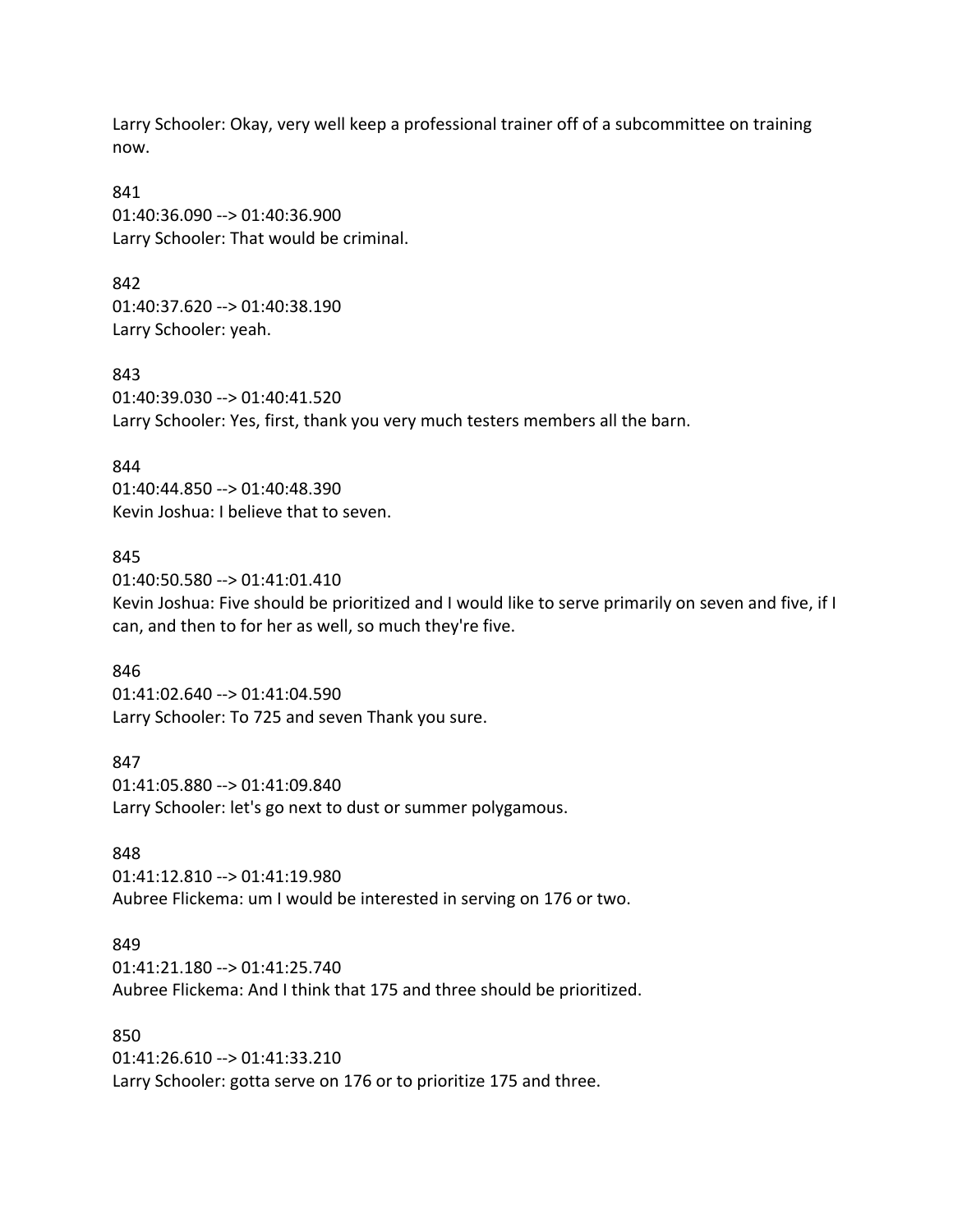851 01:41:33.930 --> 01:41:37.560 Larry Schooler: yeah Okay, let me pause for just a minute, make sure Cameron chiller.

### 852

01:41:39.270 --> 01:41:41.940 Larry Schooler: not about to have their hands fall off you guys okay.

853

01:41:43.560 --> 01:41:46.110 Larry Schooler: Okay, very good let's go to.

854 01:41:48.360 --> 01:41:48.870 Larry Schooler: Our calendar.

855 01:41:53.610 --> 01:42:00.000 Tish Calhamer: As priorities, I believe it should be, five, seven and two.

856 01:42:01.230 --> 01:42:03.480 Tish Calhamer: And I would like to serve on.

857 01:42:04.560 --> 01:42:05.160 Tish Calhamer: two.

858 01:42:05.490 --> 01:42:09.450 Larry Schooler: And 725 and seven for priority.

859 01:42:09.750 --> 01:42:11.130 Larry Schooler: serve on two and seven.

860 01:42:11.580 --> 01:42:12.480 Tish Calhamer: Exactly Thank you.

861 01:42:12.840 --> 01:42:13.260 Of course.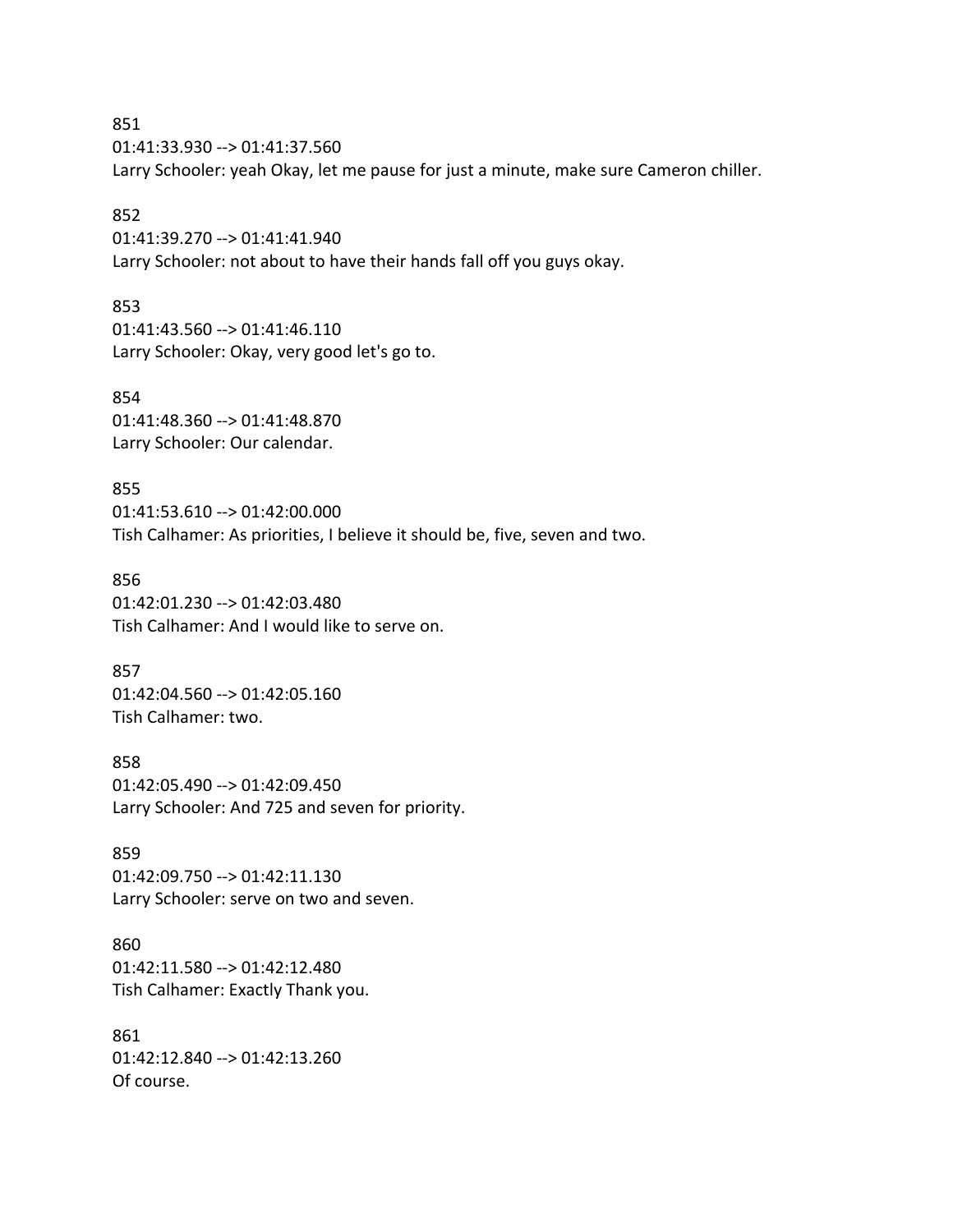862 01:42:15.210 --> 01:42:17.370 Larry Schooler: Moving on to test remember brockway.

#### 863

01:42:23.130 --> 01:42:25.500 Joshua Brockway: yeah I think priority, why is it should be.

#### 864

01:42:27.750 --> 01:42:30.300 Joshua Brockway: two, five and seven.

#### 865

01:42:31.950 --> 01:42:44.370 Joshua Brockway: For participation, I would like to be on seven for sure, and then the second one's around one in three.

#### 866

01:42:46.530 --> 01:42:52.680 Larry Schooler: To five and seven, for your priorities and then service on you said seven one and three.

#### 867

01:42:55.530 --> 01:42:57.600 Larry Schooler: I get that right Okay, thank you.

### 868

01:42:57.960 --> 01:42:59.730 Joshua Brockway: that's correct yep you got it.

869

01:43:00.150 --> 01:43:01.350 Larry Schooler: All right, tests are super important.

870 01:43:12.510 --> 01:43:13.290 Charles Horton: or about that.

871 01:43:13.410 --> 01:43:14.280 Charles Horton: that's on.

872 01:43:16.050 --> 01:43:17.820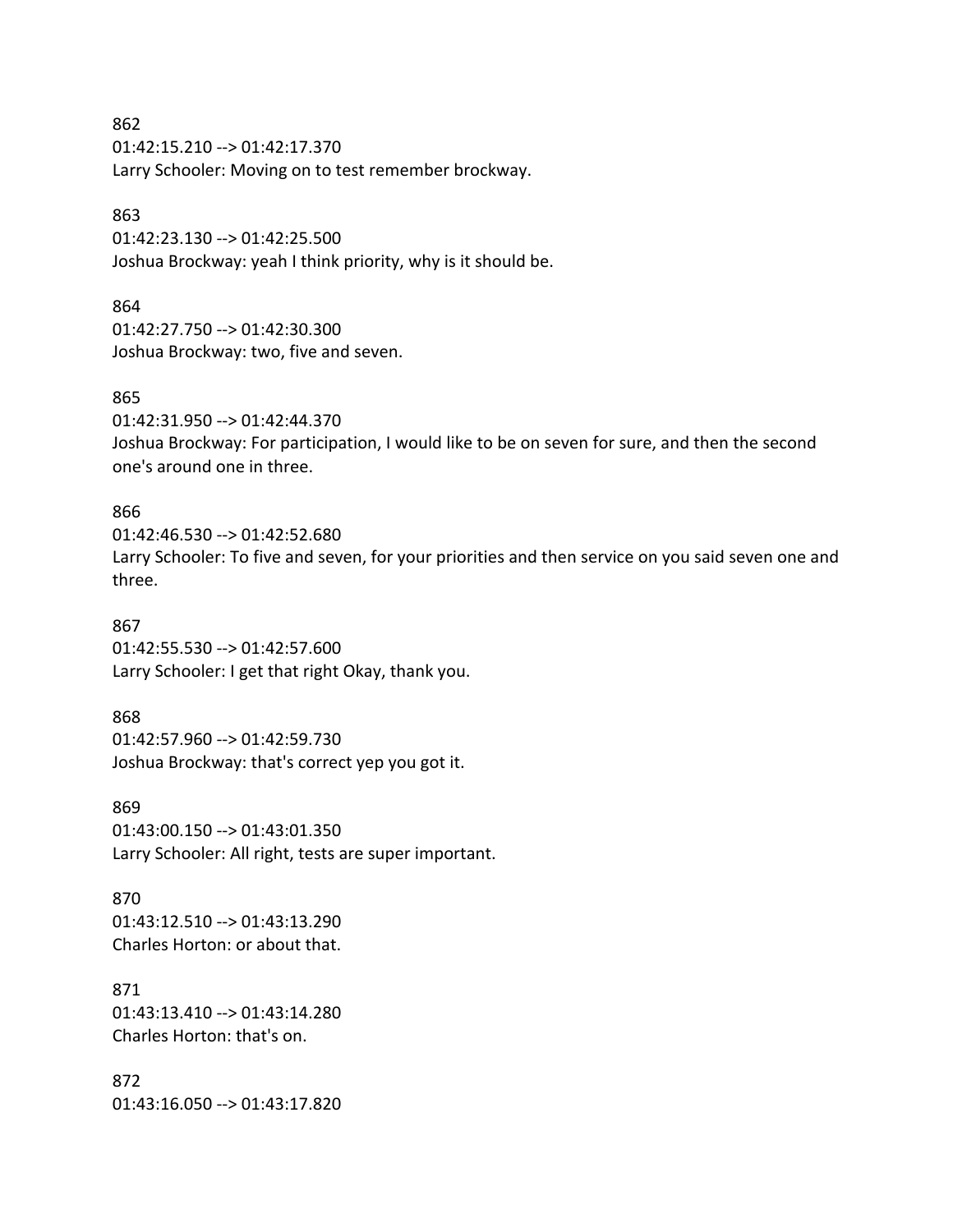Charles Horton: serve on two and four.

873 01:43:19.410 --> 01:43:21.900 Charles Horton: And 234 but also be probably.

874 01:43:22.710 --> 01:43:27.480 Larry Schooler: serve on two and four priority, two, three and four.

875 01:43:29.490 --> 01:43:30.000 Larry Schooler: Thank you, Sir.

876 01:43:30.660 --> 01:43:31.230 Larry Schooler: Sir blanchard.

877 01:43:31.680 --> 01:43:32.550 Larry Schooler: that's worse we're blanchard.

878 01:43:35.250 --> 01:43:40.020 Shimon Blanchard: Priority will be 256 and seven now like to serve them to five and seven.

879 01:43:40.950 --> 01:43:46.740 Larry Schooler: Priority to five, six and seven serve on to five and seven.

880 01:43:47.820 --> 01:43:48.150 Larry Schooler: Okay.

881 01:43:49.710 --> 01:43:51.600 Larry Schooler: let's see sure kriegler.

882 01:43:55.290 --> 01:43:56.190 LeJewel Kelly Crigler: Okay.

883 01:43:57.900 --> 01:43:58.800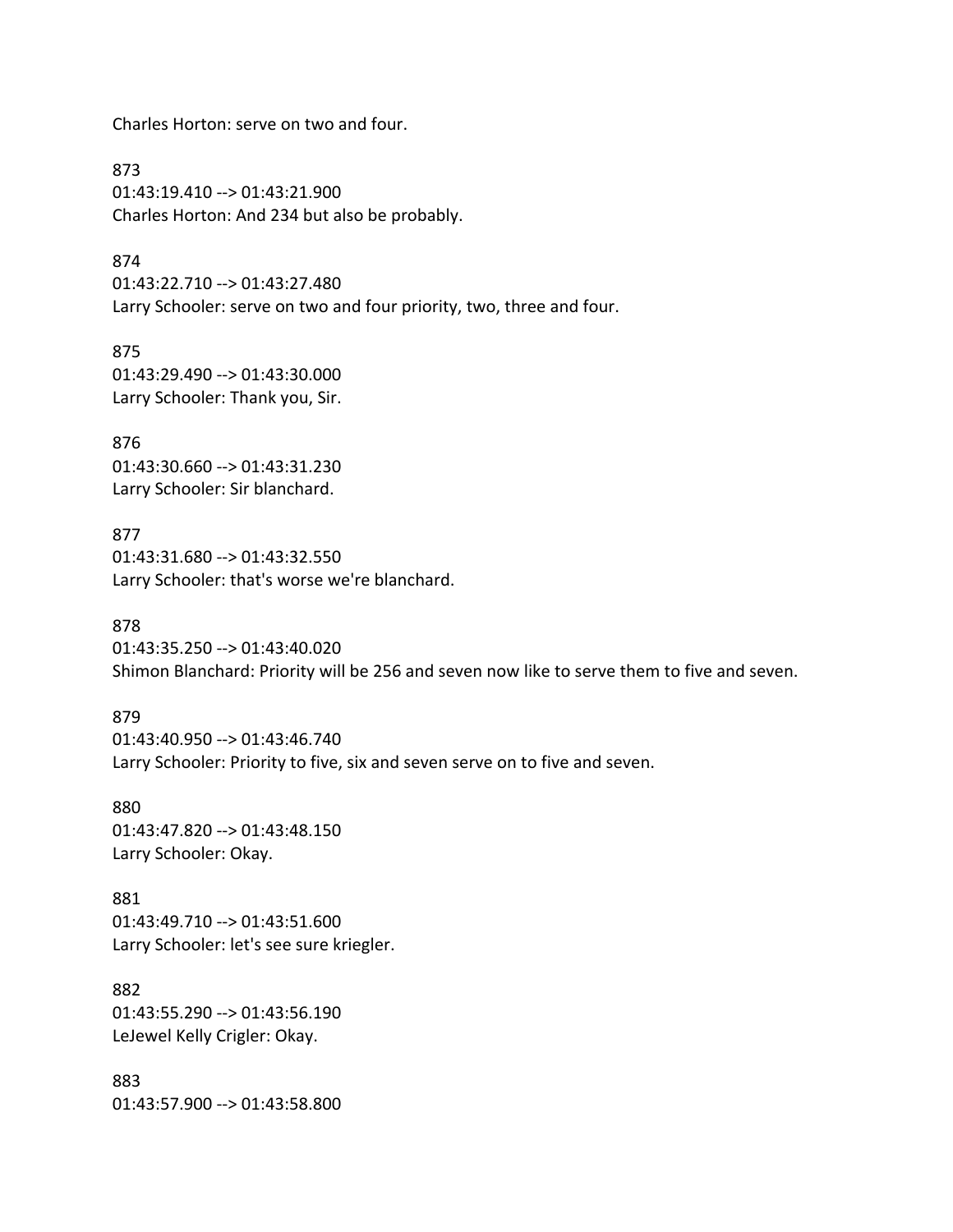LeJewel Kelly Crigler: let's see here.

884 01:44:05.100 --> 01:44:09.030 LeJewel Kelly Crigler: i'm thinking that I want to serve on.

885 01:44:13.860 --> 01:44:14.820 LeJewel Kelly Crigler: I know for.

886 01:44:17.310 --> 01:44:18.210 LeJewel Kelly Crigler: six.

887 01:44:20.430 --> 01:44:23.100 LeJewel Kelly Crigler: And I guess one.

888 01:44:27.000 --> 01:44:27.990 LeJewel Kelly Crigler: and

889 01:44:33.870 --> 01:44:35.850 LeJewel Kelly Crigler: i'm looking at number seven as well.

890 01:44:38.640 --> 01:44:42.960 LeJewel Kelly Crigler: And then the priority I think should be given to.

891 01:44:45.210 --> 01:44:47.520 LeJewel Kelly Crigler: One four.

892 01:44:51.150 --> 01:44:52.530 LeJewel Kelly Crigler: And I think seven.

893

01:44:53.640 --> 01:45:00.210 Larry Schooler: already won four and seven you're you're wanting to join, did you say, four, six and seven.

894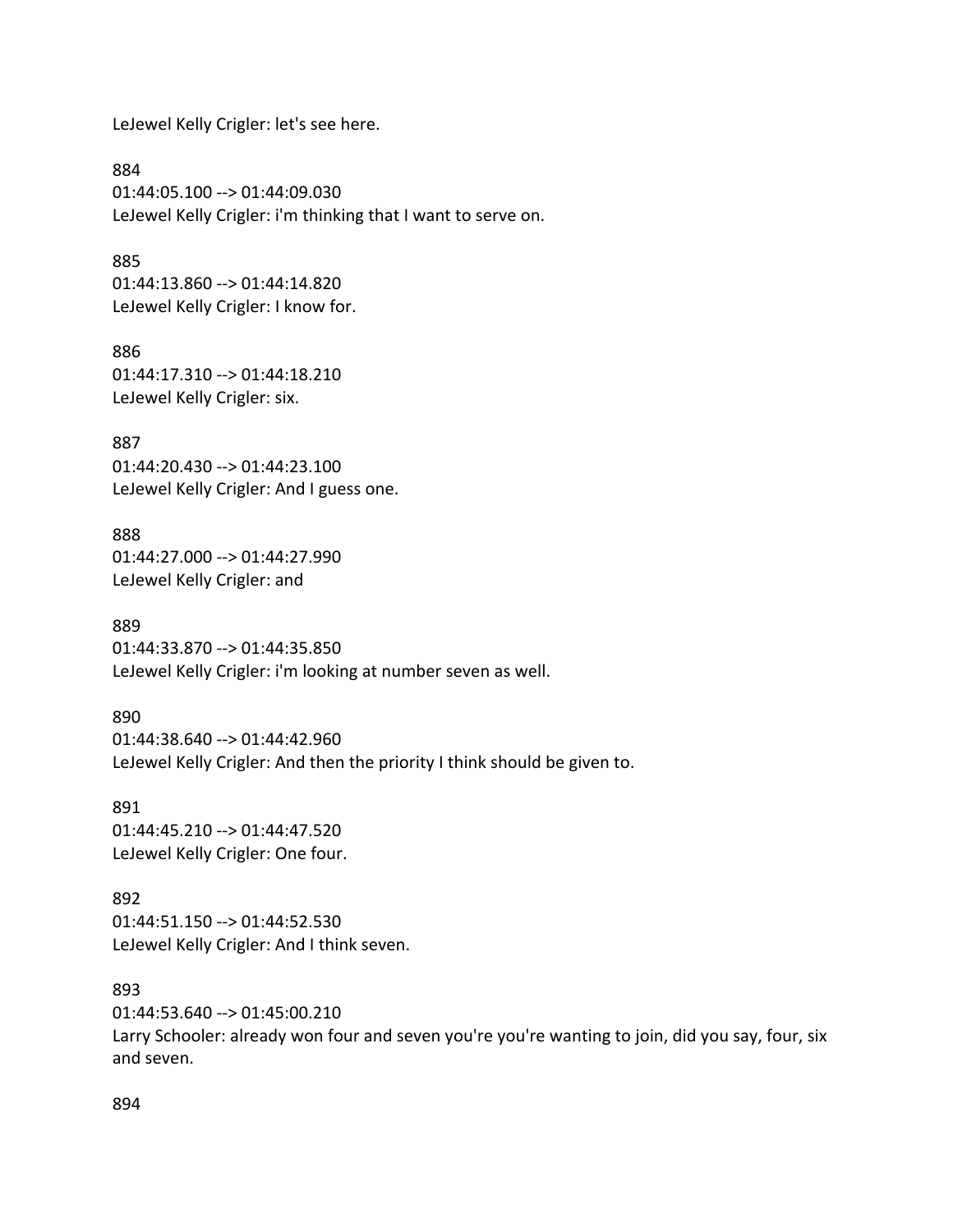01:45:01.410 --> 01:45:05.040 Larry Schooler: For 461 and one.

895 01:45:05.580 --> 01:45:06.840 LeJewel Kelly Crigler: And one yes.

896 01:45:07.530 --> 01:45:07.770 Okay.

897 01:45:10.020 --> 01:45:12.360 Larry Schooler: All right, thanks, and then.

898 01:45:14.040 --> 01:45:15.450 Larry Schooler: going through my list here.

899 01:45:16.500 --> 01:45:17.220 Larry Schooler: pastor mark.

900

01:45:21.060 --> 01:45:31.980 Walter Blalark: Let me unmute myself, I think, because of the flexibility of my schedule, I think i'm going to serve on all of them here with me if they meet in the daytime.

901 01:45:32.580 --> 01:45:33.000 Okay.

902 01:45:34.290 --> 01:45:34.860 Walter Blalark: If they will.

903

01:45:35.250 --> 01:45:48.960

Walter Blalark: Each time I can serve on any one of these committees hi ever I think that the five five should be prioritized because we got that almost finished and we should push that through very fast, so we can get that going.

904 01:45:49.320 --> 01:45:49.620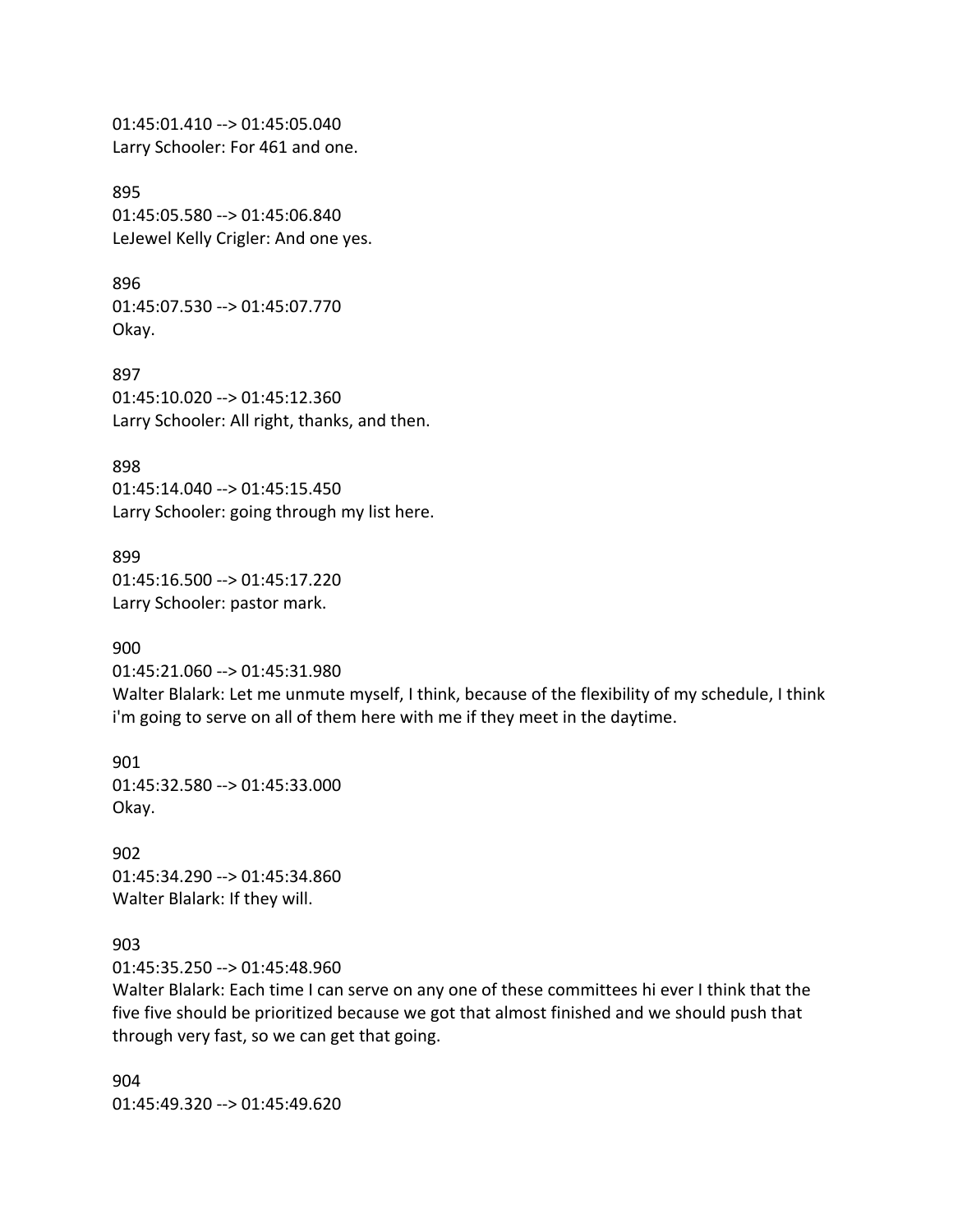Larry Schooler: Okay.

905 01:45:49.980 --> 01:45:51.210 Walter Blalark: Well, the Council can look at.

906 01:45:51.210 --> 01:45:51.450 That.

907 01:45:52.620 --> 01:45:53.970 Walter Blalark: That should be a priority.

### 908

01:45:55.620 --> 01:46:14.880

Walter Blalark: In if I just have to serve on one I probably would take a want and for, if I have to just serve on any one of these, I have a you know you know if you meet at night, then i'm just going to be on the leadership team and again pray for you all.

### 909

01:46:16.620 --> 01:46:22.110 Larry Schooler: i'm thinking about how and in football how sometimes I have to be all time quarterback Walter is all time committee Member.

### 910

01:46:22.590 --> 01:46:23.730 Larry Schooler: Yes, the on all of them.

### 911

01:46:25.710 --> 01:46:31.650 Larry Schooler: All right, thank you very much pastor so I believe i've gotten to everyone who I missed anyone.

### 912

01:46:34.530 --> 01:46:36.870 Larry Schooler: here's what i'm gonna do i'm gonna go i'm sorry norma.

### 913

01:46:37.200 --> 01:46:45.840

IPCE | Norma E Ramos: Larry so we have everyone who voted for committee they'd like to serve, we also have a couple who didn't prioritize but I don't know if we're getting.

### 914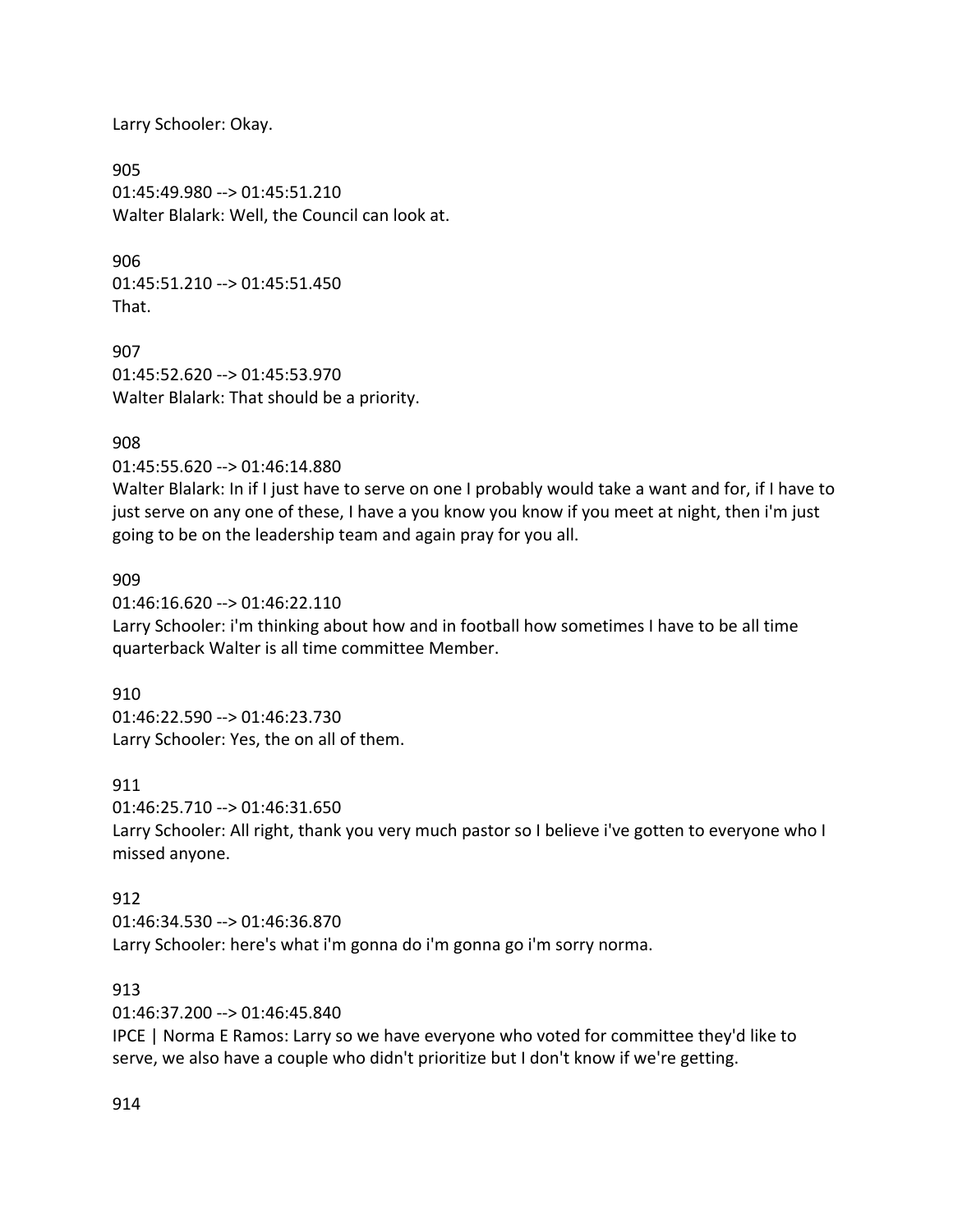01:46:46.080 --> 01:46:46.980 Larry Schooler: Good good.

915 01:46:47.340 --> 01:46:52.410 IPCE | Norma E Ramos: um so I didn't hear prioritize from Bailey William.

916 01:46:53.670 --> 01:46:55.890 IPCE | Norma E Ramos: Blair in revere.

917 01:46:56.970 --> 01:46:58.440 Larry Schooler: Bailey is Carol.

918 01:47:00.300 --> 01:47:00.840 Carroll Bailey: Okay.

919 01:47:01.140 --> 01:47:01.560 Carroll Bailey: um.

920 01:47:02.190 --> 01:47:06.090 Carroll Bailey: I couldn't prioritize because they're all dreadfully important.

921 01:47:07.500 --> 01:47:07.920 Larry Schooler: Okay.

922 01:47:08.190 --> 01:47:10.050 Larry Schooler: You can you can abstain, if you'd like.

923 01:47:10.860 --> 01:47:12.630 Carroll Bailey: No, I said all seminar important.

924 01:47:12.750 --> 01:47:17.190 Larry Schooler: All seven important okay so you're prioritizing oh seven understood let's see.

925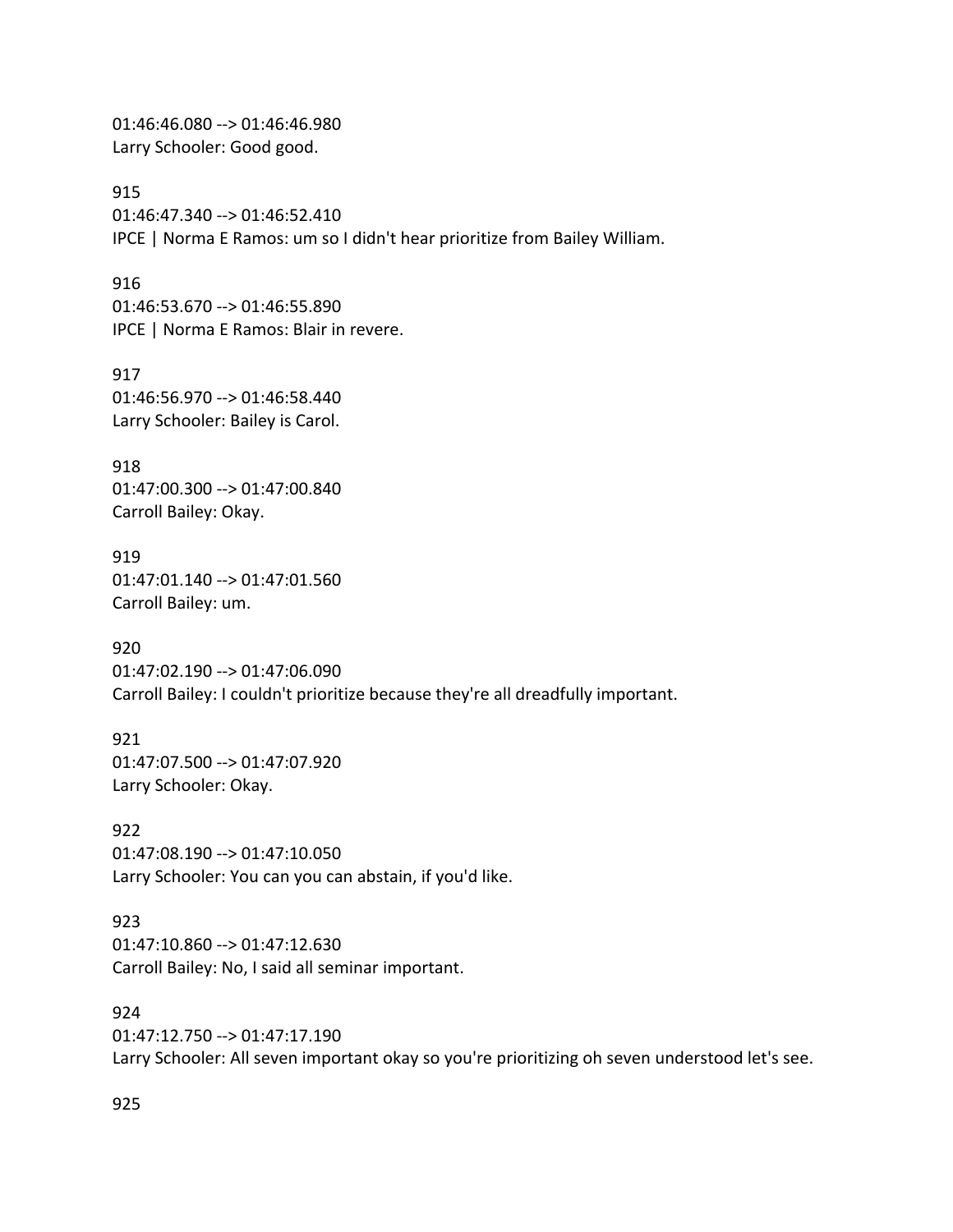01:47:17.280 --> 01:47:20.820 Larry Schooler: Penelope petey Williams, did you want to prioritize four of them.

926 01:47:21.780 --> 01:47:25.800 Penelope Williams: Yes, i'm for two in three.

927 01:47:26.910 --> 01:47:27.480 Larry Schooler: two and three.

928 01:47:27.630 --> 01:47:27.900 Okay.

929 01:47:29.100 --> 01:47:31.290 Larry Schooler: Also notice, two, three and 4432.

930 01:47:33.330 --> 01:47:34.650 Larry Schooler: let's see, I think we said.

931 01:47:35.490 --> 01:47:37.890 Larry Schooler: test remember Blair did you have priority.

932 01:47:38.250 --> 01:47:40.650 Larry Schooler: subcommittees on this list that you wanted to share with us.

933 01:47:43.980 --> 01:47:45.300 Larry Schooler: I think you're shaking your head, no.

934 01:47:46.530 --> 01:47:47.880 Larry Schooler: I can't hear, unfortunately.

935 01:47:50.070 --> 01:47:50.970 Larry Schooler: Okay, I think we can.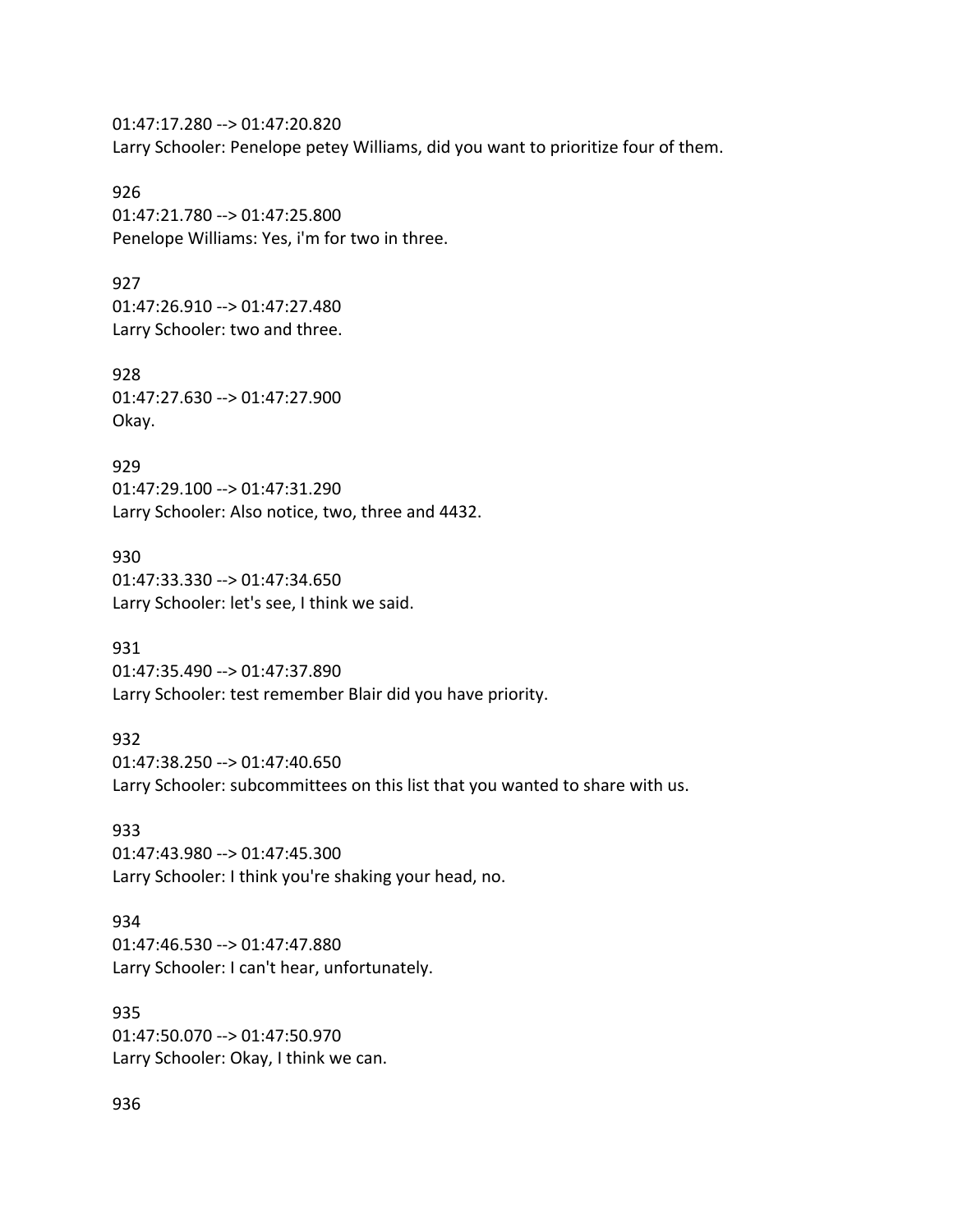01:47:51.120 --> 01:47:55.680 Cynthia M. Rivera: blast one Larry and I will like priorities number five.

937 01:47:57.960 --> 01:47:58.710 Cynthia M. Rivera: four.

### 938

01:47:59.760 --> 01:48:06.480 Larry Schooler: And 754 and seven thanks thanks Cynthia Norman does that give us all of the okay.

### 939

01:48:06.780 --> 01:48:11.160

Larry Schooler: Very good, so it's going to take a moment of course for us to tabulate all of this and.

### 940

01:48:11.400 --> 01:48:14.490 Larry Schooler: get it compiled what i'd like to do is.

### 941

01:48:15.660 --> 01:48:19.230

Larry Schooler: Go back, let me, let me just check my slide deck here.

### 942

01:48:20.550 --> 01:48:29.850 Larry Schooler: I want to just go over briefly what we anticipate as a sort of a process Cameron, if you could go back to slide number two on this deck I think it's.

### 943

01:48:37.560 --> 01:48:41.460 Larry Schooler: Thanks yeah and I apologize i'm sorry one back before that.

### 944

01:48:42.750 --> 01:48:51.420 Larry Schooler: Thank you, I know this is font is small, so I will, I will just read it out i'm in the middle here, where it says brief review of proposed process for subcommittee.

### 945

01:48:52.950 --> 01:48:55.950 Larry Schooler: What here's what we anticipate once we have determined.

946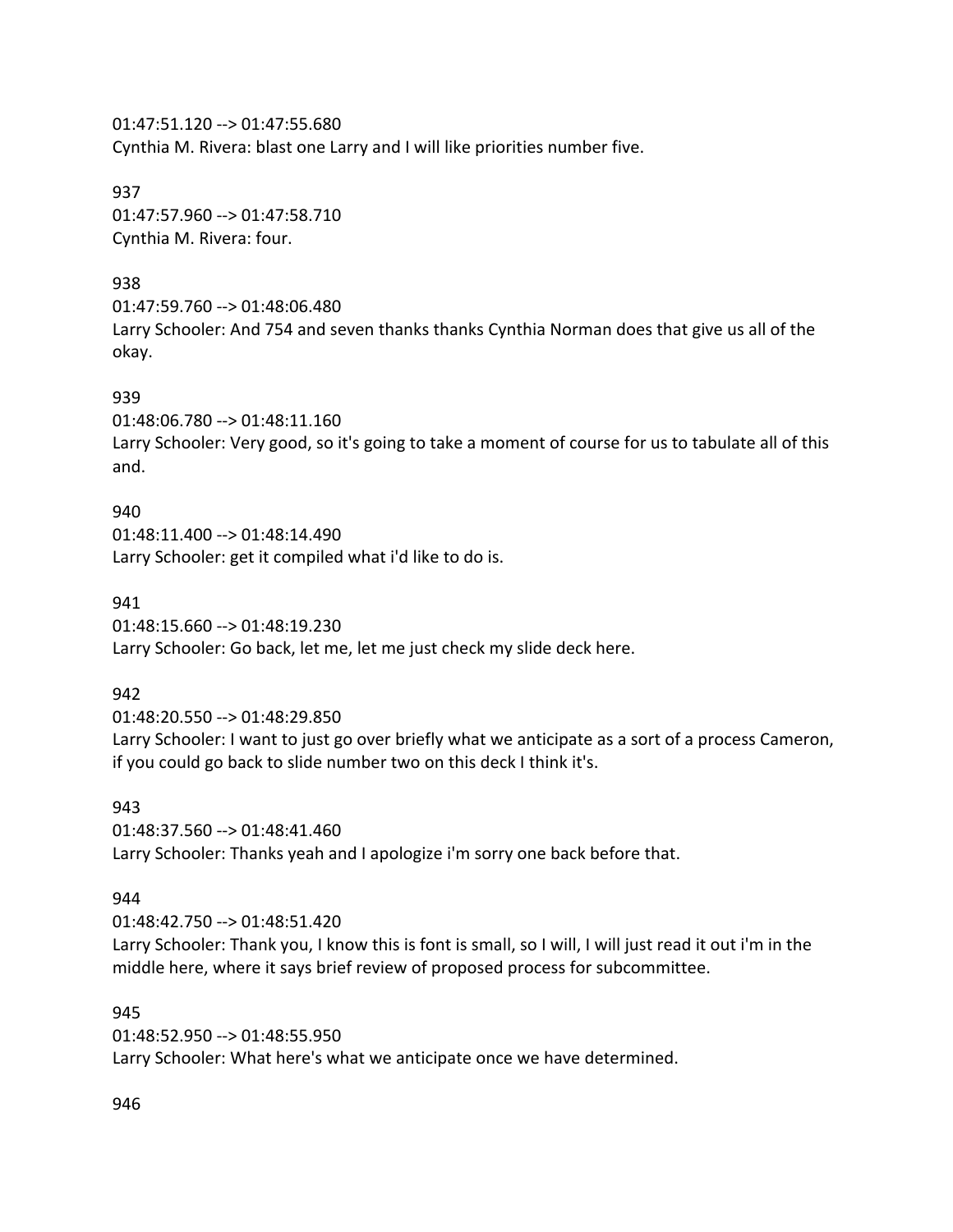### 01:48:57.630 --> 01:49:03.630

Larry Schooler: The priority of the of the body, the priorities of the body and who wants to serve on what we will then.

## 947

01:49:04.620 --> 01:49:15.450

Larry Schooler: assemble that group of people to select the date and time that works best for you all and, hopefully, there will be a standing recurring meetings so that folks could mark it on their calendars.

# 948

01:49:15.990 --> 01:49:25.650

Larry Schooler: But if we have to, we can schedule meeting by meeting but that'll be something that the facilitation team will assist with there will be a member of the facilitation team that will.

# 949

# 01:49:26.580 --> 01:49:34.560

Larry Schooler: be available to each subcommittee so that we can assist in whatever way is helpful whether it's facilitating during the meeting or just helping in the background.

### 950

01:49:35.250 --> 01:49:39.060

Larry Schooler: At that first subcommittee meeting The hope is that at minimum the group would.

# 951

01:49:39.870 --> 01:49:47.970

Larry Schooler: You know enumerate the initial concerns that they want to address and request and the information from either the department, the police department, the city of Elgin.

# 952

### 01:49:48.510 --> 01:49:59.430

Larry Schooler: Broader research needs from other police departments, what have you, but essentially take an inventory of the things that you most want to be sure, get addressed in your committee.

### 953

### 01:50:00.060 --> 01:50:10.860

Larry Schooler: In your subsequent meetings you would receive information deliberate on that information and then make recommendations as a subcommittee to send to the full Task Force for their approval.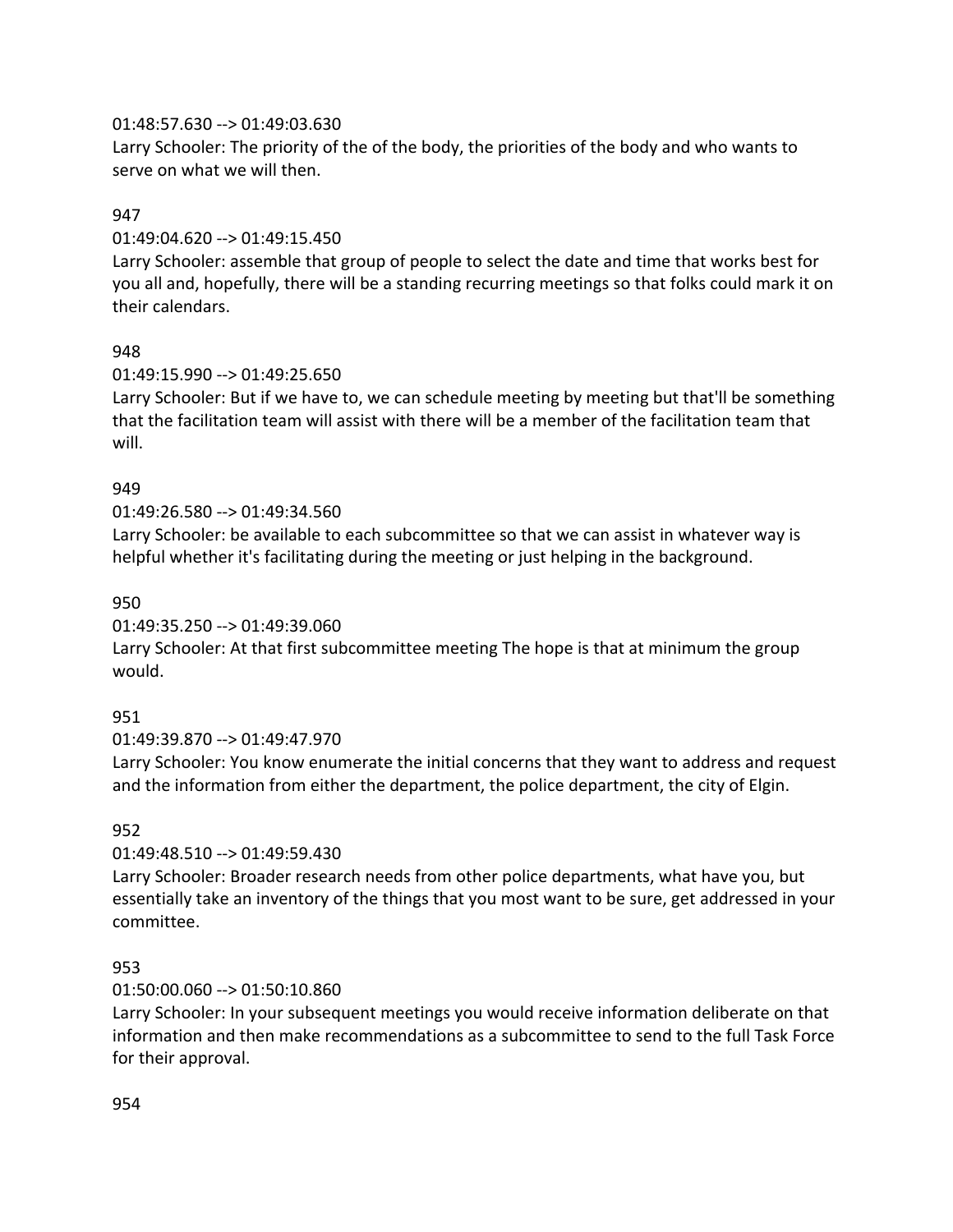### 01:50:11.640 --> 01:50:17.790

Larry Schooler: The key here is you don't have to wait until you're entirely finished with your work as a subcommittee.

### 955

01:50:18.180 --> 01:50:25.260

Larry Schooler: Before you funnel recommendations to the task force as soon as the subcommittee reaches consensus, the goal would be to have.

### 956

### 01:50:25.710 --> 01:50:41.760

Larry Schooler: That consensus be conveyed to the task force if the test worse concurs that goes straight to the City Council so that the city can begin moving on and implementing the recommendations that you all are generating as quickly as possible, so it could very well be that.

### 957

### 01:50:42.840 --> 01:50:49.710

Larry Schooler: The subcommittee's have a couple of meetings and already have something they want to bring forward, especially with the civilian review board.

### 958

### 01:50:50.850 --> 01:51:01.470

Larry Schooler: let's get that over to the task force let's convene the task force get a get a vote to get a consensus there and then that will be officially related to the City Council as a task force recommendations we may.

### 959

### 01:51:02.280 --> 01:51:15.810

Larry Schooler: Potentially pause the meetings of the full task force to allow everyone to attend one or more subcommittee meetings and as recommendations come out of the Subcommittee, then we would make a full Task Force meeting.

### 960

### 01:51:16.560 --> 01:51:26.400

Larry Schooler: We can we can figure that out here in just a bit as it relates to December 16, but I think that our team is anxious to get the subcommittees going and then determine.

### 961

### 01:51:27.090 --> 01:51:38.700

Larry Schooler: When the full task force should reconvene based on there being something to review from the subcommittee's so once again we'll get the subcommittee's organized for a date and time that works for the majority.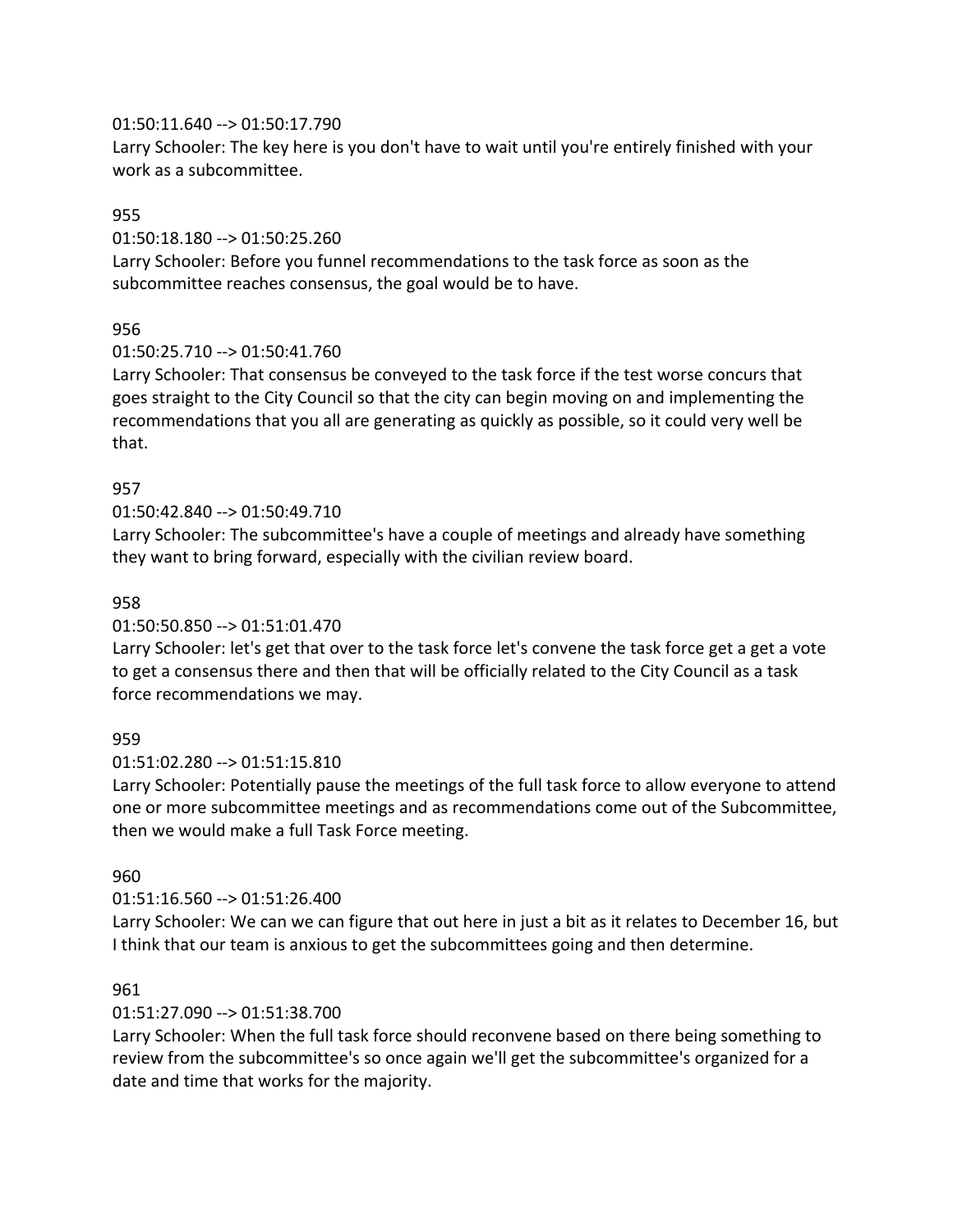01:51:39.840 --> 01:51:48.210

Larry Schooler: get them initially together to make sure we understand all of their concerns and information needs and then in subsequent meetings provide information.

### 963

01:51:49.050 --> 01:51:56.760

Larry Schooler: allow them to you know, help them deliberate make their recommendations, up to the full task force to hopefully to convey to the Council the task force remember hey but.

### 964

01:51:59.940 --> 01:52:03.450 Danise Habun: Thank you, how are we going to incorporate.

### 965

01:52:07.050 --> 01:52:14.160 Danise Habun: The priorities and the choices of the folks who are not on this zoom meeting.

### 966

01:52:14.820 --> 01:52:20.400 Larry Schooler: A great question, I mean my My instinct would be to send them emails and to have them convey it to us via email.

### 967

01:52:21.420 --> 01:52:25.800 Larry Schooler: You know they certainly matter their priorities matter.

### 968

01:52:26.130 --> 01:52:29.520 Larry Schooler: And so I think we can give sort of preliminary results of.

### 969

01:52:29.580 --> 01:52:34.440 Larry Schooler: The inventory here, and then, as I say, pursue that following.

### 970

01:52:40.440 --> 01:52:44.730 Larry Schooler: Yes, Joe yeah please wanted to jump in with just a question, maybe for clarity.

# 971

01:52:46.200 --> 01:52:59.220

Joe Hoereth: If we're prioritizing the process you just described we're going to do the first set of priority subcommittees and then repeat, that is, that is, that the thinking, I just want to.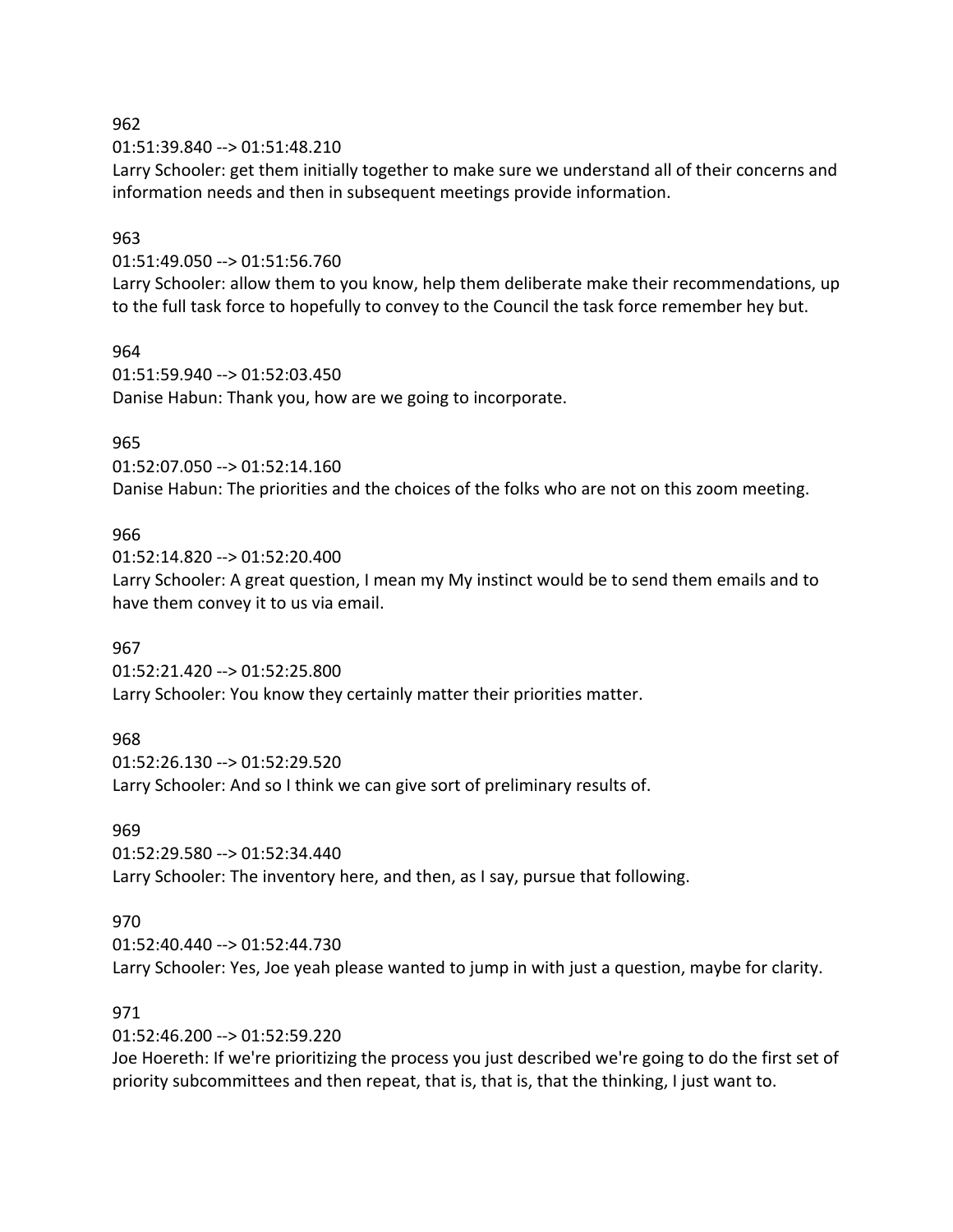01:53:00.300 --> 01:53:01.500 Larry Schooler: Say repeat it, Joe What do you mean.

## 973

01:53:02.190 --> 01:53:06.600 Joe Hoereth: Well, so if we're if we're doing some as priority.

# 974

01:53:08.070 --> 01:53:21.930

Joe Hoereth: Whether its first three or four whatever it is um the process you just described that's how the subcommittee's are going to work at some point that first round needs to end.

# 975

01:53:22.110 --> 01:53:23.310 Larry Schooler: that's correct that's right.

# 976

01:53:23.400 --> 01:53:26.850 Larry Schooler: Yes, they would those right yeah so so, in other words, if we have.

# 977

01:53:27.360 --> 01:53:37.320

Larry Schooler: Like Joe said, if we have three or four subcommittees initially they'll have their meetings, hopefully over the next two to three months, at which time they would disband as a subcommittee.

# 978

01:53:38.280 --> 01:53:47.310

Larry Schooler: transmit any remaining recommendations, up to the full Task Force and then we would bring the other subcommittees forward to do their work so yes that's correct.

# 979

01:53:47.670 --> 01:53:53.940

Larry Schooler: And we can certainly intersperse subcommittee and full Task Force meetings, you know as as needed as available.

# 980

01:53:54.660 --> 01:54:07.890

Larry Schooler: Obviously it's helpful that everyone has held the first and third Thursdays for Task Force work, but we can certainly use this time for subcommittee meetings, as opposed to full Task Force meetings would that make sense.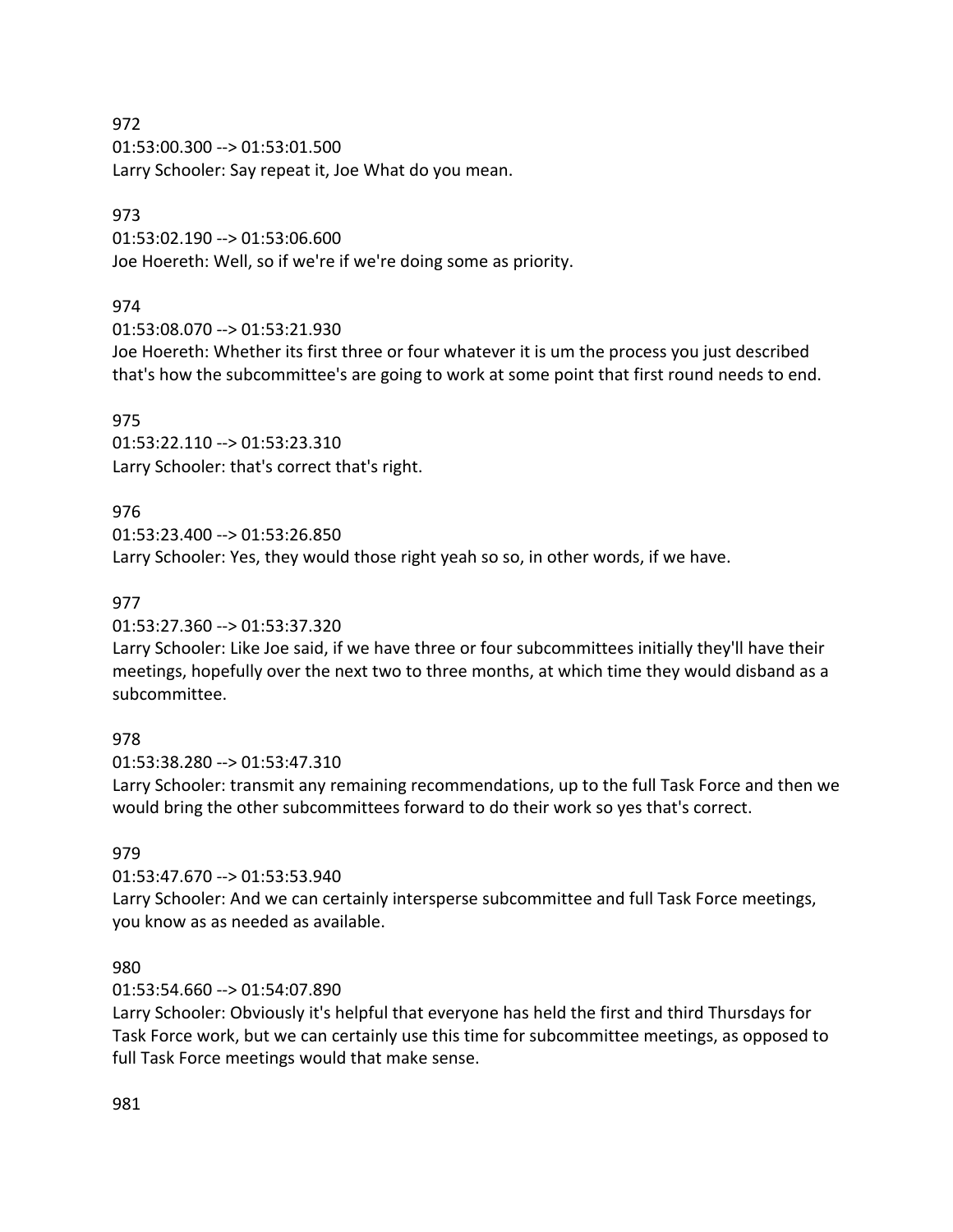01:54:09.510 --> 01:54:10.950 Larry Schooler: Okay, let me ask.

#### 982

01:54:12.450 --> 01:54:22.800

Larry Schooler: Cameron sheila and I think normal was helpful helping out as well, are we in a position to share any results yet okay we're almost there right tick tock tick done.

### 983

01:54:23.460 --> 01:54:27.090

Larry Schooler: Let me is if the city manager Oh, I see a test for some are very good.

### 984

01:54:28.500 --> 01:54:42.150

Cynthia M. Rivera: Thank you Larry um well, I want to apologize for missing the last meeting I was ill and not able to attend I did we watch the video, though, and I wanted to just ask about a few things the keynote presentation was canceled.

### 985

01:54:42.630 --> 01:54:50.490

Larry Schooler: Oh yeah your questions will be answered here just in a moment Cynthia we've got a bunch of topical updates and that's one of them, so i'll come to you.

### 986

### 01:54:50.970 --> 01:55:00.030

Cynthia M. Rivera: Well, it was actually, I just wanted to propose that, if we have a presentation scheduled that it remains you know it's on the agenda that we presented you know I know chief lally took you know time and.

### 987

01:55:01.380 --> 01:55:10.500

Cynthia M. Rivera: And then, and I want to make sure we honor that work and benefited from that presentation, there was also a comment made by Shimon about having a timeline.

### 988

### 01:55:11.280 --> 01:55:19.530

Cynthia M. Rivera: Regarding certain issues that have come up and I fully agree with that, I think that maybe a three to five year timeline is is very effective.

### 989

01:55:19.950 --> 01:55:26.430

Cynthia M. Rivera: And unfortunately, we cannot change what has happened in the past, and I think we all agree that there were some definitely wrongdoings.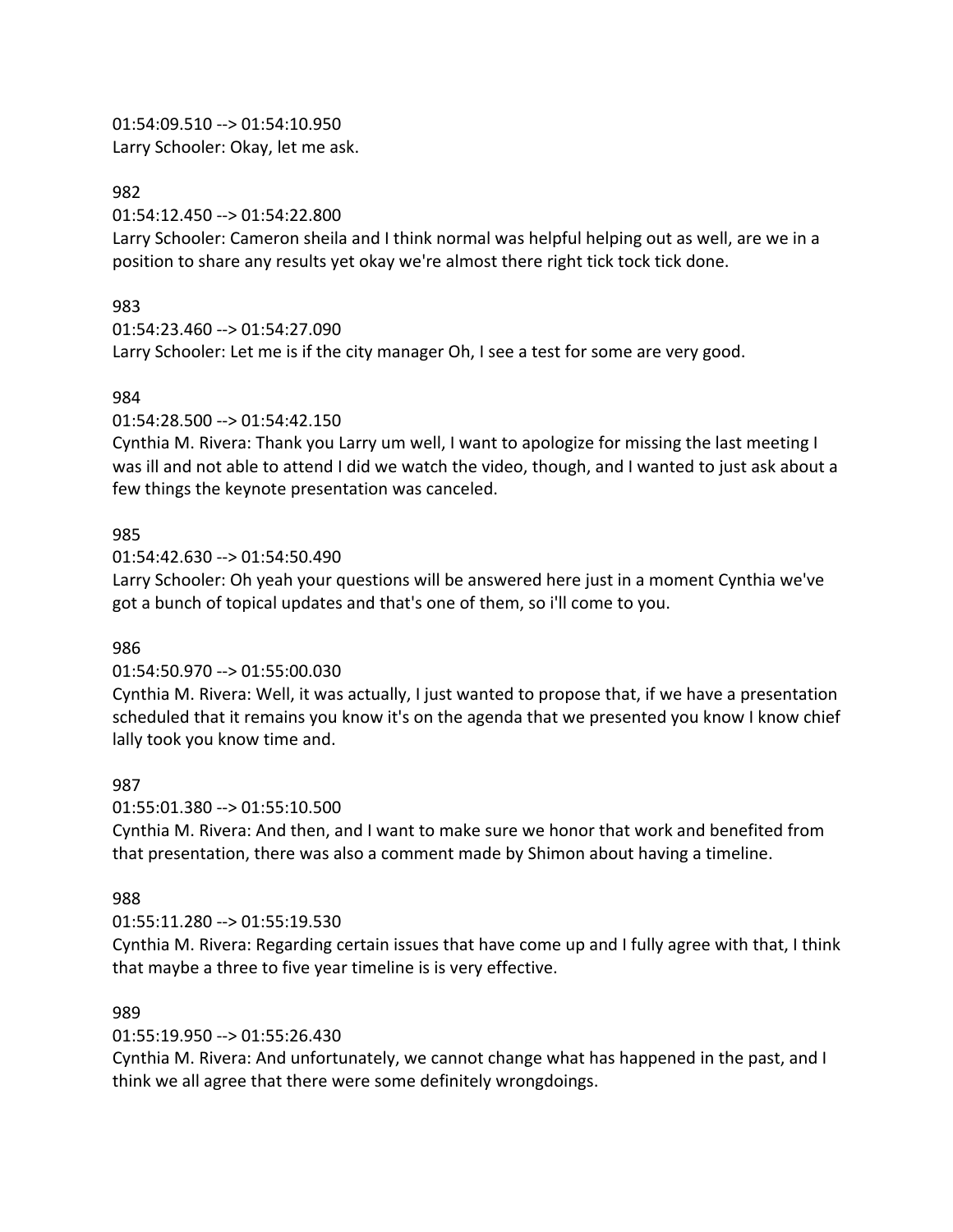01:55:27.360 --> 01:55:32.130

Cynthia M. Rivera: that have taken place, but with cases that have been closed, you know binding arbitration there's isn't much that we can do about.

### 991

01:55:32.730 --> 01:55:41.070

Cynthia M. Rivera: Certain past events, but if there's pending cases current complaints I want to propose like a three to five year timeline that we could focus our efforts on.

### 992

01:55:41.850 --> 01:55:56.250

Cynthia M. Rivera: Not to diminish what has happened in the past, I think the tone with Denise has mentioned, is just a great way to begin that healing process and yeah I also agreed with tish about fast track and the citizen review board as it's noted here and.

### 993

01:55:57.720 --> 01:56:01.080 Cynthia M. Rivera: And yeah like the current complaints about you know the dog incident that market spoke about.

### 994

01:56:01.950 --> 01:56:04.590

Cynthia M. Rivera: The forest engagement those really piqued my interest, I want to learn more.

995

01:56:04.590 --> 01:56:04.980 Cynthia M. Rivera: about that.

996 01:56:05.010 --> 01:56:07.680 Larry Schooler: Sure sure no I appreciate that and I don't mean to to.

### 997

01:56:07.920 --> 01:56:10.830 Larry Schooler: stifle your comments, but we are normal and normal Ramos.

### 998

01:56:11.190 --> 01:56:21.270

Larry Schooler: In just a moment is going to provide some updates on on a couple of those topics specifically before we get to that if the city manager is still available, I wanted to call on him for just a moment.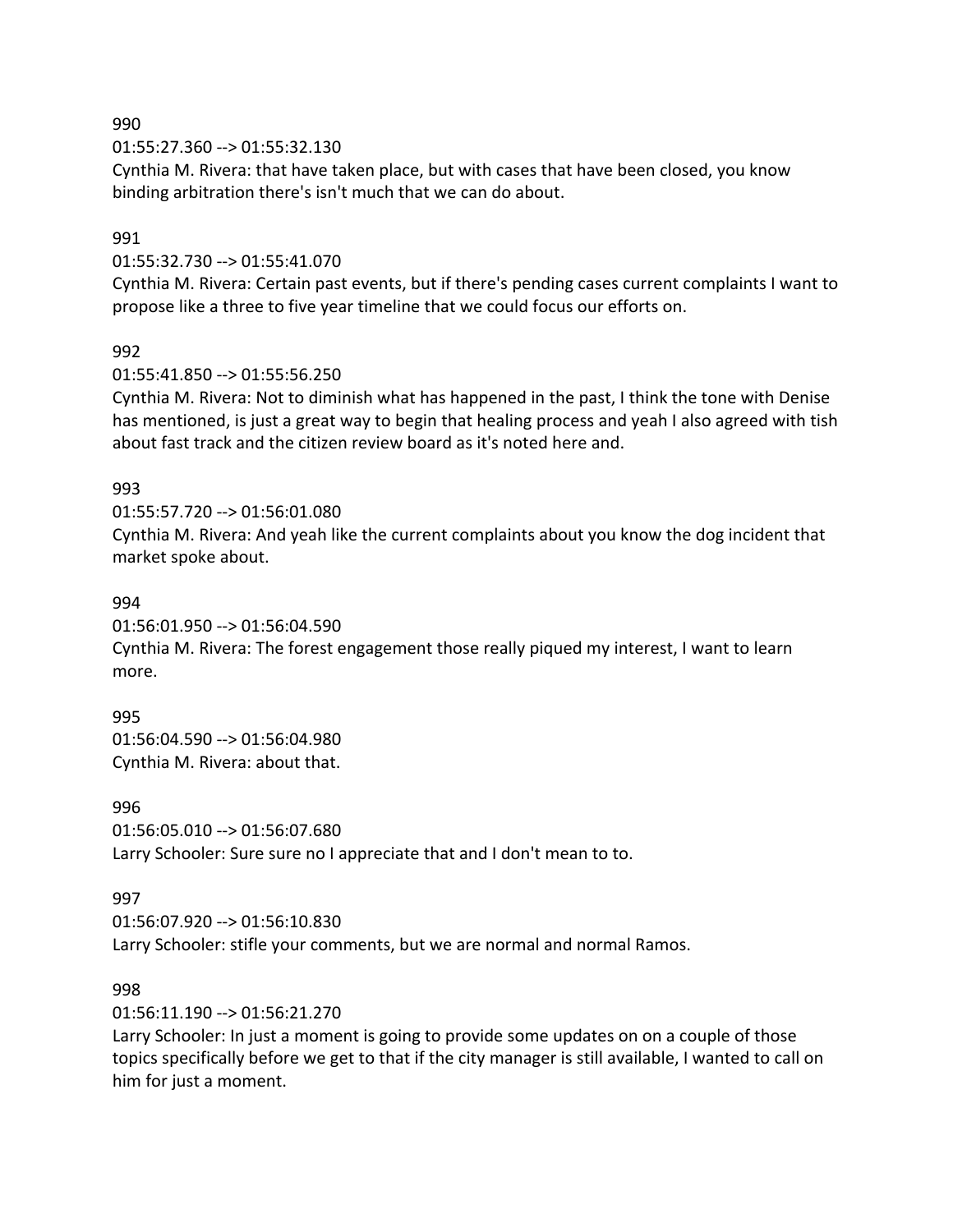999 01:56:25.260 --> 01:56:26.250 City Hall: I am Larry.

1000 01:56:26.610 --> 01:56:27.480 Larry Schooler: hey Mr manager.

### 1001

01:56:28.890 --> 01:56:38.820

Larry Schooler: just wanted to include you in the updates as it relates to the task force meetings there obviously has been an interest amongst Task Force members to.

### 1002

01:56:39.270 --> 01:56:50.250

Larry Schooler: At some point be able to transition, and I know that you, as the the public administrator have done some evaluation of in person, meetings and then wondered if you could share that with the body.

1003 01:56:51.090 --> 01:56:53.880 City Hall: Sure, earlier this week, wrote to.

### 1004

01:56:55.170 --> 01:57:11.580

City Hall: My senior staff of directors in the city council stating that, with the recent spike and Kobe 19 cases, not only in King county but obviously nationwide and, along with the holiday season and the newly emerging on a cron variance.

1005 01:57:12.690 --> 01:57:14.220 City Hall: Those those.

### 1006

01:57:15.840 --> 01:57:27.330

City Hall: Those instances have created valid concerns about the continuation of in person meetings, particularly during the holiday season and while there is still a lack of information on the potential impact of these.

### 1007

01:57:27.810 --> 01:57:41.430

City Hall: So, made a recommendation or recommendation to port city policy through the end of January is going to be to conduct board and Commission meetings virtually to ensure the safety not only at the city staff.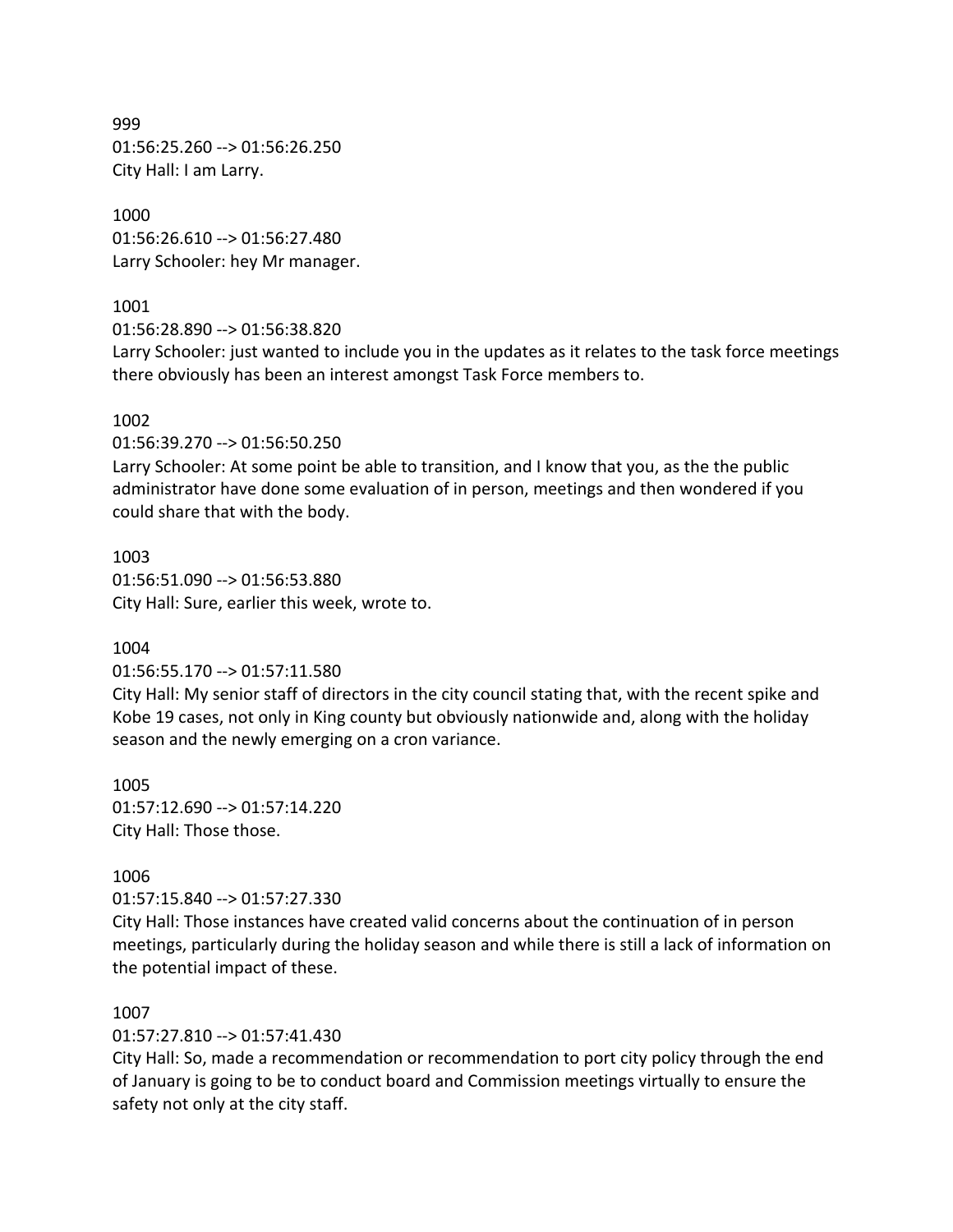1008 01:57:41.760 --> 01:57:44.580 City Hall: But all the attendees and any members of the public that are present.

### 1009

01:57:45.180 --> 01:57:57.270

City Hall: kind of going back to the future of what we practice during the uncertain days of pandemic it worked very well for the city organization in the public during that time period, and I think the abundance of caution is warranted in this instance.

#### 1010

01:57:58.740 --> 01:58:08.370

Larry Schooler: Thank you for that very much and then I know you've been working, also in the background, on the notion of interpreters and Spanish interpretation.

#### 1011

#### 01:58:09.690 --> 01:58:21.030

City Hall: yeah i'm at last night's City Council meeting, it was actually part of a broader deliberations on Budgets, the city is going to be hiring a full time Spanish translator but.

#### 1012

01:58:21.540 --> 01:58:30.150

City Hall: For the purposes of the task force there's a recognition that the use of a translator to provide simultaneous translation.

### 1013

01:58:30.420 --> 01:58:39.060

City Hall: will not be occurring for any city council meetings or any board and Commission meetings translators will be available for those instances were bored and commissions.

### 1014

01:58:39.300 --> 01:58:50.250

City Hall: Or the city council is actively engaging with the public and will have translating services available to persons who wish to comment, who don't have command of the English language that's the plan.

### 1015

01:58:50.730 --> 01:58:52.710 Larry Schooler: Right, thank you for those updates.

#### 1016

01:58:54.390 --> 01:58:58.890 Larry Schooler: let's see i'm torn as to whether to turn to normal next on topical updates.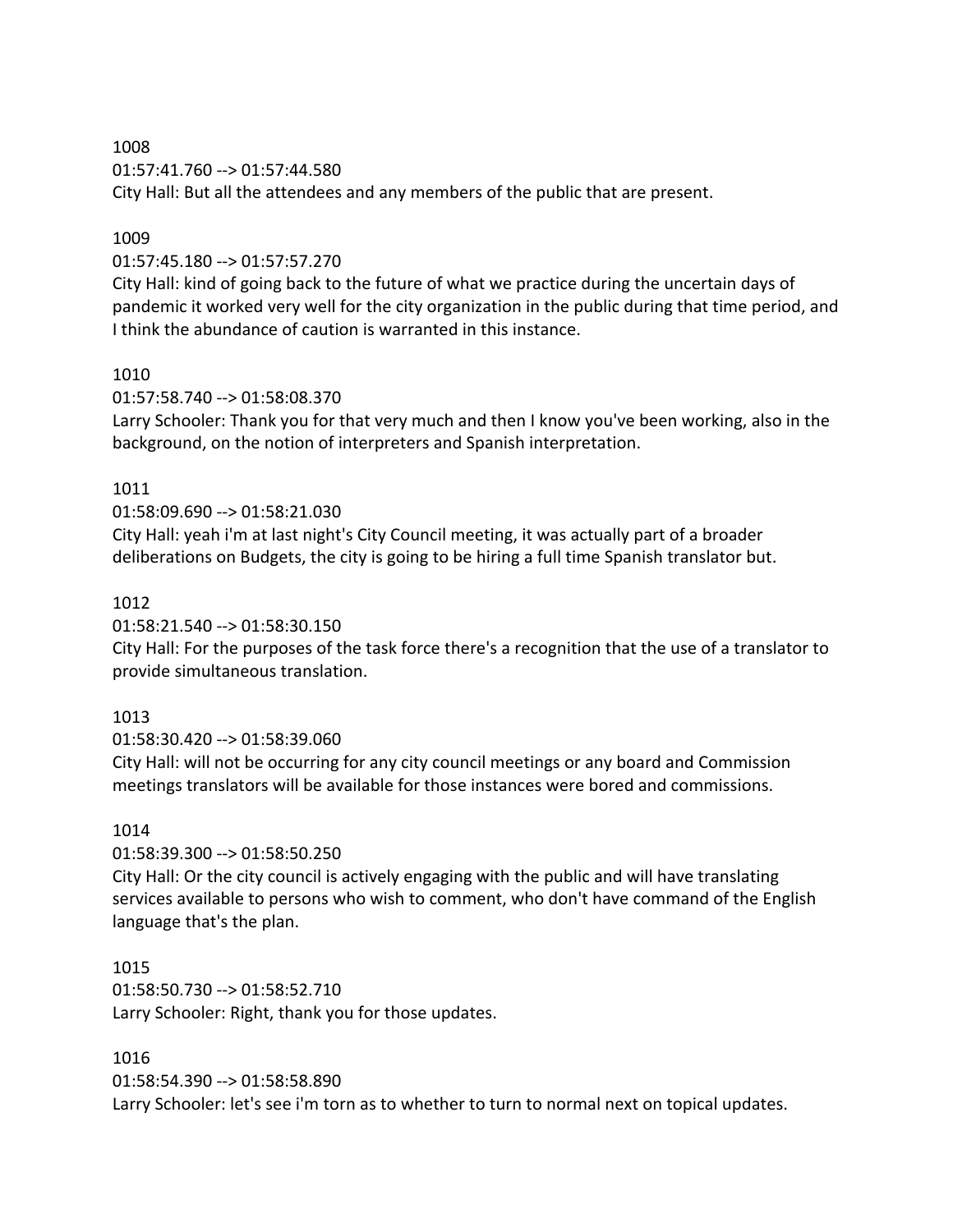1017 01:58:58.890 --> 01:59:01.290 Larry Schooler: or get the scoring or the tabulation from.

### 1018

01:59:02.130 --> 01:59:08.580 IPCE | Norma E Ramos: Cameron, you can I can just go Max did there just a couple of communication updates in terms of a couple of.

### 1019

01:59:08.580 --> 01:59:17.460

IPCE | Norma E Ramos: Things that we wanted to share with the canine video and policy we're still moving forward with some some pieces to that the leadership team team.

### 1020

01:59:18.000 --> 01:59:23.130

IPCE | Norma E Ramos: Task Force bomber banner and chief lolly our meeting together to actually think of a way, how we can.

### 1021

01:59:23.550 --> 01:59:33.360

IPCE | Norma E Ramos: Best disseminate that information and share that with the group going forward so we'll have more information on December 16 in terms of like where that information will be and how will share that and.

### 1022

01:59:33.990 --> 01:59:40.050

IPCE | Norma E Ramos: In the next couple weeks so we for sure we'll get that to you all a couple other updates is the collective bargaining.

### 1023

01:59:40.620 --> 01:59:48.180

IPCE | Norma E Ramos: The contract and agreement has been reached already for 2022, but we did also go ahead and just update the box with that information.

### 1024

01:59:48.780 --> 01:59:55.800

IPCE | Norma E Ramos: So you have access to the box folder if you have difficulties, please just let us know we posted that during this week as well.

1025 01:59:56.340 --> 02:00:02.190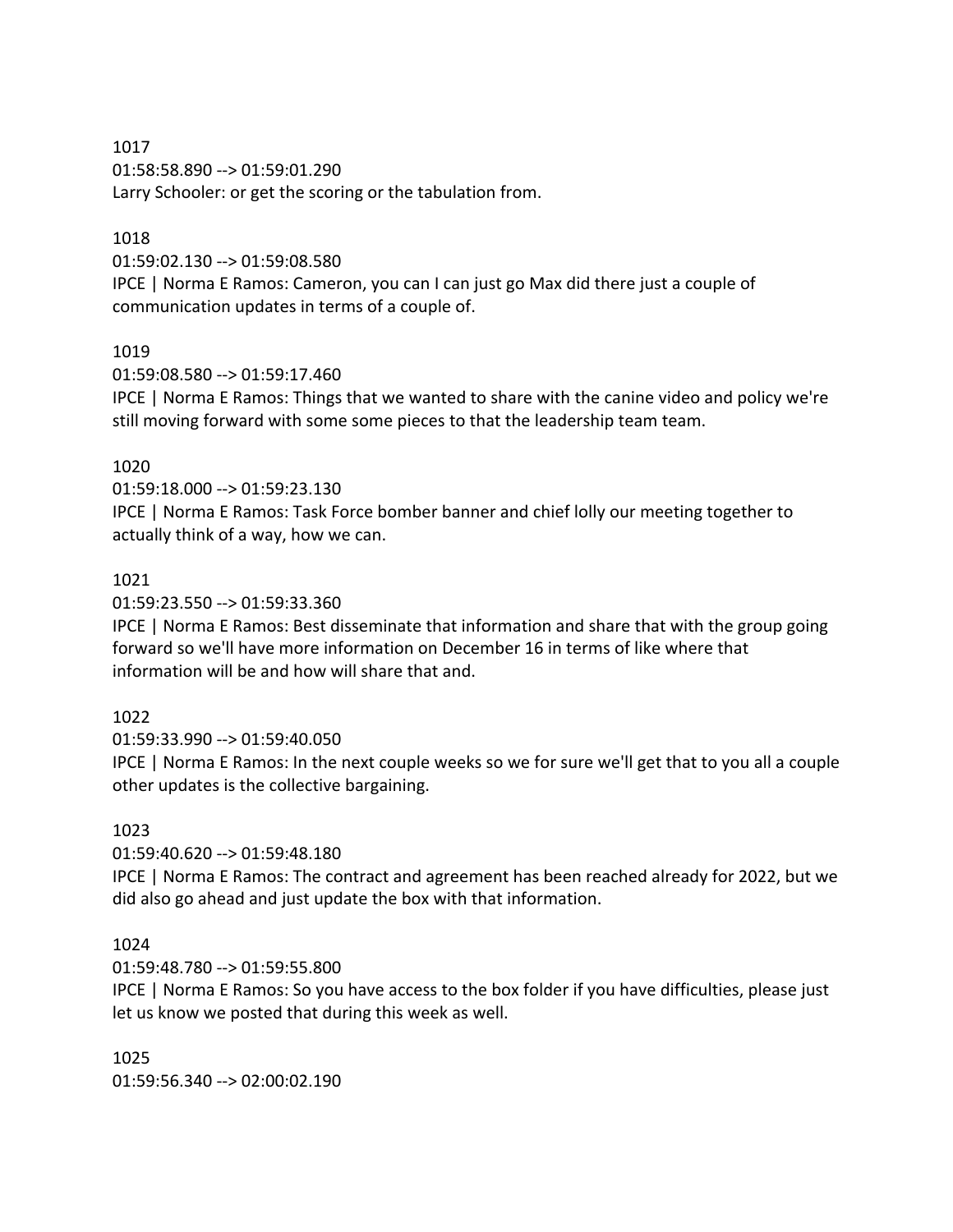IPCE | Norma E Ramos: um another quick update on our end is in terms of data and the crime trends.

### 1026

02:00:02.970 --> 02:00:11.370

IPCE | Norma E Ramos: We talked about the dashboard that's available and so we'll work with you all in your subcommittees to make sure to find a way like, how do we best get that information to you will.

### 1027

02:00:11.670 --> 02:00:21.960

IPCE | Norma E Ramos: and making sure that everyone has access to that information and then just a couple of other updates a chair quickly, should I have a question.

### 1028

02:00:22.680 --> 02:00:29.490

LeJewel Kelly Crigler: No, I was just gonna say i'm also going to be in the attendance of that meeting with a banner and chief lally as well.

### 1029

02:00:29.940 --> 02:00:39.390

IPCE | Norma E Ramos: Yes, yes for sure the leadership team is our Chair co chair and our spokesperson on it, as long as I referenced that and then just quickly.

### 1030

02:00:40.170 --> 02:00:50.970

IPCE | Norma E Ramos: If you have additional resources, please send them our way, we will add them to the the box folder Kevin I we did get your email yesterday, we have your Google Google drive folder so we'll get that uploaded.

### 1031

02:00:51.360 --> 02:00:56.790

IPCE | Norma E Ramos: For the task force Members as well and we'll send that with an update and an email information.

### 1032

02:00:57.780 --> 02:01:04.500

IPCE | Norma E Ramos: For for the for the team here as well, and then, if you have any questions continue to use the policing Task Force at city.

### 1033

### 02:01:04.920 --> 02:01:13.830

IPCE | Norma E Ramos: Of elgin.org and we'll make sure we are updating the box folder with information and resources that you all are sharing with us and we're also noting.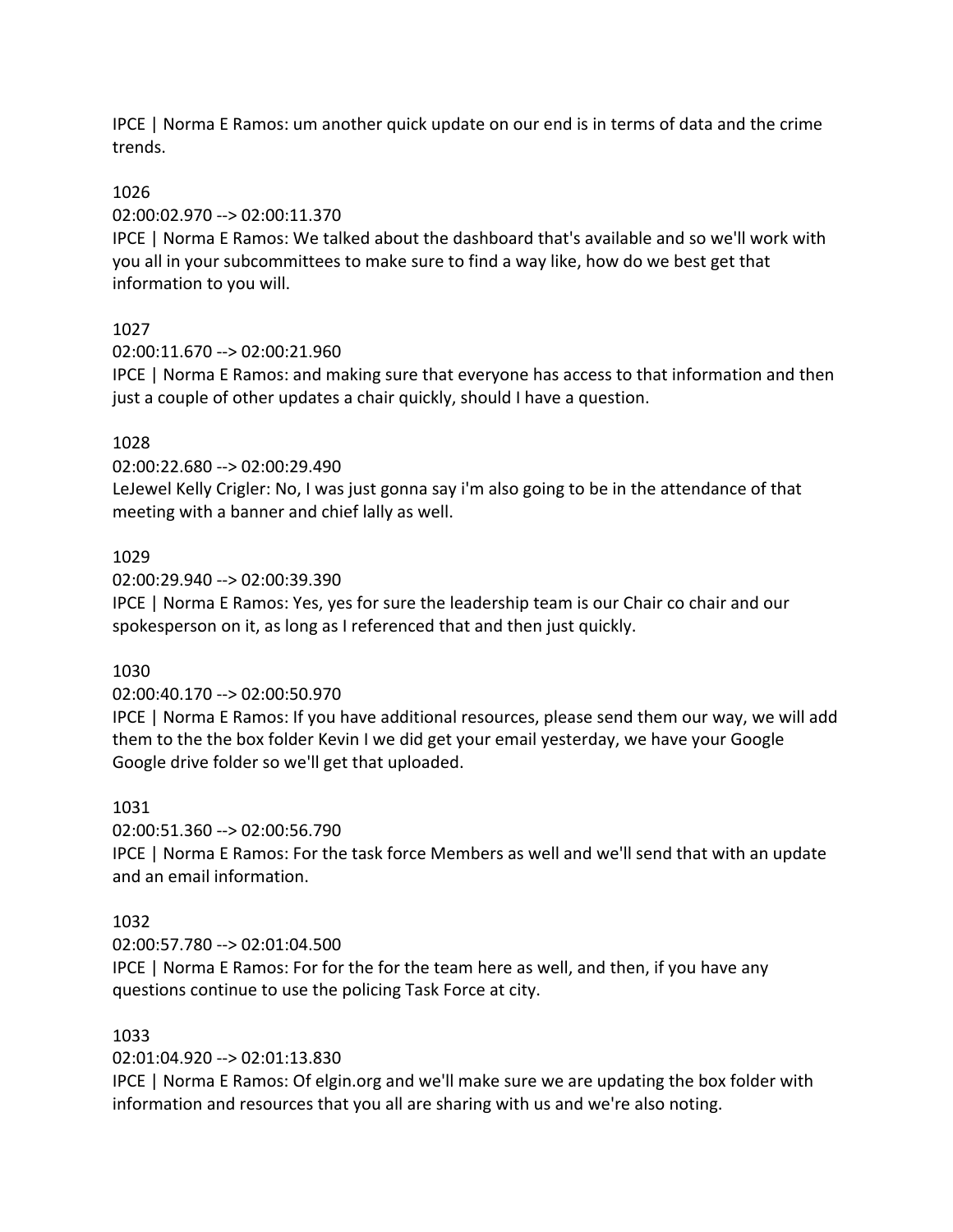02:01:14.130 --> 02:01:23.040

IPCE | Norma E Ramos: Within the box folder as well, so there's a reference sheet in terms of the request that was made and the attached resource in the box folder.

### 1035

#### 02:01:24.570 --> 02:01:30.900

Larry Schooler: I want to really get give a shout out to normalcy to shalimar i'll get to one, second, I just want to give norma big shout out because.

### 1036

02:01:31.740 --> 02:01:43.410

Larry Schooler: there's been a lot of materials that have had to you know get tracked and you know a lot of requests and enormous really helped us to kind of manage that and and I know Cameron, has played a role in that Sarah as well.

### 1037

02:01:44.280 --> 02:01:45.330 Larry Schooler: But but big thanks.

### 1038

02:01:46.560 --> 02:01:52.230

Larry Schooler: I just wanted to interject one additional thing on the collective bargaining agreement, because I know that was a special interest.

### 1039

02:01:52.770 --> 02:02:04.140

Larry Schooler: I think that this task force will have an opportunity come spring of 2022 to give input on the negotiation of the subsequent contract, so the contract as as norma said.

### 1040

02:02:04.560 --> 02:02:13.170

Larry Schooler: has been executed for this coming year but, as I understand it from chief law they they will begin renegotiation in the summer of 2022.

### 1041

02:02:13.380 --> 02:02:14.640 Larry Schooler: For the following year.

### 1042

02:02:14.880 --> 02:02:23.460

Larry Schooler: And so, this body is in a position to offer recommendations to give input on what should be included in that renegotiation so we'll revisit that at the appropriate time.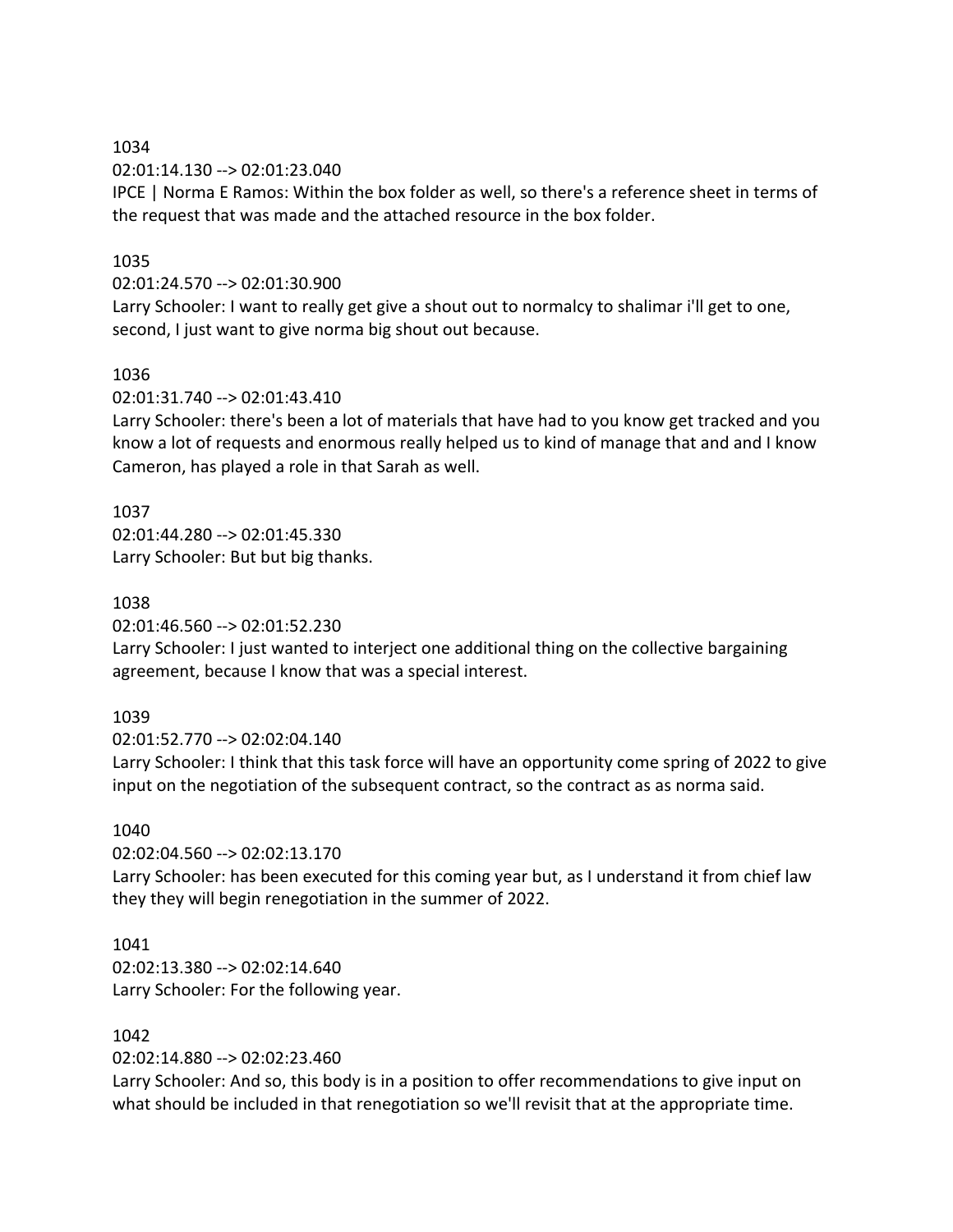1043 02:02:24.540 --> 02:02:25.740 Larry Schooler: test remember calvert go ahead.

## 1044

02:02:26.940 --> 02:02:36.600

Tish Calhamer: I just wanted to ask was the nature of the meeting between Marcus banner and chief lally and it is, is it something that the task force should be apprised of.

### 1045

02:02:38.400 --> 02:02:43.650 Larry Schooler: Chief you're certainly welcome to chime in I mean, my understanding is that you know part of the.

### 1046

### 02:02:44.580 --> 02:02:58.710

Larry Schooler: The difficulty as it relates to the specifics of video attached to particular stops is legal restrictions on what can be released to whom, and so I know that the chief wanted to meet with us remember banner in part to just understand.

### 1047

02:02:59.940 --> 02:03:08.910

Larry Schooler: What specific videos he wanted to see, and then the nature of how they could be disseminated, but let me not speak for you, please, if you'd like to share any more about.

### 1048

02:03:08.910 --> 02:03:10.290 Larry Schooler: That conversation.

### 1049

02:03:12.000 --> 02:03:22.050

City Hall: yeah just generally, I met with Marcus to really narrow down his requests, as it relates to what stops he was talking about.

### 1050

02:03:23.070 --> 02:03:40.230

City Hall: We were able to figure out what particular incident that he was speaking on, and so, when you next week i'll be able to provide him information about about the call also just being mindful of privacy rights.

1051 02:03:41.820 --> 02:03:54.870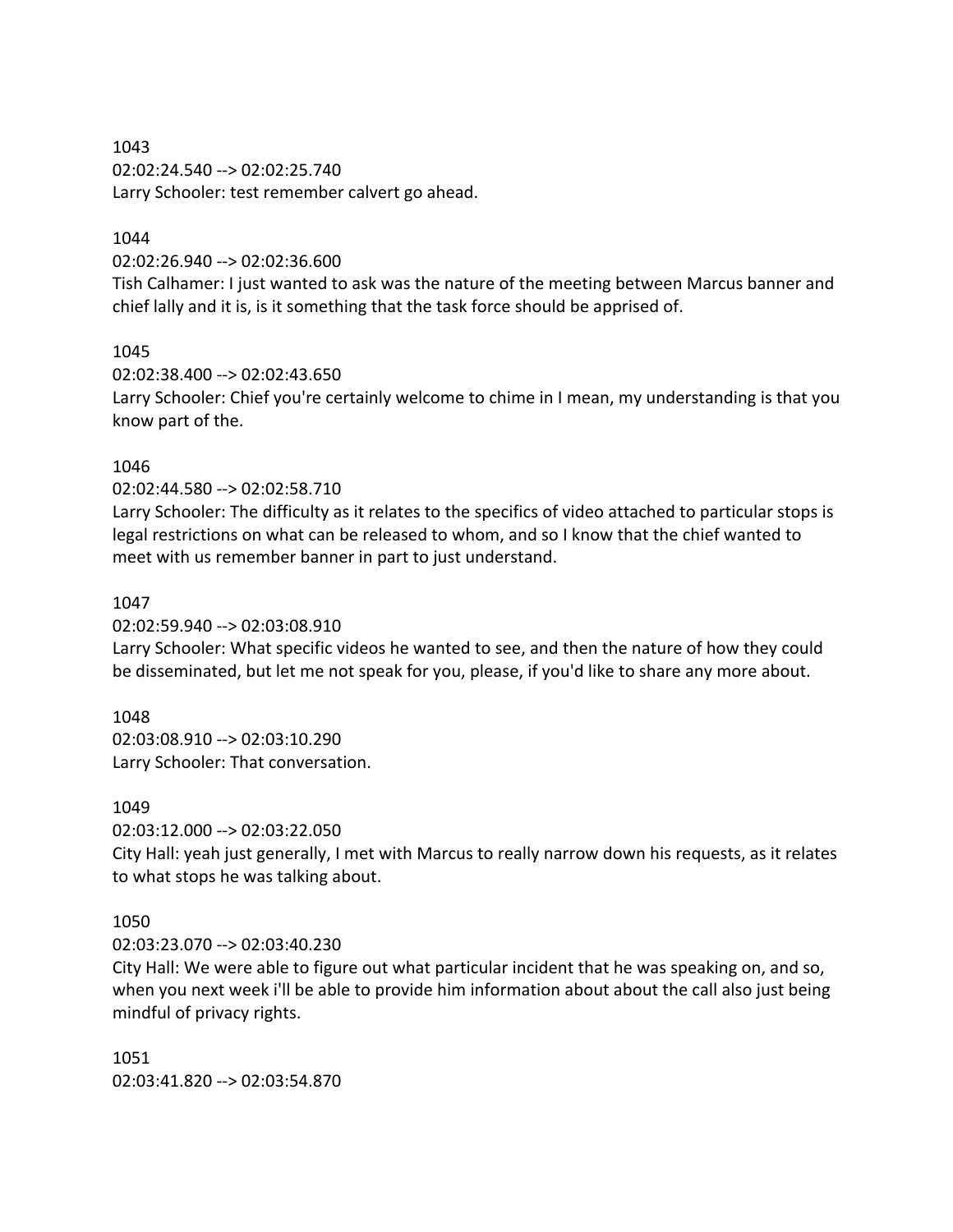City Hall: And also give him a little bit background about the canine program which can help to explain some of the things and the reasons why we do what we do so um it's you know to.

#### 1052

02:03:55.950 --> 02:04:01.290

City Hall: be able to have a conversation with there's probably going to be a lot of questions and to have some meaningful conversation.

#### 1053

02:04:02.580 --> 02:04:12.300

City Hall: And for people to be able to understand the context of what's going on not just showing a video and then now you know not having any conversation so.

### 1054

02:04:13.350 --> 02:04:29.280

City Hall: So that was the basically the the extent was figuring out what he was talking about figuring out how we wanted to provide the information in the appropriate way and making sure that questions were answered, and there was also time for people to express their thoughts and.

#### 1055

02:04:30.360 --> 02:04:35.460 City Hall: You know, so I think we have about a two hour meeting plan and then we'll kind of take it from there.

# 1056 02:04:38.850 --> 02:04:39.330 Larry Schooler: I want to thank.

1057 02:04:39.360 --> 02:04:42.000 Larry Schooler: Chief lowly and Marcus in absentia for.

### 1058

02:04:42.030 --> 02:04:43.080 Tish Calhamer: Continuing to work, thank you.

### 1059

02:04:43.080 --> 02:04:44.970 Larry Schooler: Important important issue.

1060 02:04:45.870 --> 02:04:46.800 Larry Schooler: Okay, so.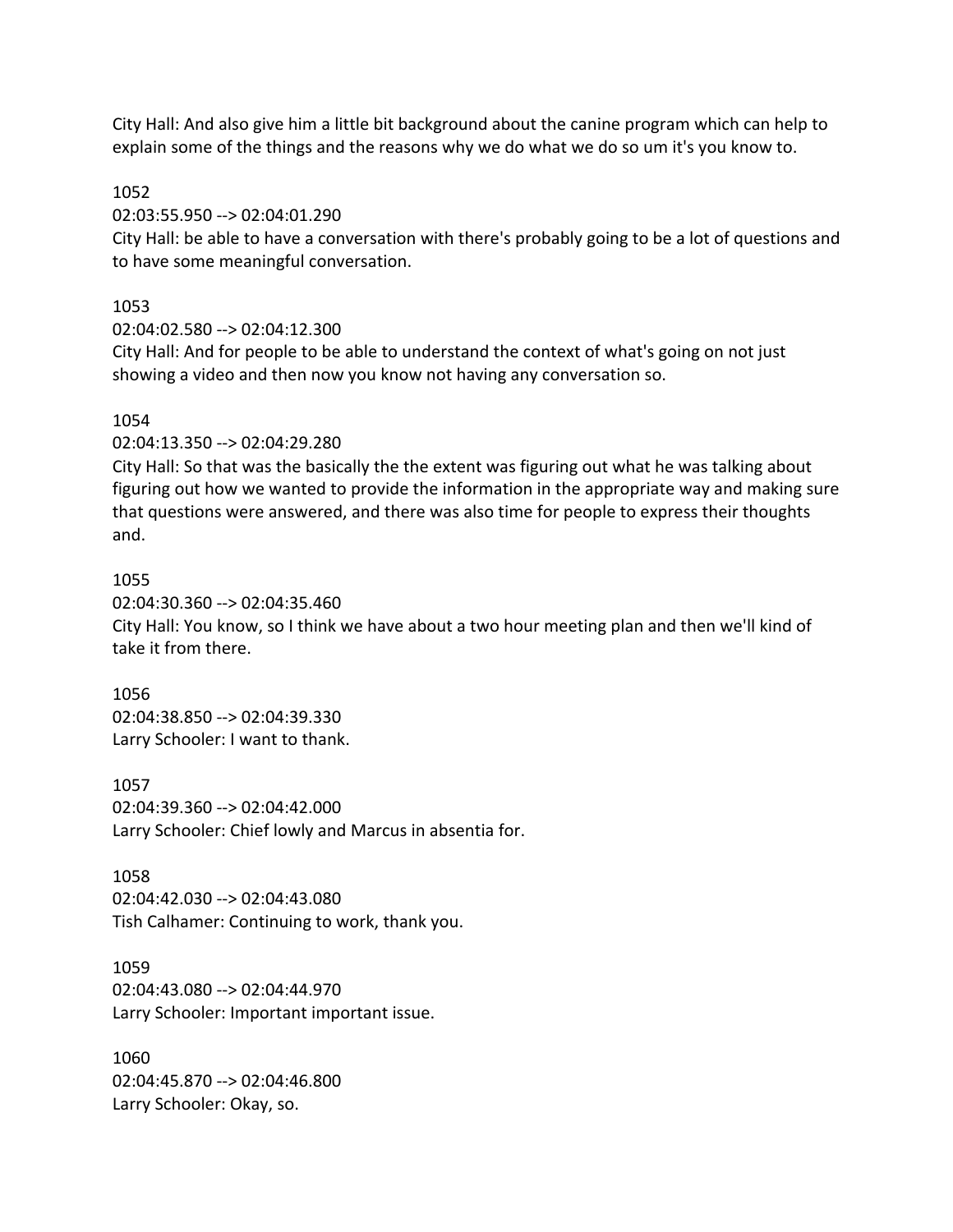1061

02:04:47.940 --> 02:04:59.850

Larry Schooler: We, I think, have, thanks to the super heroic efforts of Cameron hendrickson and sheila Brown, I think we have some tabulations Cameron, are you in a position to share with us.

## 1062

02:05:00.630 --> 02:05:07.320 Cameron Hendrickson she/her: Yes, so right now the running tallies for prioritizing subcommittees.

## 1063

02:05:08.490 --> 02:05:19.380

Cameron Hendrickson she/her: Are, let me start here so number one would be subcommittee five and topic five that received that topic received eight both.

## 1064

02:05:20.490 --> 02:05:24.240 Larry Schooler: I guess before you continue, let me just so everybody's tracking wonder, and I.

### 1065

02:05:25.050 --> 02:05:29.070 Larry Schooler: share the presentation, so that they can see the.

### 1066

02:05:30.600 --> 02:05:32.310 Larry Schooler: so that they can see the.

### 1067

02:05:34.230 --> 02:05:36.990 Larry Schooler: number seven so they'll know what we're looking at here so.

# 1068

02:05:38.640 --> 02:05:40.560 Larry Schooler: let's see give me one quick second.

#### 1069

02:05:42.420 --> 02:05:44.790 Larry Schooler: And oh five is a civilian review board is that right.

1070 02:05:45.210 --> 02:05:45.930 Yes.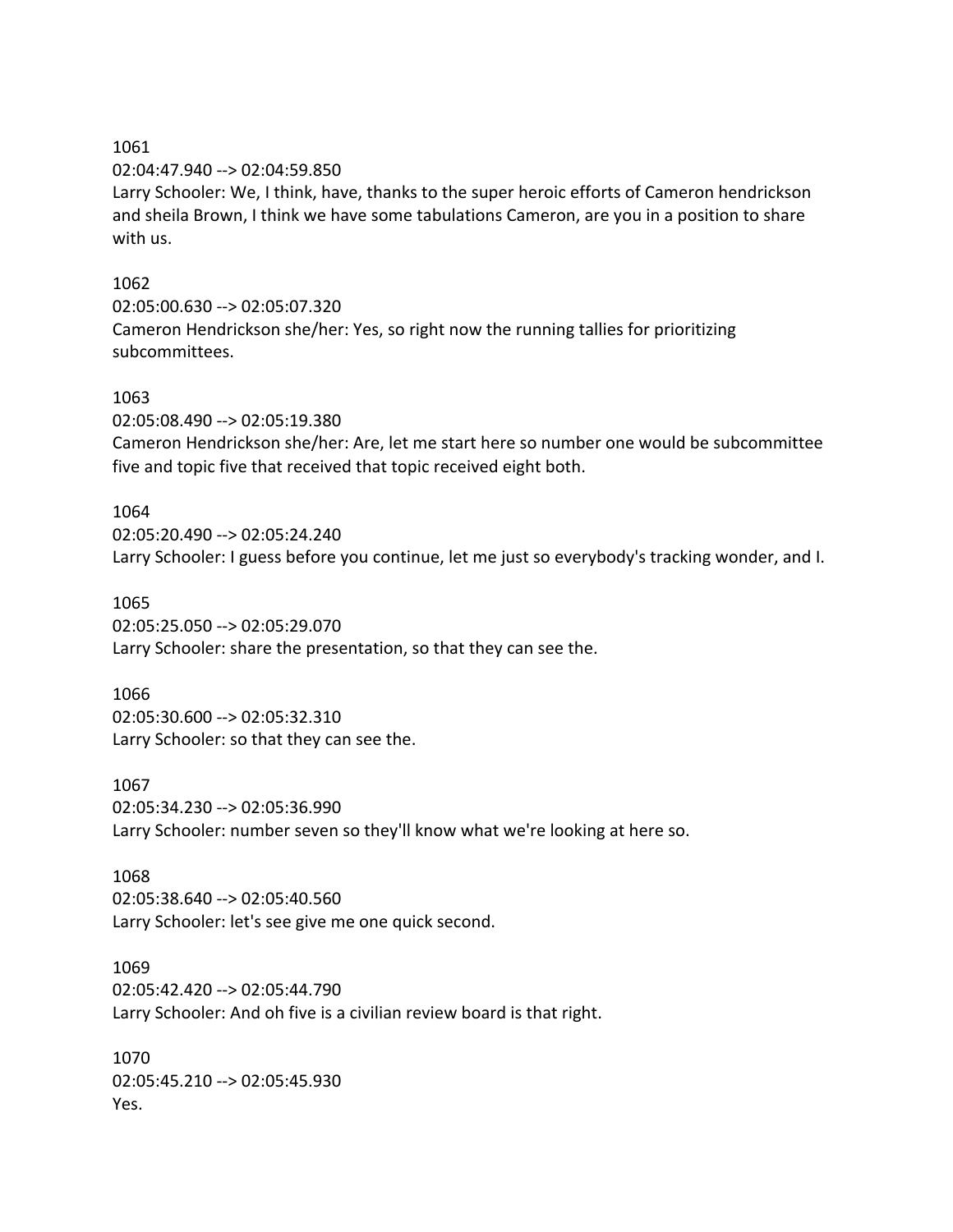1071 02:05:47.190 --> 02:05:47.490 Okay.

1072 02:05:49.830 --> 02:05:51.690 Larry Schooler: Sorry, to break your flow there but.

1073 02:05:54.450 --> 02:05:55.320 Larry Schooler: slide.

1074 02:05:57.810 --> 02:05:58.680 slide show.

1075 02:06:06.600 --> 02:06:09.840 Larry Schooler: Alright, so we said the top one was number five the civilian.

1076 02:06:10.110 --> 02:06:24.660

Cameron Hendrickson she/her: board not that the number one is civilian review board with eight boats, second and third place is tied with number two and seven so Subcommittee on training, recruitment.

1077

02:06:25.230 --> 02:06:34.650 Cameron Hendrickson she/her: hiring and retention and the Subcommittee on assessing EP D alligator allocation courses are the second and third most prioritized.

1078

02:06:35.940 --> 02:06:41.190 Cameron Hendrickson she/her: Then, third and fourth fourth and fifth is also tied with.

1079

02:06:41.880 --> 02:07:04.140

Cameron Hendrickson she/her: subcommittees one and four, so the next to our Subcommittee on are the Subcommittee on police presence and the Subcommittee on racial profiling and other disparities and then the last two subcommittees are also tied with four boats that subcommittee.

1080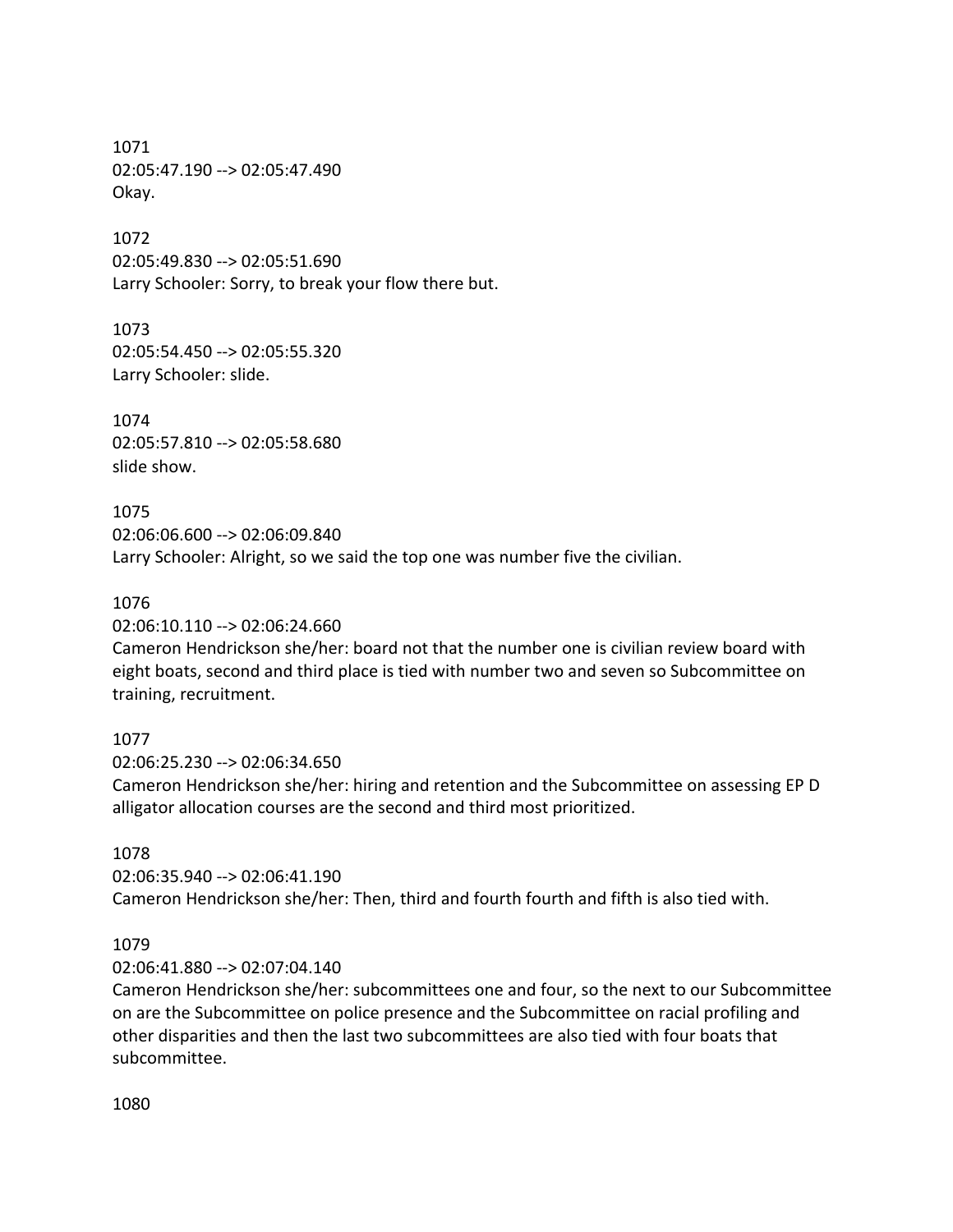### 02:07:05.850 --> 02:07:14.580

Cameron Hendrickson she/her: Three so or 73 on please culture and climate and sub committee six on atonement and accountability.

#### 1081

02:07:15.000 --> 02:07:26.490

Larry Schooler: Obviously, will branch these and in writing, of course, later on, but huge props to to Cameron, if I could i'd give you a standing ovation for doing all that work so quickly and sheila know helped.

#### 1082

02:07:27.870 --> 02:07:36.270

Larry Schooler: Can you also just tell us how many people expressed interest in joining each of the committee's do you have that at the ready or is that something you still need to tabulate.

### 1083

02:07:36.840 --> 02:07:39.180 Cameron Hendrickson she/her: that's good I all have still tabulate back.

#### 1084

02:07:39.420 --> 02:07:42.300 Larry Schooler: No problem, no problem, so what so what we'll do.

### 1085

02:07:42.330 --> 02:07:49.740

Larry Schooler: respective of reflective of test first Member havens comment earlier, these will be sort of preliminary until we can get.

### 1086

02:07:50.610 --> 02:07:59.010

Larry Schooler: input from a couple of other folks who couldn't make it tonight and then, once we have that we will distribute a.

### 1087

02:07:59.670 --> 02:08:13.470

Larry Schooler: an email that says here are our first batch of prioritize subcommittees here are the folks who expressed interest in joining here is a set of schedule options and here's the way our first meeting will hopefully take place so.

1088 02:08:14.700 --> 02:08:15.390 Larry Schooler: By.

1089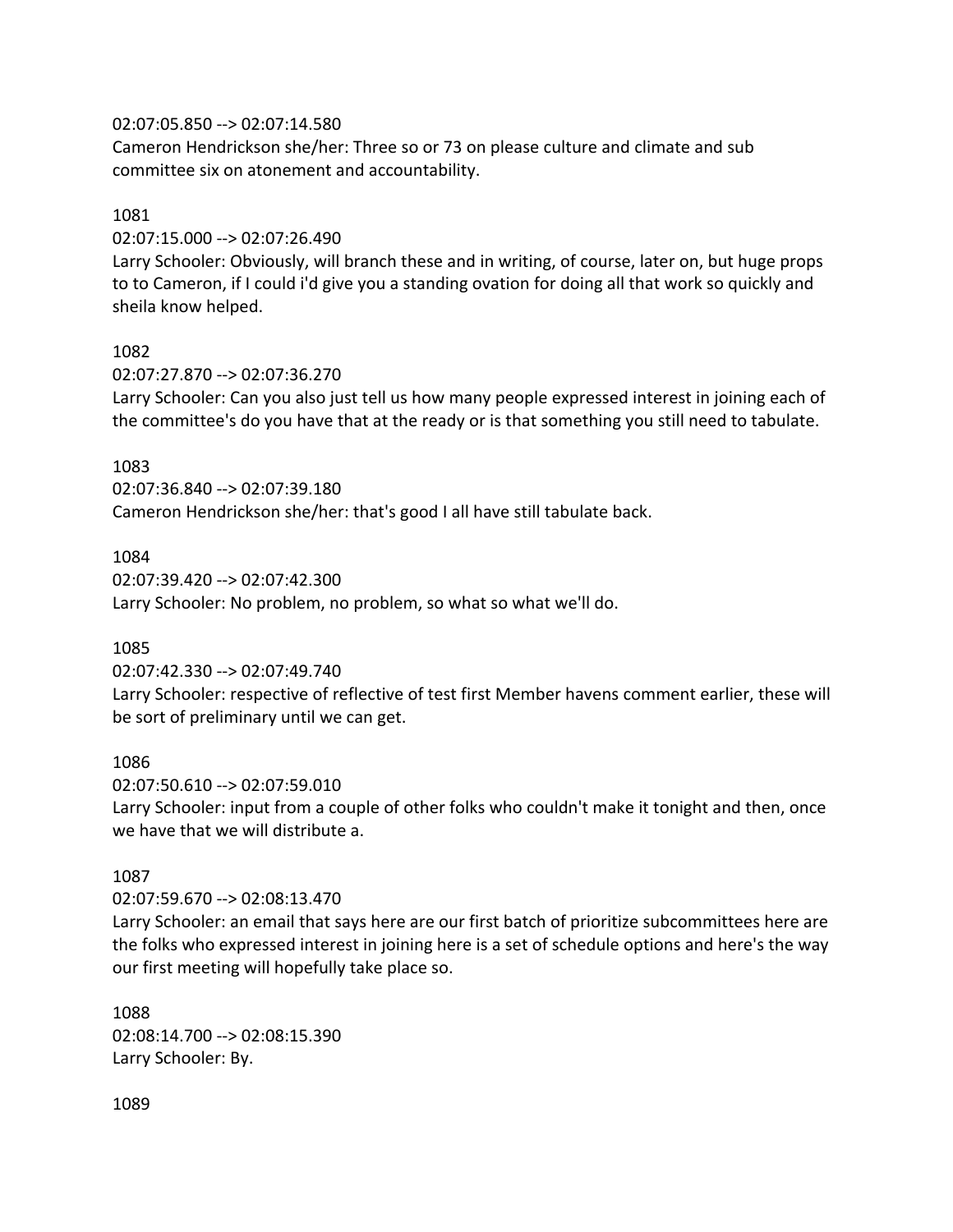### 02:08:16.620 --> 02:08:23.730

Larry Schooler: The next, I would say week or so, you should be seeing an opportunity to formally attend a subcommittee meeting and move forward in that fashion.

1090 02:08:25.140 --> 02:08:25.860 Larry Schooler: We are.

## 1091

02:08:27.150 --> 02:08:38.670

Larry Schooler: intending for this body to meet again on Thursday the 16th, as we have been the first and third Thursdays, so we should be back in session again on Thursday the 16th at six o'clock, we will not meet.

## 1092

02:08:39.150 --> 02:08:46.050

Larry Schooler: On Thursday December 30 i'm sure that was a given to everybody, but just to be clear, we will not meet on December 30.

### 1093

02:08:48.390 --> 02:08:55.950

Larry Schooler: I think that we are at this point intending to continue with a similar kind of first and third Thursday cadence I know that.

### 1094

02:08:56.760 --> 02:09:07.140

Larry Schooler: We may have a challenge with January 6 will need to circle back with you on that date, and again I think part of it will be dictated by the subcommittees so if the subcommittee's are.

### 1095

02:09:08.160 --> 02:09:15.960

Larry Schooler: You know, really digging into their work and there's not a whole lot of new recommendations for the full task force to review yet, then we may just have.

### 1096

02:09:16.350 --> 02:09:26.820

Larry Schooler: Task Force meeting slots given over to subcommittees as as desired, so I would hold the time still on your calendars first and third Thursdays at six and we will meet on Thursday the 16th at six.

### 1097

02:09:28.050 --> 02:09:31.650 Larry Schooler: But that may fluctuate a little bit as we move into the New Year.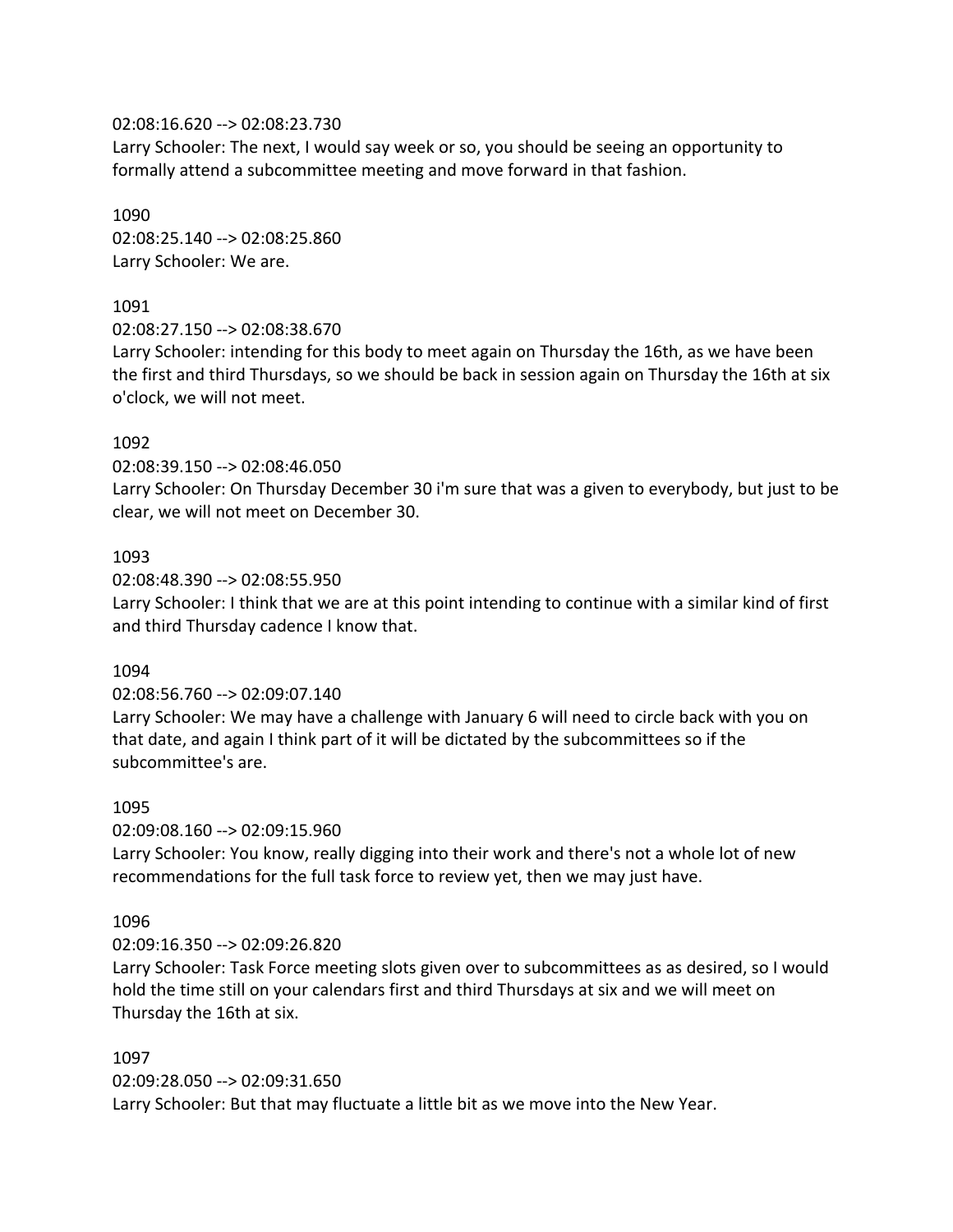1098 02:09:33.150 --> 02:09:33.930 Larry Schooler: test for summer haven.

#### 1099

02:09:36.690 --> 02:09:44.820 Danise Habun: So this is a process question, so there are a number of subcommittees that are tied So how do you decide.

1100 02:09:46.020 --> 02:09:48.930 Danise Habun: to prioritize with.

1101 02:09:50.310 --> 02:09:51.270 Danise Habun: If there's a time.

1102 02:09:53.160 --> 02:10:00.360 Larry Schooler: that'll be something that will discuss with your regular co chair cordova and pastor play lark and just see where they come down on it, I think.

1103 02:10:02.610 --> 02:10:04.320 Larry Schooler: I think, will take their recommendation on that.

1104 02:10:05.880 --> 02:10:11.670 Walter Blalark: And when do we, when do we move do we won't have that same decision but i'm ready to move some of these things.

1105 02:10:12.270 --> 02:10:13.500 Larry Schooler: Yes, rarely will we will.

1106 02:10:15.150 --> 02:10:15.810 Larry Schooler: We will.

1107 02:10:17.160 --> 02:10:30.150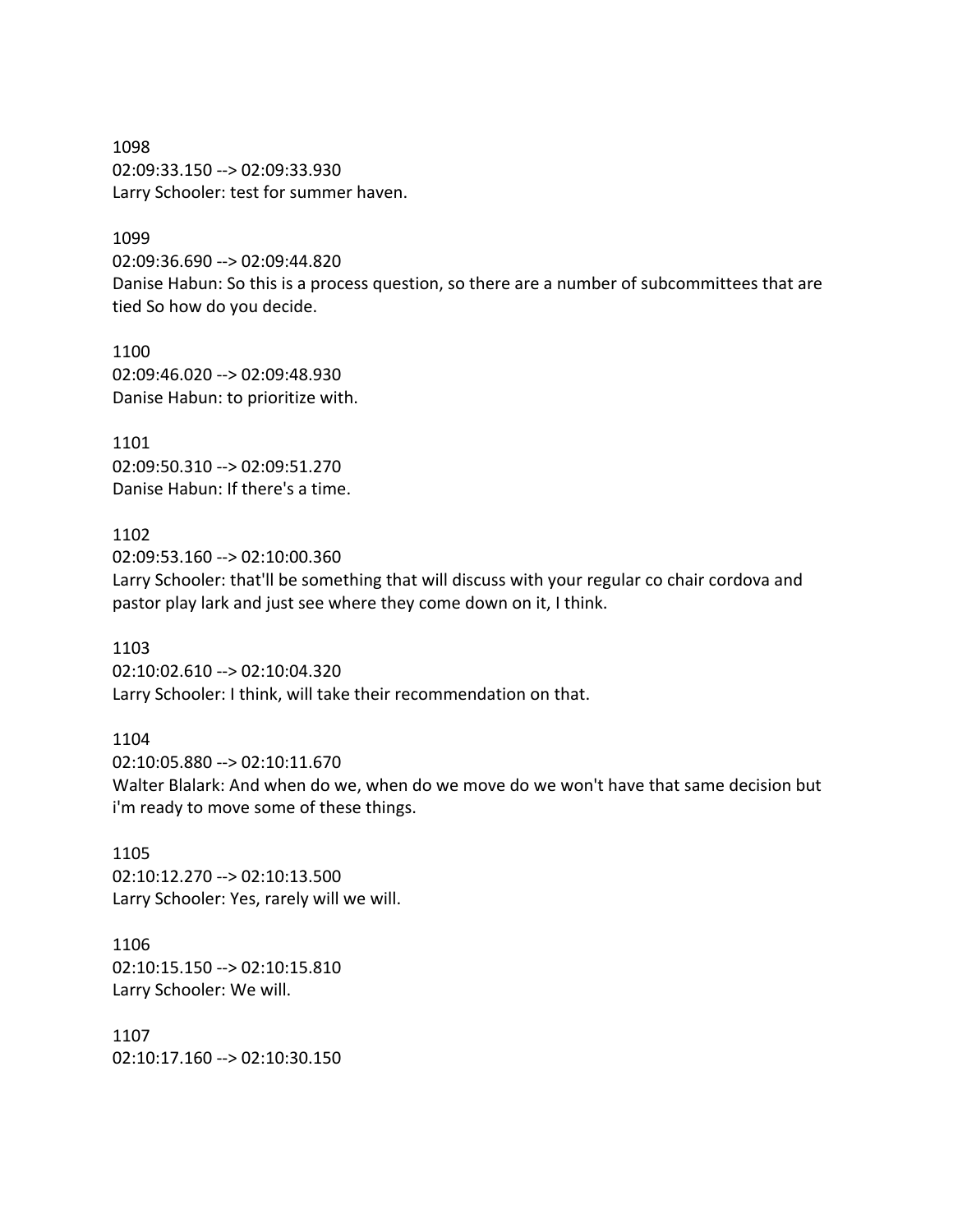Larry Schooler: We will plan to meet with you as scheduled, it with you check curricular and culture cordova and then hopefully by the time we meet with you all, we will have gotten all the absent members his preferences, and so we can then move forward from there.

1108 02:10:30.690 --> 02:10:31.380 Walter Blalark: sounds good.

1109 02:10:31.620 --> 02:10:32.880 Larry Schooler: Perhaps we'll even break some of the.

1110 02:10:32.880 --> 02:10:35.940 Larry Schooler: ties that would be nice make a little bit easier.

1111 02:10:37.590 --> 02:10:40.500 Larry Schooler: Turning to Joe and norma and Sarah.

1112 02:10:41.760 --> 02:10:44.490 Larry Schooler: Do I have anything else that i've missed.

# 1113

02:10:46.680 --> 02:10:58.560

Joe Hoereth: Know area just want to say yeah the you know the the portion of this tonight's meeting that I was going to lead with yielded to the time to get the committee's together, which is good.

# 1114

02:11:00.060 --> 02:11:12.390

Joe Hoereth: Also to denise's point I think I agree the ties are little can be challenging but we do have three that are at the top, even though the second and third or time.

# 1115

02:11:13.050 --> 02:11:28.650

Joe Hoereth: So maybe it's only one one other one for us to sucks to sort out but i'm just really glad we're at this point, and looking forward to working with the subcommittees and supporting you all on the deep dives on these topics.

1116 02:11:30.240 --> 02:11:48.330